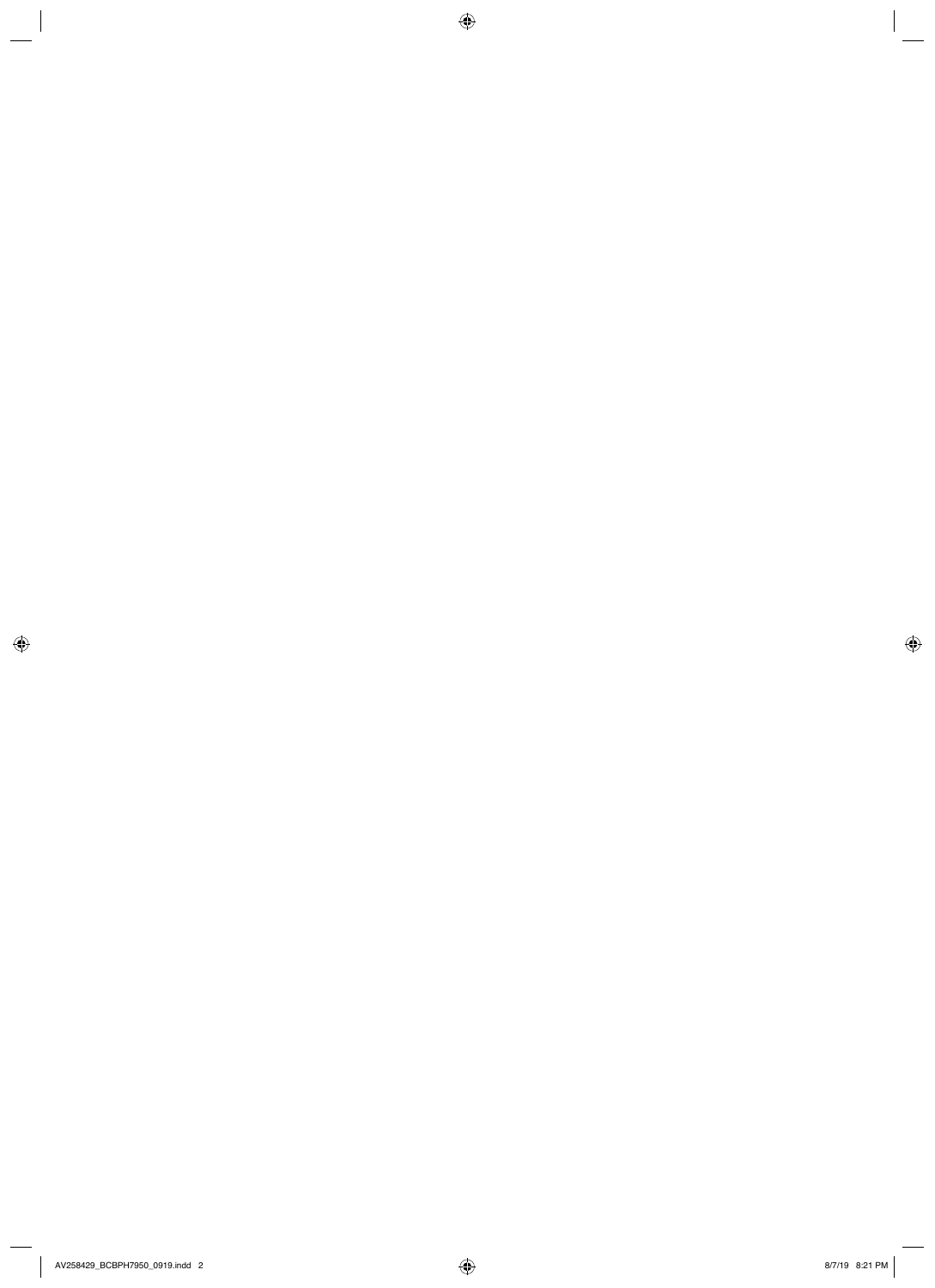### **Introduction**

Thank You for choosing Us as Your insurer.

This is Your Restaurant and Takeaway policy, setting out Your insurance protection in detail.

Please read it carefully to make sure that it meets Your requirements and that the details on the policy Schedule are correct.

Your premium has been based upon the information shown in the policy Schedule and recorded in Your statement of fact.

If after reading Your policy You have any questions, please contact Your insurance adviser.

### **Contents**

This policy is made up of individual Sections. It should be read together with Your current Schedule which indicates the Sections You are insured under and gives precise details of Your insurance protection.

|                                                                  | Page           |
|------------------------------------------------------------------|----------------|
| <b>Complaints Procedure</b>                                      | 3              |
| <b>Important Information</b>                                     | 3              |
| <b>The Contract of Insurance</b>                                 | 4              |
| <b>Policy Definitions</b>                                        | 5              |
| <b>Asset Protection - Property Damage</b>                        | $\overline{7}$ |
| <b>Asset Protection - Money and Assault</b>                      | 23             |
| <b>Asset Protection - Frozen Foods</b>                           | 27             |
| <b>Asset Protection - Employee</b><br><b>Dishonesty</b>          | 28             |
| <b>Revenue Protection - Business</b><br><b>Interruption</b>      | 30             |
| <b>Revenue Protection - Loss of Licence</b>                      | 35             |
| <b>Asset and Revenue Protection -</b><br><b>Terrorism</b>        | 36             |
| <b>Legal Liability - Employers' Liability</b>                    | 39             |
| <b>Legal Liability - Public and Products</b><br><b>Liability</b> | 42             |
| <b>Legal Liability - Commercial Legal</b><br><b>Protection</b>   | 48             |
| <b>Employee Benefits - Personal Accident</b>                     | 56             |
| <b>Policy Exclusion</b>                                          | 58             |
| <b>Conditions Precedent</b>                                      | 62             |
| <b>Policy Conditions</b>                                         | 65             |
|                                                                  |                |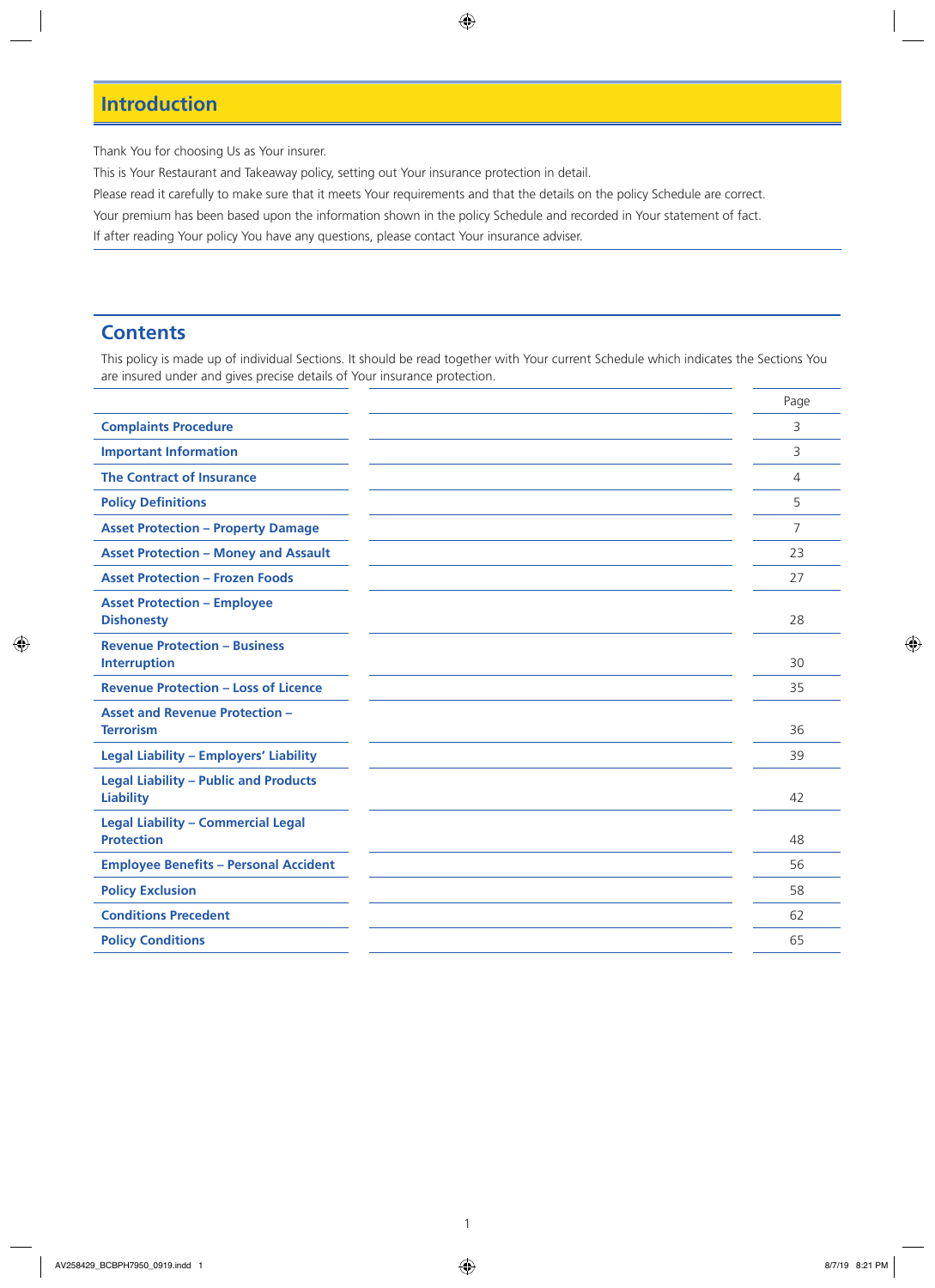# **Useful Telephone Numbers**

| <b>Claims Helpline (24 hours)</b><br>0800 015 1498                | The Claims helpline can be used by anyone wishing to report a claim on any of Aviva's new<br>commercial products. As soon as you know about the problem you face – we will start to put the<br>solutions in place.                                                                                                                                                 |  |
|-------------------------------------------------------------------|--------------------------------------------------------------------------------------------------------------------------------------------------------------------------------------------------------------------------------------------------------------------------------------------------------------------------------------------------------------------|--|
|                                                                   | Please have your policy number ready.                                                                                                                                                                                                                                                                                                                              |  |
| <b>Legal and Tax Helpline</b><br>(24 hours)                       | Call this helpline anytime, day or night, for advice on any UK legal or tax matters. Given in<br>confidence, the advice is free $-$ all you pay for is the price of the call.                                                                                                                                                                                      |  |
| 0345 300 1899                                                     | Please have your policy number ready.                                                                                                                                                                                                                                                                                                                              |  |
| <b>Risk Services Helpline</b><br>(office hours)<br>0345 366 66 66 | Advice on safety, fire, security and other risk related issues. Ninety per cent of queries are dealt<br>with on the spot, and we guarantee an answer within one working day.                                                                                                                                                                                       |  |
|                                                                   | Please have your policy number ready.                                                                                                                                                                                                                                                                                                                              |  |
| <b>Counselling Service</b><br>0117 934 0105                       | A counselling service is available for your staff to help them deal with situations such as<br>bereavement, divorce or even bullying at work.                                                                                                                                                                                                                      |  |
|                                                                   | Please have your policy number ready.                                                                                                                                                                                                                                                                                                                              |  |
| <b>Telephone Call Charges and</b><br><b>Recording</b>             | Calls to 0800 numbers from UK landlines and mobiles are free. The cost of calls to 03 prefixed<br>numbers are charged at national call rates (charges may vary dependent on your network<br>provider) and are usually included in inclusive minute plans from landlines and mobiles. For our<br>joint protection telephone calls may be recorded and/or monitored. |  |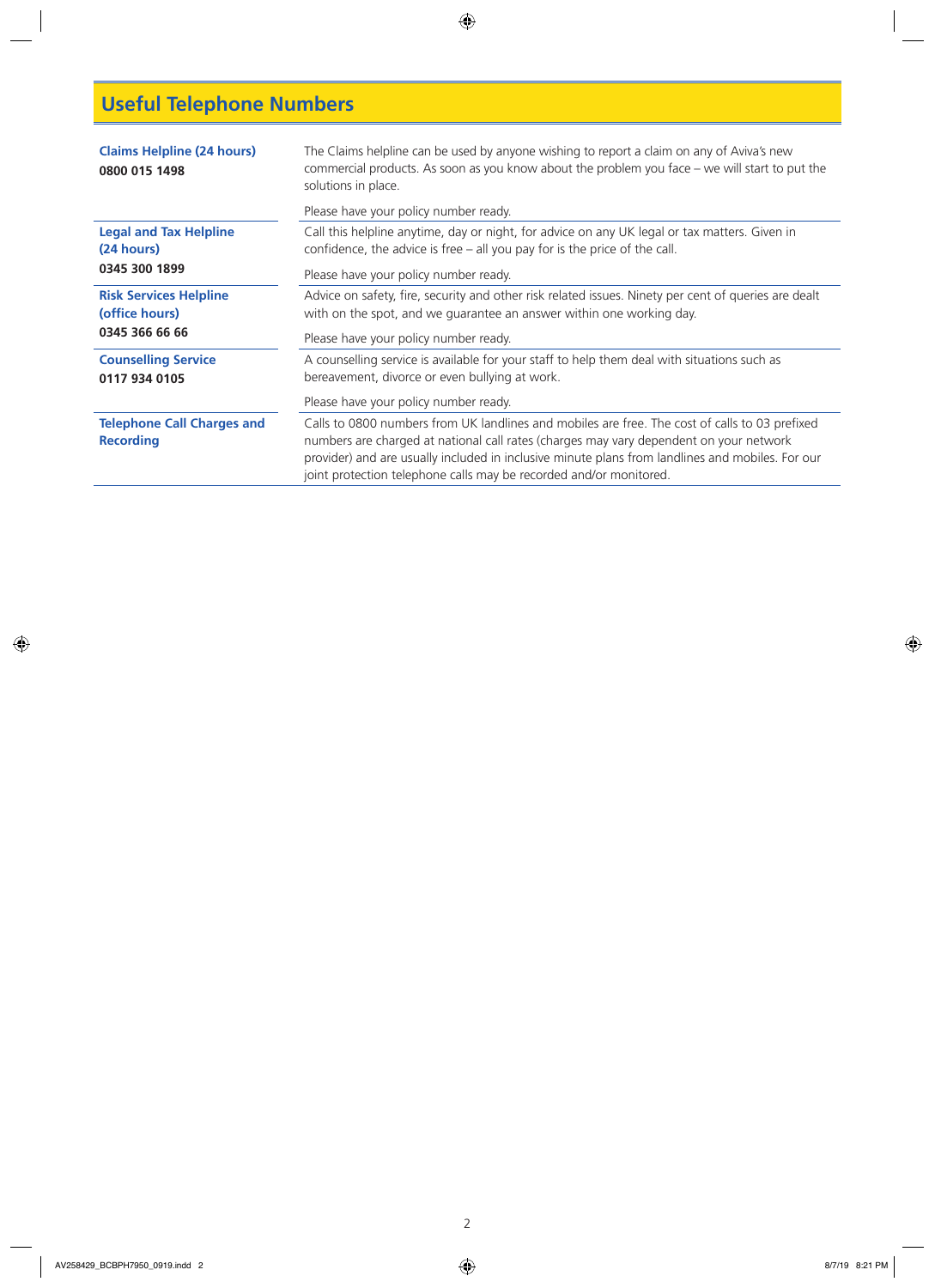### **Complaints Procedure Our promise of service** Our goal is to give excellent service to all Our customers but We recognise that things do go wrong occasionally. We take all complaints We receive seriously and aim to resolve all of Our customers' problems promptly. To ensure that We provide the kind of service You expect We welcome Your feedback. We will record and analyse Your comments to make sure We continually improve the service We offer. **What will happen if You complain** ■ We will acknowledge Your complaint promptly.  $\blacksquare$  We aim to resolve all complaints as quickly as possible. Most of our customers' concerns can be resolved quickly but occasionally more detailed enquiries

|                                  | are needed. If this is likely, We will contact You with an update within 10 working days of receipt<br>and give You an expected date of response.                                                                  |
|----------------------------------|--------------------------------------------------------------------------------------------------------------------------------------------------------------------------------------------------------------------|
| What to do if You are<br>unhappy | If You are unhappy with any aspect of the handling of Your insurance We would encourage You,<br>in the first instance, to seek resolution by contacting Your insurance adviser or usual Aviva point of<br>contact. |
|                                  | If You are unhappy with the outcome of Your complaint, You may refer the matter to the Financial<br>Ombudsman Service at:                                                                                          |
|                                  | The Financial Ombudsman Service<br>Exchange Tower<br>London<br>E14 9SR                                                                                                                                             |
|                                  | Telephone<br>0800 023 4567 (Calls from UK landlines and mobiles are free) or<br>0300 123 9123                                                                                                                      |
|                                  | Or simply log on to their website at www.financial-ombudsman.org.uk.                                                                                                                                               |
|                                  | Whilst We are bound by the decision of the Financial Ombudsman Service, You are not. Following<br>the complaints procedure does not affect Your right to take legal action.                                        |

| <b>Important Information</b>                            |                                                                                                                                                                                                                                            |  |
|---------------------------------------------------------|--------------------------------------------------------------------------------------------------------------------------------------------------------------------------------------------------------------------------------------------|--|
| <b>Choice of Law</b>                                    | The appropriate law as set out below will apply unless You and the insurer agree otherwise:<br>(1) The law applying in that part of the United Kingdom, Channel Islands or the Isle of Man in                                              |  |
|                                                         | which You normally live or (if applicable) the first named Policyholder normally lives; or                                                                                                                                                 |  |
|                                                         | (2) In the case of a business, the law applying in that part of the United Kingdom, Channel Islands<br>or the Isle of Man where it has its principal place of business; or                                                                 |  |
|                                                         | (3) Should neither of the above be applicable, the law of England and Wales will apply.                                                                                                                                                    |  |
| <b>Use of Language</b>                                  | Unless otherwise agreed, the contractual terms and conditions and other information relating to<br>this contract will be in English.                                                                                                       |  |
| <b>Customers with</b><br><b>Disabilities</b>            | This policy and other associated documentation is also available in large print, audio and Braille.<br>If You require any of these formats please contact Your insurance adviser.                                                          |  |
| <b>Financial Services</b><br><b>Compensation Scheme</b> | We are members of the Financial Services Compensation Scheme (FSCS). You may be entitled to<br>compensation from this scheme if we cannot meet our obligations, depending on the type of<br>insurance and the circumstances of your claim. |  |
|                                                         | Further information about the scheme is available from the FSCS website www.fscs.org.uk.                                                                                                                                                   |  |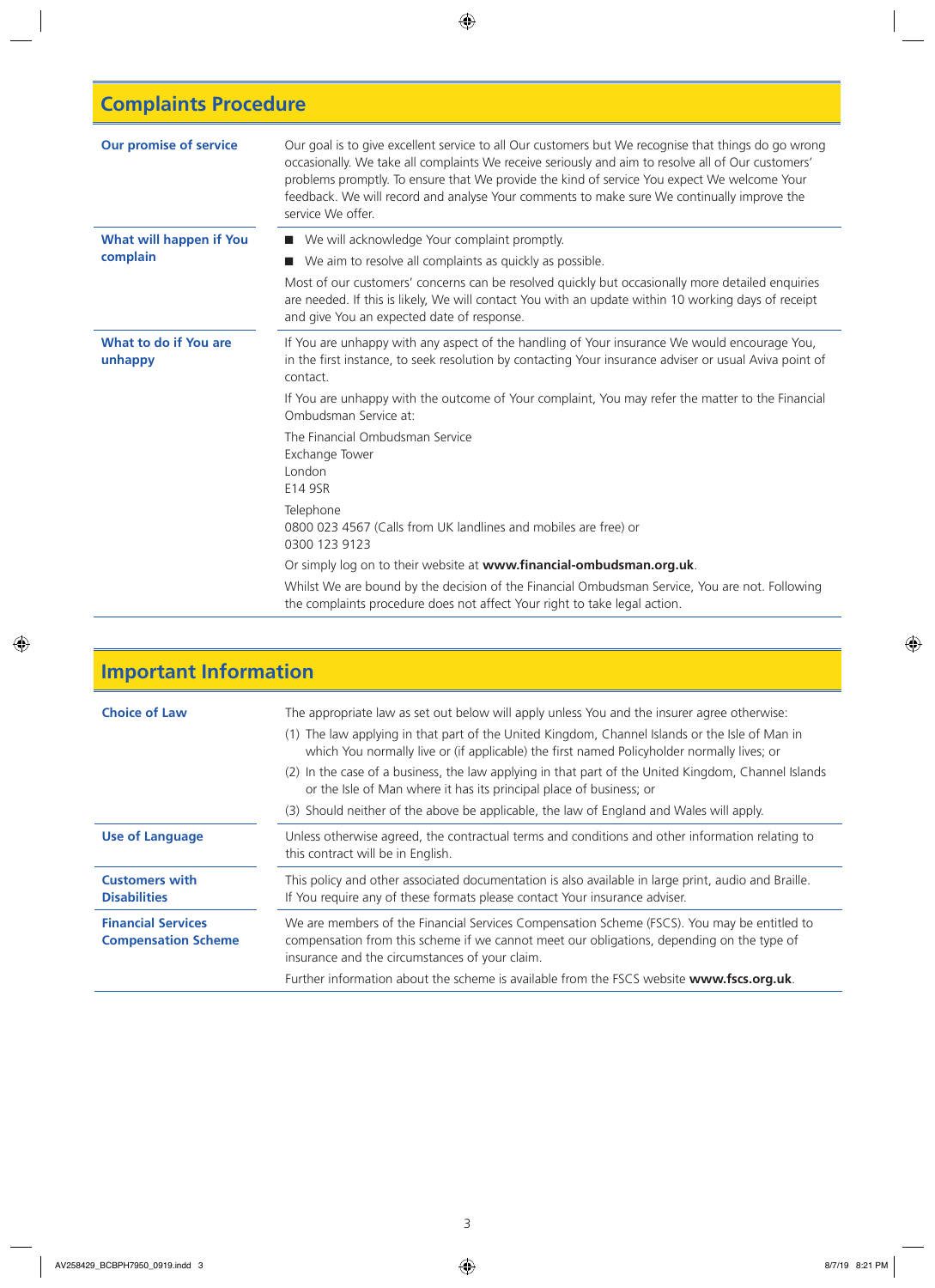## **The Contract of Insurance**

Your policy wording, the information You have provided and/or the application form, the statement of fact, the policy Schedule, or notice issued by Us at renewal and any endorsement together form the contract of insurance between Us and You, and must be read together.

In return for You having paid or agreed to pay the premium, We will provide the cover set out in this policy, to the extent of and subject to the terms contained in or endorsed on this policy.

### **IMPORTANT**

This policy is a legal contract. You must tell Us about any material circumstances which affect Your insurance and which have occurred either since the policy started or since the last renewal date.

A circumstance is material if it would influence Our judgement in determining whether to provide the cover and, if so, on what terms. If You are not sure whether a circumstance is material ask Your insurance adviser. If You fail to tell Us it could affect the extent of cover provided under the policy.

You should keep a written record (including copies of letters) of any information You give Us or Your insurance adviser when You renew this policy.

### **Breach of Term**

We agree that where there has been a breach of any term (express or implied) which would otherwise result in Us automatically being discharged from any liability, then such a breach shall result in any liability We might have under this policy being suspended. Such a suspension will apply only from the date and time at which the breach occurred and up until the date and time at which the breach is remedied. This means that We will have no liability in respect of any loss occurring, or attributable to something happening, during the period of suspension.

### **Terms not relevant to the actual loss**

Where there has been non-compliance with any term (express or implied) of this policy, other than a term that defines the risk as a whole, and compliance with such term would tend to reduce the risk of:

- loss of a particular kind, and/or
- loss at a particular location, and/or
- loss at a particular time.

then We agree that We may not rely on the non-compliance to exclude, limit or discharge Our liability under this policy if You show that non-compliance with the term could not have increased the risk of the loss which actually occurred in the circumstances in which it occurred.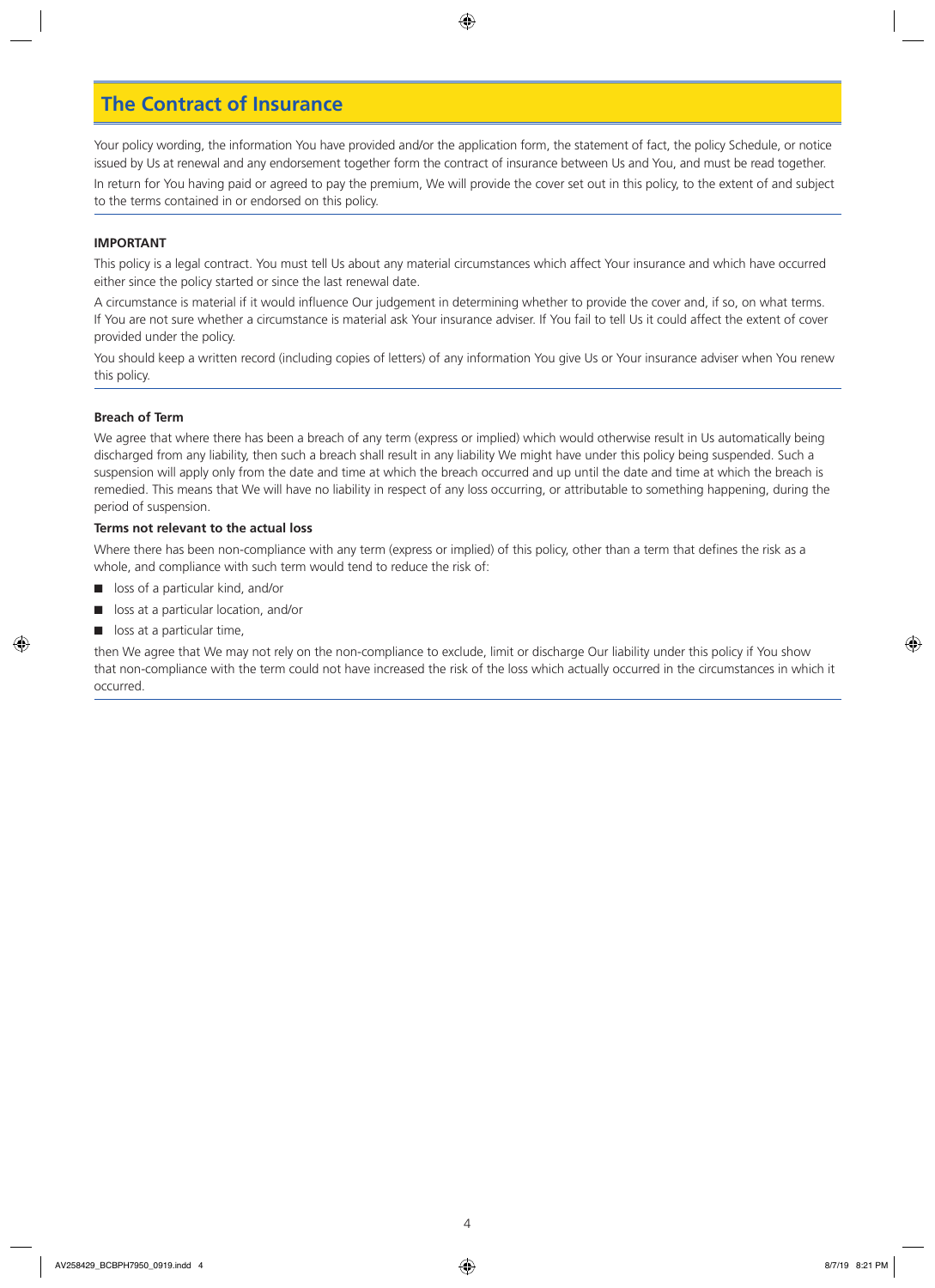# **Policy Definitions**

Each time We Use one of the words or phrases listed below, it will have the same meaning wherever it appears in Your policy unless We state otherwise. A defined word or phrase will start with a capital letter each time it appears in the policy e.g. Employee, except for headings and titles.

Each Section of the policy contains definitions which apply to that particular Section and they must be read in conjunction with the following policy definitions.

| <b>Computer and</b><br><b>Electronic Equipment</b> | All computers, computer installations and systems, microchips, integrated circuits, microprocessors,<br>embedded systems, hardware, and any electronic equipment, data processing equipment,<br>information repository, telecommunication equipment, computer controlled or programmed<br>machinery, equipment capable of processing data and/or similar devices, whether physically or<br>remotely connected thereto. |  |
|----------------------------------------------------|------------------------------------------------------------------------------------------------------------------------------------------------------------------------------------------------------------------------------------------------------------------------------------------------------------------------------------------------------------------------------------------------------------------------|--|
| <b>Condition Precedent</b>                         | A condition which must be complied with before We are liable for a claim.                                                                                                                                                                                                                                                                                                                                              |  |
| <b>Cyber Vandal</b>                                | The person or persons, whether identified or not, responsible for, or involved with, creating a Virus<br>or Similar Mechanism or a Denial of Service Attack, unauthorised access to or Use of Computer and<br>Electronic Equipment.                                                                                                                                                                                    |  |
| <b>Data</b>                                        | All information which is                                                                                                                                                                                                                                                                                                                                                                                               |  |
|                                                    | (1) electronically stored, or                                                                                                                                                                                                                                                                                                                                                                                          |  |
|                                                    | (2) electronically represented, or                                                                                                                                                                                                                                                                                                                                                                                     |  |
|                                                    | (3) contained on any current and back-up disks, tape or other materials or devices used for the<br>storage of data, including but not limited to operating systems, records, programs, software or<br>firmware, code or series of instructions.                                                                                                                                                                        |  |
| <b>Data Storage Materials</b>                      | Any materials or devices used for the storage or representation of Data including but not limited<br>to disks, tapes, CD-ROMs, DVDs, memory sticks, memory cards or other materials or devices which<br>may or may not also constitute Computer and Electronic Equipment.                                                                                                                                              |  |
| <b>Denial of Service Attack</b>                    | Any actions or instructions with the ability to damage, interfere with, or otherwise affect the<br>availability of Computer and Electronic Equipment or Data, including but not limited to the<br>generation of excess traffic into network addresses, the exploitation of system or network<br>weaknesses, and the generation of excess or non genuine traffic within, between or amongst<br>networks.                |  |
| <b>Employee</b>                                    | Any person who is                                                                                                                                                                                                                                                                                                                                                                                                      |  |
|                                                    | (1) under a contract of service or apprenticeship with You                                                                                                                                                                                                                                                                                                                                                             |  |
|                                                    | (2) borrowed by or hired to You                                                                                                                                                                                                                                                                                                                                                                                        |  |
|                                                    | (3) a labour master or supplied by a labour master                                                                                                                                                                                                                                                                                                                                                                     |  |
|                                                    | (4) employed by labour only sub-contractors                                                                                                                                                                                                                                                                                                                                                                            |  |
|                                                    | (5) self-employed                                                                                                                                                                                                                                                                                                                                                                                                      |  |
|                                                    | (6) under a work experience or training scheme                                                                                                                                                                                                                                                                                                                                                                         |  |
|                                                    | (7) regarded as being in Your employment under the terms of any contract or agreement                                                                                                                                                                                                                                                                                                                                  |  |
|                                                    | (8) a voluntary helper                                                                                                                                                                                                                                                                                                                                                                                                 |  |
|                                                    | while working under Your control in connection with The Business                                                                                                                                                                                                                                                                                                                                                       |  |
|                                                    | (9) an outworker or homeworker when engaged in work on Your behalf.                                                                                                                                                                                                                                                                                                                                                    |  |
| Endorsement/<br><b>Endorsements</b>                | An alteration to the terms of the policy.                                                                                                                                                                                                                                                                                                                                                                              |  |
| <b>Excess/Excesses</b>                             | The amount or amounts shown in Your policy or the Schedule which We deduct from each and<br>every claim.                                                                                                                                                                                                                                                                                                               |  |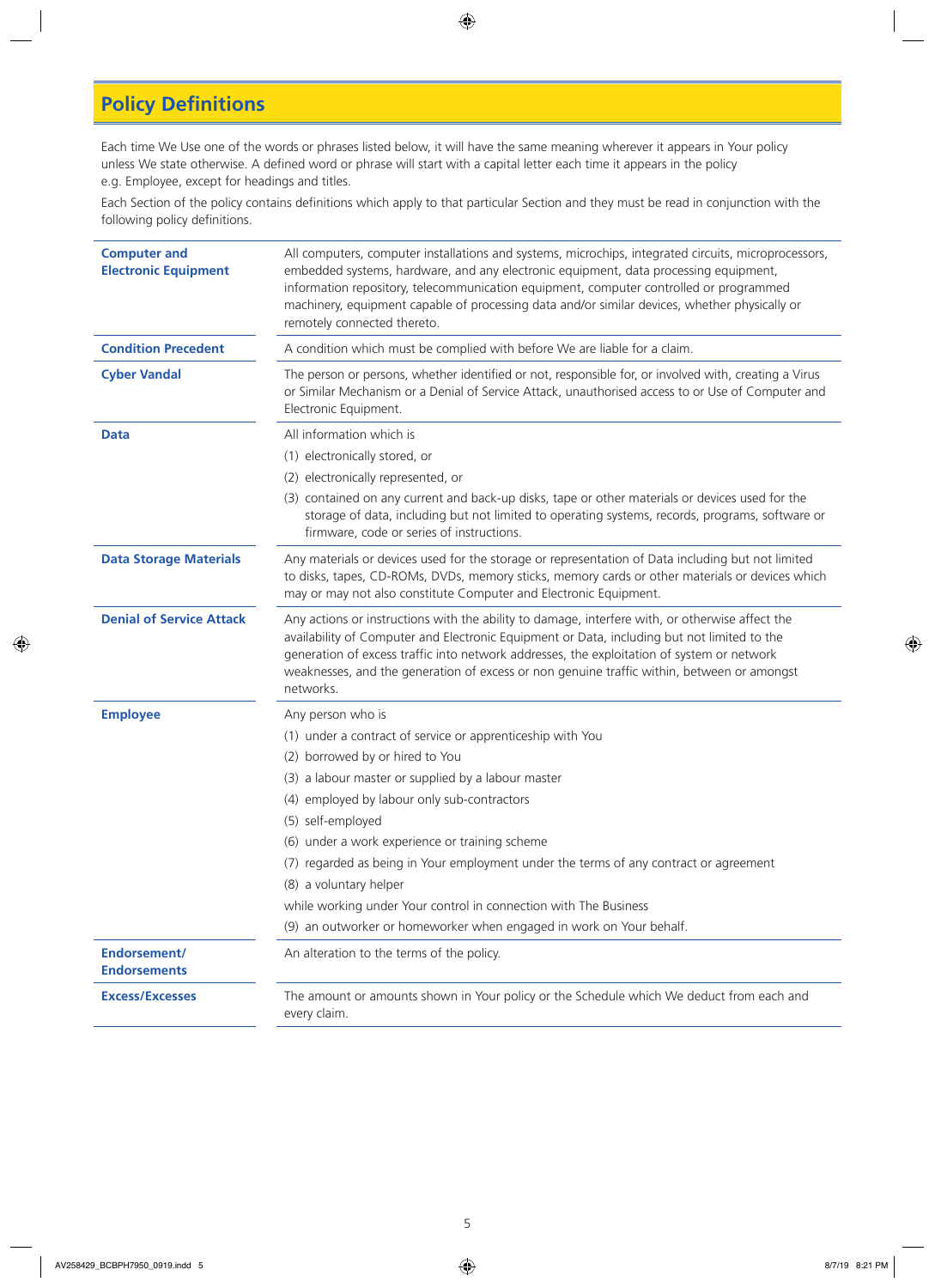| <b>Failure</b>                              | Any partial or complete reduction in the                                                                                                                                                                                                                                                                                                                                                 |  |
|---------------------------------------------|------------------------------------------------------------------------------------------------------------------------------------------------------------------------------------------------------------------------------------------------------------------------------------------------------------------------------------------------------------------------------------------|--|
|                                             | (1) performance, or                                                                                                                                                                                                                                                                                                                                                                      |  |
|                                             | (2) availability, or                                                                                                                                                                                                                                                                                                                                                                     |  |
|                                             | (3) functionality, or                                                                                                                                                                                                                                                                                                                                                                    |  |
|                                             | (4) the ability to recognise or process any date or time,                                                                                                                                                                                                                                                                                                                                |  |
|                                             | of any                                                                                                                                                                                                                                                                                                                                                                                   |  |
|                                             | (a) Computer and Electronic Equipment                                                                                                                                                                                                                                                                                                                                                    |  |
|                                             | (b) electronic means of communication                                                                                                                                                                                                                                                                                                                                                    |  |
|                                             | (c) website.                                                                                                                                                                                                                                                                                                                                                                             |  |
| <b>Loss of Data</b>                         | Physical or electronic or other loss or destruction or alteration or loss of use, whether permanent<br>or temporary, of or damage to Data, of whatsoever nature, in whole or in part, including, but not<br>limited to, Loss of Data resulting from loss or damage to Computers and Electronic Equipment or<br>Data Storage Materials, including while stored on Data Storage Materials. |  |
| <b>Malicious Contingency</b>                | (1) Riot, civil commotion, strikers, locked out workers or persons taking part in labour disturbances                                                                                                                                                                                                                                                                                    |  |
|                                             | (2) Malicious persons other than thieves and Cyber Vandals.                                                                                                                                                                                                                                                                                                                              |  |
| <b>Money</b>                                | Current                                                                                                                                                                                                                                                                                                                                                                                  |  |
|                                             |                                                                                                                                                                                                                                                                                                                                                                                          |  |
|                                             | (1) coin, bank and currency notes                                                                                                                                                                                                                                                                                                                                                        |  |
|                                             | (2) postal and money orders, bankers' drafts, cheques and giro cheques                                                                                                                                                                                                                                                                                                                   |  |
|                                             | (3) crossed warrants, bills of exchange and securities for money                                                                                                                                                                                                                                                                                                                         |  |
|                                             | (4) postage, revenue, national insurance and holiday with pay stamps                                                                                                                                                                                                                                                                                                                     |  |
|                                             | (5) national insurance and holiday with pay cards, national savings certificates, war bonds, premium<br>savings bonds and franking machine impressions                                                                                                                                                                                                                                   |  |
|                                             | (6) credit company sales vouchers, luncheon vouchers and trading stamps                                                                                                                                                                                                                                                                                                                  |  |
|                                             | (7) VAT invoices.                                                                                                                                                                                                                                                                                                                                                                        |  |
| <b>Period of Insurance</b>                  | From the effective date until the expiry date shown in the Schedule and any subsequent period for<br>which We accept payment for renewal of this policy.                                                                                                                                                                                                                                 |  |
| <b>Property Insured</b>                     | Property Insured as detailed in the Schedule.                                                                                                                                                                                                                                                                                                                                            |  |
| <b>Schedule</b>                             | The document which specifies details of the Policyholder, The Premises, Property Insured and any<br>Excess(es), Endorsements and Conditions Precedent applying to the policy.                                                                                                                                                                                                            |  |
| <b>Specified Contingency</b>                | $(1)$ Fire                                                                                                                                                                                                                                                                                                                                                                               |  |
|                                             | Lightning<br>(2)                                                                                                                                                                                                                                                                                                                                                                         |  |
|                                             | Explosion<br>(3)                                                                                                                                                                                                                                                                                                                                                                         |  |
|                                             | Aircraft and other aerial devices or articles dropped from them<br>(4)                                                                                                                                                                                                                                                                                                                   |  |
|                                             | (5) Earthquake                                                                                                                                                                                                                                                                                                                                                                           |  |
|                                             | Storm or flood<br>(6)                                                                                                                                                                                                                                                                                                                                                                    |  |
|                                             | Escape of water from any tank apparatus or pipe<br>(7)                                                                                                                                                                                                                                                                                                                                   |  |
|                                             | Falling trees<br>(8)                                                                                                                                                                                                                                                                                                                                                                     |  |
|                                             | Impact<br>(9)                                                                                                                                                                                                                                                                                                                                                                            |  |
|                                             | (10) Escape of fuel from any fixed oil heating installation.                                                                                                                                                                                                                                                                                                                             |  |
|                                             |                                                                                                                                                                                                                                                                                                                                                                                          |  |
| <b>The Business</b>                         | Activities directly connected with The Business described in the statement of fact and specified in<br>the Schedule.                                                                                                                                                                                                                                                                     |  |
| <b>The Premises</b>                         | The Premises as stated in the statement of fact and specified in the Schedule.                                                                                                                                                                                                                                                                                                           |  |
| <b>Virus or Similar</b><br><b>Mechanism</b> | Program code, programming instruction or any set of instructions with the ability to damage,<br>interfere with, or otherwise adversely affect Computer and Electronic Equipment or Data, whether<br>involving self-replication or not, including, but not limited to trojan horses, worms and logic bombs.                                                                               |  |
| We/Us/Our                                   | Aviva Insurance Limited.                                                                                                                                                                                                                                                                                                                                                                 |  |
| You/Your/Policyholder                       | The person, persons, company, companies, partnership, partnerships or unincorporated association                                                                                                                                                                                                                                                                                         |  |
|                                             | named in the Schedule as Policyholder.                                                                                                                                                                                                                                                                                                                                                   |  |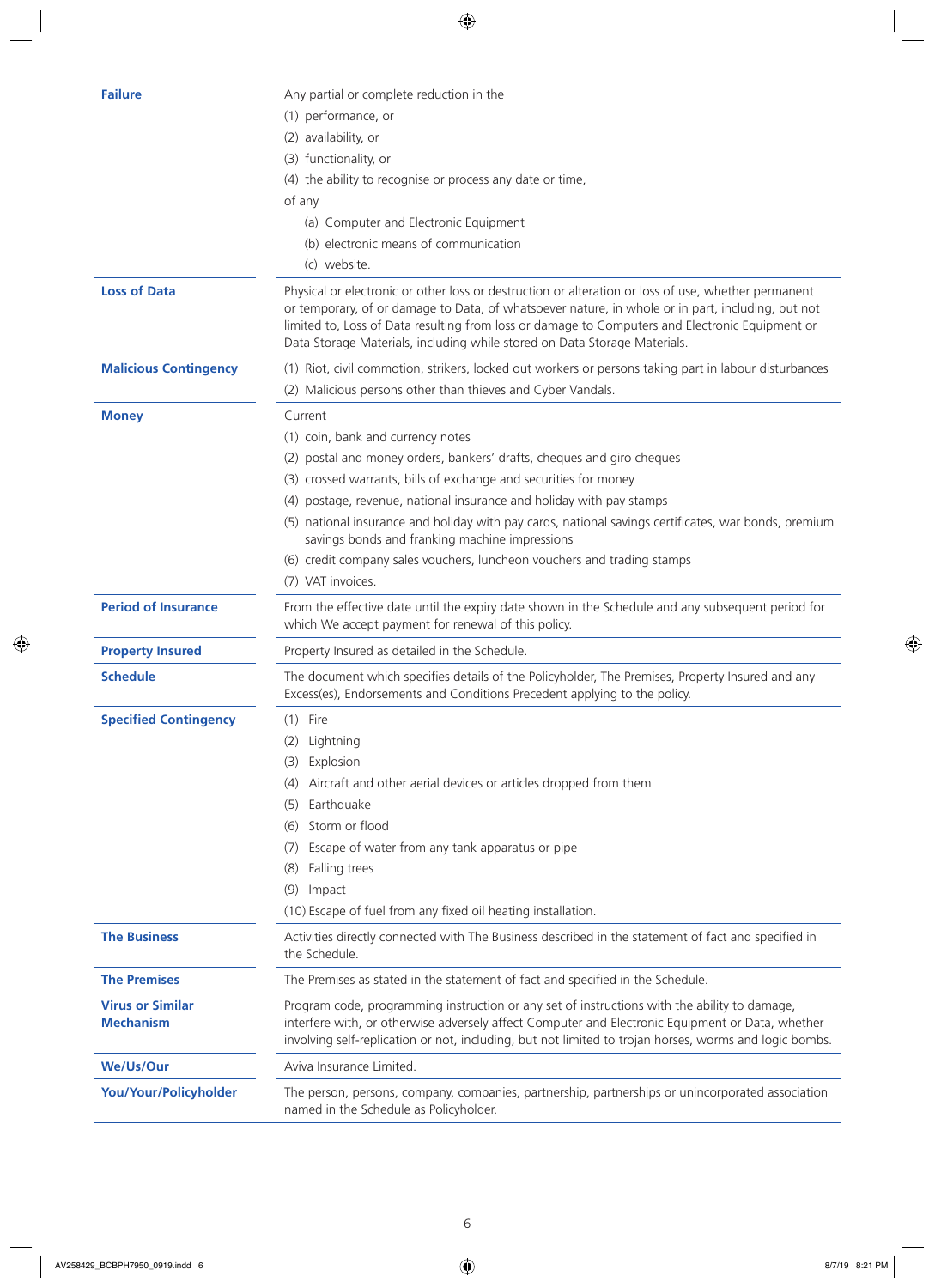# **Asset Protection – Property Damage Specified Contingencies**

| <b>Definitions</b>                      | Also refer to the Policy Definitions at the front of this policy booklet.)<br>The following definitions apply to this Section and shall keep the same meaning wherever they         |  |  |
|-----------------------------------------|-------------------------------------------------------------------------------------------------------------------------------------------------------------------------------------|--|--|
| <b>Damage</b>                           | appear in the Section.<br>Loss, destruction or damage.                                                                                                                              |  |  |
|                                         |                                                                                                                                                                                     |  |  |
| <b>Property Damage</b><br><b>Excess</b> | The amount (or amounts) shown in the Schedule which We will deduct from each and every claim<br>at each separate premises after the application of average. See Policy Condition 3. |  |  |
| <b>Cover</b>                            | We will indemnify You in respect of Damage to the Property Insured at The Premises by the<br>following Contingencies.                                                               |  |  |
|                                         | The Sum Insured under each item is subject to Average. See Policy Condition 3.                                                                                                      |  |  |
|                                         | Property more specifically insured is excluded.                                                                                                                                     |  |  |
|                                         | We will not indemnify You in respect of the Property Damage Excess.                                                                                                                 |  |  |
| <b>Contingencies</b>                    | $(1)$ Fire.                                                                                                                                                                         |  |  |
|                                         | We will not indemnify You in respect of the Damage to that portion of any item caused by its<br>self ignition.                                                                      |  |  |
|                                         | (2) Lightning.                                                                                                                                                                      |  |  |
|                                         | (3) Earthquake.                                                                                                                                                                     |  |  |
|                                         | (4) Explosion.                                                                                                                                                                      |  |  |
|                                         | We will not indemnify You in respect of Damage caused by the bursting of                                                                                                            |  |  |
|                                         | (a) a boiler                                                                                                                                                                        |  |  |
|                                         | (b) other equipment                                                                                                                                                                 |  |  |
|                                         | where the internal pressure is due to steam only and belongs to You or is under Your control.                                                                                       |  |  |
|                                         | However, We will indemnify You if                                                                                                                                                   |  |  |
|                                         | (a) the boiler is used only for domestic purposes                                                                                                                                   |  |  |
|                                         | (b) fire as a result of explosion causes Damage.                                                                                                                                    |  |  |
|                                         | $(5)$ (a) Aircraft                                                                                                                                                                  |  |  |
|                                         | (b) other aerial devices                                                                                                                                                            |  |  |
|                                         | or articles dropped from them.                                                                                                                                                      |  |  |
|                                         | (6) (a) Riot, civil commotion, strikers, locked out workers, persons taking part in labour<br>disturbances or malicious persons.                                                    |  |  |
|                                         | We will not indemnify You in respect of Damage caused by work stoppages.                                                                                                            |  |  |
|                                         | (b) Malicious Damage by persons not acting in connection with any political organisation.                                                                                           |  |  |
|                                         | We will not indemnify You in respect of theft or attempted theft.                                                                                                                   |  |  |
|                                         | (7) Storm or flood.                                                                                                                                                                 |  |  |
|                                         | We will not indemnify You in respect of Damage                                                                                                                                      |  |  |
|                                         | (a) due only to change in the water table level                                                                                                                                     |  |  |
|                                         | (b) by frost                                                                                                                                                                        |  |  |
|                                         | (c) by subsidence, ground heave or landslip                                                                                                                                         |  |  |
|                                         | (d) to fences, gates and moveable property in the open.                                                                                                                             |  |  |
|                                         | (8) Escape of water from any tank, apparatus or pipe.                                                                                                                               |  |  |
|                                         | We will not indemnify You in respect of Damage                                                                                                                                      |  |  |
|                                         | (a) caused by water from an automatic sprinkler installation                                                                                                                        |  |  |
|                                         | (b) while The Premises are unoccupied.                                                                                                                                              |  |  |
|                                         | (9) Falling trees or radio/TV aerials.                                                                                                                                              |  |  |
|                                         | We will not indemnify You in respect of Damage caused                                                                                                                               |  |  |
|                                         | (a) by subsidence, ground heave or landslip                                                                                                                                         |  |  |
|                                         | (b) by felling, lopping or pruning of trees                                                                                                                                         |  |  |
|                                         | (c) to fences, gates and moveable property in the open.                                                                                                                             |  |  |
|                                         |                                                                                                                                                                                     |  |  |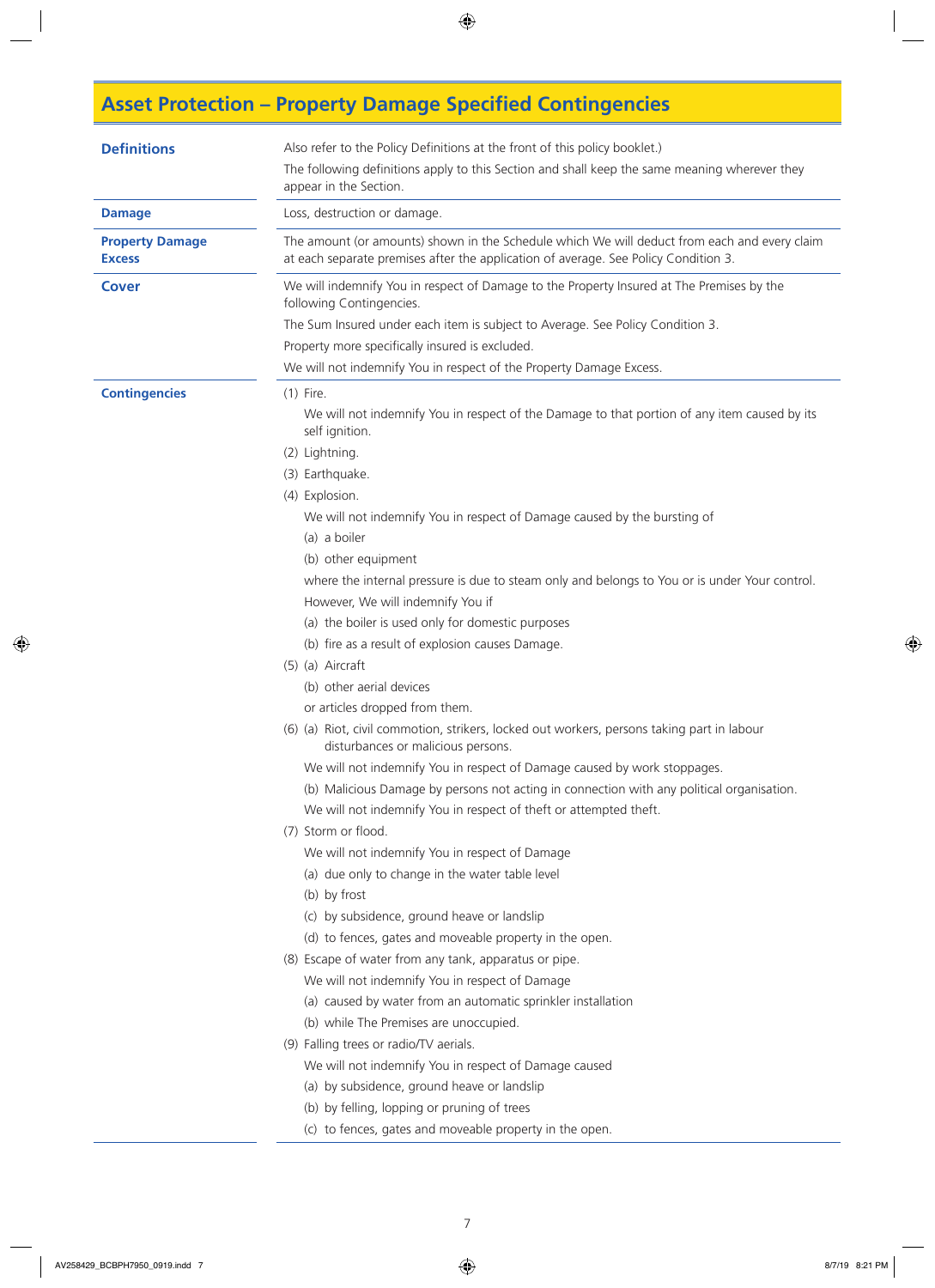|                         | (10) Impact by any road vehicle or animal.                                                                    |
|-------------------------|---------------------------------------------------------------------------------------------------------------|
|                         | (11) Leakage of fuel from any fixed oil heating installation.                                                 |
|                         | (12) Theft or attempted theft involving entry into or exit from The Premises by forcible and violent<br>means |
|                         | or                                                                                                            |
|                         | theft involving violence or threat of violence to You, or Your directors or Employees.                        |
|                         | We will not indemnify You in respect of Damage                                                                |
|                         | (a) caused by any person lawfully in The Premises                                                             |
|                         | (b) where You or Your partners, directors or Employees or any member of Your household is<br>involved         |
|                         | (c) from any building or part of any building not capable of being locked.                                    |
|                         | (d) from any yard, garden or open space                                                                       |
|                         | (e) to any showcase or automatic machine and contents fixed outside the Premises                              |
|                         | (13) Leakage of bulk supplied beverages from                                                                  |
|                         | (a) fixed tanks                                                                                               |
|                         | (b) pipes or apparatus.                                                                                       |
|                         | We will not indemnify You in respect of the beverage itself.                                                  |
|                         | (14) Consequential loss or damage of any kind.                                                                |
| <b>Cover Extensions</b> | 1. Glass                                                                                                      |
|                         | <b>Definition of Damage</b>                                                                                   |
|                         | Accidental loss, destruction or damage.                                                                       |
|                         | We will indemnify You in respect of                                                                           |
|                         | (a) breakage (including the cost of boarding up) of glass at The Premises                                     |
|                         | (b) (i) Damage to                                                                                             |
|                         | contents of display windows                                                                                   |
|                         | window and door frames                                                                                        |
|                         |                                                                                                               |
|                         | (ii) the cost of removing and reinstating obstructions to replacing glass                                     |
|                         | (c) breakage of fixed                                                                                         |
|                         | (i) washhand basins, pedestals, baths, sinks                                                                  |
|                         | (ii) lavatory bowls, bidets, cisterns                                                                         |
|                         | (iii) shower trays, splashbacks                                                                               |
|                         | at The Premises.                                                                                              |
|                         | The maximum that We will pay in respect of item $(b)(i)$ and $(ii)$ is £2,000 in the aggregate.               |
|                         | We will not indemnify You in respect of                                                                       |
|                         | (1) breakage of glass in                                                                                      |
|                         | (a) light fittings                                                                                            |
|                         | (b) signs                                                                                                     |
|                         | (c) vehicles                                                                                                  |
|                         | (d) vending machines                                                                                          |
|                         | (2) breakage                                                                                                  |
|                         | (a) to Stock in Trade or goods in trust                                                                       |
|                         | (b) while The Premises are unoccupied                                                                         |
|                         | (c) in transit or while being fitted                                                                          |
|                         | (d) caused by workmen carrying out alterations or repairs to The Premises                                     |
|                         | (3) the Property Damage Excess.                                                                               |
|                         |                                                                                                               |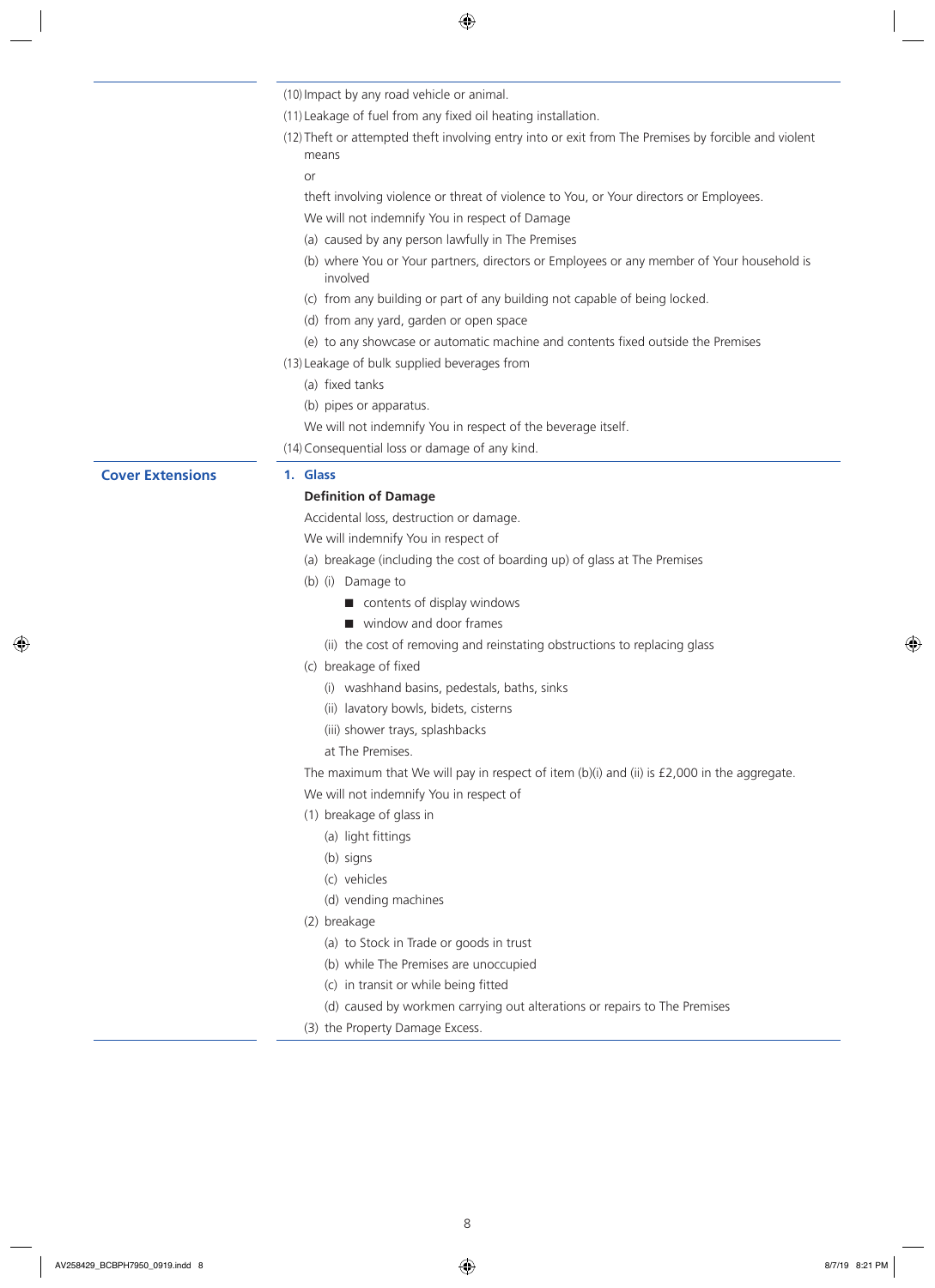### **2. Property in Transit**

### **Definitions**

The following definitions apply to this Extension and shall keep the same meaning wherever they appear in the Extension.

Damage

Accidental loss, destruction or damage.

**Occurrence** 

An event, or number of events, arising from a single cause.

Own Vehicle

Any motor vehicle and/or trailer which You own or operate.

### Property Insured

Stock in Trade as defined in the policy Schedule.

### Territorial Limits

Within Great Britain, Northern Ireland, the Republic of Ireland, the Channel Islands and the Isle of Man.

Tools

Tools, tool kit or test equipment which You own or are hired by You, used by You in connection with The Business.

### **Cover**

We will indemnify You in respect of

### (1) Damage to Property

(a) Damage to the Property Insured while in transit in Your Own Vehicle used in connection with The Business including:

loading and unloading

and

while temporarily stored during transit.

The maximum We will pay in respect of any one Occurrence is the Limit stated in the Schedule.

(b) Damage to Your own sheets, ropes, chains, toggles or packing materials while carried on any vehicle.

The maximum We will pay is £2,500 in respect of any one Occurrence.

(c) Damage to You or Your driver's personal belongings in, or from, any Own Vehicle. The maximum We will pay is £250 in respect of any one person for any one Occurrence.

We will not indemnify You or Your driver for Damage to any item insured by any other insurance policy.

(d) Damage to Tools

in or from any Own Vehicle

and

while temporary stored during transit.

The maximum We will pay in respect of any one Occurrence or from any Own Vehicle will be £250 and £1,000 in respect of all Occurrences in any one Period of Insurance.

(e) Damage to the Property Insured while at exhibitions which do not exceed seven days duration.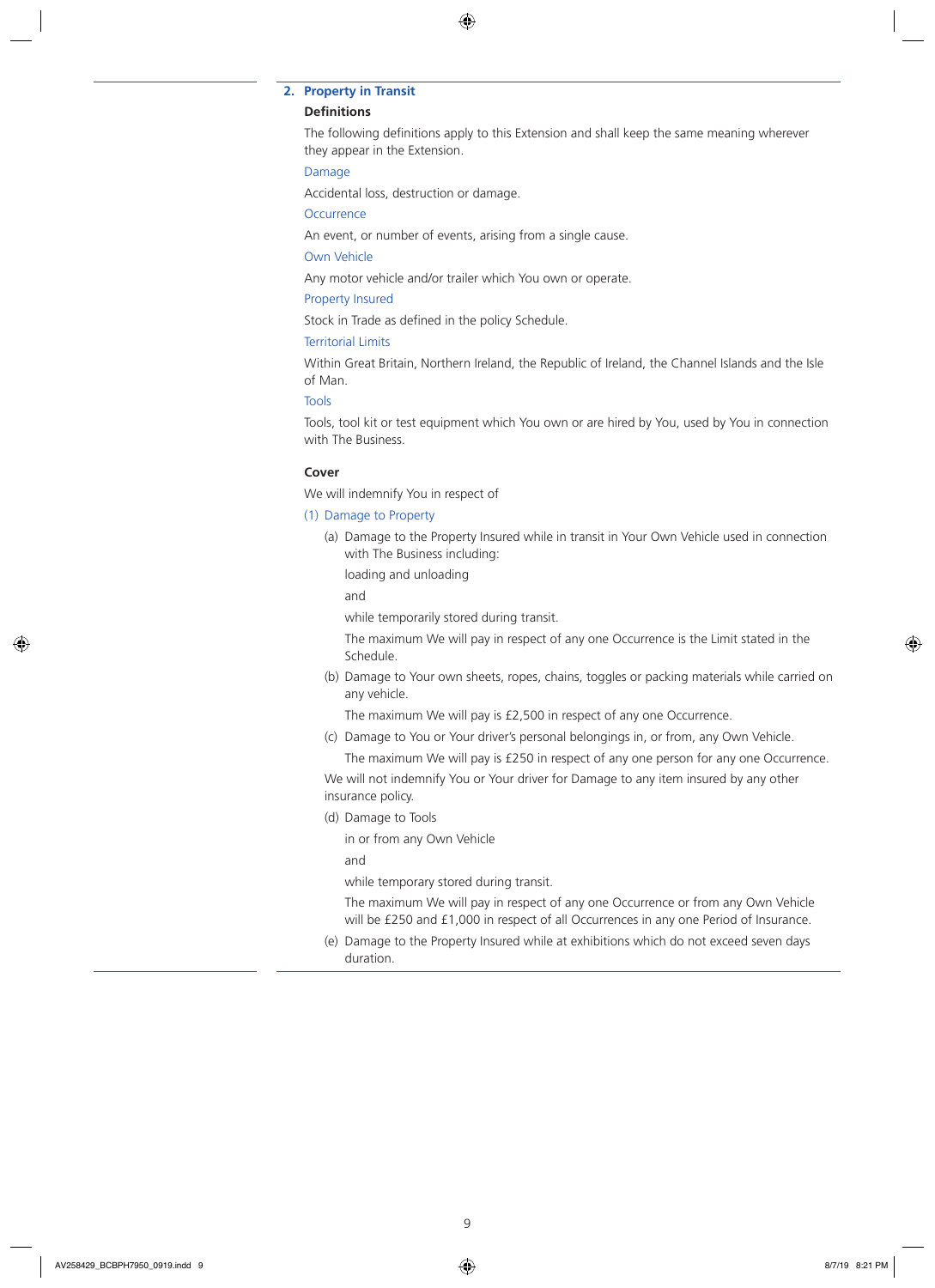### (2) Debris Removal

Cost and expenses incurred with Our consent

- (a) in removing debris
- (b) in site clearance
- (c) for transhipment and recovery charges

following collision, overturning or impact of Your Own Vehicle or container with any object, or incurred by You to reduce or prevent claims in the Territorial Limits in connection with The Business.

The maximum We will pay will be £2,500 in respect of any one Occurrence.

The maximum We will pay for all losses under (1) (b), (c), (d) and (2) is £5,000 in respect of any one Occurrence.

We will not indemnify You in respect of

- (1) Damage caused by or happening through
	- (a) defective or inadequate packing, insulation or labelling
	- (b) evaporation or ordinary leakage
	- (c) vermin, wear, tear, gradual deterioration or contamination
	- (d) an existing or hidden defect in the Property Insured
	- (e) delay
	- (f) inadequate documentation
	- (g) indirect or consequential loss
	- (h) the Property Insured's own
		- (i) mechanical
		- (ii) electric
		- (iii) electronic
		- (iv) electro magnetic
		- derangement.

However, We will indemnify You if Damage is caused by accidental means.

- (2) shortage in weight.
- (3) Damage to The Property Insured caused by deterioration or variation in temperature. However, We will indemnify You if such Damage is caused as a result of Your Own Vehicle being directly involved in a road traffic accident.
- (4) Damage caused by or happening through
	- (a) confiscation, requisition or destruction by order of the government or any public authority
	- (b) riot, civil commotion, strikers, locked out workers, persons taking part in a labour disturbance.
- (5) Damage
	- (a) occurring outside the Territorial Limits
	- (b) not connected with The Business.
- (6) Damage to
	- (a) audio and visual equipment
	- (b) clocks and watches
	- (c) computer hardware and software
	- (d) explosives
	- (e) furs and curios
	- (f) gold and silver articles
	- (g) jewellery and precious stones
	- (h) living creatures
	- (i) Money and bullion
	- (j) non-ferrous metals
	- (k) rare books and works of art
	- unless specifically stated in the Schedule.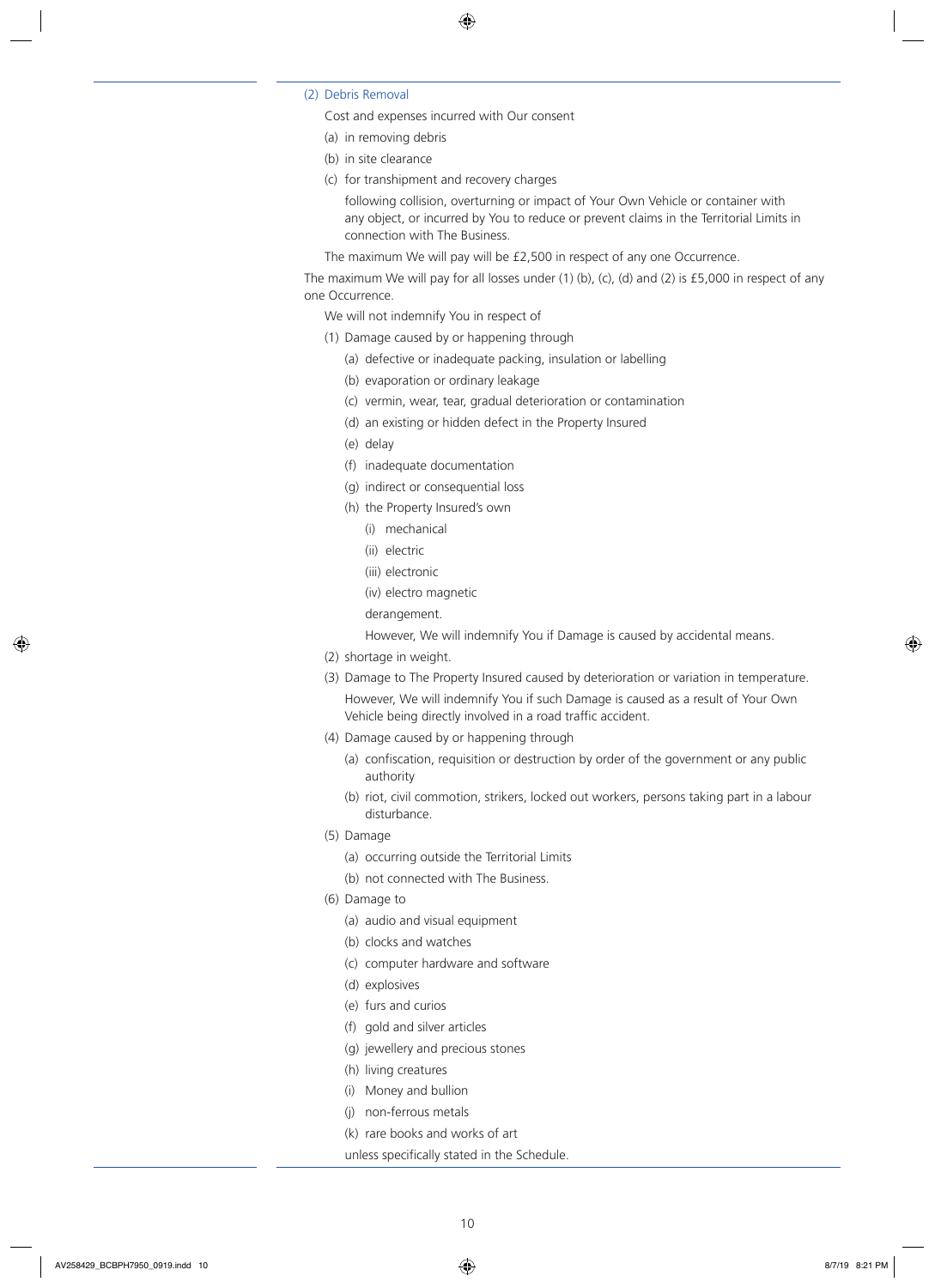- (7) Damage caused by theft or attempted theft of or from any unattended Own Vehicle to the Property Insured, Tools or personal belongings.
	- However, We will indemnify You, if You have ensured that
	- (a) all doors, windows and other points of access have been locked where locks have been fitted

and

and

- (b) all manufacturer's security devices have been put into effect
- (c) the keys have been removed from the unattended Own Vehicle and
- (d) that unattached trailers have anti-hitching devices fitted and they are put into effect and
- (e) from 9pm until collected the next day by You or Your driver, the unattended Own Vehicle is
	- (i) parked within a locked building of substantial construction

 $\Omega$ 

- (ii) parked within a locked compound surrounded by secure walls or fences.
- (8) Damage to
	- The Property Insured or Tools while temporarily stored during transit for periods exceeding 30 consecutive days.
- (9) the Property in Transit Excess.

### **3. Subsidence**

### **Operative only if shown in the Schedule**

We will indemnify You in respect of Damage caused by subsidence of, or ground heave of the site of the Property Insured or landslip.

- We will only indemnify You in respect of Damage to
- (a) forecourts, car parks, driveways, footpaths, swimming pools, terraces or patios
- (b) walls, gates, hedges or fences
- if
- (i) such property is specifically insured by this Section and
- (ii) Damage also occurs to the building to which such property applies and that building is insured by this Section.

We will not indemnify You in respect of

- (1) Damage caused by
	- (a) collapse, cracking, shrinking or settlement of any building
	- (b) coastal or river erosion
	- (c) defective design or inadequate construction of foundations
	- (d) demolition, structural alteration or repair
	- (e) settlement or movement of made up ground.
- (2) Damage as a result of movement of solid floor slabs.
	- However, We will indemnify You if there is Damage to the foundations beneath the exterior walls of The Premises at the same time.
- (3) the Subsidence Excess.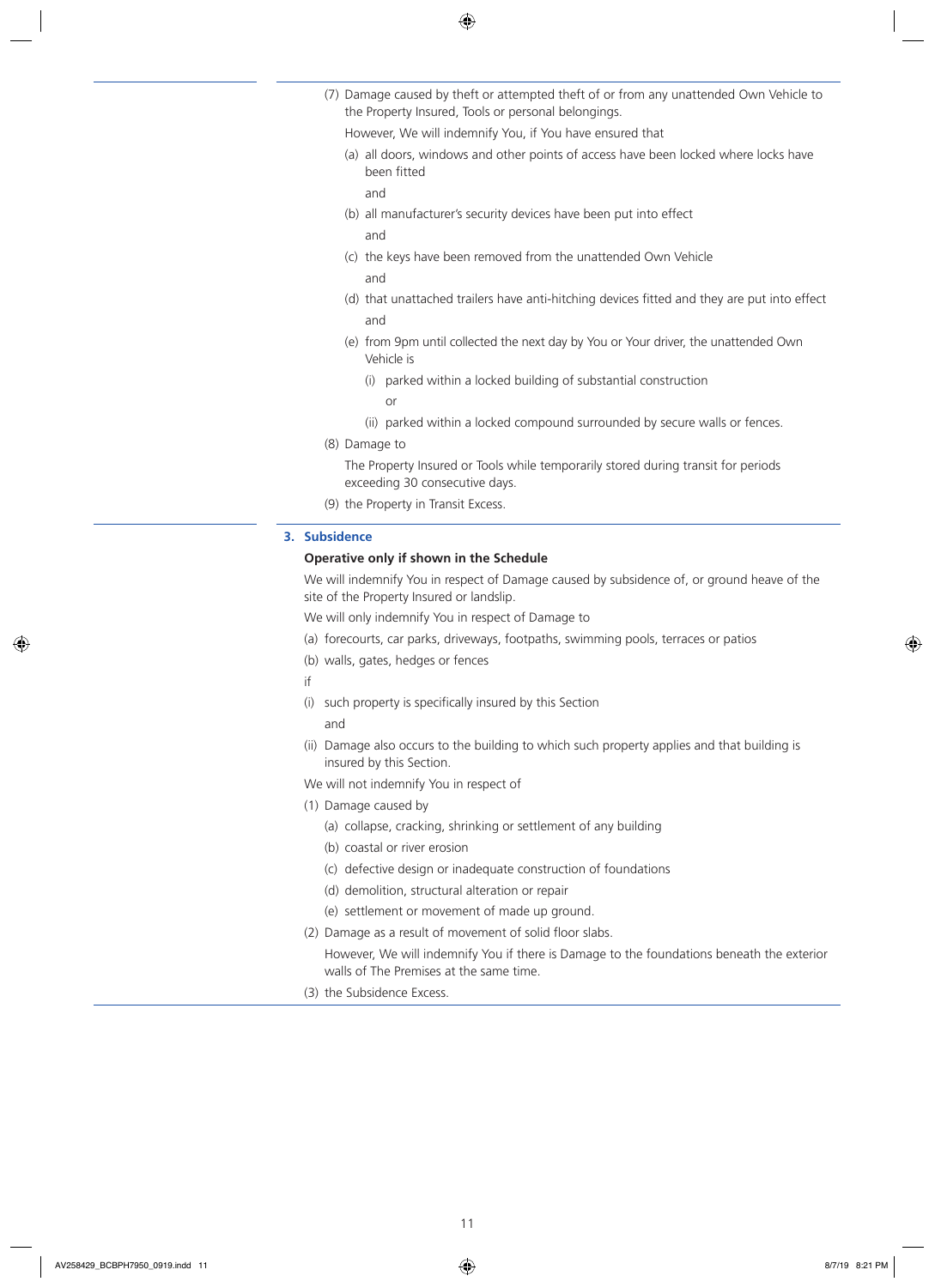# **Asset Protection – Property Damage – All Risks**

| <b>Definitions</b>                      | (Also refer to the Policy Definitions at the front of this policy booklet.)<br>The following definitions apply to this Section and shall keep the same meaning wherever they        |  |
|-----------------------------------------|-------------------------------------------------------------------------------------------------------------------------------------------------------------------------------------|--|
|                                         |                                                                                                                                                                                     |  |
|                                         | appear in the Section.                                                                                                                                                              |  |
| <b>Damage</b>                           | Accidental loss, destruction or damage.                                                                                                                                             |  |
| <b>Defined Contingency</b>              | $(1)$ Fire                                                                                                                                                                          |  |
|                                         | Lightning or earthquake<br>(2)                                                                                                                                                      |  |
|                                         | Explosion<br>(3)                                                                                                                                                                    |  |
|                                         | Aircraft<br>(4)                                                                                                                                                                     |  |
|                                         | Riot, civil commotion, strikers, locked out workers or persons taking part in labour disturbances<br>(5)                                                                            |  |
|                                         | Malicious persons other than thieves<br>(6)                                                                                                                                         |  |
|                                         | Storm or flood<br>(7)                                                                                                                                                               |  |
|                                         | Escape of water from any tank, apparatus or pipe<br>(8)                                                                                                                             |  |
|                                         | (9) Falling trees or radio/TV aerials                                                                                                                                               |  |
|                                         | $(10)$ Impact                                                                                                                                                                       |  |
|                                         | (11) Leakage of fuel                                                                                                                                                                |  |
|                                         | (12) Theft or attempted theft                                                                                                                                                       |  |
|                                         | (13) Leakage of bulk supplied beverages.                                                                                                                                            |  |
| <b>Property Damage</b><br><b>Excess</b> | The amount (or amounts) shown in the Schedule which We will deduct from each and every claim<br>at each separate Premises after the application of average. See Policy Condition 3. |  |
| <b>Cover</b>                            | We will indemnify You in respect of Damage to the Property Insured at The Premises.                                                                                                 |  |
|                                         | The Sum Insured under each item is subject to Average. See Policy Condition 3.                                                                                                      |  |
| <b>Exclusions</b>                       | (Also refer to the Policy Exclusions at the back of this policy booklet.)                                                                                                           |  |
|                                         | We will not indemnify You in respect of                                                                                                                                             |  |
|                                         | (1) Damage caused by or consisting of                                                                                                                                               |  |
|                                         | (a) an existing or hidden defect in the property                                                                                                                                    |  |
|                                         | (b) gradual deterioration or wear and tear                                                                                                                                          |  |
|                                         | (c) frost or change in the water table level                                                                                                                                        |  |
|                                         | (d) faulty design of the Property Insured or faulty materials Used in its construction                                                                                              |  |
|                                         | (e) faulty workmanship, operating error or omission by You or any Employee                                                                                                          |  |
|                                         | (f) the bursting of                                                                                                                                                                 |  |
|                                         | (i) a boiler                                                                                                                                                                        |  |
|                                         | (ii) other equipment                                                                                                                                                                |  |
|                                         | where the internal pressure is due to steam only and belongs to You or is under Your control.                                                                                       |  |
|                                         | However, We will indemnify You in respect of any subsequent Damage which results from a<br>cause not otherwise excluded.                                                            |  |
|                                         | (2) Damage caused by or consisting of                                                                                                                                               |  |
|                                         | (a) (i) corrosion, rust or rot                                                                                                                                                      |  |
|                                         | (ii) shrinkage, evaporation or loss of weight                                                                                                                                       |  |
|                                         | (iii) dampness or dryness                                                                                                                                                           |  |
|                                         | (iv) scratching                                                                                                                                                                     |  |
|                                         | (v) vermin or insects                                                                                                                                                               |  |
|                                         | (b) change in                                                                                                                                                                       |  |
|                                         | (i) temperature                                                                                                                                                                     |  |
|                                         | (ii) colour                                                                                                                                                                         |  |
|                                         | (iii) flavour                                                                                                                                                                       |  |
|                                         | (iv) texture or finish                                                                                                                                                              |  |
|                                         |                                                                                                                                                                                     |  |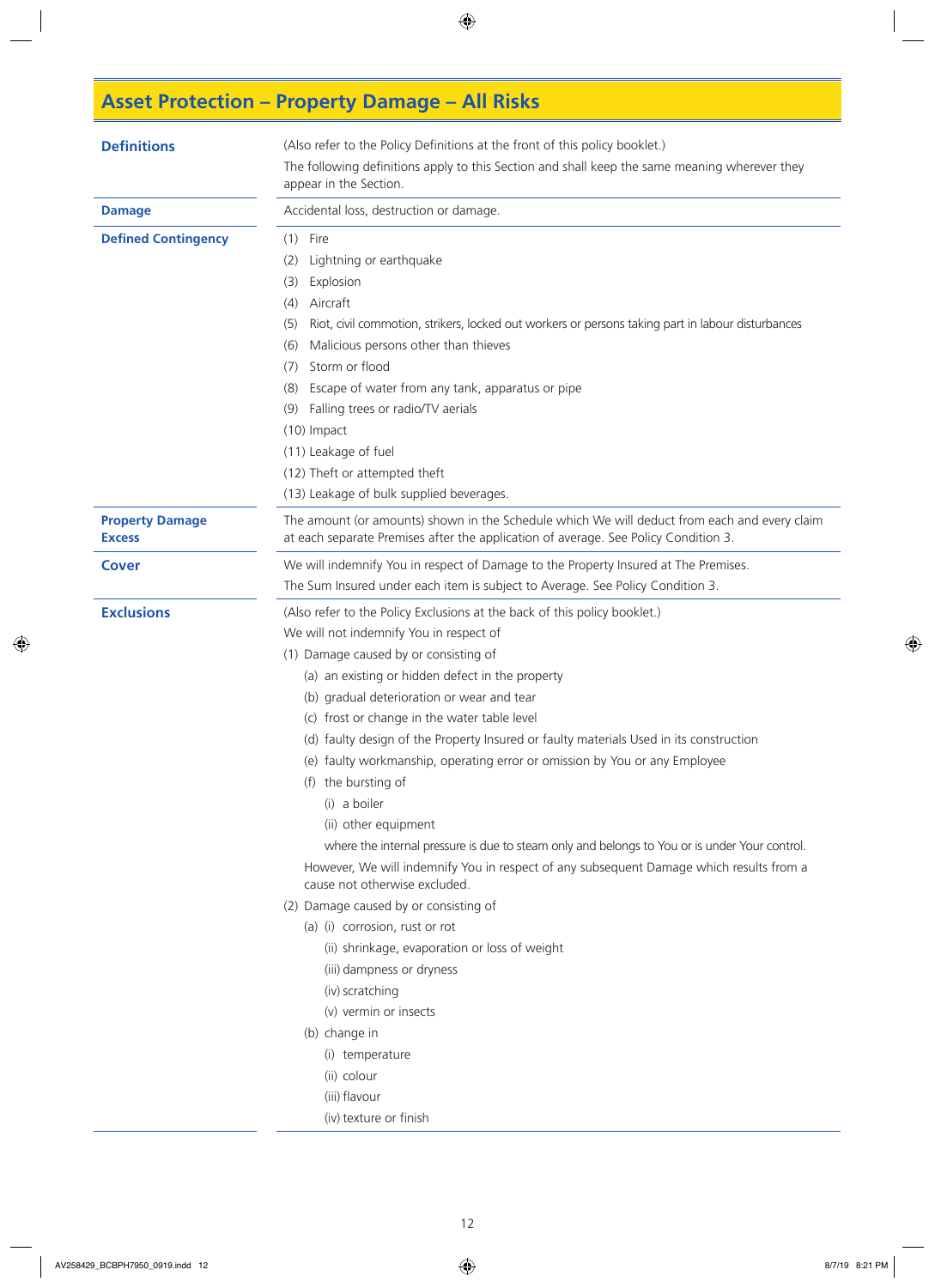- (c) (i) nipple or joint leakage or failure of welds
	- (ii) cracking, fracturing, collapse or overheating of a boiler, vessel, machine or apparatus in which internal pressure is due to steam only and any associated piping
- (d) mechanical or electrical breakdown of the Property Insured.

However, We will indemnify You in respect of

- (i) Damage not otherwise excluded which itself results from a Defined Contingency or any other accidental cause
- (ii) any subsequent Damage which itself results from a cause not otherwise excluded.
- (3) Damage caused by pollution or contamination

However, We will indemnify You in respect of Damage, not otherwise excluded, to the Property Insured caused by

- (a) pollution or contamination which results from a Defined Contingency
- (b) a Defined Contingency which results from pollution or contamination.
- (4) Damage caused by or consisting of
	- (a) in respect of buildings only, subsidence, ground heave or landslip unless resulting from fire, explosion, earthquake or escape of water from any tank, apparatus or pipe
	- (b) normal settlement of new structures
	- (c) acts of fraud or dishonesty
	- (d) (i) disappearance
		- (ii) unexplained or inventory shortage

(iii) misfiling, misplacing of information or clerical error.

- (5) Damage to
	- (a) gates
	- (b) fences
	- (c) moveable property in the open
	- by
		- (i) wind
		- (ii) rain, hail, sleet or snow
		- (iii) flood
		- (iv) dust.
- (6) Damage by fire to the Property Insured resulting from its undergoing any process involving the application of heat.
- (7) Damage to the Property Insured resulting from its undergoing any process of
	- (a) production or packaging
	- (b) treatment, testing or commissioning
	- (c) servicing or repair.
	- However, We will indemnify You in respect of this Damage if it is caused by fire or explosion.
- (8) Damage while the building is unoccupied caused by
	- (a) escape of water from any tank, apparatus or pipe
	- (b) malicious persons.

However, We will indemnify You in respect of this Damage if it is caused by fire or explosion. (9) Damage to

- - (a) china, earthenware, marble or other fragile objects (not including Stock in Trade)
	- (b) a structure caused by its own collapse or cracking.

However, We will indemnify You in respect of this Damage if it results from a Defined Contingency and is not otherwise excluded.

- (10) Damage to
	- (a) property in the course of construction including materials for use in the construction
	- (b) (i) livestock
		- (ii) growing crops or trees
	- unless specifically stated as insured in the Schedule.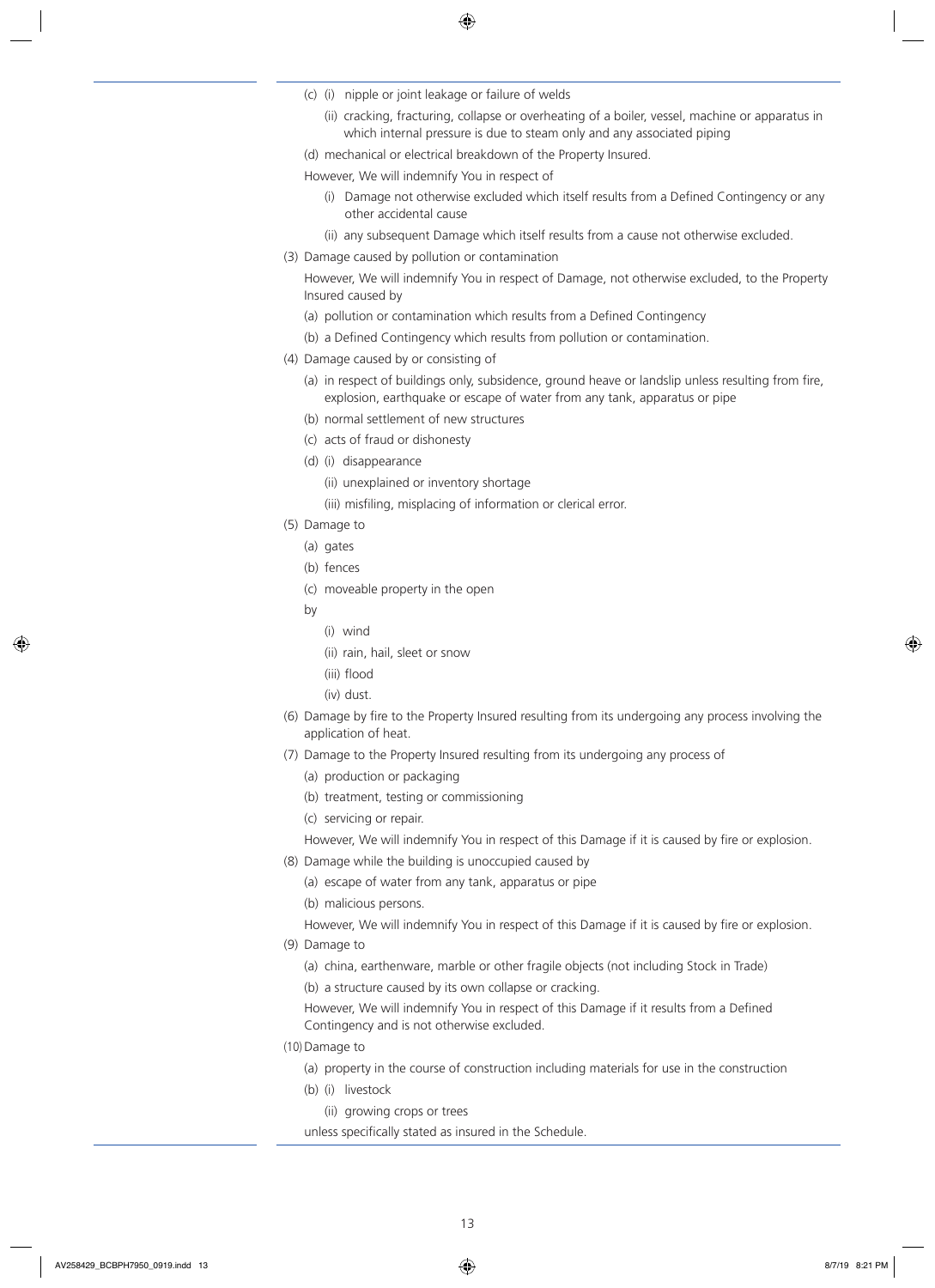(11) Damage caused by theft or attempted theft

(a) not involving entry into or exit from The Premises by forcible and violent means.

- However this does not apply to cover granted by Clause 5 Changing Locks
- (b) caused by any person lawfully in The Premises
- (c) where You or Your partners, directors or Employees or any member of Your household is involved
- (d) from any building or part of any building not capable of being locked
- (e) from any yard, garden or open space
- (f) to any showcase or automatic machine and contents fixed outside The Premises.
- (12) Damage to property more specifically insured.
- (13) the Property Damage Excess.

(14) Consequential loss or damage of any kind.

### **Cover Extensions 1. Glass**

- We will indemnify You in respect of
- (a) breakage (including the cost of boarding up) of glass at The Premises
- (b) (i) Damage to
	- $\Box$  contents of display windows
	- $\blacksquare$  window and door frames
	- (ii) the cost of removing and reinstating obstructions to replacing glass
- (c) breakage of fixed
	- (i) washhand basins, pedestals, baths, sinks
	- (ii) lavatory bowls, bidets, cisterns
	- (iii) shower trays, splashbacks
	- at The Premises.

The maximum that We will pay in respect of item (b)(i) and (ii) is £2,000 in the aggregate.

We will not indemnify You in respect of

- (1) breakage of glass in
	- (a) light fittings
	- (b) signs
	- (c) vehicles
	- (d) vending machines
- (2) breakage
	- (a) to Stock in Trade or goods in trust
	- (b) while The Premises are unoccupied
	- (c) in transit or while being fitted
	- (d) caused by workmen carrying out alterations or repairs to The Premises
- (3) the Property Damage Excess.

### **2. Property in Transit**

### **Definitions**

The following definitions apply to this Extension and shall keep the same meaning wherever they appear in the Extension

### **Occurrence**

An event, or number of events, arising from a single cause.

### Own Vehicle

Any motor vehicle and/or trailer which You own or operate.

### Property Insured

Stock in Trade as defined in the policy Schedule.

### Territorial Limits

Within Great Britain, Northern Ireland, the Republic of Ireland, the Channel Islands and the Isle of Man.

### Tools

Tools, tool kit or test equipment which You own or are hired by You, Used by You in connection with The Business.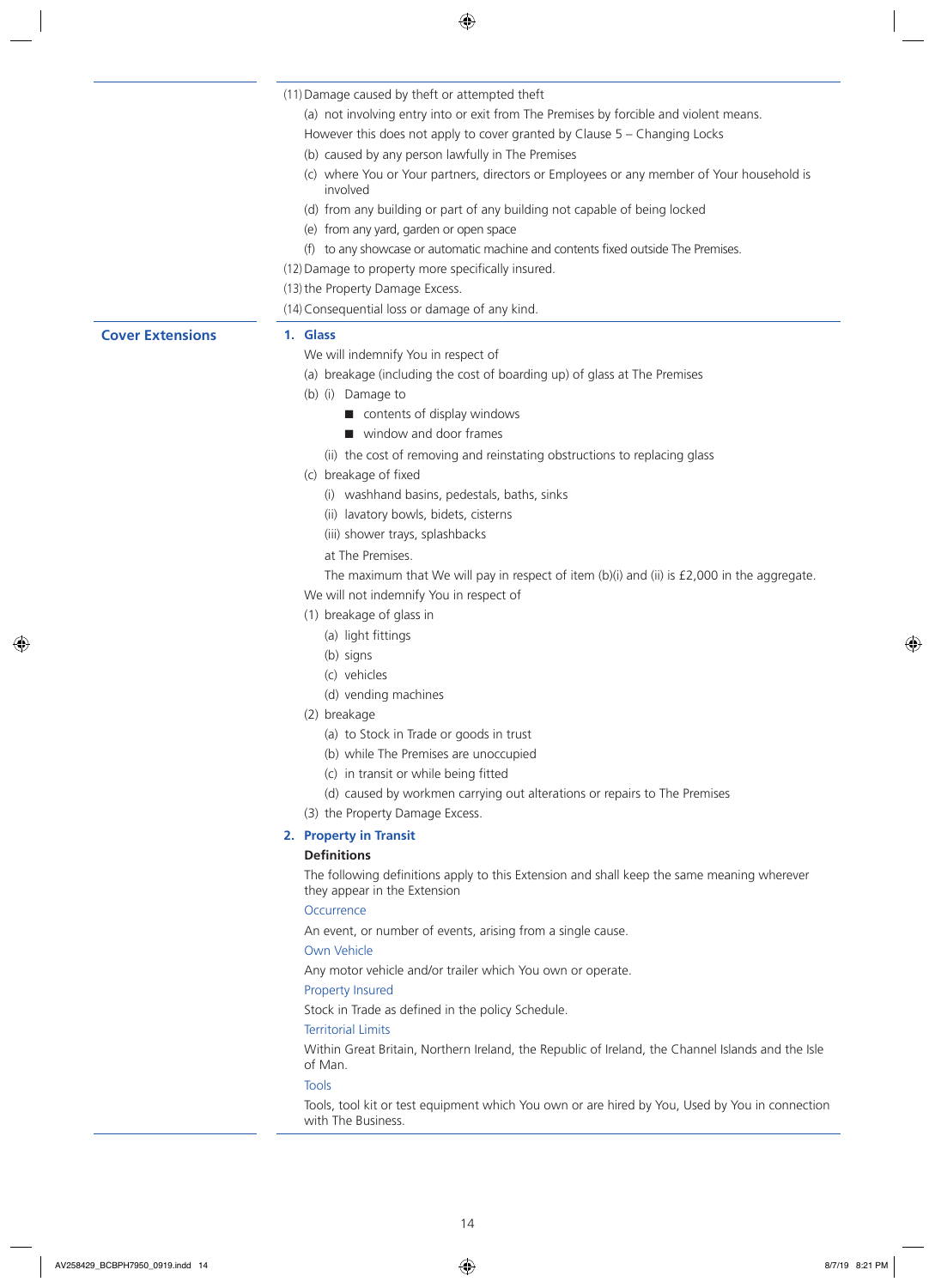### **Cover**

We will indemnify You in respect of

### (1) Damage to Property

(a) Damage to the Property Insured while in transit in Your Own Vehicle used in connection with The Business including:

loading and unloading

and

while temporarily stored during transit.

The maximum We will pay in respect of any one Occurrence is the Limit stated in the Schedule.

(b) Damage to Your own sheets, ropes, chains, toggles or packing materials while carried on any vehicle.

The maximum We will pay is £2,500 in respect of any one Occurrence.

(c) Damage to Your or Your drivers' personal belongings in, or from, any Own Vehicle. The maximum We will pay is £250 in respect of any one person for any one Occurrence.

We will not indemnify You or Your driver for Damage to any item insured by any other insurance policy.

(d) Damage to Tools

in or from any Own Vehicle

and

while temporarily stored during transit.

The maximum We will pay in respect of any one Occurrence or from any Own Vehicle will be £250 and £1,000 in respect of all Occurrences in any one Period of Insurance.

(e) Damage to the Property Insured while at exhibitions which do not exceed seven days duration.

The maximum We will pay in respect of property at exhibition premises will not exceed £5,000 in respect of any one exhibition.

### (2) Debris Removal

Cost and expenses incurred with Our consent

- (a) in removing debris
- (b) in site clearance
- (c) for transhipment and recovery charges

following collision, overturning or impact of Your Own Vehicle or container with any object, or incurred by You to reduce or prevent claims in the Territorial Limits in connection with The Business.

The maximum We will pay will be £2,500 in respect of any one Occurrence.

The maximum We will pay for all losses under  $(1)$  (b),  $(c)$ ,  $(d)$  and  $(2)$  is £5,000 in respect of any one Occurrence.

We will not indemnify You in respect of

- (1) Damage caused by or happening through
	- (a) defective or inadequate packing, insulation or labelling
	- (b) evaporation or ordinary leakage
	- (c) vermin, wear, tear, gradual deterioration or contamination
	- (d) an existing or hidden defect in The Property Insured
	- (e) delay
	- (f) inadequate documentation
	- (g) indirect or consequential loss
	- (h) the Property Insured's own
		- (i) mechanical
		- (ii) electric
		- (iii) electronic
		- (iv) electro magnetic
		- derangement.

However, We will indemnify You if Damage is caused by accidental means.

- (2) shortage in weight.
- (3) Damage to The Property Insured caused by deterioration or variation in temperature. However, We will indemnify You if such Damage is caused as a result of Your Own Vehicle being directly involved in a road traffic accident.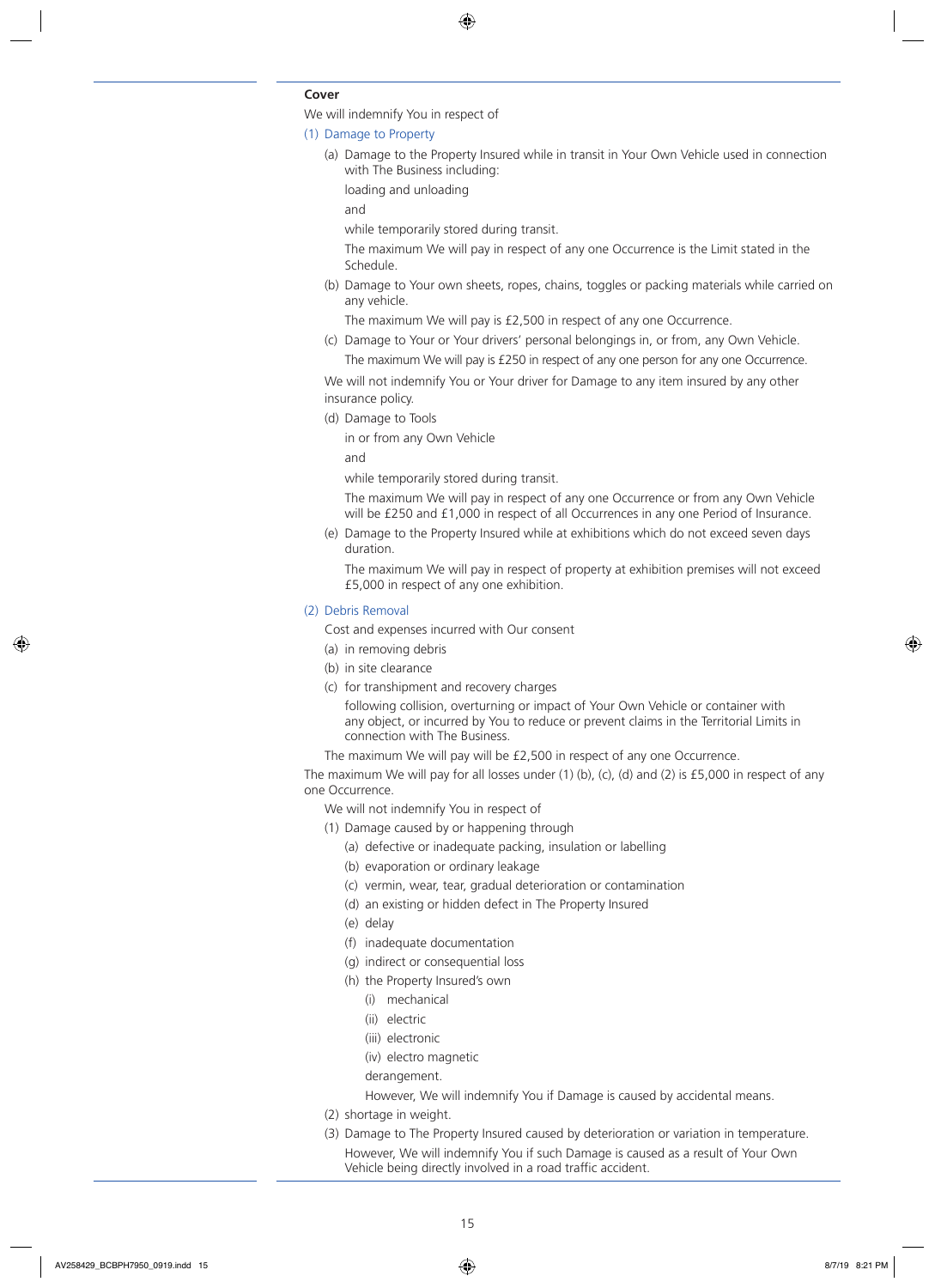- (4) Damage caused by or happening through
	- (a) confiscation, requisition or destruction by order of the government or any public authority
	- (b) riot, civil commotion, strikers, locked out workers, persons taking part in labour disturbance.
- (5) Damage
	- (a) occurring outside the Territorial Limits
	- (b) not connected with The Business.
- (6) Damage to
	- (a) audio and visual equipment
	- (b) clocks and watches
	- (c) computer hardware and software
	- (d) explosives
	- (e) furs and curios
	- (f) jewellery and precious stones
	- (g) living creatures
	- (h) Money and bullion
	- (i) non-ferrous metals
	- (j) rare books and works of art

unless specifically stated in the Schedule.

(7) Damage caused by theft or attempted theft of or from any unattended Own Vehicle to The Property, Tools or personal belongings.

However, We will indemnify You, if You have ensured that

- (a) all doors, windows and other points of access have been locked where locks have been fitted
	- and
- (b) all manufacturer's security devices have been put into effect and
- (c) the keys have been removed from the unattended Own Vehicle and
- (d) that unattached trailers have anti-hitching devices fitted and they are put into effect and
- (e) from 9pm until collected the next day by You or Your driver, the unattended Own Vehicle is
	- (i) parked within a locked building of substantial construction or
	- (ii) parked within a locked compound surrounded by secure walls or fences.
- (8) Damage to
	- The Property Insured or Tools while temporarily stored during transit for periods exceeding 30 consecutive days.
- (9) the Property in Transit Excess.

### **3. Subsidence**

### **Operative only if shown in the Schedule**

We will indemnify You in respect of Damage to the Property Insured at The Premises caused by subsidence of, or ground heave of the site of the Property Insured or landslip.

We will only indemnify You in respect of Damage to

- (a) forecourts, car parks, driveways, footpaths, swimming pools, terraces or patios
- (b) walls, gates, hedges or fences
- if
- (i) such property is specifically insured by this Section
	- and
- (ii) Damage also occurs to the building to which such property applies and that building is insured by this Section.

We will not indemnify You in respect of

- (1) Damage caused by
	- (a) collapse, cracking, shrinking or settlement of any building
	- (b) coastal or river erosion
	- (c) defective design or inadequate construction of foundations
	- (d) demolition, structural alteration or repair
	- (e) settlement or movement of made up ground.
- (2) Damage as a result of movement of solid floor slabs.
	- However, We will indemnify You if there is Damage to the foundations beneath the exterior walls of The Premises at the same time.
- (3) the Subsidence Excess.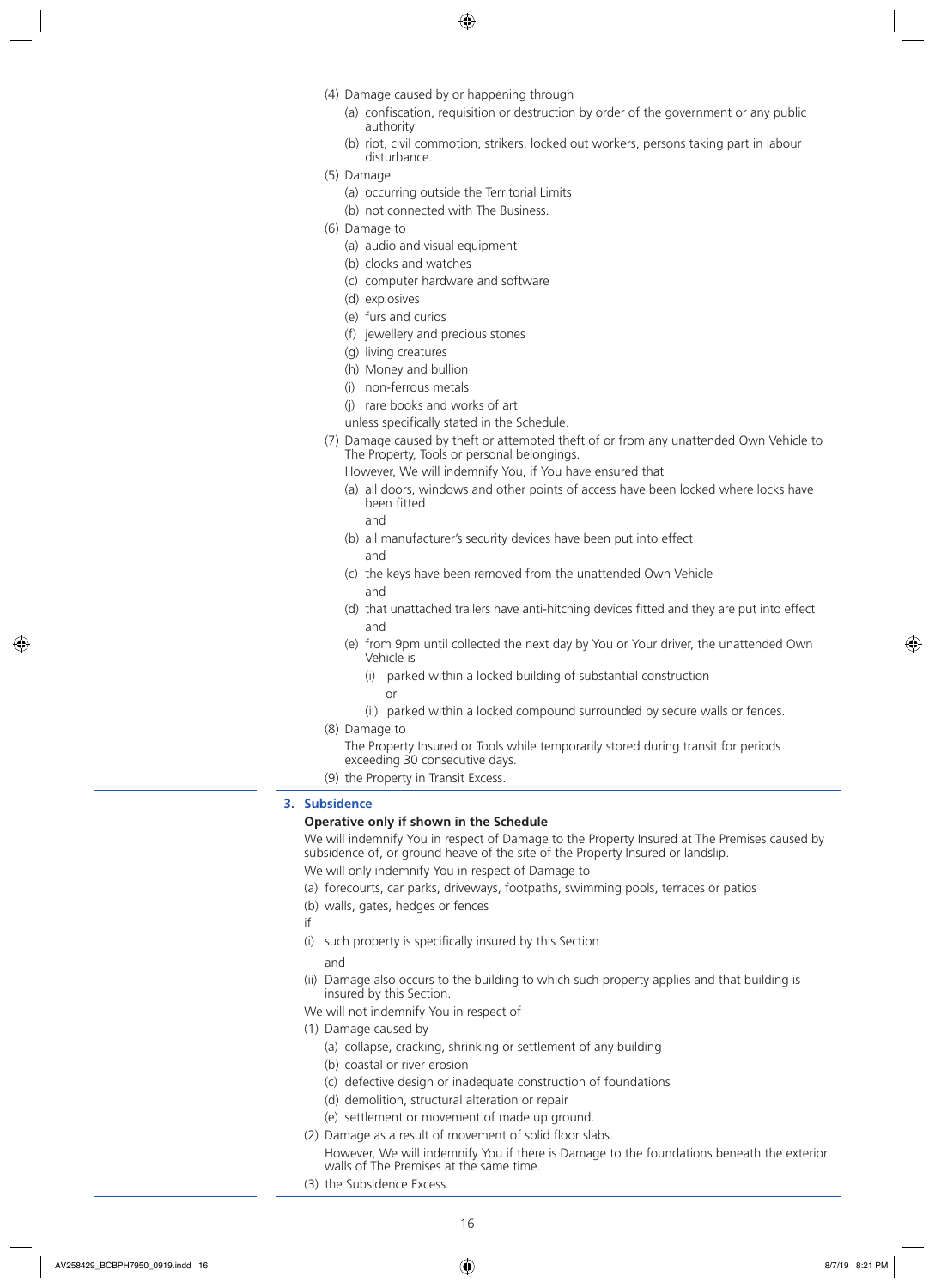**Clauses** The following Clauses apply to both the Buildings and Contents items where insured.

### **1. All Other Contents**

- This term includes
- (a) documents, manuscripts and business books
- (b) computer systems records
- (c) patterns, models, moulds, plans and designs

but only for

- (i) the value of the materials
- (ii) the cost of labour and computer time spent in reproducing them.

The maximum We will pay in respect of computer systems records is £10,000.

We will not pay for

- **n** expenses in connection with producing information to be recorded
- $\blacksquare$  the value to You of any information lost
- (d) Employees' pedal cycles and other personal belongings but only if they are not otherwise insured.

The maximum that We will pay for any one person's property is £1,000.

- (e) visitors' personal belongings.
	- The maximum that We will pay for any one visitors' property is £1,000.
- (f) paintings, curios or other works of art.

The maximum that We will pay is £5,000 in respect of any one item.

- (g) wines, spirits, cigarettes and tobacco held for Your own private entertainment purposes. The maximum that We will pay is £500 any one loss.
- (h) trade samples and goods in trust held at The Premises.
	- The maximum that We will pay is £1,000 any one loss.

### **2. Automatic Reinstatement of Sum Insured**

The Sums Insured stated in the Schedule will not be reduced by the amount of any claim unless We or You give notice to the contrary.

You must pay the additional premium required to reinstate the Sums Insured.

### **3. (i) Basis of Claim Settlement – Reinstatement**

(a) If Property Insured other than Stock in Trade, Employees' pedal cycles or personal belongings is destroyed We will pay for its rebuilding or replacement by similar property in a condition as good as, but not better than or more extensive than, its condition when new.

If such property is only partially destroyed, We will pay for replacement or repair of the damaged portion to a condition as good as, but not better or more extensive than, its condition when new. However, We will not pay more than We would have done if the property had been completely destroyed.

- (b) The property may be replaced on another site and in a manner suitable to Your needs, but this must not increase Our liability.
- (c) All work must begin and be carried out as quickly as possible.
- (d) If at the time of rebuilding or replacement 85% of the cost which would have been required to replace the whole of the Property Insured under that item is greater than the Sum Insured at the time the Damage occurred You will be liable to pay a proportionate share of the loss.
- (e) We will not pay under this clause
	- (i) until You have incurred the cost of replacing or repairing the property
	- (ii) if You, or someone acting on Your behalf have insured the property under another policy which does not have a similar basis of reinstatement
	- (iii) if You do not comply with any of the terms of this clause.

### **3. (ii) Basis of Claim Settlement – Indemnity**

- (a) If Stock in Trade, Employees' pedal cycles or personal belongings are lost, destroyed or Damaged, We will pay
	- (i) for its' replacement or repair to a condition as good as, but not better or more extensive than, its' condition immediately prior to Damage; or
	- (ii) at Our option, the reduced value of the Property Insured.
- (b) We will not pay under this clause
	- (i) until You have incurred the cost of replacing or repairing the property
	- (ii) if You do not comply with the terms of this cover.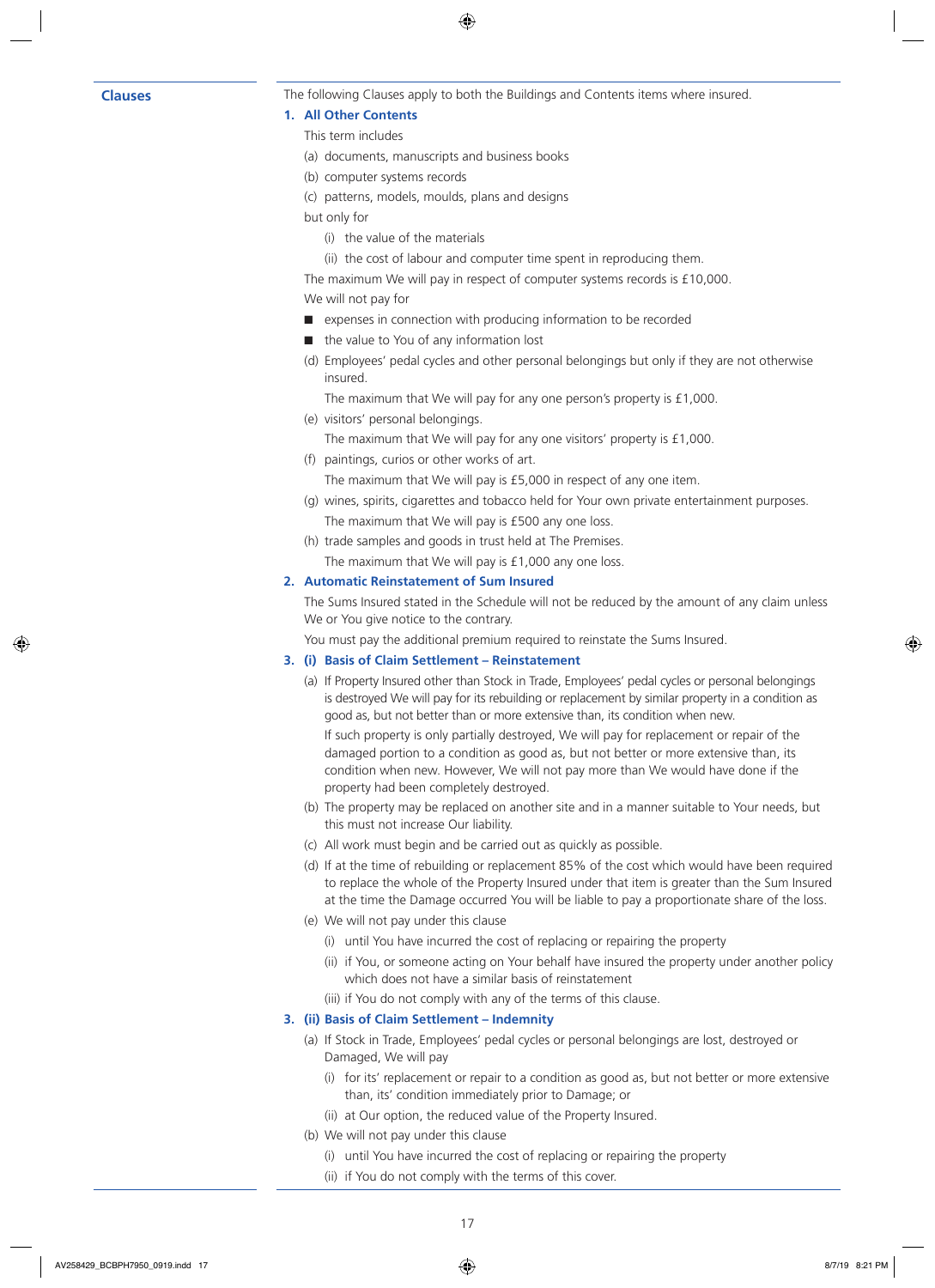### **4. Business Cover Away from The Premises**

In respect of Trade Fixtures, Fittings, Utensils and All Other Contents belonging to You or held by You in trust for which You are responsible We will indemnify You in respect of Damage to the Property Insured whilst anywhere in the European Union including whilst in transit thereto and there from.

The maximum We will pay in respect of this clause is 15% of the Sum Insured Or

£2,500 in respect of any one item.

We will not indemnify You in respect of

- (1) Damage caused by
	- (a) faulty design of the Property Insured or faulty materials used in its construction
	- (b) faulty workmanship
	- (c) change in temperature
	- (d) (i) rot
		- (ii) vermin or insects

(iii) scratching

- (e) acts of fraud or dishonesty
- (f) mechanical or electrical breakdown of the Property Insured
- (g) (i) unexplained or inventory shortage
	- (ii) misfiling or misplacing of information
	- (iii) clerical error
- (h) depreciation, gradual deterioration or wear and tear.
- (2) Damage caused by theft or attempted theft
	- (a) where You or Your partners or any Employee or any member of Your household is involved
	- (b) from any unattended vehicle where
		- (i) all doors and windows have not been locked
		- (ii) the vehicles are not garaged in a locked building or locked and secured in a fully enclosed yard or compound when left overnight.
- (3) Damage to the Property Insured caused by
	- (a) its undergoing any process including
		- (i) testing
		- (ii) repairing
		- (iii) adjusting
		- (iv) servicing or maintenance
	- (b) escape of water from any tank, apparatus or pipe while contained in a building which is unoccupied.

### **5. Changing Locks**

We will pay for the cost of changing locks at The Premises if keys are lost from

- (a) The Premises
- (b) Your home
- (c) The home of any authorised Employee
- following theft or attempted theft
- or

whilst in Your custody or that of an Employee following theft involving violence or threat of violence to You or an Employee.

If the keys belong to a safe they must be

- (i) removed from The Premises overnight
- (ii) kept in a secure place away from the safe when You or an Employee occupies The Premises. The maximum We will pay for any one loss is £1,000.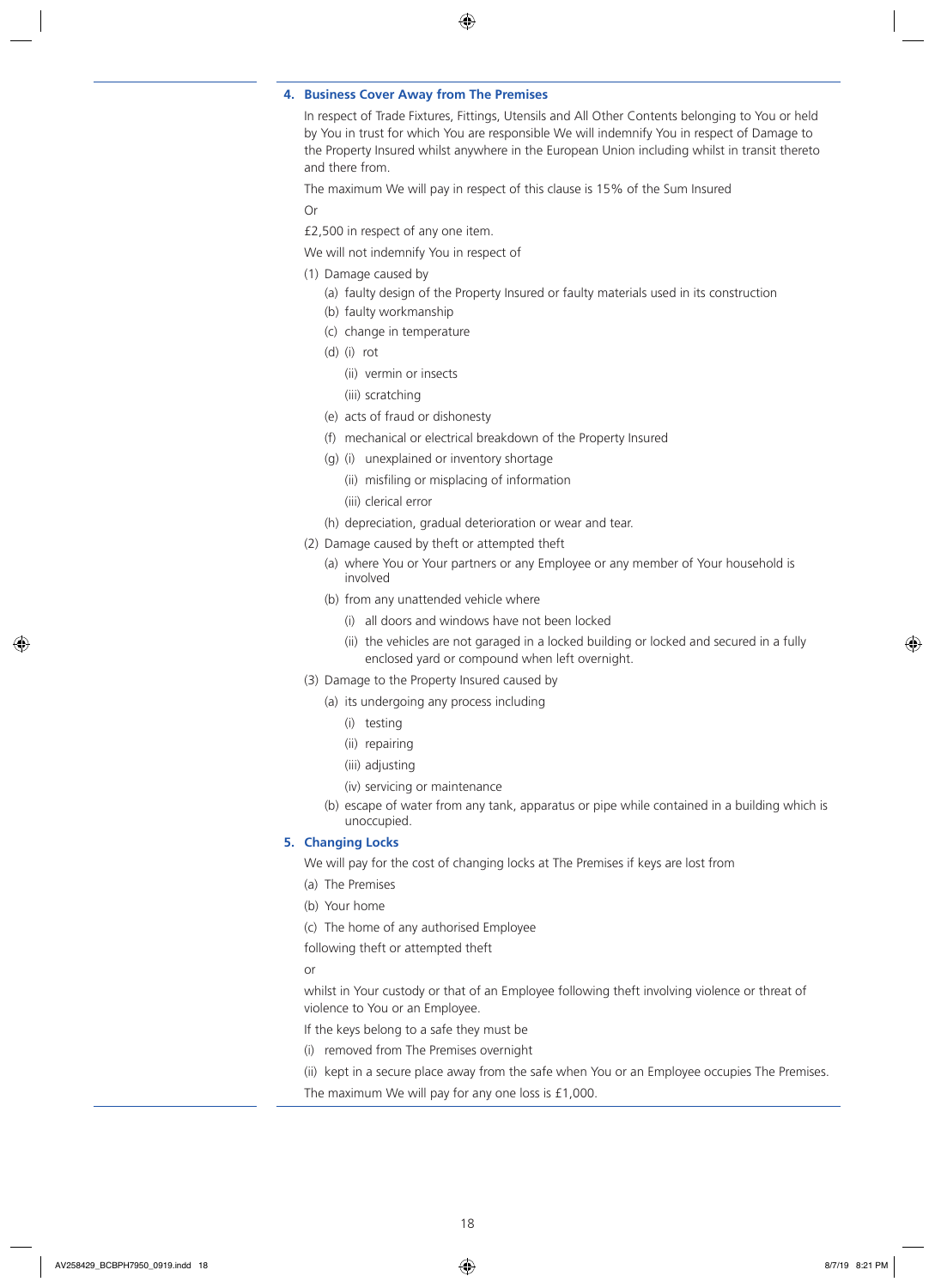### **6. Construction and Occupation of the Buildings**

Unless otherwise stated in the Schedule the buildings are

- (a) constructed of brick, stone or concrete
- (b) roofed with slates, tiles, concrete, metal or asbestos

with no more than 10% of other materials

(c) occupied for the sole purpose of The Business and otherwise only as offices or a private dwelling.

### **7. Debris Removal**

The Sum Insured for each item, except on stock and materials in trade, includes costs and expenses You incur, with Our consent, for

- (a) removal of debris
- (b) dismantling or demolishing
- (c) shoring up or propping
- of the parts of the property which have suffered Damage insured under this Section.

We will not indemnify You in respect of costs and expenses

- (a) incurred in removing debris from anywhere other than the site of the Damage and the area adjacent to it
- (b) arising from pollution or contamination of property not insured under this Section
- (c) more specifically insured.

### **8. European Union & Public Authorities**

Following Damage as insured under this Section, to any item on buildings, We will pay the additional cost of reinstating the Property Insured necessary to comply with any

- (a) European Community Legislation
- (b) Act of Parliament
- (c) Bye-Laws of any Public Authority.

We will not indemnify You in respect of

- (1) costs incurred
	- (a) in respect of Damage not insured by this Section
	- (b) where notice was served on You before the Damage occurred
	- (c) where an existing requirement must be completed within a stipulated period
	- (d) in respect of property or parts of the property, other than foundations (unless foundations are specifically excluded), which have not suffered Damage
- (2) any charge or assessment arising from capital appreciation following compliance with this legislation.
- The reinstatement of the property
- (a) must begin and be carried out as quickly as possible
- (b) may be carried out on another site and in a manner suitable to Your needs but this must not increase Our liability.

If Our liability under this Section is reduced by the application of any terms or conditions of this policy, Our liability under this clause will be similarly reduced.

The maximum We will pay under this clause in respect of any one item is the item Sum Insured.

### **9. Fire Brigade Damage to Gardens**

We will indemnify You in respect of costs and expenses necessarily incurred in reinstating or repairing landscape gardens and grounds following damage caused by Fire Brigade equipment or personnel in the course of combating fire.

The maximum We will pay in respect of any one occurrence is £1,000.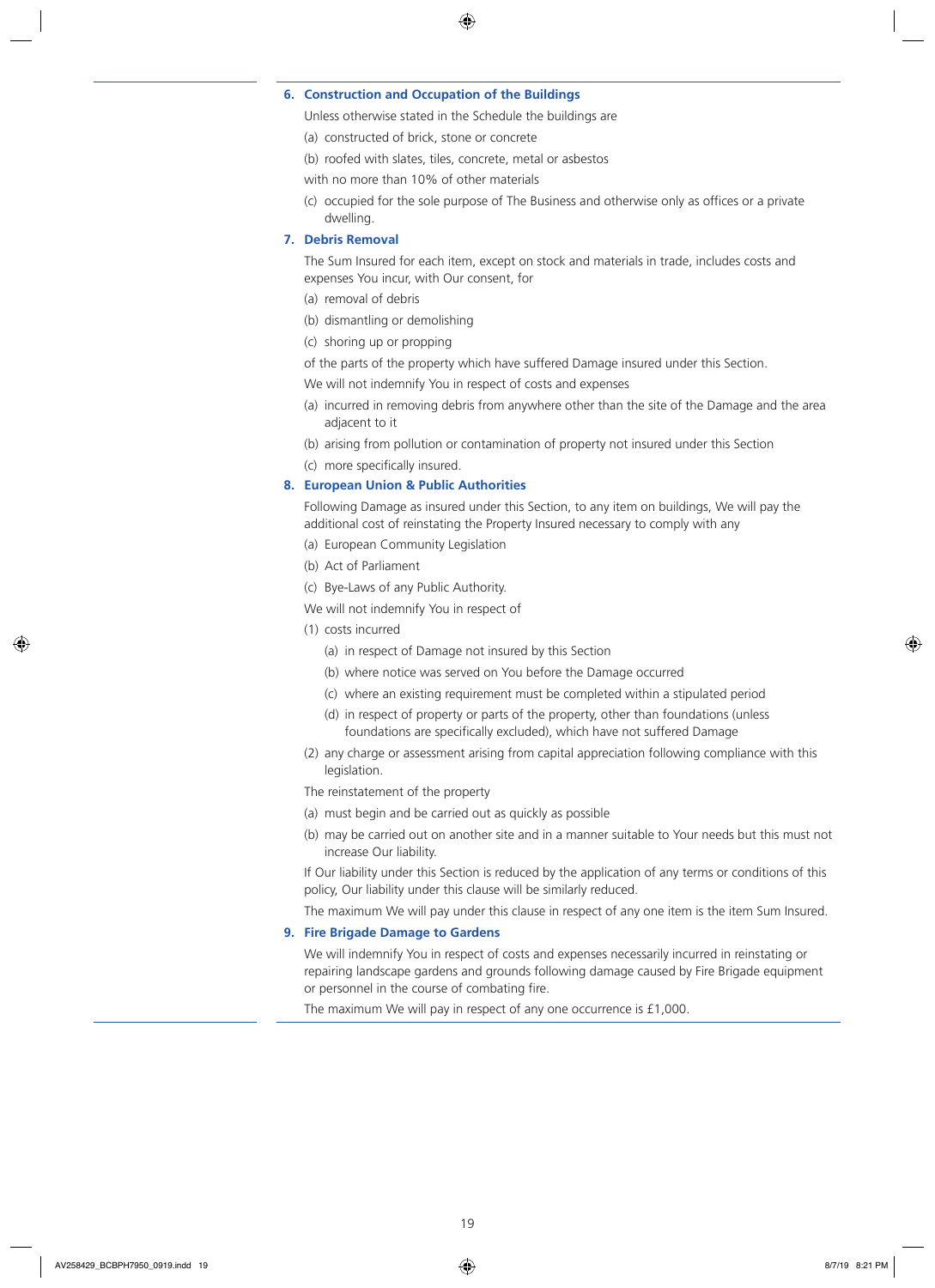### **10. Lamps, Signs and Nameplates**

We will indemnify You in respect of Damage to The Business

- (a) lamps
- (b) signs
- (c) nameplates
- at The Premises.

The maximum that We will pay in respect of any one item is £500.

We will not indemnify You in respect of Damage arising from

- (1) mechanical or electrical breakdown
- (2) wear and tear
- (3) corrosion or rot.

### **11. Limit of liability**

The maximum We will pay under this Section will not exceed the Sums Insured in the Schedule.

### **12. Loss of Metered Water**

We will pay for charges that You are responsible for, if water is accidentally discharged from a metered water system providing service to The Premises.

The maximum that We will pay is £10,000 any one occurrence.

### **13. Professional Fees**

The Sum Insured for each building item includes an amount for professional fees necessarily incurred in reinstating or repairing the Property Insured, following Damage insured under this Section.

We will not indemnify You in respect of fees

- (a) more specifically insured
- (b) incurred in preparing a claim.

### **14. Seasonal Increase**

We will increase the Sum Insured on each item of Stock in the Schedule by 30% for the months of November, December and January or for any other three month period selected by You and stated in the Schedule.

### **15. Temporary Removal**

We will indemnify You in respect of Damage to the Property Insured, other than Stock in Trade, while temporarily removed for

- (a) cleaning
- (b) renovation
- (c) repair.
- The maximum We will pay is 15% of the Sum Insured.

### **16. Theft Damage to Buildings**

We will indemnify You in respect of Damage to Buildings at The Premises for which You are responsible caused by theft or attempted theft from The Premises. Our liability will not exceed the total Sum Insured under this Section.

### **17. Transfer of Interest**

If at the time of Damage to a building insured under this Section, You have entered into a contract to sell Your interest in it, but

- (a) the contract has not yet been completed
- (b) the building has not yet been insured by or on behalf of the purchaser

and the purchase is subsequently completed, We will indemnify the purchaser to the extent that this Section insures that building.

This will not affect either Your or Our rights and liabilities up to the date of completion of the purchase.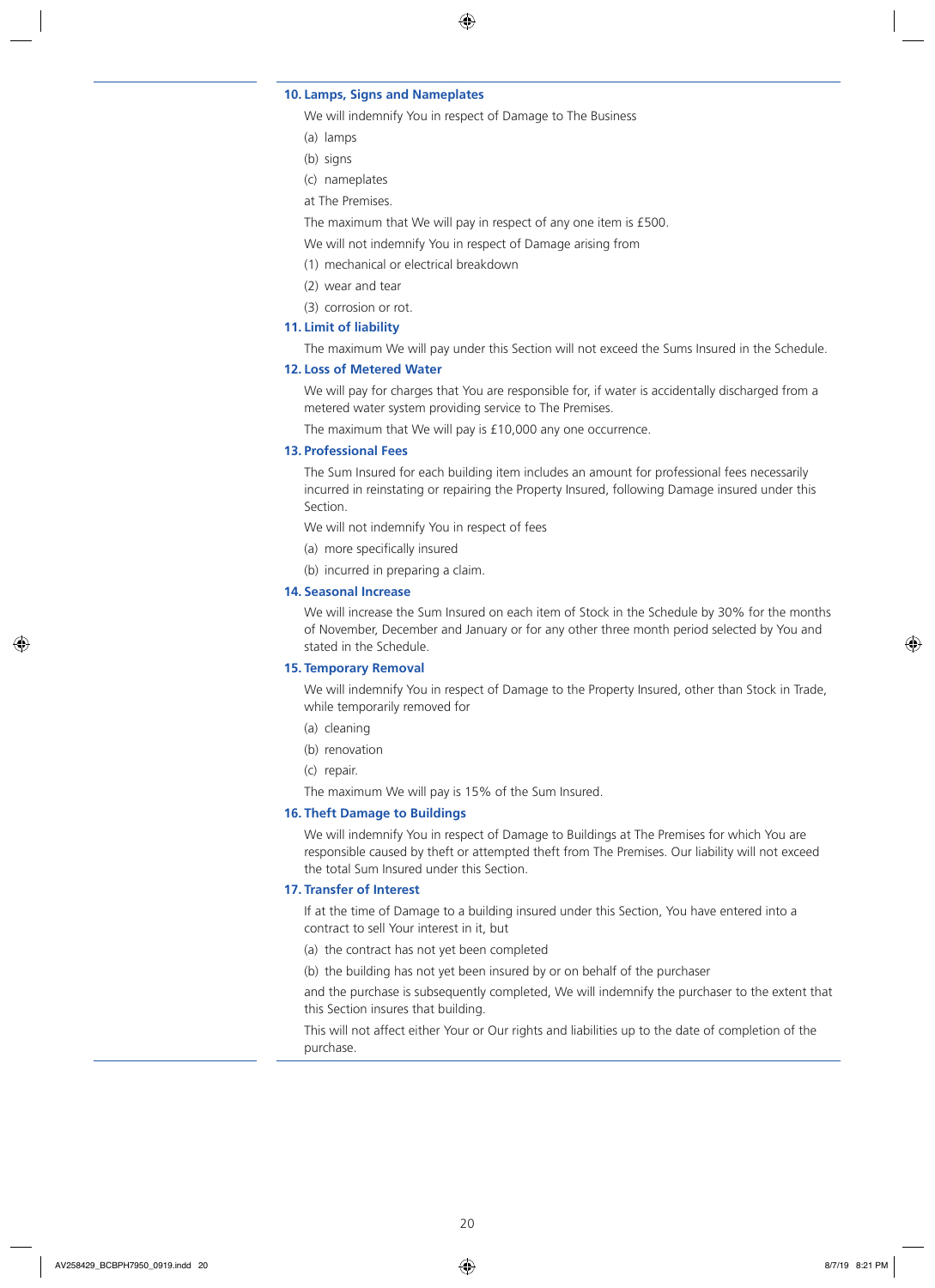### **18. Underground Services**

Where We provide indemnity in respect of Your Buildings, or You are liable as tenant, We will indemnify You in respect of accidental damage to underground

- (a) pipes
- (b) cables

which extend from the Buildings to the public mains.

- We will not indemnify You in respect of
- (1) the cost of maintenance
- (2) accidental damage caused by
	- (a) (i) gradual deterioration or wear and tear
		- (ii) corrosion, rust, rot or fungus
		- (iii) vermin or insects
		- (iv) atmospheric or climatic conditions
		- (v) normal settlement or shrinkage
	- (b) faulty workmanship, defective design or the use of defective materials.

### **19. Capital Additions**

We will indemnify You in respect of loss, destruction or damage to

- (1) newly built and/or newly acquired buildings and/or trade fixtures and fittings
- (2) alterations, additions and improvements to buildings and/or trade fixtures and fittings, but not in respect of any appreciation value

situate anywhere in England, Wales, Scotland, Northern Ireland, the Channel Islands or the Isle of Man.

The maximum We will pay in respect of any one location under this Clause is

- (a) 10% of the total Buildings and trade fixtures and fittings Sum Insured by this Section or
- (b) £500,000

whichever is the lower.

You must provide Us with details of these extensions as soon as possible, but at least within six months and specifically insure such extensions with Us, from the date Our exposure commenced.

### **20. Trace and Access**

We will pay reasonable costs and expenses incurred with Our consent

- (1) in locating the actual source of Damage
	- and
- (2) any repairs directly arising from (1)

caused by the escape of water from any tank apparatus or pipe or leakage of fuel from any fixed oil heating installation, provided such Damage is insured by this Section.

We will not indemnify You in respect of costs or expenses incurred where Damage results solely from a change in the water table level.

The maximum We will pay is £10,000 in any one Period of Insurance.

**Endorsements and Conditions Precedent** This Section is subject to any Endorsement and Conditions Precedent stated in the Schedule as applying.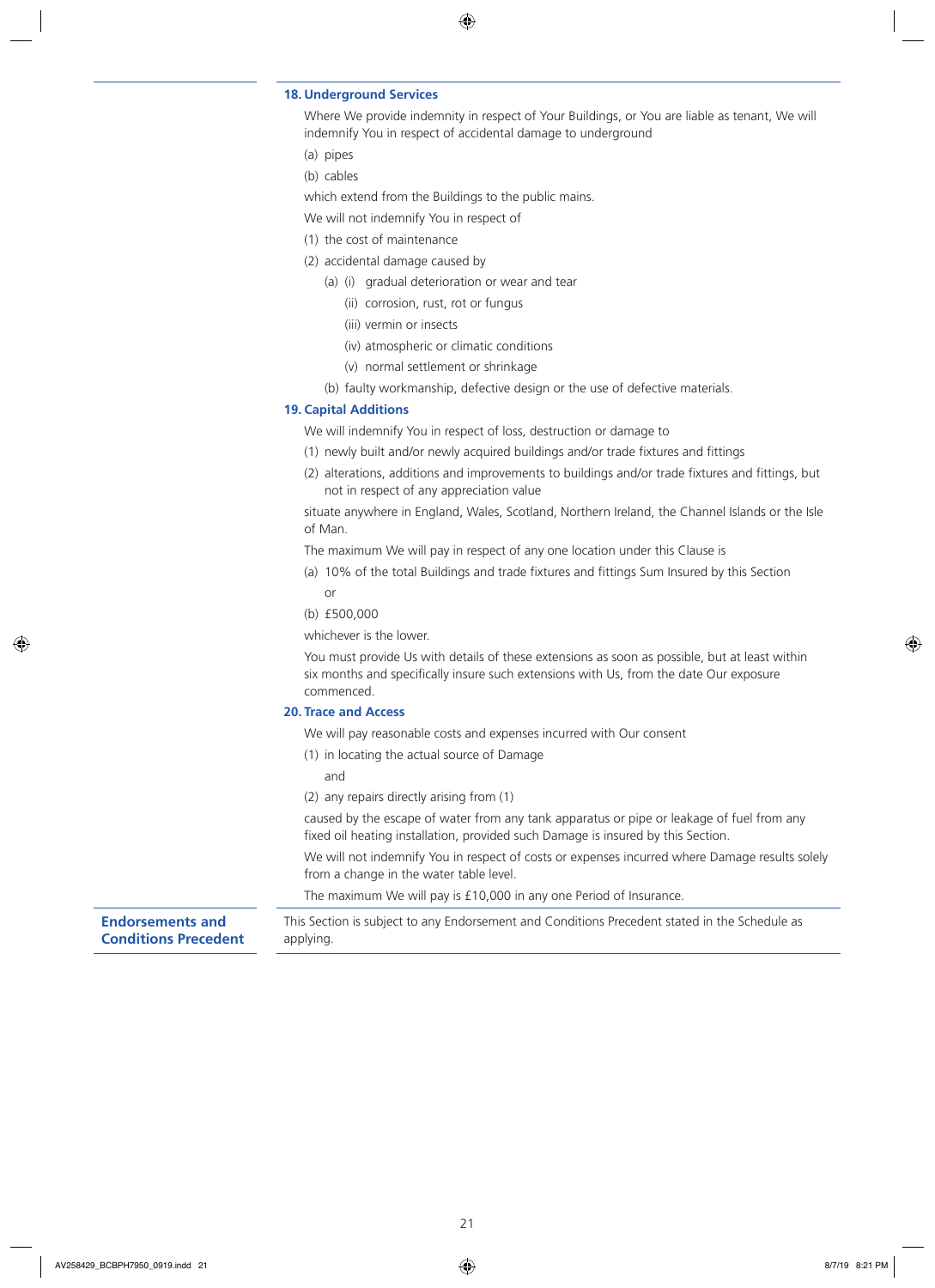**Conditions Precedent** The following Conditions Precedent apply.

### **1. Due Care**

It is a Condition Precedent to Our liability under Cover Extension 2. Property in Transit that You must

(a) take all reasonable measures to

- (i) prevent Damage
	- and
- (ii) secure loads properly
	- and
- (iii) maintain Your Own Vehicle in accordance with current law

and

- (iv) ensure any Own Vehicle is suitable for the purpose for which it is to be used
- (b) allow Us access to examine any Own Vehicle which You operate or premises from which You operate.

### **2. Temporary Storage**

It is a Condition Precedent to Our liability under Cover Extension 2. Property in Transit that if the Property Insured or Tools are temporarily stored on or off Own Vehicles in Your buildings You must

ensure that all points of access to Your buildings are securely closed and locked, where locks have been fitted, when

(a) they are left unattended

or

(b) You are closed for business.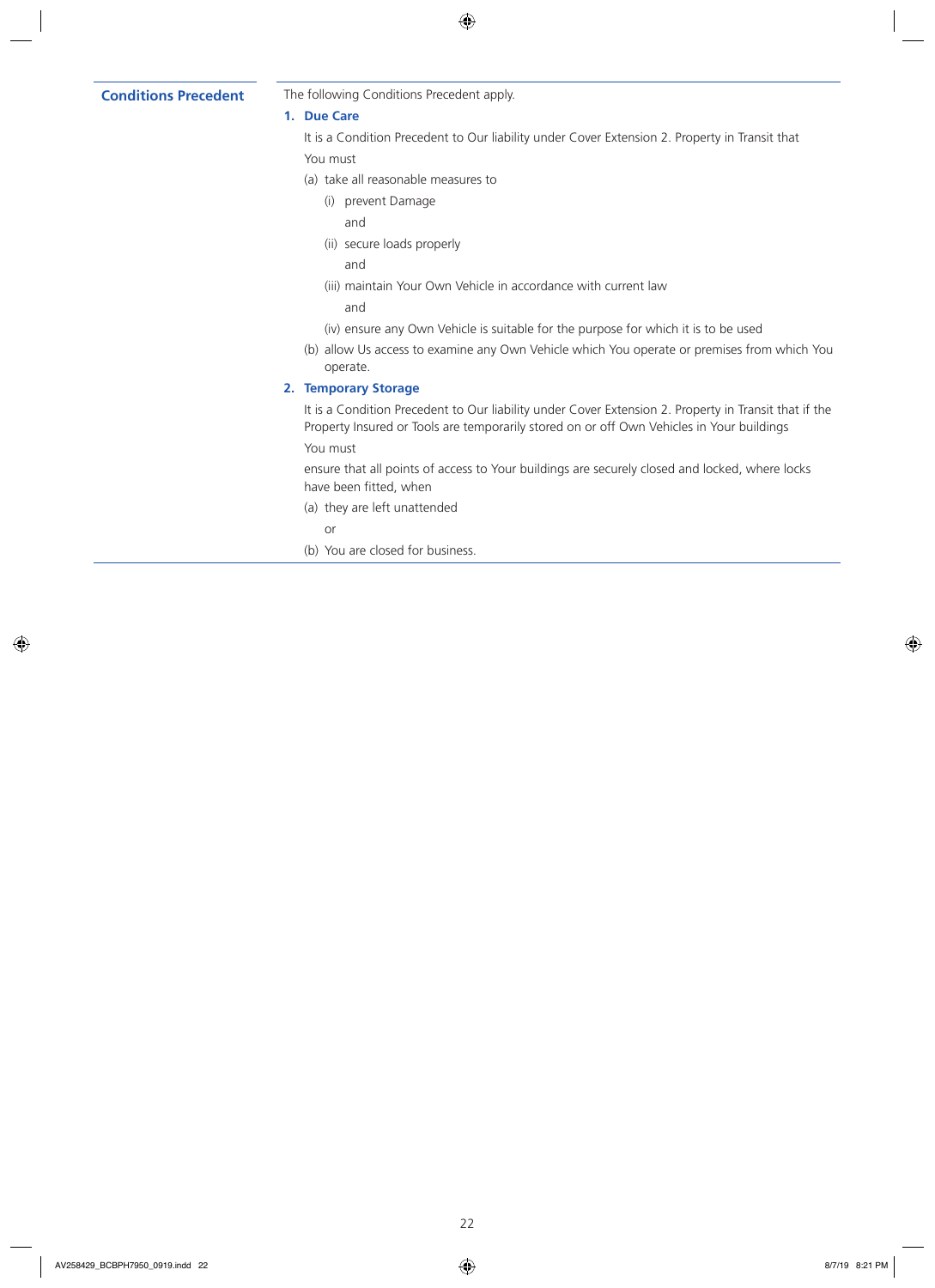# **Asset Protection – Money and Assault**

| <b>Definitions</b>    | (Also refer to the Policy Definitions at the front of this policy booklet.)<br>The following definitions apply to this Section and shall keep the same meaning wherever they<br>appear in the Section.                                                                                                                                                                                                                                                                                                                                                                             |
|-----------------------|------------------------------------------------------------------------------------------------------------------------------------------------------------------------------------------------------------------------------------------------------------------------------------------------------------------------------------------------------------------------------------------------------------------------------------------------------------------------------------------------------------------------------------------------------------------------------------|
| <b>Bodily Injury</b>  | Bodily injury by violent and visible means which, directly and independently of any other cause,<br>results in death or disablement.                                                                                                                                                                                                                                                                                                                                                                                                                                               |
| <b>Business Hours</b> | Your normal working hours and any other period during which You or any Employee entrusted with<br>Money is on The Premises in connection with The Business.                                                                                                                                                                                                                                                                                                                                                                                                                        |
| <b>Insured Person</b> | You or Your directors, principals or Employees aged between 16 and 65.                                                                                                                                                                                                                                                                                                                                                                                                                                                                                                             |
| <b>Loss of Limb</b>   | (1) severance at or above the wrist or ankle<br>or<br>(2) total and permanent loss of use of a hand, arm, foot or leg.                                                                                                                                                                                                                                                                                                                                                                                                                                                             |
| Cover                 | <b>Money</b><br>We will indemnify You in respect of<br>(1) loss of Money, which<br>(a) belongs to You<br>or<br>(b) You are responsible for<br>in connection with The Business up to the Limit Any One Loss set against each item in the<br>Specification below<br>(2) loss or damage to<br>(a) any case, bag, or waistcoat used for carrying Money following theft or attempted theft<br>(b) clothing and personal belongings owned by You, Your principals or any Employee up to a<br>limit of £500 per person following theft or attempted theft involving violence or threat of |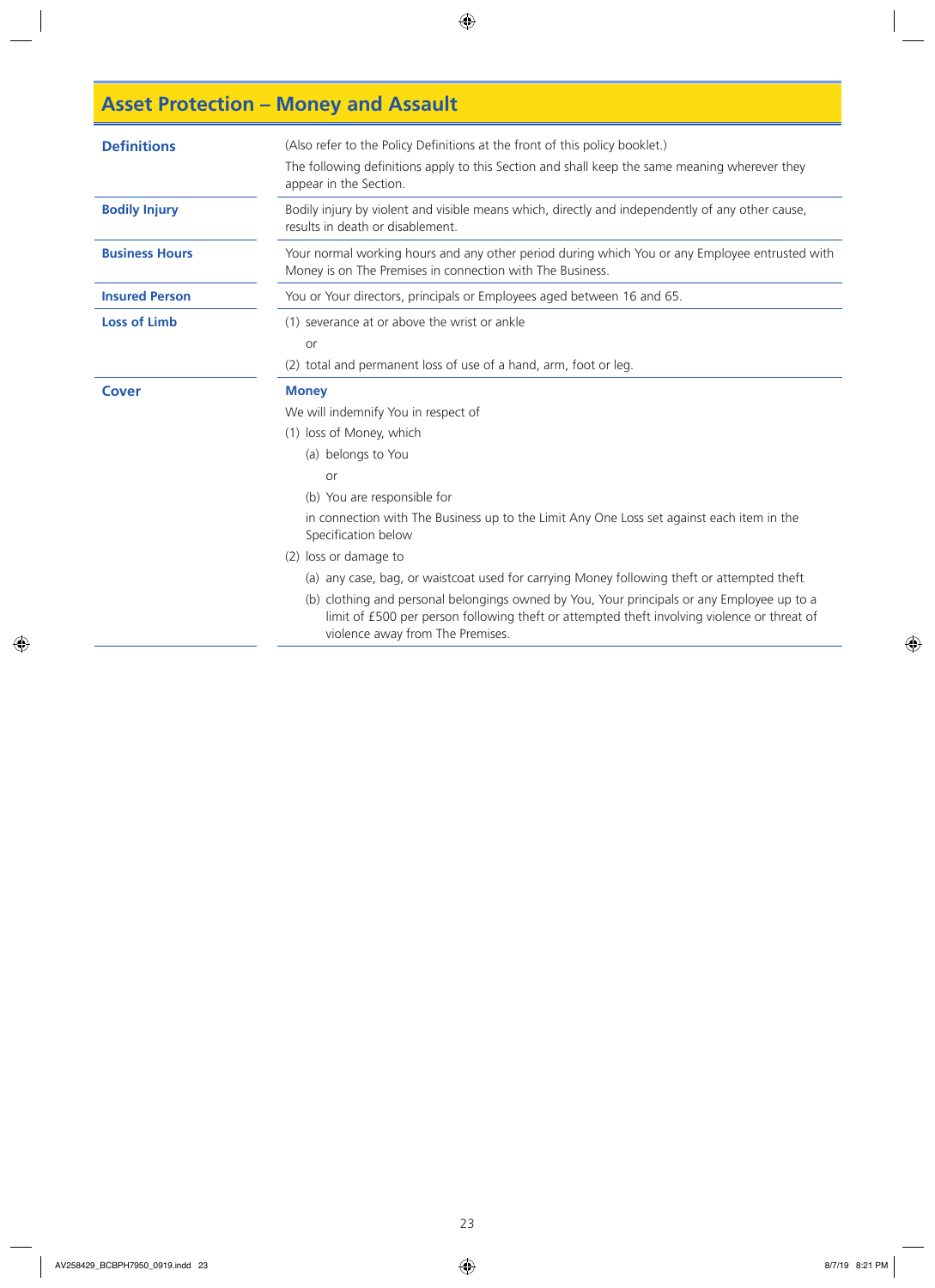### **Specification Item 1**

|                                                                                                                                                                                                                                                                                                                       | <b>Limit Any One Loss</b> |
|-----------------------------------------------------------------------------------------------------------------------------------------------------------------------------------------------------------------------------------------------------------------------------------------------------------------------|---------------------------|
| Stamped National Insurance Cards, crossed<br>cheques, crossed giro cheques, crossed money<br>orders, crossed postal orders, crossed bankers'<br>drafts, crossed warrants, national savings<br>certificates, premium savings bonds, franking<br>machine impressions, credit company sales<br>vouchers and VAT invoices | £250,000                  |

### **Item 2 – Money other than described in Item 1**

|                                                                            | <b>Limit Any One Loss</b>                                         |
|----------------------------------------------------------------------------|-------------------------------------------------------------------|
| (a) in transit or in a bank night safe until<br>removed by a bank official | As stated in the Any other loss of Money Limit<br>in the Schedule |
| (b) on contract sites while You or any Employee<br>is working there        | As stated in the Any other loss of Money Limit<br>in the Schedule |
| (c) at Your home or the home of any Employee<br>or principal               | £500                                                              |

**Item 3 – Money other than described in Item 1 on The Premises**

|                                                                 | <b>Limit Any One Loss</b>                                         |
|-----------------------------------------------------------------|-------------------------------------------------------------------|
| (a) during Business Hours                                       | As stated in the Any other loss of Money Limit<br>in the Schedule |
| (b) contained in a locked safe outside Business<br><b>Hours</b> | As stated in the Schedule                                         |
| not contained in a locked safe outside<br><b>Business Hours</b> | £500                                                              |
| (d) in vending or gaming machines on The<br>Premises            | £500                                                              |

**Exclusions** (Also refer to the Policy Exclusions at the back of this policy booklet.)

We will not indemnify You in respect of

(1) shortages due to clerical or accounting errors

- (2) loss due to the dishonesty of Your principals or any Employee
	- (a) not discovered within seven working days of the loss
	- (b) where a more specific insurance is in force, except for any amount in excess of that insurance
- (3) loss of Money from unattended vehicles
- (4) loss or damage outside Great Britain, Northern Ireland, the Republic of Ireland, the Channel Islands and the Isle of Man.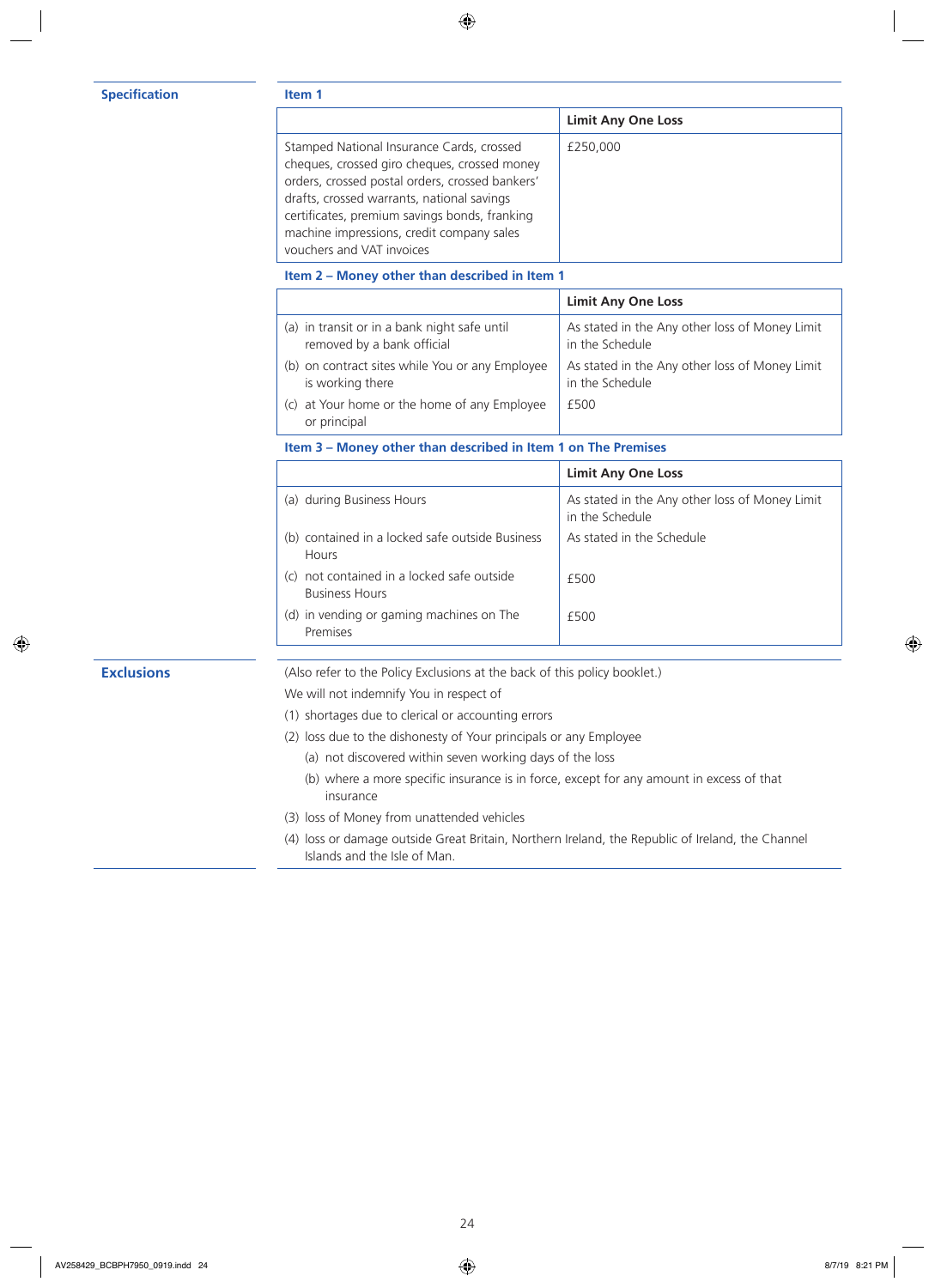### **Cover Assault**

We will pay compensation to You for Bodily Injury to an Insured Person caused by theft or attempted theft, which happens in the course of The Business and results in any of the following contingencies

- (1) death occurring within 24 months of Bodily Injury
- (2) total and permanent loss of sight in one or both eyes occurring within 24 months of Bodily Injury
- (3) loss of one or more limbs occurring within 24 months of Bodily Injury
- (4) any other total and permanent disablement which, after 24 months of the occurrence, prevents the Insured Person from pursuing any occupation
- (5) total disablement which, within 24 months of Bodily Injury, prevents the Insured Person from pursuing their normal occupation
- (6) partial disablement which, within 24 months of Bodily Injury, prevents the Insured Person from pursuing a substantial part of their normal occupation.

### **Clauses**

- **1. Amounts Payable**
	- (a) We will pay
		- (i) weekly compensation at 4 weekly intervals
		- (ii) compensation under contingencies (5) and (6) for a maximum of 2 years from the date that the disablement started
	- (b) weekly compensation being paid for the same injury will end if We pay compensation under any of contingencies  $(1) - (4)$
	- (c) insurance will end for the Insured Person if We pay compensation under any of contingencies  $(1) - (4)$
	- (d) We will pay the following compensation

| Contingency Number | Compensation  |
|--------------------|---------------|
| (1)                | £10,000       |
| (2)                | £10,000       |
| (3)                | £10,000       |
| (4)                | £10,000       |
| (5)                | £100 per week |
| (6)                | £100 per week |
|                    |               |

### **2. Medical Evidence**

- (a) We may require
	- (i) an Insured Person to undergo medical examination
		- or
	- (ii) a post mortem to be carried out
	- at Our expense.
- (b) You, or Your legal representative will supply to Us, at Your expense, any
	- (i) certificate
	- (ii) information
	- (iii) evidence
	- in the format We require.

### **3. Medical Expenses**

When We pay compensation under contingencies (5) or (6), We will pay up to 15% of this amount in respect of medical expenses incurred.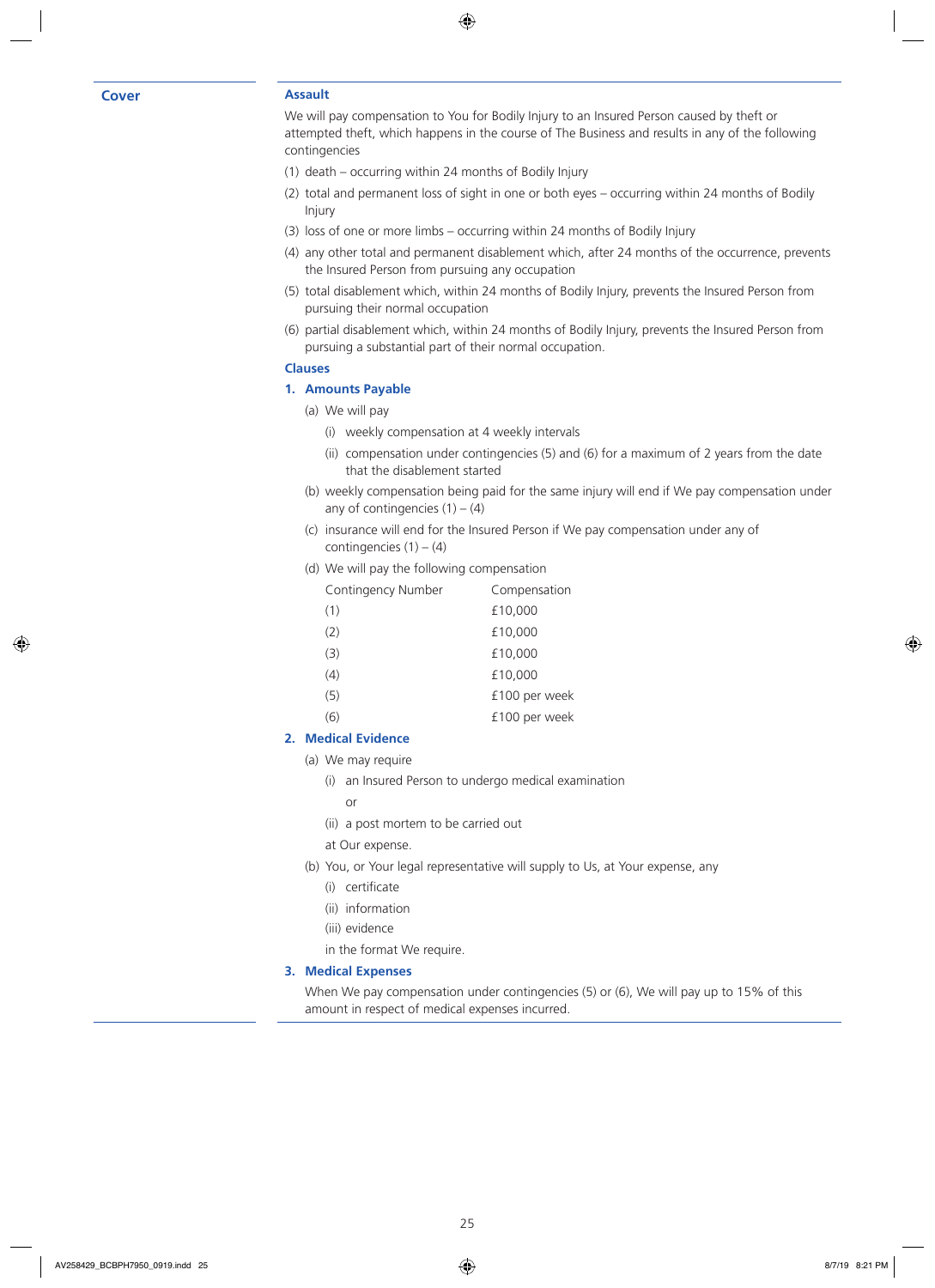### **Endorsements and Conditions Precedent**

This Section is subject to any Endorsements and Conditions Precedent stated in the Schedule as applying.

**Conditions Precedent** The following Conditions Precedent apply.

- **1. Records and Key Security**
	- It is a Condition Precedent to Our liability that
	- (a) You shall keep a complete record of Money in a secure place other than in a safe or strongroom containing Money
	- (b) outside Business Hours the safe or strong room will be kept locked and the keys removed from The Premises unless The Premises are occupied by You or any authorised Employee in which case the keys will be kept in a secure place away from any safe or strong room.

### **2. Money in Transit**

It is a Condition Precedent to Our liability for Money (other than stamped National Insurance Cards, crossed cheques, crossed giro cheques, crossed money orders, crossed postal orders, crossed banker's drafts, crossed warrants, national savings certificates, premium savings bonds, franking machine impressions, credit company sales vouchers and VAT invoices) in transit that

- (a) it be accompanied by the following number of persons
	- over £2,000 up to £5,000 at least 2 persons

over £5,000 up to £8,000 at least 3 persons

over £8,000 at least 4 persons

(b) private transport is used for amounts greater than £2,000 where the distance exceeds half a mile.

Our liability will not exceed the limits stated in the Schedule.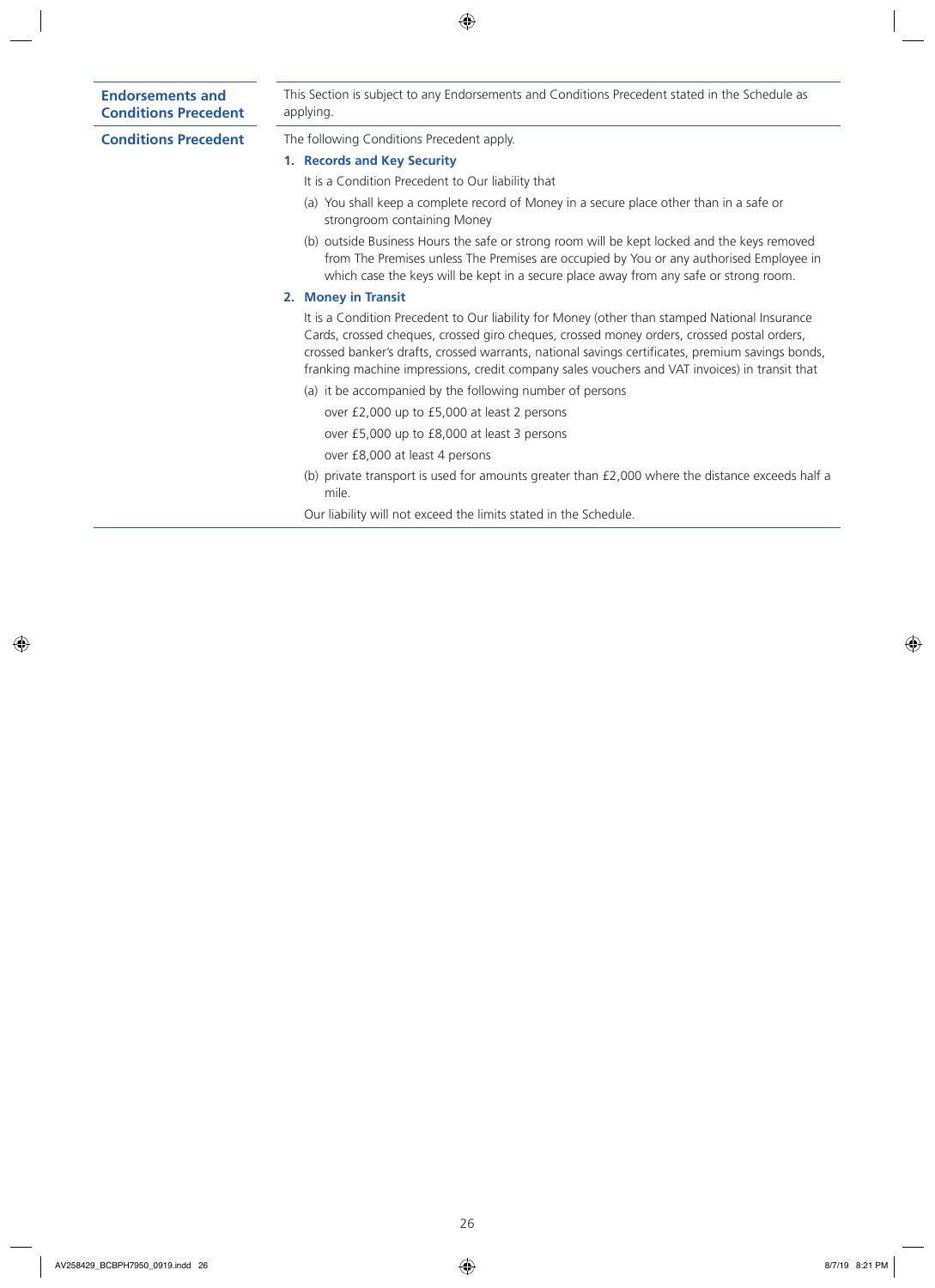# **Asset Protection – Frozen Foods**

| <b>Definitions</b>                                     | (Also refer to the Policy Definitions at the front of this policy booklet.)<br>The following definitions apply to this Section and shall keep the same meaning wherever they<br>appear in the Section.                         |
|--------------------------------------------------------|--------------------------------------------------------------------------------------------------------------------------------------------------------------------------------------------------------------------------------|
| <b>Damage</b>                                          | Loss, destruction or damage.                                                                                                                                                                                                   |
| <b>Cover</b>                                           | We will indemnify You in respect of Damage, by deterioration or contamination, to food belonging to<br>You or for which You are responsible, while contained in any refrigeration unit due to                                  |
|                                                        | (1) a change in temperature as a result of                                                                                                                                                                                     |
|                                                        | (a) the breaking, distortion or burning out of any part of the                                                                                                                                                                 |
|                                                        | $(i)$ unit                                                                                                                                                                                                                     |
|                                                        | (ii) unit wiring                                                                                                                                                                                                               |
|                                                        | (iii) supply cable to the unit, including the plug and fuse                                                                                                                                                                    |
|                                                        | caused by mechanical or electrical defects in the unit while it is being Used under normal<br>working conditions                                                                                                               |
|                                                        | (b) failure of temperature controls to operate correctly                                                                                                                                                                       |
|                                                        | (c) accidental failure of the public electricity supply but only if this is not deliberately caused by<br>the supply authority.                                                                                                |
|                                                        | (2) accidental leakage of refrigerant or refrigerant fumes from the unit.                                                                                                                                                      |
|                                                        | The Sum Insured under this Section is subject to average. See Policy Condition 3.                                                                                                                                              |
| <b>Exclusions</b>                                      | (Also refer to the Policy Exclusions at the back of this policy booklet.)                                                                                                                                                      |
|                                                        | We will not indemnify You in respect of                                                                                                                                                                                        |
|                                                        | (1) Damage caused by                                                                                                                                                                                                           |
|                                                        | (a) wear and tear, deterioration or gradually developing flaws or defects in the unit                                                                                                                                          |
|                                                        | (b) failure to correctly set any temperature controls                                                                                                                                                                          |
|                                                        | (2) 10% of each and every loss (minimum £25) following the application of average where<br>Damage involves refrigerating units over 5 years old at the time of Damage                                                          |
|                                                        | (3) Any unit which is more than 10 years old.                                                                                                                                                                                  |
| <b>Endorsements and</b><br><b>Conditions Precedent</b> | This Section is subject to any Endorsements and Conditions Precedent stated in the Schedule as<br>applying.                                                                                                                    |
| <b>Condition Precedent</b>                             | The following Condition Precedent applies.                                                                                                                                                                                     |
|                                                        | 1. Maintenance                                                                                                                                                                                                                 |
|                                                        | It is a Condition Precedent to Our liability that on the expiry of any guarantee period, You will<br>arrange a maintenance contract on any refrigeration unit which does not have an airtight,<br>sealed motor and compressor. |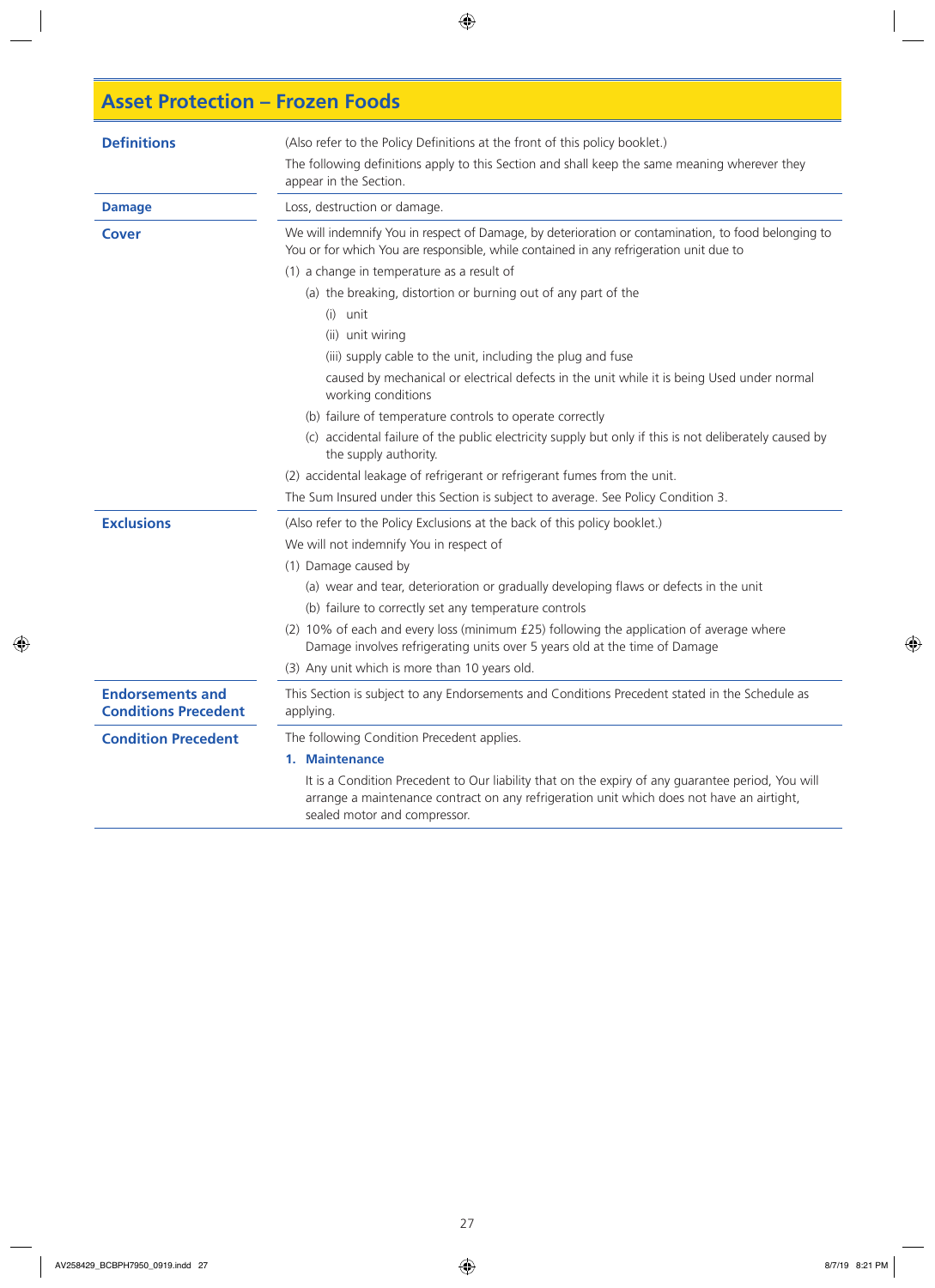# **Asset Protection – Employee Dishonesty**

| <b>Definitions</b>                          | (Also refer to the Policy Definitions at the front of this policy booklet.)                                                                                                                                                                                                                                                                                                                                                                                                                        |  |
|---------------------------------------------|----------------------------------------------------------------------------------------------------------------------------------------------------------------------------------------------------------------------------------------------------------------------------------------------------------------------------------------------------------------------------------------------------------------------------------------------------------------------------------------------------|--|
|                                             | The following definitions apply to this Section and shall keep the same meaning wherever they<br>appear in the Section.                                                                                                                                                                                                                                                                                                                                                                            |  |
| <b>The Controls</b>                         | (1) All cheques You issue with a value exceeding £5,000 will either be signed by two authorised<br>signatories or by one authorised signatory who has more than a 5% interest or share in the<br>Policyholder. All cheque signatories will verify the invoices and any other vouchers against<br>the cheque.                                                                                                                                                                                       |  |
|                                             | (2) All Money received will be paid into Your bank in full within 3 days of receipt.                                                                                                                                                                                                                                                                                                                                                                                                               |  |
|                                             | (3) Where credit is allowed statements of account will be issued direct to Customer independently<br>of Employees who receive or collect Money. If it is not possible to achieve the required<br>independence all amounts more than one month overdue including amounts in suppressed and<br>suspense accounts will be investigated independently or by a person who controls more than a<br>5% interest or share in the Policyholder.                                                             |  |
|                                             | (4) At least monthly and independently of the Employees responsible, Your records of Money<br>received and expended will be reconciled with bank statements, stamped paying-in slips,<br>receipt counterfoils, vouchers, cash in hand and unpresented cheques to produce a balance.<br>If it is not possible to achieve the required independence the reconciliation will be checked<br>by an independent person or a person who controls more than a 5% interest or share in<br>the Policyholder. |  |
|                                             | (5) Petty cash will be subject to a full reconciliation and balance including a check of the receipts<br>and vouchers at least monthly and independently of the Employees responsible.                                                                                                                                                                                                                                                                                                             |  |
|                                             | (6) All stocks will be subject to independent physical checks against verified stock records.<br>The maximum period between any two checks will be 14 days in respect of alcoholic beverages<br>and tobacco products and three months in respect of all other stocks.                                                                                                                                                                                                                              |  |
| <b>Discovery Period</b>                     | The period of 12 months commencing on the date the act or acts of fraud or dishonesty<br>are committed.                                                                                                                                                                                                                                                                                                                                                                                            |  |
| <b>Employee Dishonesty</b><br><b>Excess</b> | The amount (or amounts) shown in the Schedule which We will deduct from each and every claim.                                                                                                                                                                                                                                                                                                                                                                                                      |  |
| <b>Improper Gain</b>                        | The improper financial benefit to the Employee or any other person or organisation which does not<br>form part of You but was intended by that Employee to receive such benefit.                                                                                                                                                                                                                                                                                                                   |  |
|                                             | Improper Gain does not include the payment of or increase in salaries, commissions, fees, bonuses,<br>promotions, awards, profit sharing, pensions or other employee benefits.                                                                                                                                                                                                                                                                                                                     |  |
| <b>Limit of Indemnity</b>                   | Our maximum liability for One Claim will not exceed the limit stated in the Schedule (but see Clause<br>1 Our Liability).                                                                                                                                                                                                                                                                                                                                                                          |  |
| <b>One Claim</b>                            | All acts of fraud or dishonesty committed by any one Employee or Employees acting in collusion<br>during the whole period that this Section remains in force. See Clause 2 Non-Accumulation<br>of Liability.                                                                                                                                                                                                                                                                                       |  |
| <b>References</b>                           | Written or fully documented verbal references obtained directly from (1) to (5) below for the period<br>of 2 years immediately preceding the commencement of employment of the Employee with You                                                                                                                                                                                                                                                                                                   |  |
|                                             | (1) previous employers in respect of any period(s) of employment confirming the dates and honesty<br>of the Employee                                                                                                                                                                                                                                                                                                                                                                               |  |
|                                             | (2) the accountant and one other customer in respect of any period(s) of self-employment<br>confirming the dates and honesty of the Employee                                                                                                                                                                                                                                                                                                                                                       |  |
|                                             | (3) the school, college etc. in respect of any period(s) of full-time education confirming the dates<br>and not indicating dishonesty by the Employee                                                                                                                                                                                                                                                                                                                                              |  |
|                                             | (4) the Job Centre in respect of any period(s) of unemployment of the Employee                                                                                                                                                                                                                                                                                                                                                                                                                     |  |
|                                             | (5) where the Employee has been discharged from H.M. Forces You should take a copy of the<br>original discharge papers as evidence of the dates of service.                                                                                                                                                                                                                                                                                                                                        |  |
|                                             | The maximum gap between two consecutive references without a further reference for the gap<br>should be 28 days. If You cannot obtain a reference for any period You must obtain evidence of<br>what the Employee was doing which must not indicate dishonesty (e.g. for overseas travel the<br>evidence might be a copy of the passport).                                                                                                                                                         |  |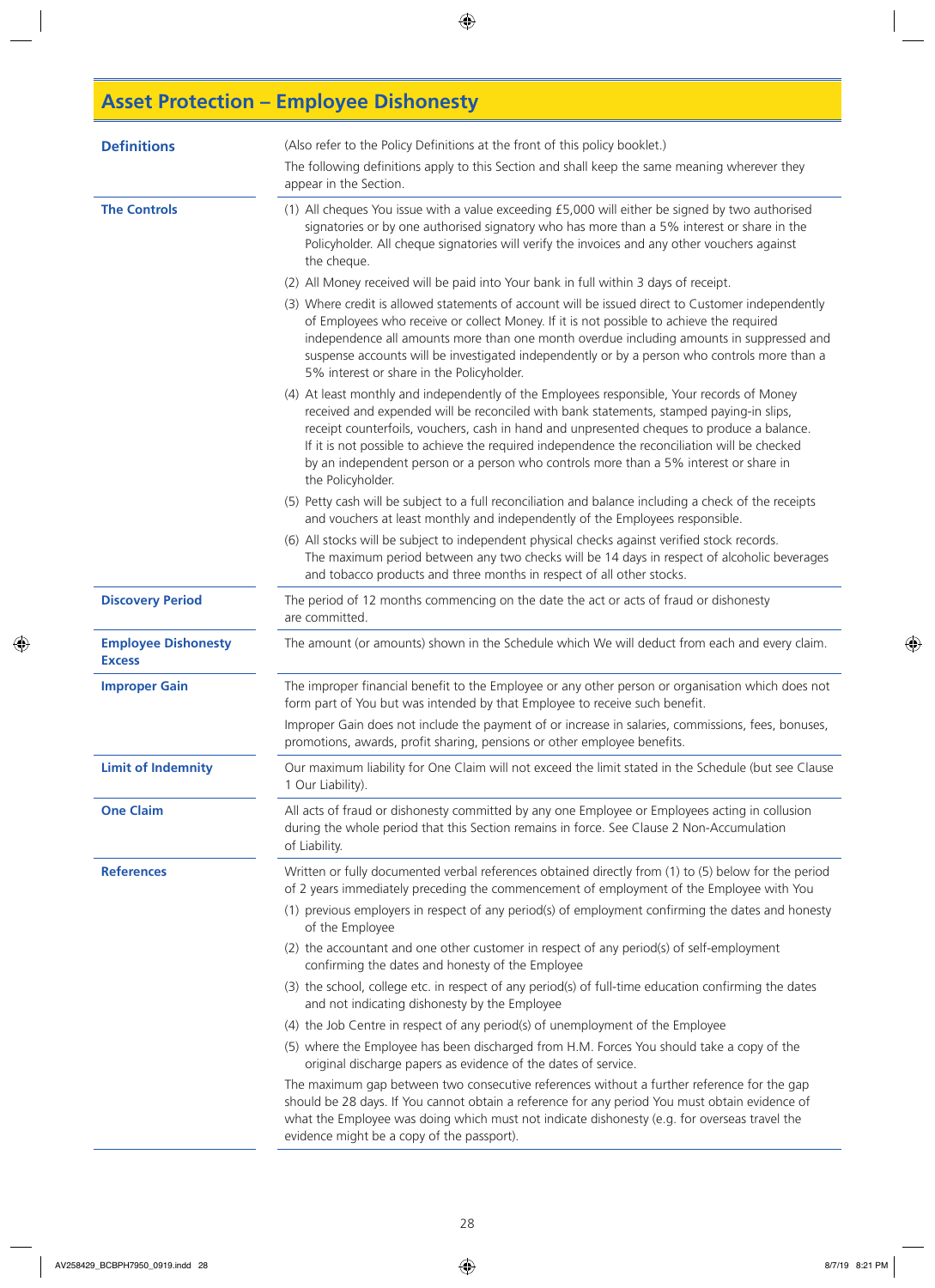| <b>Cover</b>                                           | We will indemnify You against direct loss of Money or other property owned by You which occurs<br>while this Section remains in force arising solely and directly as a result of any acts of fraud or<br>dishonesty by any of Your Employees                                                                                                                                            |
|--------------------------------------------------------|-----------------------------------------------------------------------------------------------------------------------------------------------------------------------------------------------------------------------------------------------------------------------------------------------------------------------------------------------------------------------------------------|
|                                                        | (1) committed while this Section remains in force with the clear intention of making and which<br>result in Improper Gain                                                                                                                                                                                                                                                               |
|                                                        | and                                                                                                                                                                                                                                                                                                                                                                                     |
|                                                        | (2) discovered and notified to us during the Discovery Period.                                                                                                                                                                                                                                                                                                                          |
| <b>Auditors' Fees</b>                                  | We will also indemnify You up to a maximum of £2,500 against the cost of any professional audit<br>necessarily incurred with Our written agreement solely to formulate the amount of loss. This cost is<br>payable in addition to the Limit of Indemnity.                                                                                                                               |
| <b>Exclusions</b>                                      | We will not indemnify You in respect of                                                                                                                                                                                                                                                                                                                                                 |
|                                                        | (1) loss caused by or involving any Employee                                                                                                                                                                                                                                                                                                                                            |
|                                                        | (a) who You do not have the right to supervise and direct                                                                                                                                                                                                                                                                                                                               |
|                                                        | (b) who at the time of committing any act of fraud or dishonesty controls more than a 5%<br>interest or share in the Policyholder                                                                                                                                                                                                                                                       |
|                                                        | (c) subsequent to discovery by You of actual or suspected dishonesty by the Employee                                                                                                                                                                                                                                                                                                    |
|                                                        | (d) whose normal place of employment is outside Great Britain, Northern Ireland, the Channel<br>Islands and the Isle of Man                                                                                                                                                                                                                                                             |
|                                                        | (e) whom You are unable to identify by name.                                                                                                                                                                                                                                                                                                                                            |
|                                                        | (2) the Employee Dishonesty Excess                                                                                                                                                                                                                                                                                                                                                      |
|                                                        | (3) any loss the proof of which is dependent upon an inventory calculation or a profit and loss<br>calculation alone                                                                                                                                                                                                                                                                    |
|                                                        | (4) loss of a consequential nature including but not limited to loss of potential income interest<br>and dividends                                                                                                                                                                                                                                                                      |
|                                                        | (5) penalties and fines                                                                                                                                                                                                                                                                                                                                                                 |
|                                                        | (6) loss covered by the Money and Assault Section of this policy except for any amount in excess of<br>that Section.                                                                                                                                                                                                                                                                    |
| <b>Clauses</b>                                         | 1. Our Liability                                                                                                                                                                                                                                                                                                                                                                        |
|                                                        | Our liability shall not exceed the Limit of Indemnity plus the amount We have agreed to for<br>auditors' fees up to the maximum amount.                                                                                                                                                                                                                                                 |
|                                                        | If You are unable to produce References for every Employee involved or implicated in a claim the<br>maximum We will pay in respect of any One Claim will be £2,500 and We will not indemnify<br>You against auditors' fees.                                                                                                                                                             |
|                                                        | If You have not operated and complied with The Controls the maximum We will pay in respect<br>of any One Claim will be £2,500 and We will not indemnify You against auditors' fees.                                                                                                                                                                                                     |
|                                                        | 2. Non-Accumulation of Liability                                                                                                                                                                                                                                                                                                                                                        |
|                                                        | If a claim results from acts of fraud or dishonesty committed in more than one Period of<br>Insurance Our liability does not accumulate. All such acts will form part of One Claim and the<br>most We will pay for all acts no matter in what Period of Insurance they were committed by any<br>one Employee or Employees acting in collusion will be as stated above in Our Liability. |
|                                                        | 3. References                                                                                                                                                                                                                                                                                                                                                                           |
|                                                        | You should retain References for all Employees as You will need to produce them for each<br>Employee involved or implicated in a claim who was engaged on or after the commencement<br>date of this Section.                                                                                                                                                                            |
|                                                        | 4. Employees' Property                                                                                                                                                                                                                                                                                                                                                                  |
|                                                        | Any Money salary, bond, deposit and other property in Your possession belonging to or owing<br>to or in respect of an Employee who is the subject of a claim must be deducted from the<br>amount of Your claim.                                                                                                                                                                         |
|                                                        | <b>5. Recoveries</b>                                                                                                                                                                                                                                                                                                                                                                    |
|                                                        | If any amounts are recovered they will be distributed first to cover the costs of recovery then to<br>You for the amount of Your loss in excess of the Limit of Indemnity then to Us for the amount<br>paid under the claim and then to You for the Employee Dishonesty Excess.                                                                                                         |
| <b>Endorsements and</b><br><b>Conditions Precedent</b> | The Section is subject to any Endorsements and Conditions Precedent stated in the Schedule<br>as applying.                                                                                                                                                                                                                                                                              |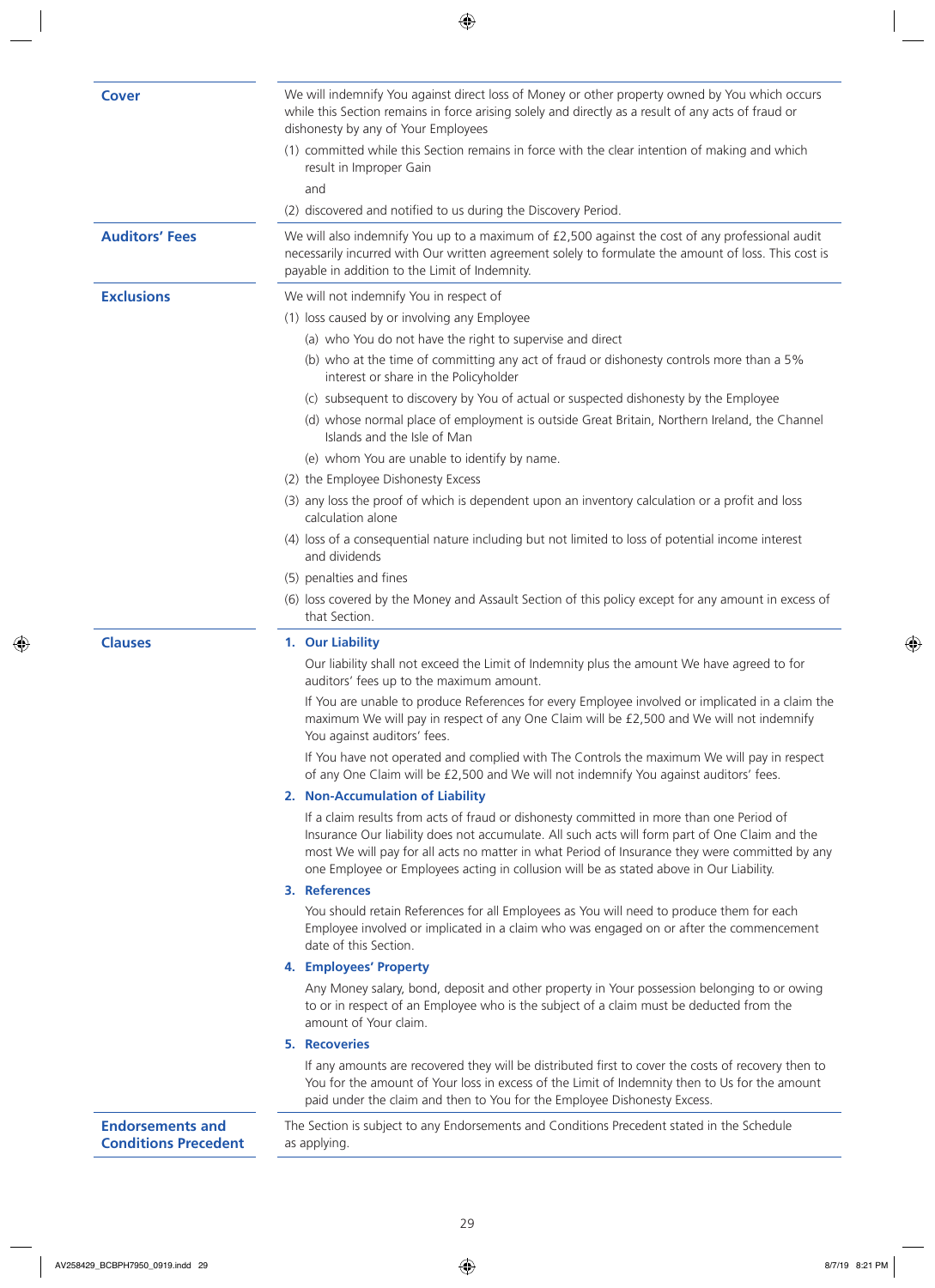### **Revenue Protection – Business Interruption**

**Definitions** (Also refer to the Policy Definitions at the front of this policy booklet.)

The following definitions apply to this Section and shall keep the same meaning wherever they appear in the Section.

### **Notes**

- (1) All terms in this Section exclude Value Added Tax to the extent that You are accountable to the tax authorities for value added tax.
- (2) Any adjustment made for current cost accounting will be ignored.

### **Item on Income**

### **Damage**

As described in the Property Damage Section.

### **Income**

The money paid or payable to You for goods sold and for services rendered less the purchase cost of food, drink and tobacco provided on or sold from The Premises.

### **Indemnity Period**

The period during which The Business results are affected due to the Damage, starting from the date of the Damage and lasting no longer than the Maximum Indemnity Period.

### **Maximum Indemnity Period**

The number of months stated in the Schedule.

### **Item on Book Debts**

### **Customers' Accounts**

Your accounts for all Customers who trade with You on a credit or hire purchase basis.

### **Damage**

Accidental loss, destruction or damage.

### **Book Debts**

The total last recorded by You under the provisions of Condition Precedent 2. Debit Recording adjusted for

### (1) bad debts

(2) amounts debited (or invoiced but not debited) and credited (including credit notes and cash not passed through the books at the time of the Damage) to Customers' Accounts in the period between the date to which the last statement relates and the date of the Damage, and

(3) any abnormal condition of trade which had or could have had a material effect on The Business.

The figures adjusted will represent as near as possible, the figures which would have been obtained at the date of the Damage had the Damage not occurred.

### **Cover 1. Income**

We will indemnify You in respect of loss of Income resulting from Damage to Property Insured Used by You at The Premises for the purpose of The Business to the extent of Cover under the Property Damage Section and where liability is admitted under a policy of insurance covering Your interest in such Property Insured.

The amount payable will be

- (a) the amount by which the Income falls short of the Income which would have been received during the Indemnity Period due to the Damage
- (b) any additional expense You incur to prevent or limit the reduction in Income during the Indemnity Period due to the Damage.

We will not pay more than We would pay under (a) above.

(c) auditors' or accountants' charges reasonably incurred for producing and certifying details of a claim under this Section

less any savings during the Indemnity Period in respect of business charges or expenses payable out of Income which reduce or stop due to the Damage.

The total amount payable during any Period of Insurance is the Limit stated in the Schedule.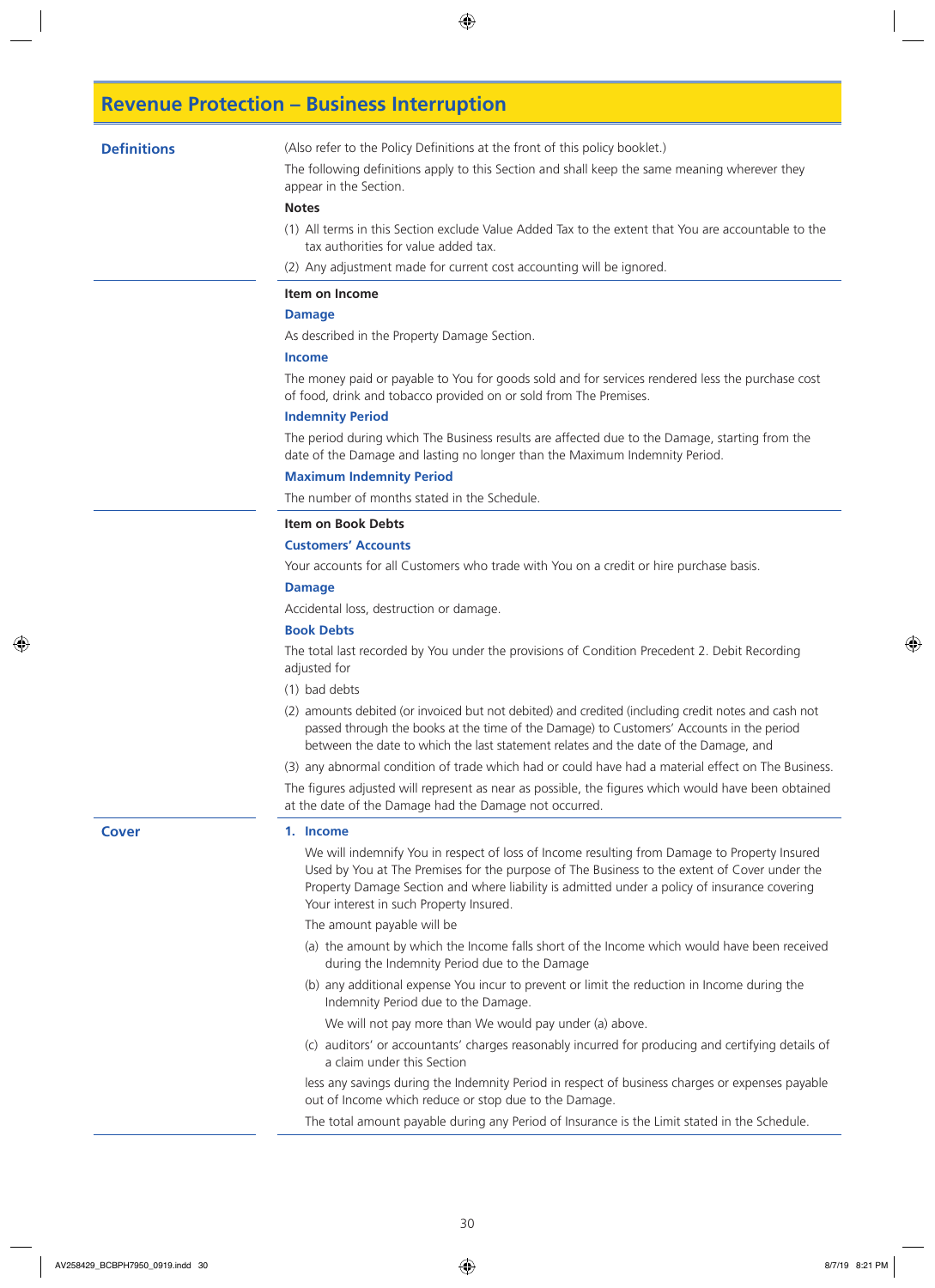### **2. Book Debts**

We will indemnify You in respect of loss sustained by You for Book Debts directly due to Damage at The Premises to Your books of account, other business books or records.

The amount payable in respect of any one occurrence of Damage will not exceed

- (a) the difference between
	- (i) the Book Debts
		- and
	- (ii) the total of the amounts received or traced
- (b) the additional expenditure incurred with Our consent in tracing and establishing Customers' debit balances after the Damage
- (c) if We require any information to verify a claim Your professional accountants at the time of the claim may produce and report details contained in business books or records. Their report will be accepted as prima facie evidence of the details.

We will pay Your professional accountants charges for

- (i) producing information We require for investigating any claim and
- (ii) confirming the information in accordance with Your business books.

The maximum We will pay for any claim, including professional accountants fees, is the limit stated in the Schedule.

We will not indemnify You in respect of

- (1) loss due to records being mislaid or misfiled
- (2) loss arising from deliberate falsification of records
- (3) failure to collect debts which have been traced and established.

**Clauses** We will also indemnify You in respect of loss of Income as insured under this Section resulting from

### **1. Boilers**

Damage to boilers or other equipment in which internal pressure is due to steam only on The Premises.

### **2. Disease, Infestation and Defective Sanitation**

The occurrence of

- (a) an illness sustained by any person caused by food or drink poisoning attributable to food or drink supplied from The Premises
- (b) Acute Encephalitis, Acute Poliomyelitis, Anthrax, Chickenpox, Cholera, Diphtheria, Dysentery, Legionellosis, Leptospirosis, Malaria, Measles, Meningococcal Infection, Mumps, Opthalmia Neonatorum, Paratyphoid Fever, Viral Hepatitis, Whooping Cough or Yellow Fever sustained by any person at The Premises
- (c) Vermin or pests at The Premises
- (d) An accident which causes defects in the drains or other sanitary arrangements at The Premises where Use of The Premises is restricted on the order or advice of the competent authority.
- (e) murder or suicide at The Premises.

The maximum We will pay under this clause is £25,000 in respect of the total of all losses occurring during the Period of Insurance.

We will not indemnify You in respect of

- (a) costs incurred in cleaning, repair, replacement, recall or checking of property
- (b) loss arising from premises other than those directly subject to the occurrence.

### **3. Prevention of Access**

Damage to property in the vicinity of The Premises by any cause included under the Property Damage Section which hinders or prevents access to The Premises.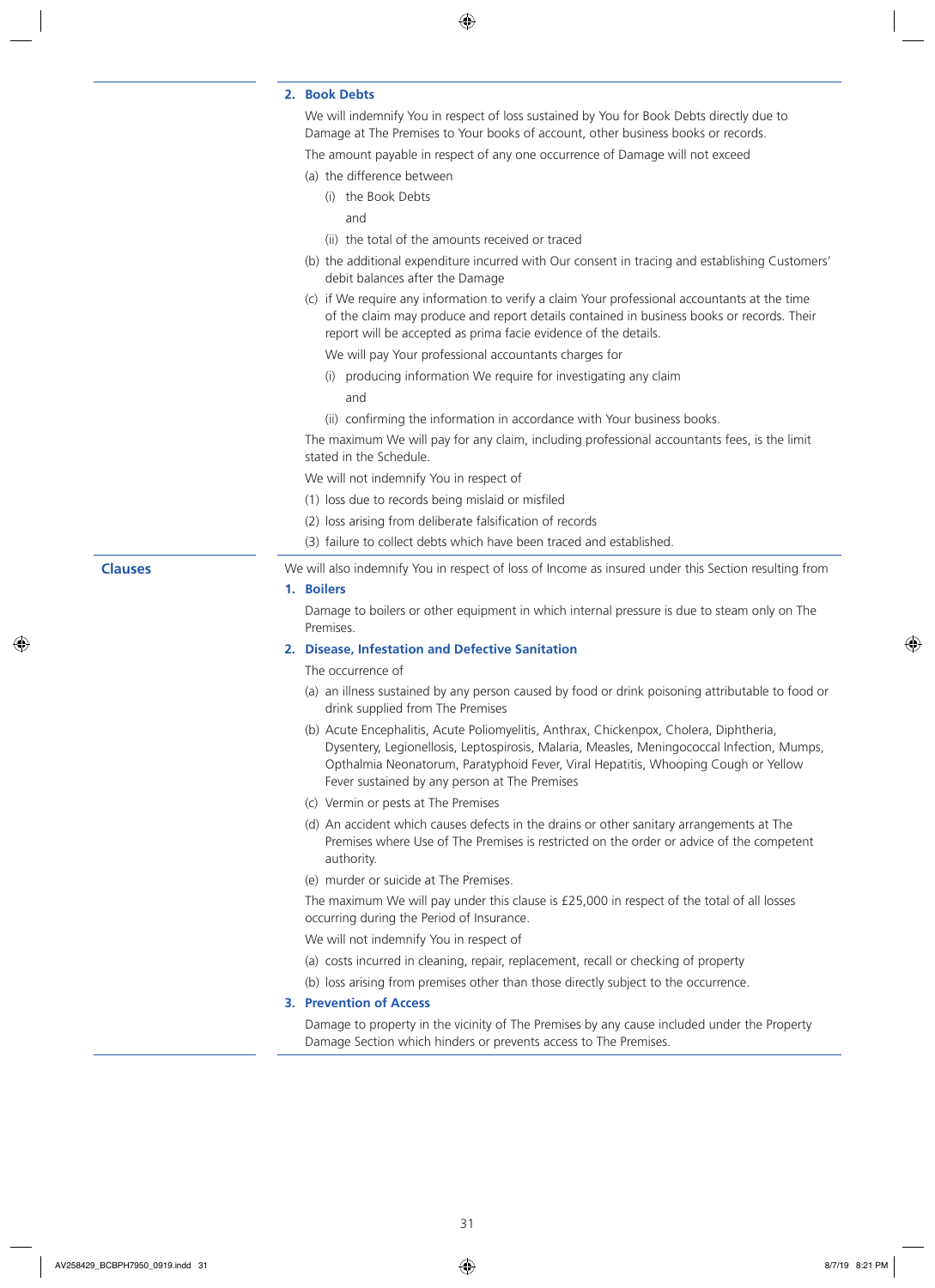### **4. Failure of Utilities**

Accidental failure of public supplies of electricity or gas or water at the terminal ends of the public supply undertaking's feed to The Premises

We will not indemnify You in respect of

- (a) accidental failure which lasts less than 30 minutes
- (b) accidental failure lasting more than 7 consecutive days
	- (i) for Your supply of electricity unless the failure results from Damage to any generating sub station of Your supplier of electricity in Great Britain, Northern Ireland, the Isle of Man or the Channel Islands
	- (ii) for Your supply of gas unless the failure is as result of Damage to any land based premises of Your supplier(s) of gas and any natural gas producer directly linked to Your supplier(s) of gas in Great Britain, Northern Ireland, the Isle of Man or the Channel Islands
	- (iii) for Your supply of water unless the failure results from Damage to any water works or pumping station of Your supplier(s) of water in Great Britain, Northern Ireland, the Isle of Man or the Channel Islands
- (c) the deliberate act of any supply authority
- (d) the exercise of any supply authority power to withdraw or restrict supply
- (e) industrial action
- (f) drought.
- The maximum We will pay will be
	- (i) £50,000 maximum payable any one loss for failure resulting from accidental means other than Damage
	- (ii) £100,000 maximum payable any one Period of Insurance for failure resulting from accidental means other than Damage.

### **5. Suppliers**

Damage to any of Your suppliers' premises within Great Britain, Northern Ireland, the Republic of Ireland, the Channel Islands or the Isle of Man by any cause included under the Property Damage Section.

We will not indemnify You in respect of Damage at any premises of suppliers of electricity, gas, water or telecommunications services.

The maximum We will pay under this clause will not exceed £25,000 in respect of any one occurrence.

### **6. Telecommunications**

Accidental failure of the supply of telecommunication services at the incoming line terminals or receivers at The Premises.

We will not indemnify You in respect of accidental failure

- (a) caused by the deliberate act of any supply authority
- (b) caused by the exercise of any supply authority's power to withdraw or restrict supply or services
- (c) caused by industrial action
- (d) drought or other weather conditions unless equipment has been damaged
- (e) lasting less than 24 consecutive hours
- (f) lasting more than 7 consecutive days unless the failure results from Damage at any land based premises of Your supplier(s) of telecommunications and internet services in the Great Britain, Northern Ireland, the Isle of Man or the Channel Islands.

The maximum We will pay will be

- (i) £100 for each day in respect of any one failure
- (ii) £2,500 in respect of all failures in any one Period of Insurance.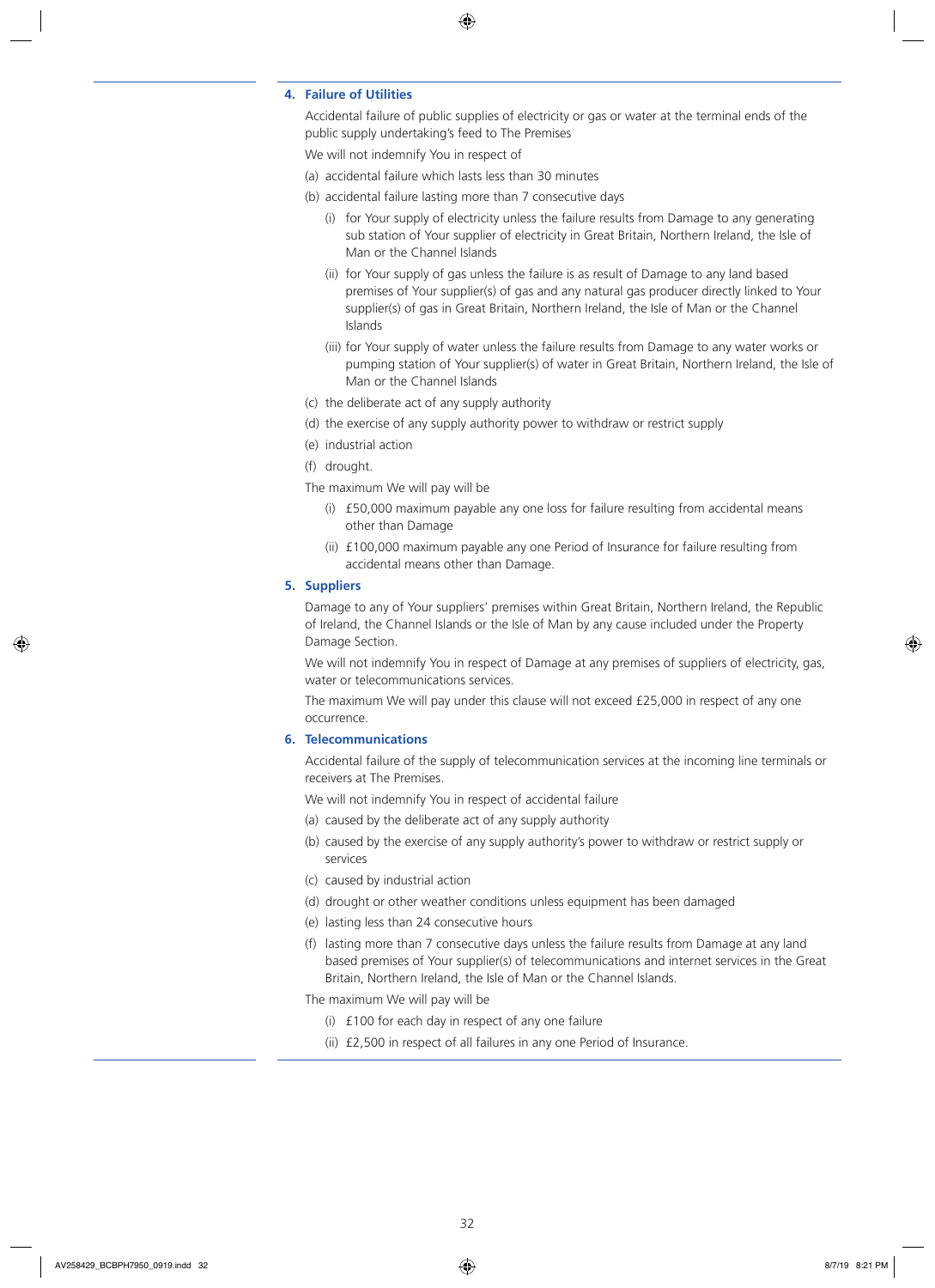### **7. Transit**

Damage to Your property while in transit by

- (a) road
- (b) rail
- (c) inland waterway

all in Great Britain or Northern Ireland.

The undernoted property is not included

- (i) road or rail vehicles
- (ii) waterborne craft.

The maximum We will pay under this clause will not exceed £5,000 in respect of any one occurrence.

### **8. Loss of Attraction**

Damage to property in the vicinity of The Premises by any cause insured under the Property Damage Section, which causes a loss of custom to The Business directly due to a reduction in Customers visiting the area

### **9. National Lottery**

We will indemnify You in respect of any additional expense You incur to prevent or limit the reduction in Income during the Indemnity Period due to an Employee or group of Employees resigning from his/her or their post(s) within Your business as a direct consequence of their securing a jackpot win in the National Lottery prize draw including but not limited to:

- (i) recruitment and additional overtime costs,
- (ii) the cost of employing temporary staff for amounts in excess of permanent full time rates of payment.
- We will not indemnify You unless
- (a) the individual or all individuals resign within 14 days of the successful prize draw date and
- (b) the amount won by any one Employee is not less than £100,000.
- For the purposes of this Extension
- (a) Indemnity Period shall mean the period during which The Business results are affected due to an Employee or group of Employees resigning from his/her or their post(s) within Your business as a direct consequence of their securing a jackpot win in the National Lottery prize draw, starting from the date of the first departure.
- (b) Maximum Indemnity period shall mean one month.
- The maximum We will pay under this Clause is £50,000 in any one period of insurance.
- For the purposes of this extension only, Lottery means:
- (1) UK National Lottery Prize Draws including Scratchcards.
- (2) UK National Football Pools (Littlewoods and Vernons.)
- (3) Euro Millions Lottery.
- (4) Irish National Lottery.

(5) UK Premium Bond Prize Draws.

| <b>Endorsements and</b><br><b>Conditions Precedent</b> | The Section is subject to any Endorsements and Conditions Precedent stated in the Schedule as<br>applying. |
|--------------------------------------------------------|------------------------------------------------------------------------------------------------------------|
| Endorsement                                            | The following Endorsement applies.<br><b>Alteration</b>                                                    |
|                                                        | We will not indemnify You in respect of this Section if                                                    |
|                                                        | (a) The Business is                                                                                        |
|                                                        | (i) wound up or carried on by a liquidator or receiver                                                     |
|                                                        | (ii) permanently discontinued                                                                              |
|                                                        | (b) Your interest ceases otherwise than by Your death.                                                     |
|                                                        | However, We will indemnify You if We issue written agreement stating otherwise.                            |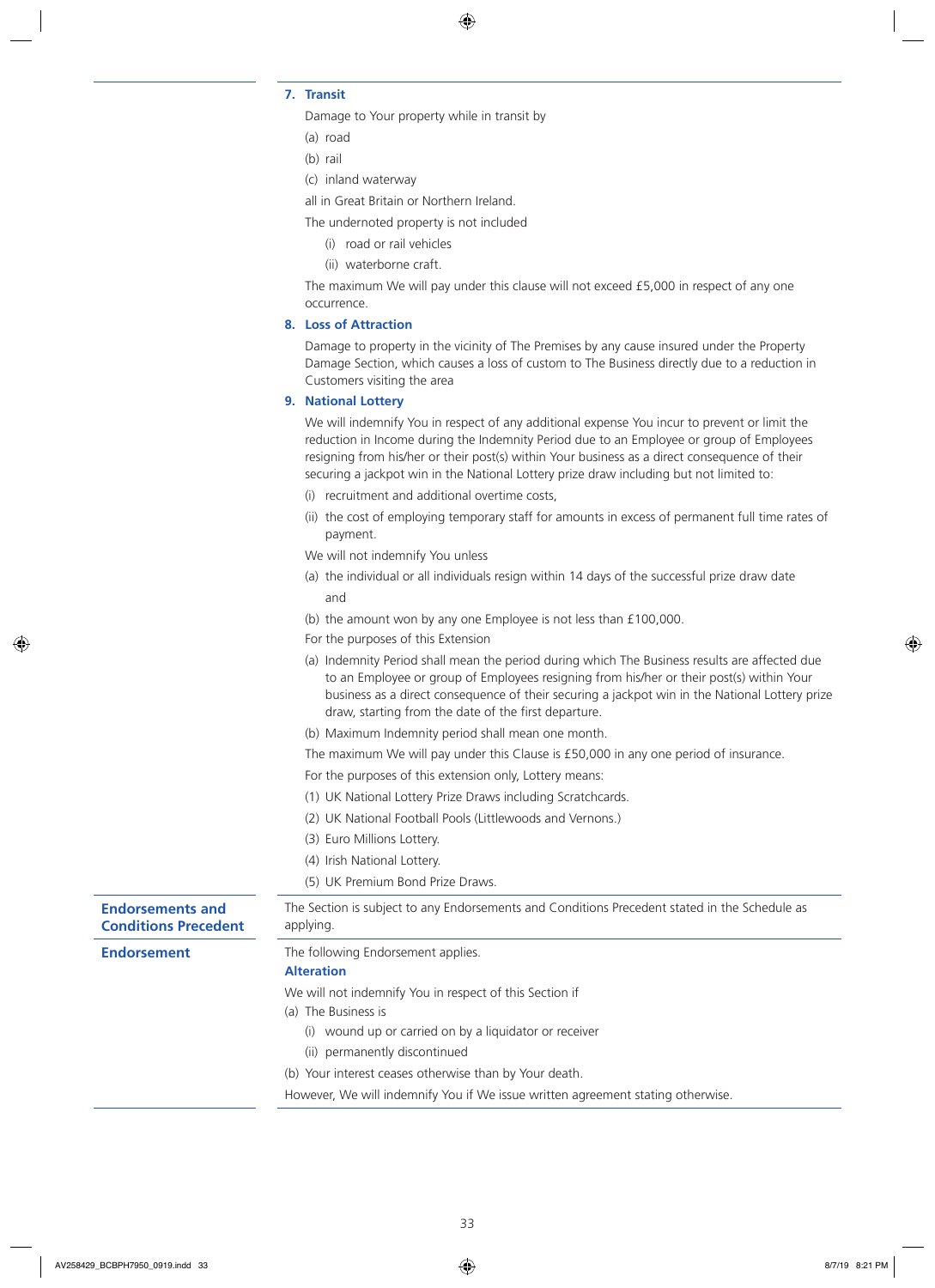### **Conditions Precedent** The following Conditions Precedent apply

### **1. Claims Procedures**

- It is a Condition Precedent to Our liability that You will
- (a) take any action reasonably practicable to minimise any interruption of or interference with The Business or to avoid or diminish the loss
- (b) at Your expense, provide Us with
	- (i) a written claim
		- and
	- (ii) details of other insurances covering the Damage or loss resulting from it

within 30 days after the expiry of the Indemnity Period or such further time that We may allow

- (iii) books, records and documents We require to assess Your claim
- (c) repay Us, any payment on account We have already made, if You fail to comply with this condition.

### **2. Debit Recording**

It is a Condition Precedent to Our liability that at the end of each quarter You must record the total amount outstanding in Your Customers' Accounts. You must keep this information in a different building to that containing Your accounting and other business records.

This information may be maintained by Your accountant.

### **3. Fire Resisting Safes**

It is a Condition Precedent to Our liability that Your books or records which contain details of Your accounts will be kept in

(a) fire resisting safes

or

- (b) fire resisting cabinets
- when not in Use.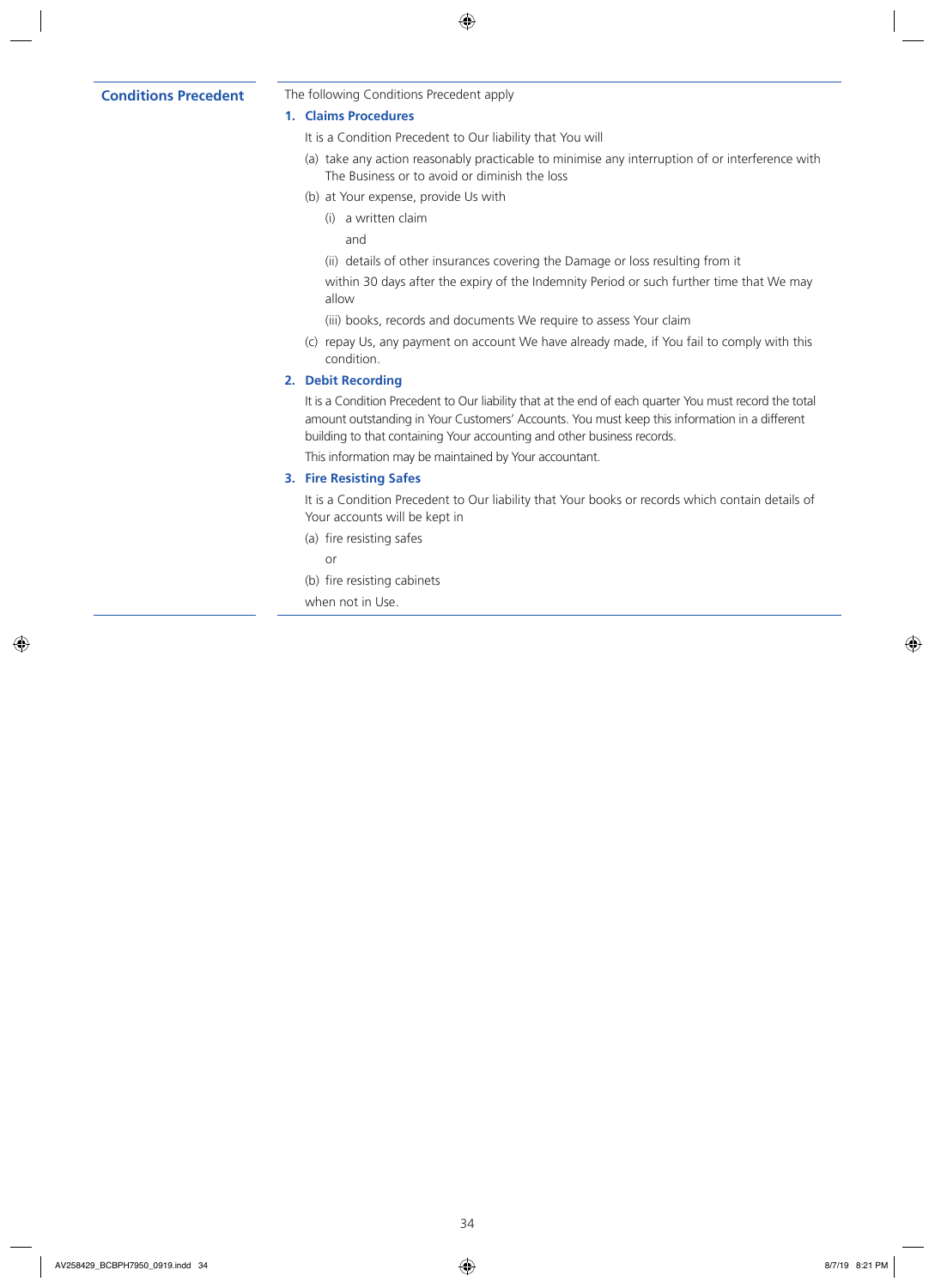## **Revenue Protection – Loss of Licence**

| <b>Definitions</b>                                     | (Also refer to the Policy Definitions at the front of this policy booklet.)<br>The following definitions apply to this Section and shall keep the same meaning wherever they<br>appear in the Section.                                                                                                                                                                                                                                                                                                                                                                                                                                                                                                                                                                                                                                                                                                                                                                                             |  |  |  |  |
|--------------------------------------------------------|----------------------------------------------------------------------------------------------------------------------------------------------------------------------------------------------------------------------------------------------------------------------------------------------------------------------------------------------------------------------------------------------------------------------------------------------------------------------------------------------------------------------------------------------------------------------------------------------------------------------------------------------------------------------------------------------------------------------------------------------------------------------------------------------------------------------------------------------------------------------------------------------------------------------------------------------------------------------------------------------------|--|--|--|--|
| <b>Loss of Licence</b>                                 | (1) forfeiture due to licencing regulations<br>(2) refusal to renew by the licensing authority due to causes beyond Your control.                                                                                                                                                                                                                                                                                                                                                                                                                                                                                                                                                                                                                                                                                                                                                                                                                                                                  |  |  |  |  |
| <b>Licence</b>                                         | Licence for the sale of excisable liquor.                                                                                                                                                                                                                                                                                                                                                                                                                                                                                                                                                                                                                                                                                                                                                                                                                                                                                                                                                          |  |  |  |  |
| <b>Cover</b>                                           | We will pay You for reduction in the value of Your interest in<br>(1) The Premises<br>or<br>(2) The Business<br>following Loss of Licence.<br>The most We will pay is the Limit of Liability stated in the Schedule. In addition We will also pay<br>for costs and expenses, incurred with Our written consent, where You appeal against the Loss of<br>Licence.                                                                                                                                                                                                                                                                                                                                                                                                                                                                                                                                                                                                                                   |  |  |  |  |
| <b>Exclusions</b>                                      | (Also refer to the Policy Exclusions at the back of this policy booklet.)<br>We will not pay<br>(1) where You can obtain statutory compensation for Loss of Licence<br>(2) where Loss of Licence arises out of<br>(a) any town or country planning, improvement or redevelopment<br>(b) compulsory purchase or surrender<br>(c) reduction or redistribution of licences<br>(d) a change in the law.                                                                                                                                                                                                                                                                                                                                                                                                                                                                                                                                                                                                |  |  |  |  |
| <b>Endorsements and</b><br><b>Conditions Precedent</b> | The Section is subject to any Endorsements and Conditions Precedent stated in the Schedule as<br>applying.                                                                                                                                                                                                                                                                                                                                                                                                                                                                                                                                                                                                                                                                                                                                                                                                                                                                                         |  |  |  |  |
| <b>Conditions Precedent</b>                            | The following Conditions Precedent apply<br>1. Change in Risk<br>It is a Condition Precedent to Our liability that You shall notify Us in writing immediately You<br>become aware of<br>(a) a change in tenancy or management of The Premises<br>(b) a transfer or proposed transfer of the Licence<br>(c) a complaint against The Premises or the control of The Premises<br>(d) any action against the<br>(i) Licence holder<br>(ii) manager<br>(iii) tenant or other occupier of The Premises<br>for any breach of the licensing law, or any other matter where the integrity of the person<br>concerned is brought into question<br>(e) objection to renewal of the Licence, or other reasons which could endanger the Licence or<br>its renewal.<br>2. Notification<br>It is a Condition Precedent to Our liability that in the event of Loss of Licence, You must inform<br>Us in writing within 24 hours. You are also required to provide any assistance or information We<br>may request. |  |  |  |  |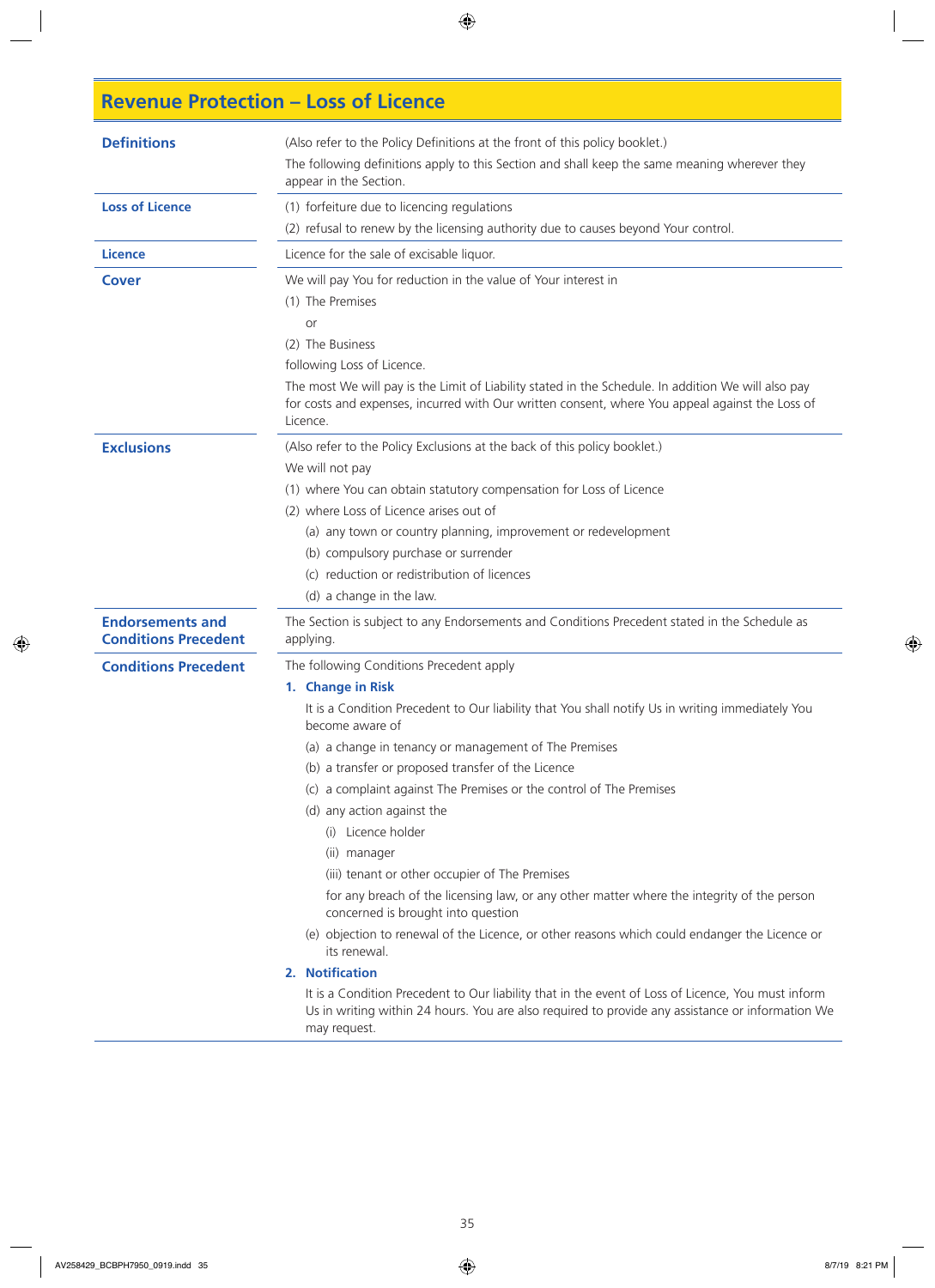## **Asset and Revenue Protection – Terrorism**

| <b>Definitions</b>              | (Also refer to the Policy Definitions at the front of this policy booklet.)<br>The following definitions apply to this Section and shall keep the same meaning wherever they<br>appear in the Section, unless an alternative definition is stated to apply.                                                                                                                                                                                                                                                                                                                                                                                                                                                                                                                                                                                                                                                                                                                                                                                                                                                                                                                                                                                                                                                                                                                                                                                                                                                                                                                                                                                                                                                                                                                 |  |  |  |  |
|---------------------------------|-----------------------------------------------------------------------------------------------------------------------------------------------------------------------------------------------------------------------------------------------------------------------------------------------------------------------------------------------------------------------------------------------------------------------------------------------------------------------------------------------------------------------------------------------------------------------------------------------------------------------------------------------------------------------------------------------------------------------------------------------------------------------------------------------------------------------------------------------------------------------------------------------------------------------------------------------------------------------------------------------------------------------------------------------------------------------------------------------------------------------------------------------------------------------------------------------------------------------------------------------------------------------------------------------------------------------------------------------------------------------------------------------------------------------------------------------------------------------------------------------------------------------------------------------------------------------------------------------------------------------------------------------------------------------------------------------------------------------------------------------------------------------------|--|--|--|--|
| <b>Act of Terrorism</b>         | Acts of persons acting on behalf of, or in connection with, any organisation which carries<br>out activities directed towards the overthrowing or influencing, by force or violence, of<br>HM Government in the United Kingdom or any other government de jure or de facto.                                                                                                                                                                                                                                                                                                                                                                                                                                                                                                                                                                                                                                                                                                                                                                                                                                                                                                                                                                                                                                                                                                                                                                                                                                                                                                                                                                                                                                                                                                 |  |  |  |  |
| <b>Computer System</b>          | A computer or other equipment or component or system or item which processes stores transmits<br>or receives Data.                                                                                                                                                                                                                                                                                                                                                                                                                                                                                                                                                                                                                                                                                                                                                                                                                                                                                                                                                                                                                                                                                                                                                                                                                                                                                                                                                                                                                                                                                                                                                                                                                                                          |  |  |  |  |
| <b>Covered Loss</b>             | All losses arising under any of the Heads of Cover as a result of damage to or the destruction of<br>Property occurring during the Period of Insurance in the Territory, the proximate cause of which is<br>an Act of Terrorism.                                                                                                                                                                                                                                                                                                                                                                                                                                                                                                                                                                                                                                                                                                                                                                                                                                                                                                                                                                                                                                                                                                                                                                                                                                                                                                                                                                                                                                                                                                                                            |  |  |  |  |
| <b>Data</b>                     | Data of any sort whatever, including without limitation tangible or intangible data, and any programs<br>or software, bandwidth, cryptographic keys, databases, documents, domain names or network<br>addresses or anything similar, files, interfaces, metadata, platforms, processing capability, storage<br>media, transaction gateways, user credentials, websites, or any information whatever.                                                                                                                                                                                                                                                                                                                                                                                                                                                                                                                                                                                                                                                                                                                                                                                                                                                                                                                                                                                                                                                                                                                                                                                                                                                                                                                                                                        |  |  |  |  |
| <b>Denial of Service Attack</b> | Any actions or instructions constructed or generated with the ability to damage, interfere with<br>or otherwise affect the availability or performance of networks, network services, network<br>connectivity or Computer Systems. Denial of Service Attacks include, but are not limited to,<br>the generation of excess traffic into network addresses, the exploitation of system or network<br>weaknesses, the generation of excess or non-genuine traffic between and amongst networks and<br>the procurement of such actions or instructions by other Computer Systems.                                                                                                                                                                                                                                                                                                                                                                                                                                                                                                                                                                                                                                                                                                                                                                                                                                                                                                                                                                                                                                                                                                                                                                                               |  |  |  |  |
| <b>Excess</b>                   | The amount(s) specified in this Section and The Schedule which We will deduct from each and<br>every claim at each separate location. The amount(s) to be deducted after the application of any<br>Average condition.                                                                                                                                                                                                                                                                                                                                                                                                                                                                                                                                                                                                                                                                                                                                                                                                                                                                                                                                                                                                                                                                                                                                                                                                                                                                                                                                                                                                                                                                                                                                                       |  |  |  |  |
| <b>Hacking</b>                  | Unauthorised access to any Computer System, whether Your property or not.                                                                                                                                                                                                                                                                                                                                                                                                                                                                                                                                                                                                                                                                                                                                                                                                                                                                                                                                                                                                                                                                                                                                                                                                                                                                                                                                                                                                                                                                                                                                                                                                                                                                                                   |  |  |  |  |
| <b>Heads of Cover</b>           | Any of the following types of direct insurance cover<br>(1) Buildings and completed structures<br>(2) Other property<br>(3) Business Interruption<br>(4) Book Debts<br>insured under this policy.                                                                                                                                                                                                                                                                                                                                                                                                                                                                                                                                                                                                                                                                                                                                                                                                                                                                                                                                                                                                                                                                                                                                                                                                                                                                                                                                                                                                                                                                                                                                                                           |  |  |  |  |
| <b>Individual</b>               | Any person other than<br>(1) a company, association, public body or partnership unless the partnership is not set up for the<br>purpose of a business<br>(2) a sole trader, trustee or body of trustees provided that the property insured is not solely<br>occupied as a private residence of the sole trader or of either a trustee or beneficiary of the<br>trust. If however, the property is a private dwelling house or a self-contained unit insured as<br>part of a block of units (i.e. a block of flats), and is occupied as a private residence by any of the<br>trustee(s) or any beneficiary of the trust, or sole trader(s), it will be considered that the property<br>is insured in the name of the individual<br>(3) a person insuring property which is the subject of a trust or of an executorship of a will unless<br>some part of it is:<br>(a) occupied by a beneficiary or a trustee of the trust in question, or by a beneficiary or an<br>executor of the will in question; or<br>(b) located in premises owned by any such person,<br>and the commercially occupied proportion of the property does not exceed 20%<br>(4) an individual insuring property that is of sole commercial use<br>(5) an individual insuring property where the commercially occupied proportion of the property<br>exceeds 20%.<br>Where two or more persons have arranged insurance on a private residence or private property in<br>their several names, and/or the name of The Policyholder includes the name of a bank, building<br>society or other financial institution for the purpose of noting their interest in the property insured,<br>then such persons will be deemed to be an Individual in respect of that private residence or private<br>property. |  |  |  |  |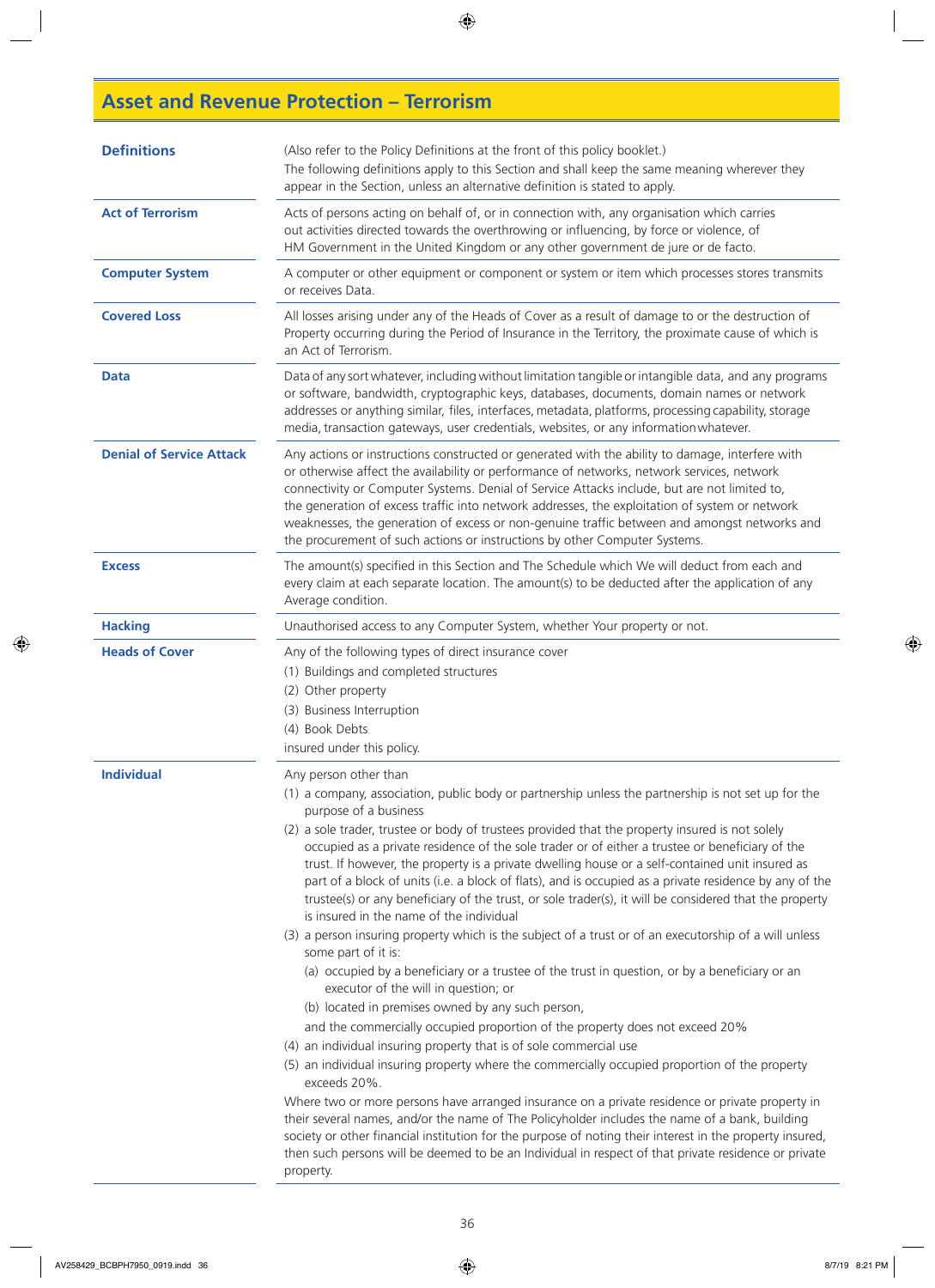| <b>Nuclear Installation</b>                                    | Any installation of such class or description as may be prescribed by regulations made by the<br>relevant Secretary of State (or any successor relevant authority) from time to time by statutory<br>instrument, being an installation designed or adapted for<br>(1) the production or use of atomic energy;<br>(2) the carrying out of any process which is preparatory or ancillary to the production or use of<br>atomic energy and which involves or is capable of causing the emission of ionising radiations; or<br>(3) the storage, processing or disposal of nuclear fuel or of bulk quantities of other radioactive<br>matter, being matter which has been produced or irradiated in the course of the production or<br>use of nuclear fuel.                                                                                                                                                                                                                                                                                                                                                                                                                                                                           |
|----------------------------------------------------------------|----------------------------------------------------------------------------------------------------------------------------------------------------------------------------------------------------------------------------------------------------------------------------------------------------------------------------------------------------------------------------------------------------------------------------------------------------------------------------------------------------------------------------------------------------------------------------------------------------------------------------------------------------------------------------------------------------------------------------------------------------------------------------------------------------------------------------------------------------------------------------------------------------------------------------------------------------------------------------------------------------------------------------------------------------------------------------------------------------------------------------------------------------------------------------------------------------------------------------------|
| <b>Nuclear Reactor</b>                                         | Any plant (including any machinery, equipment or appliance, whether affixed to land or not)<br>designed or adapted for the production of atomic energy by a fission process in which a controlled<br>chain reaction can be maintained without an additional source of neutrons.                                                                                                                                                                                                                                                                                                                                                                                                                                                                                                                                                                                                                                                                                                                                                                                                                                                                                                                                                  |
| <b>Phishing</b>                                                | Any access or attempted access to Data made by means of misrepresentation or deception.                                                                                                                                                                                                                                                                                                                                                                                                                                                                                                                                                                                                                                                                                                                                                                                                                                                                                                                                                                                                                                                                                                                                          |
| <b>Property</b>                                                | For the purposes of this Section only, all property whatsoever, but excluding:<br>(1) any land or building which is occupied as a private residence or any part thereof which is so<br>occupied, unless<br>(a) insured under the same contract of direct insurance as the remainder of the building which<br>is not a private residence or<br>(b) not insured in the name of an Individual<br>(2) any Nuclear Installation or Nuclear Reactor and all fixtures and fittings situated thereon and<br>attached thereto and all pipes wires cables drains or other conduits or service media of any<br>description which are affixed or connected to or in any way serve such Nuclear Installation or<br>Nuclear Reactor.                                                                                                                                                                                                                                                                                                                                                                                                                                                                                                           |
| <b>Territory</b>                                               | England and Wales and Scotland (but not the territorial seas adjacent thereto as defined by the<br>Territorial Sea Act 1987 nor the Channel Islands, the Isle of Man or Northern Ireland).                                                                                                                                                                                                                                                                                                                                                                                                                                                                                                                                                                                                                                                                                                                                                                                                                                                                                                                                                                                                                                       |
|                                                                | The Lords Commissioners of HM Treasury from time to time or any successor relevant authority.                                                                                                                                                                                                                                                                                                                                                                                                                                                                                                                                                                                                                                                                                                                                                                                                                                                                                                                                                                                                                                                                                                                                    |
| <b>Treasury</b><br><b>Virus or Similar</b><br><b>Mechanism</b> | Program code, programming instruction or any set of instructions constructed with the purpose and<br>ability, or purposely used, to damage, interfere with, adversely affect, infiltrate or monitor computer<br>programs, Computer Systems, Data or operations, whether involving self-replication or not.<br>The definition of Virus or Similar Mechanism includes but is not limited to trojan horses worms<br>and logic bombs and the exploitation of bugs or vulnerabilities in a computer program to damage,<br>interfere with, adversely affect, infiltrate or monitor as above.                                                                                                                                                                                                                                                                                                                                                                                                                                                                                                                                                                                                                                           |
| <b>Cover</b>                                                   | We will indemnify You in respect of a Covered Loss during the Period of Insurance subject to the<br>provisions set out below.<br>The maximum We will pay in any one Period of Insurance will not exceed the limit of liability or Sum<br>Insured for each of the Heads of Cover specified in the Section of this policy.<br>In any action, suit or proceedings where We allege that any loss is not covered by this Section, You<br>must prove that the loss is covered.<br>This Section is subject to all the Definitions, Conditions and Clauses of the Sections where the Heads<br>of Cover are insured. If there is conflict between this Section and the rest of the policy, this Section<br>will prevail.                                                                                                                                                                                                                                                                                                                                                                                                                                                                                                                  |
| <b>Conditions</b>                                              | (1) We may cancel the cover provided by this Section by sending You 30 days written notice to Your<br>last known address.<br>We will refund a proportionate part of any premium paid for the unexpired period provided that<br>there has been no<br>(a) claim(s) made under this Section for which We have made a payment or which are still under<br>consideration<br>(b) incident(s) which You are aware of and are likely to give rise to a claim which has already<br>been or is yet to be reported to us<br>during the current Period of Insurance.<br>If in relation to any claim You have failed to fulfil any of the following conditions, We will not pay<br>that claim.<br>You must<br>(2) declare to Us all property and/or premises owned by You, or for which You are responsible, and,<br>if applicable, all Business Interruption and Book Debt exposures, including all property and/or<br>premises, Business Interruption and Book Debts of subsidiary companies<br>(3) purchase Terrorism cover from a Pool Reinsurance Company Limited member company in respect<br>of all<br>(a) such property and/or premises and<br>(b) such Business Interruption and Book Debts<br>unless We agree otherwise in writing. |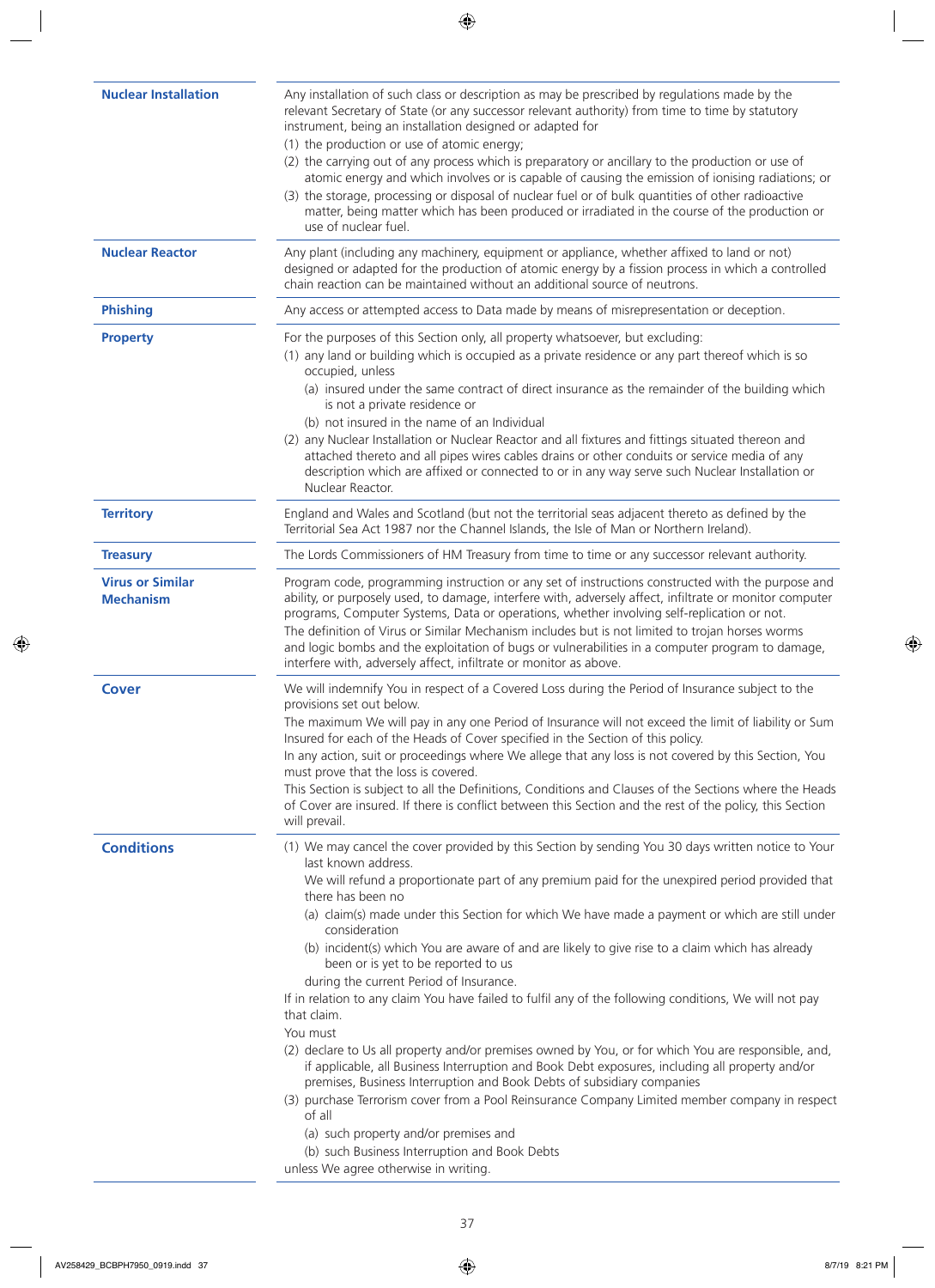**Exceptions** We will not indemnify You in respect of any losses whatsoever

- (1) occasioned by riot, civil commotion, war, invasion, act of foreign enemy, hostilities (whether war be declared or not) civil war, rebellion, revolution, insurrection or military or usurped power
- (2) unless and until the Treasury issues a certificate certifying the event or events in question to have been an Act of Terrorism, or, in the event of the Treasury refusing to issue such a certificate, a tribunal formed following reference by Pool Reinsurance Company Limited or the Treasury determines the event or events in question to have been an Act of Terrorism.
- (3) directly or indirectly caused by contributed to by or arising from or occasioned by or resulting from
	- (a) damage to or the destruction of any Computer System; or
	- (b) any alteration, modification, distortion, erasure or corruption of Data;

in each case whether Your property or not, where such loss is directly or indirectly caused by or contributed to by or arising from or occasioned by or resulting from Virus or Similar Mechanism or Hacking or Phishing or Denial of Service Attack

#### **Proviso to Exception (3)**

- (1) Covered Loss otherwise falling within Exception (3) will not be treated as excluded by Exception (3) solely to the extent that such Covered Loss:
	- (a) results directly (or, solely as regards (b) (iii) below, indirectly) from
		- (i) fire, explosion, flood, escape of water from any tank, apparatus or pipe (including any sprinkler system),
		- (ii) impact of aircraft or any aerial devices or articles dropped from them,
		- (iii) impact of any sea-going or water-going vessel or of any vehicle whatsoever or of any goods or cargo carried in or on such vessel or vehicle,
		- (iv) destruction of, damage to or movement of buildings or structures, plant or machinery other than any Computer System; and
	- (b) comprises:
		- (i) the cost of reinstatement, replacement or repair in respect of damage to or destruction of Property insured under any of the Heads of Cover; or
		- (ii) the amount of business interruption loss suffered directly by You by way of loss of or reduction in profits, revenue or turnover or increased cost of working and not by way of liability to any third party as a direct result of either damage to or destruction of Property insured under any of the Heads of Cover or as a direct result of denial, prevention or hindrance of access to or use of the Property insured under any of the Heads of Cover by reason of an Act of Terrorism causing damage to other Property within one mile of the Property insured under any of the Heads of Cover to which access is affected; or
		- (iii) the amount of loss caused by the cancellation, abandonment, postponement, interruption, curtailment or relocation of an event as a result of damage to or destruction of Property and any additional costs or charges reasonably and necessarily paid by You to avoid or diminish such loss; and
	- (c) is not proximately caused by an Act of Terrorism in relation to which the relevant organisation or any persons acting on behalf of or in connection with that organisation are controlled by, acting on behalf of or part of any de jure or de facto government of any nation, country or state.
- (2) For the purposes of this Proviso Property shall (additionally to those exclusions in the definition of Property below) exclude
	- (a) any money, currency, electronic cryptographic or virtual currency including Bitcoin or anything similar, negotiable or non-negotiable instruments, financial securities or any other financial instrument of any sort whatever, including anything referred to in the definition of "Money" as set out in this policy; and
	- (b) any Data.
- (3) Notwithstanding the exclusion of Data from Property, to the extent that damage to or destruction of Property within the meaning of sub-paragraph (1) (b) above indirectly results from any alteration, modification, distortion, erasure or corruption of Data, because the occurrence of one or more of the matters referred to in sub-paragraph (1) (a) above results directly or indirectly from any alteration, modification, distortion erasure or corruption of Data, that shall not prevent cost or business interruption loss directly resulting from damage to or destruction of such Property and otherwise falling within sub-paragraphs (1) (a) and (1) (b) above from being recoverable under this Section.

In no other circumstances , however, will any loss or losses directly or indirectly caused by, contributed to by or arising from or occasioned by or resulting from any alteration, modification, distortion, erasure or corruption of Data be recoverable under this Section.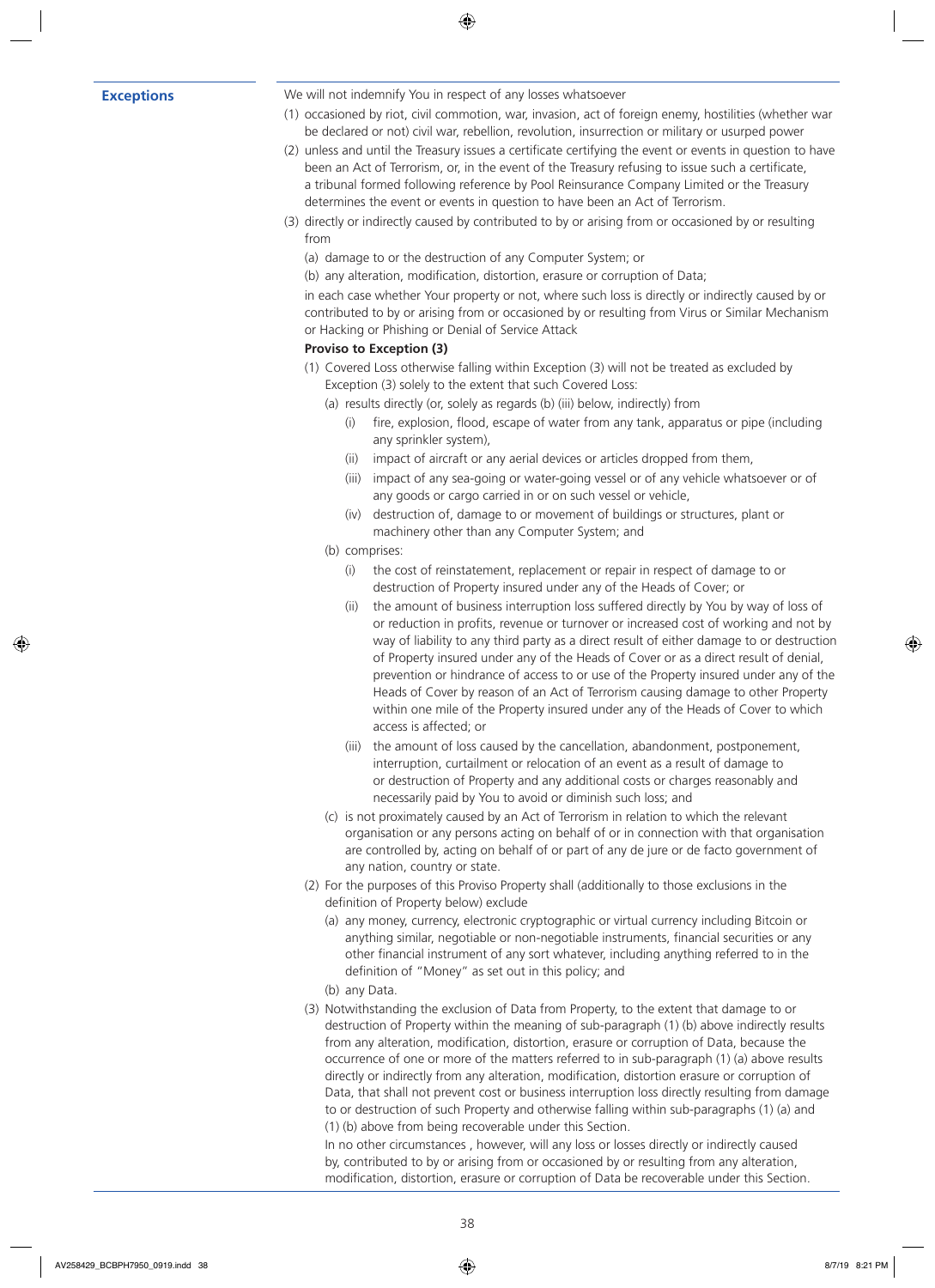# **Legal Liabilities – Employers' Liability**

| <b>Definitions</b>        | (Also refer to the Policy Definitions at the front of this policy booklet.)                                                                                  |  |  |  |  |
|---------------------------|--------------------------------------------------------------------------------------------------------------------------------------------------------------|--|--|--|--|
|                           | The following definitions apply to this Section and shall keep the same meaning wherever they<br>appear in the Section.                                      |  |  |  |  |
| <b>Bodily Injury</b>      | Bodily injury including death, illness, disease or nervous shock.                                                                                            |  |  |  |  |
| <b>Compensation</b>       | Damages, including interest.                                                                                                                                 |  |  |  |  |
| <b>Costs and Expenses</b> | (1) Fees for Your legal representation                                                                                                                       |  |  |  |  |
|                           | (2) costs and expenses                                                                                                                                       |  |  |  |  |
|                           | incurred with Our written consent                                                                                                                            |  |  |  |  |
|                           | (3) any claimant's legal costs for which You are legally liable                                                                                              |  |  |  |  |
|                           | in connection with any event which is or may be the subject of indemnity under this Section.                                                                 |  |  |  |  |
| <b>Limit of Indemnity</b> | The maximum amount, stated in the Schedule, including Costs and Expenses, which We will pay in<br>respect of any or all claims arising out of one cause.     |  |  |  |  |
| <b>Territorial Limits</b> | (1) Great Britain, Northern Ireland, the Isle of Man or the Channel Islands                                                                                  |  |  |  |  |
|                           | (2) elsewhere where any Employee normally resident in Great Britain, Northern Ireland, the Isle of<br>Man or the Channel Islands is engaged in The Business. |  |  |  |  |
| <b>Cover</b>              | We will indemnify You in respect of                                                                                                                          |  |  |  |  |
|                           | (1) Your legal liability to pay Compensation to any Employee                                                                                                 |  |  |  |  |
|                           | and                                                                                                                                                          |  |  |  |  |
|                           | (2) Costs and Expenses                                                                                                                                       |  |  |  |  |
|                           | as a result of Bodily Injury caused in the course of The Business, during the Period of Insurance and<br>within the Territorial Limits.                      |  |  |  |  |
|                           | The maximum We will pay is the Limit of Indemnity.                                                                                                           |  |  |  |  |
| <b>Clauses</b>            | <b>1. Additional Activities</b>                                                                                                                              |  |  |  |  |
|                           | The Business includes                                                                                                                                        |  |  |  |  |
|                           | (a) ownership, use and upkeep of The Premises, vehicles and plant                                                                                            |  |  |  |  |
|                           | (b) canteen, social, sports, educational and welfare organisations for the benefit of any<br>Employee                                                        |  |  |  |  |
|                           | (c) first aid, fire, security and ambulance services                                                                                                         |  |  |  |  |
|                           | (d) participation in exhibitions                                                                                                                             |  |  |  |  |
|                           | (e) private work by any Employee, with Your prior consent, for You or any director or Employee.                                                              |  |  |  |  |
|                           | 2. Cross Liabilities                                                                                                                                         |  |  |  |  |
|                           | We will indemnify each party                                                                                                                                 |  |  |  |  |
|                           | (a) named as the Policyholder in the Schedule                                                                                                                |  |  |  |  |
|                           | (b) entitled to indemnity under this Section                                                                                                                 |  |  |  |  |
|                           | as if a separate policy had been issued to each.                                                                                                             |  |  |  |  |
|                           | The total amount payable will not exceed the Limit of Indemnity regardless of the number of<br>parties claiming to be indemnified.                           |  |  |  |  |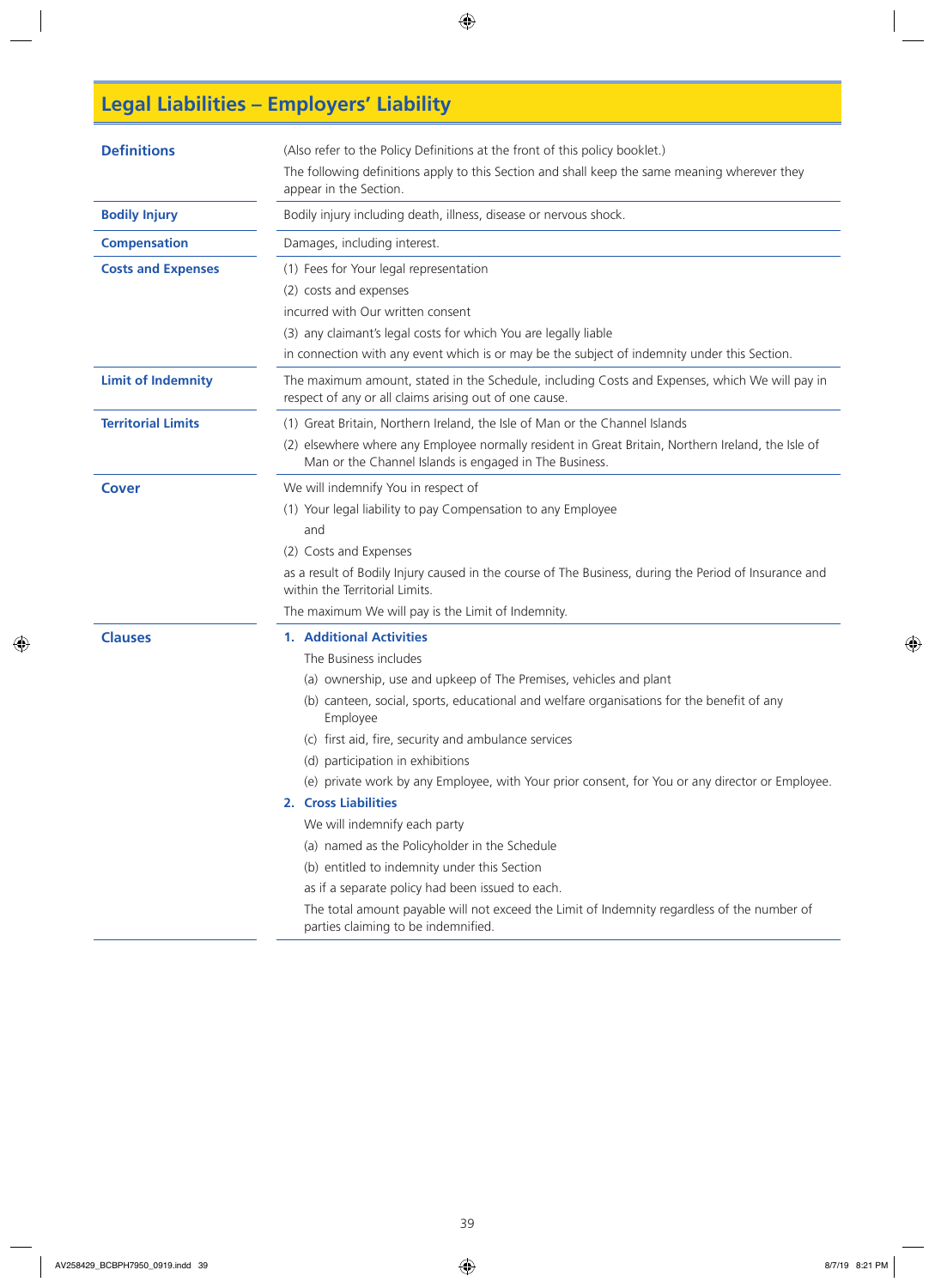#### **3. Indemnity to Other Persons**

We will indemnify

- (a) Your personal representatives in respect of legal liability You incur
- (b) At Your request
	- (i) any director, partner or proprietor or Employee of Yours
	- (ii) the officers, committees and members of Your
		- $\Box$  canteen, social, sports, educational and welfare organisations
		- $\blacksquare$  first aid, fire, security and ambulance services
	- (iii) any principal for whom You are carrying out a contract to the extent required by the contract conditions

or the personal representatives of these persons against legal liability in respect of which You would have been entitled to indemnity if the claim had been made against You.

Each indemnified party will be subject to the terms of this Section so far as they can apply.

### **4. Injury to Working Partners**

We will treat, as an Employee, any working partner or proprietor of The Business who suffers Bodily Injury

- (a) in the course of The Business during the Period of Insurance and within the Territorial Limits and
- (b) caused by the negligence of another working partner, proprietor, or Employee.

#### **5. Legal Expenses Arising from Health and Safety Legislation**

We will indemnify You and, at Your request, any director, partner, proprietor or Employee in respect of

- (a) legal fees and expenses in defending proceedings, including appeals
- (b) prosecution costs awarded against You or any director, partner, proprietor or Employee arising from any health and safety inquiry or criminal proceedings in respect of any breach of health and safety legislation of Great Britain, Northern Ireland, the Isle of Man or the Channel Islands.

We will not indemnify You

- (1) unless the proceedings relate to an actual or alleged act, omission or incident committed during the Period of Insurance within Great Britain, Northern Ireland, the Isle of Man or the Channel Islands in the course of The Business
- (2) in respect of
	- (a) fines or penalties
	- (b) proceedings resulting from any deliberate act or omission by any party claiming to be indemnified
	- (c) proceedings relating to the health and safety of any person other than an Employee
- (3) if indemnity is provided by another insurance policy.

#### **6. Our Right of Recovery**

The indemnity is in accordance with the provisions of any law relating to the compulsory insurance of liability to employees in Great Britain, Northern Ireland, the Isle of Man or the Channel Islands.

However, You will repay to Us all sums We would not have been liable to pay but for the provisions of such law.

#### **7. Payment for Court Attendance**

We will compensate You if, at Our request, any director, partner or Employee is attending court as a witness in connection with a claim for which You are entitled to indemnity.

The maximum We will pay is

| (a) for each director or partner | £250 per day  |
|----------------------------------|---------------|
| (b) for each Employee            | £150 per day. |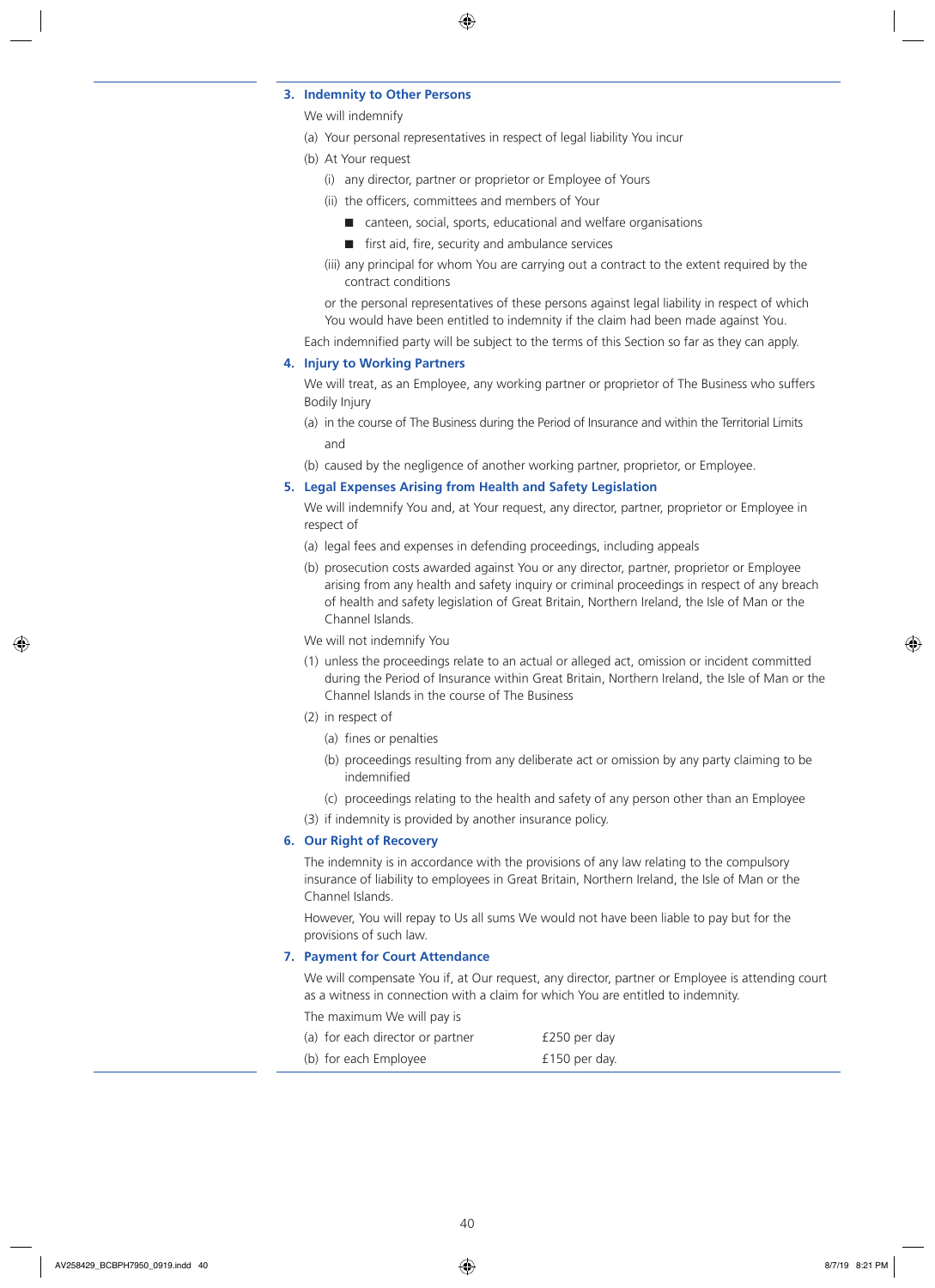#### **8. Unsatisfied Court Judgements**

We will, at Your request, indemnify any Employee or his or her personal representatives in respect of

- (a) damages
- (b) costs

unpaid six months after the date a judgement for Bodily Injury to the Employee was obtained against another party resident in Great Britain, Northern Ireland, the Isle of Man, or the Channel Islands.

This indemnity will only apply where

- (a) the Bodily Injury was caused
	- (i) in the course of The Business and
		-
	- (ii) during the Period of Insurance
- (b) the judgement was made in a court in Great Britain, Northern Ireland, the Isle of Man or the Channel Islands
- (c) there is no appeal outstanding.
- The judgement will be assigned to Us if We make a payment under this Clause.
- **9. Legal Expenses arising from Corporate Manslaughter and Corporate Homicide Act 2007**

We will indemnify You in respect of

(1) legal fees and expenses incurred with Our written consent for defending proceedings, including appeals

(2) costs of prosecution awarded against You

which arise from criminal proceedings for any offence as defined in Section 1 of the Corporate Manslaughter and Corporate Homicide Act 2007.

We will not provide indemnity

- (1) unless the proceedings relate to an actual or alleged offence committed during the Period of Insurance within Great Britain, Northern Ireland, the Isle of Man or the Channel Islands and in connection with The Business.
- (2) in respect of proceedings which
	- (a) result from any deliberate act or omission by You.
	- (b) relate to any person other than an Employee.
- (3) in respect of any
	- (a) fines
	- (b) remedial or publicity orders or any steps required to be taken by such orders.
- (4) where indemnity is provided by another insurance policy.

| <b>Exclusion</b>                                       | (Also refer to the Policy Exclusions at the back of this policy booklet.)                                                                                       |  |  |  |
|--------------------------------------------------------|-----------------------------------------------------------------------------------------------------------------------------------------------------------------|--|--|--|
|                                                        | We will not indemnify any person entitled to indemnity in respect of legal liability as a result of<br>work in or on and travel to, from or within any offshore |  |  |  |
|                                                        | (a) accommodation, exploration, drilling or production rig or platform                                                                                          |  |  |  |
|                                                        | (b) support vessel.                                                                                                                                             |  |  |  |
| <b>Endorsements and</b><br><b>Conditions Precedent</b> | This Section is subject to any Endorsements and Conditions Precedent which are stated in the<br>Schedule as applying.                                           |  |  |  |
|                                                        |                                                                                                                                                                 |  |  |  |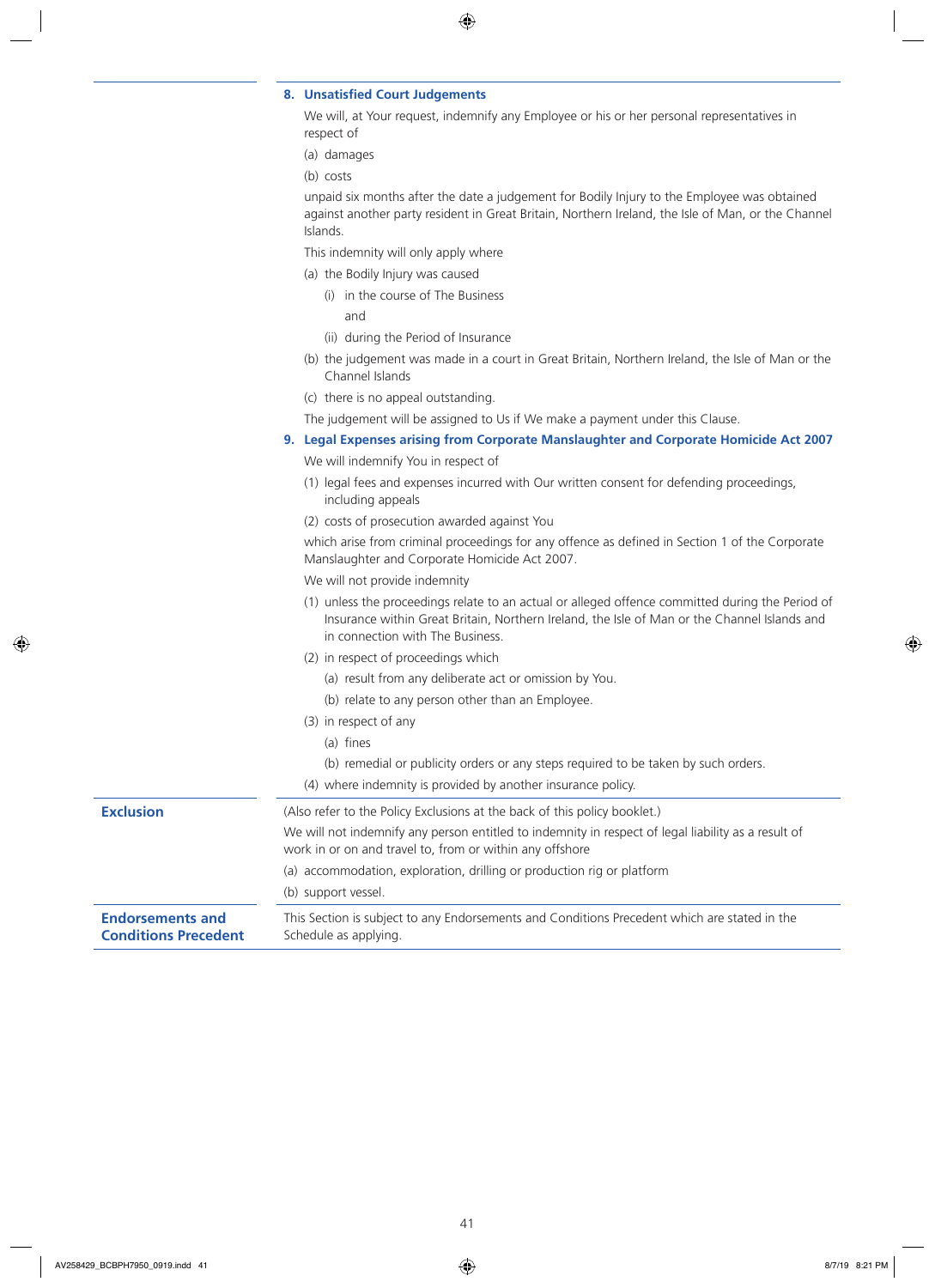## **Legal Liabilities – Public and Products Liability**

| <b>Definitions</b>        | (Also refer to the Policy Definitions at the front of this policy booklet.)<br>The following definitions apply to this Section and shall keep the same meaning wherever they<br>appear in the Section. |  |  |  |  |
|---------------------------|--------------------------------------------------------------------------------------------------------------------------------------------------------------------------------------------------------|--|--|--|--|
| <b>Asbestos</b>           | Asbestos, asbestos fibres or any derivatives of asbestos.                                                                                                                                              |  |  |  |  |
| <b>Bodily Injury</b>      | Bodily injury including death, illness, disease or nervous shock.                                                                                                                                      |  |  |  |  |
| <b>Compensation</b>       | Damages, including interest.                                                                                                                                                                           |  |  |  |  |
| <b>Costs and Expenses</b> | (1) Fees for Your legal representation                                                                                                                                                                 |  |  |  |  |
|                           | (2) costs and expenses                                                                                                                                                                                 |  |  |  |  |
|                           | incurred with Our written consent                                                                                                                                                                      |  |  |  |  |
|                           | (3) any claimant's legal costs for which You are legally liable                                                                                                                                        |  |  |  |  |
|                           | in connection with any event which is or may be the subject of indemnity under this Section.                                                                                                           |  |  |  |  |
| <b>Damage</b>             | Physical                                                                                                                                                                                               |  |  |  |  |
|                           | $(1)$ loss                                                                                                                                                                                             |  |  |  |  |
|                           | (2) destruction                                                                                                                                                                                        |  |  |  |  |
|                           | (3) damage.                                                                                                                                                                                            |  |  |  |  |
| <b>Limit of Indemnity</b> | The maximum amount, stated in the Schedule, which We will pay in respect of any or all claims<br>arising out of one cause.                                                                             |  |  |  |  |
|                           | In respect of Products Supplied or pollution or contamination, the Limit of Indemnity will apply to<br>the total of all claims occurring in any one Period of Insurance.                               |  |  |  |  |
| <b>Personal Injury</b>    | (1) Bodily Injury                                                                                                                                                                                      |  |  |  |  |
|                           | (2) wrongful                                                                                                                                                                                           |  |  |  |  |
|                           | (a) arrest, detention or imprisonment                                                                                                                                                                  |  |  |  |  |
|                           | (b) eviction                                                                                                                                                                                           |  |  |  |  |
|                           | (c) accusation of shoplifting.                                                                                                                                                                         |  |  |  |  |
| <b>Products Supplied</b>  | Anything which is                                                                                                                                                                                      |  |  |  |  |
|                           | (1) manufactured, sold, supplied, processed or treated                                                                                                                                                 |  |  |  |  |
|                           | (2) repaired, serviced or tested                                                                                                                                                                       |  |  |  |  |
|                           | (3) installed, constructed, erected or transported                                                                                                                                                     |  |  |  |  |
|                           | by You or on Your behalf and which is no longer owned by You or in Your custody or control or<br>that of any Employee.                                                                                 |  |  |  |  |
| <b>Property</b>           | Material property.                                                                                                                                                                                     |  |  |  |  |
| <b>Territorial Limits</b> | (1) Great Britain, Northern Ireland, the Isle of Man or the Channel Islands.                                                                                                                           |  |  |  |  |
|                           | (2) elsewhere where You or any Employee normally resident in Great Britain, Northern Ireland, the<br>Isle of Man or the Channel Islands are engaged in The Business.                                   |  |  |  |  |
|                           | (3) anywhere in the world in connection with Products Supplied at or from premises in Great<br>Britain, Northern Ireland, the Isle of Man or the Channel Islands.                                      |  |  |  |  |
| <b>Cover</b>              | We will indemnify You in respect of                                                                                                                                                                    |  |  |  |  |
|                           | (1) Your legal liability for Compensation                                                                                                                                                              |  |  |  |  |
|                           | (2) Costs and Expenses                                                                                                                                                                                 |  |  |  |  |
|                           | as a result of accidental                                                                                                                                                                              |  |  |  |  |
|                           | (a) Personal Injury                                                                                                                                                                                    |  |  |  |  |
|                           | (b) Damage to Property                                                                                                                                                                                 |  |  |  |  |
|                           | (c) obstruction, trespass, nuisance or interference with any right of way, air, light or water                                                                                                         |  |  |  |  |
|                           | occurring in the course of The Business during the Period of Insurance and within the Territorial<br>Limits.                                                                                           |  |  |  |  |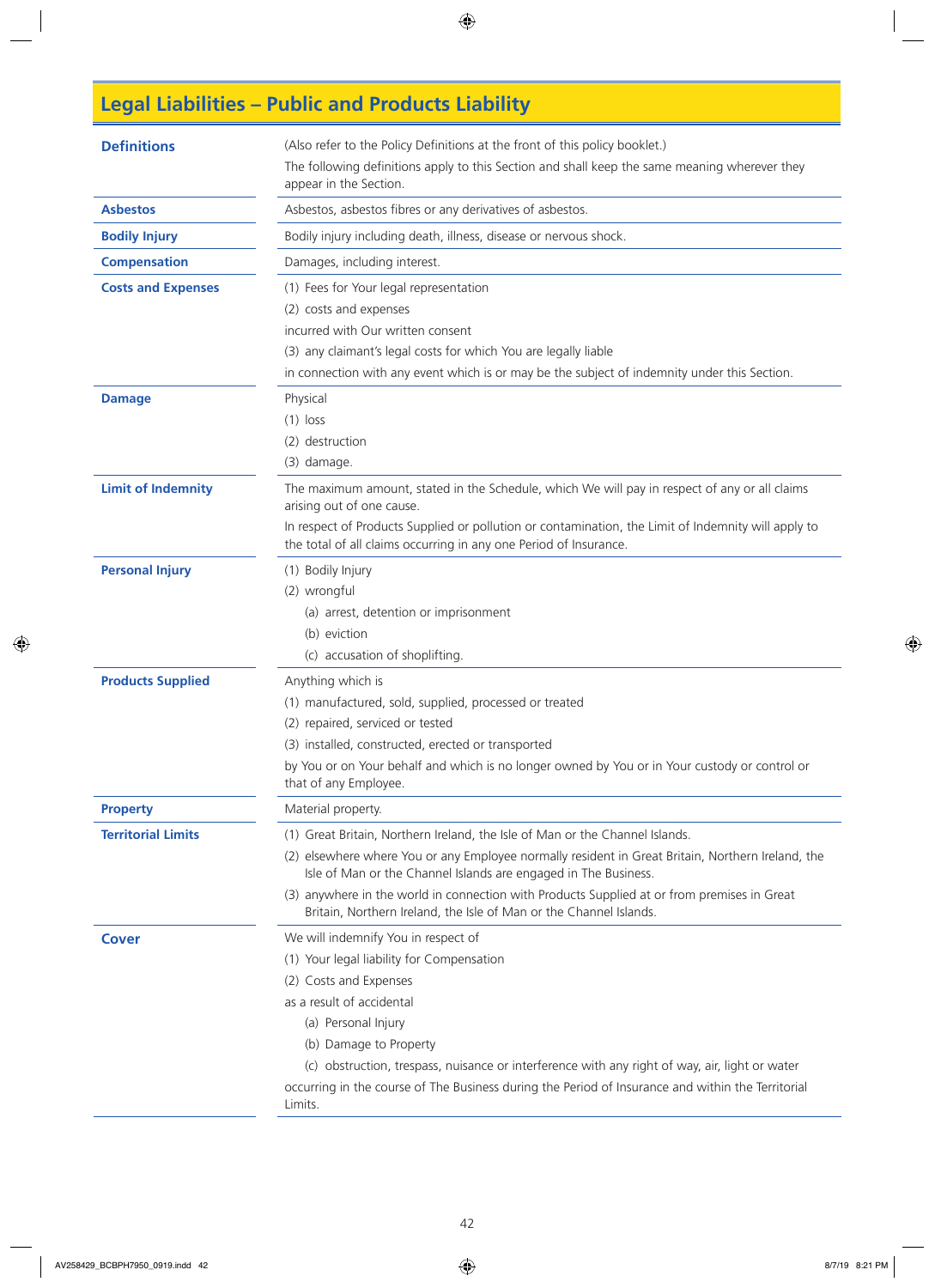The maximum We will pay is the Limit of Indemnity and any Costs and Expenses. However, in respect of any claim brought in

(1) the United States of America or any territory within its jurisdiction

- or
- (2) Canada

the maximum We will pay, inclusive of Costs and Expenses, is the Limit of Indemnity.

#### **Clauses 1. Additional Activities**

The Business includes

- (a) ownership, use and upkeep of Your premises, vehicles and plant
- (b) canteen, social, sports, educational and welfare organisations for the benefit of any Employee
- (c) first aid, fire, security and ambulance services
- (d) participation in exhibitions
- (e) private work by any Employee, with Your prior consent, for You or any director, partner, proprietor or Employee.

#### **2. Cross Liabilities**

We will indemnify each party

- (a) named as the Policyholder in the Schedule
- (b) entitled to indemnity under this Section

as if a separate policy had been issued to each.

The total amount payable will not exceed the Limit of Indemnity regardless of the number of parties claiming to be indemnified.

#### **3. Defective Premises**

We will indemnify You in respect of liability arising under

- (a) the Defective Premises Act 1972
- (b) the Defective Premises (Northern Ireland) Order 1975

in connection with any premises which You previously owned or occupied for the purposes of The Business.

We will not indemnify You in respect of the cost of rectifying any defect or alleged defect in such Premises.

#### **4. Indemnity to Other Persons**

We will indemnify

- (a) Your personal representatives in respect of legal liability You incur
- (b) at Your request
	- (i) any director, partners or proprietor or Employee of Yours
	- (ii) the officers, committees and members of Your
		- canteen, social, sports, educational and welfare organisations
		- $\blacksquare$  first aid, fire, security and ambulance services
	- (iii) any principal for whom You are carrying out a contract to the extent required by the contract conditions

or the personal representatives of these persons against legal liability in respect of which You would have been entitled to indemnity if the claim had been made against You.

Each indemnified party will be subject to the terms of this Section so far as they can apply.

#### **5. Legal Expenses Arising from Health and Safety Legislation**

We will indemnify You and, at Your request, any director, partner, proprietor or Employee in respect of

(a) legal fees and expenses in defending proceedings, including appeals

(b) prosecution costs awarded against You or any director, partner, proprietor or Employee

arising from any health and safety inquiry or criminal proceedings in respect of any breach of health and safety legislation of Great Britain, Northern Ireland, the Isle of Man or the Channel Islands.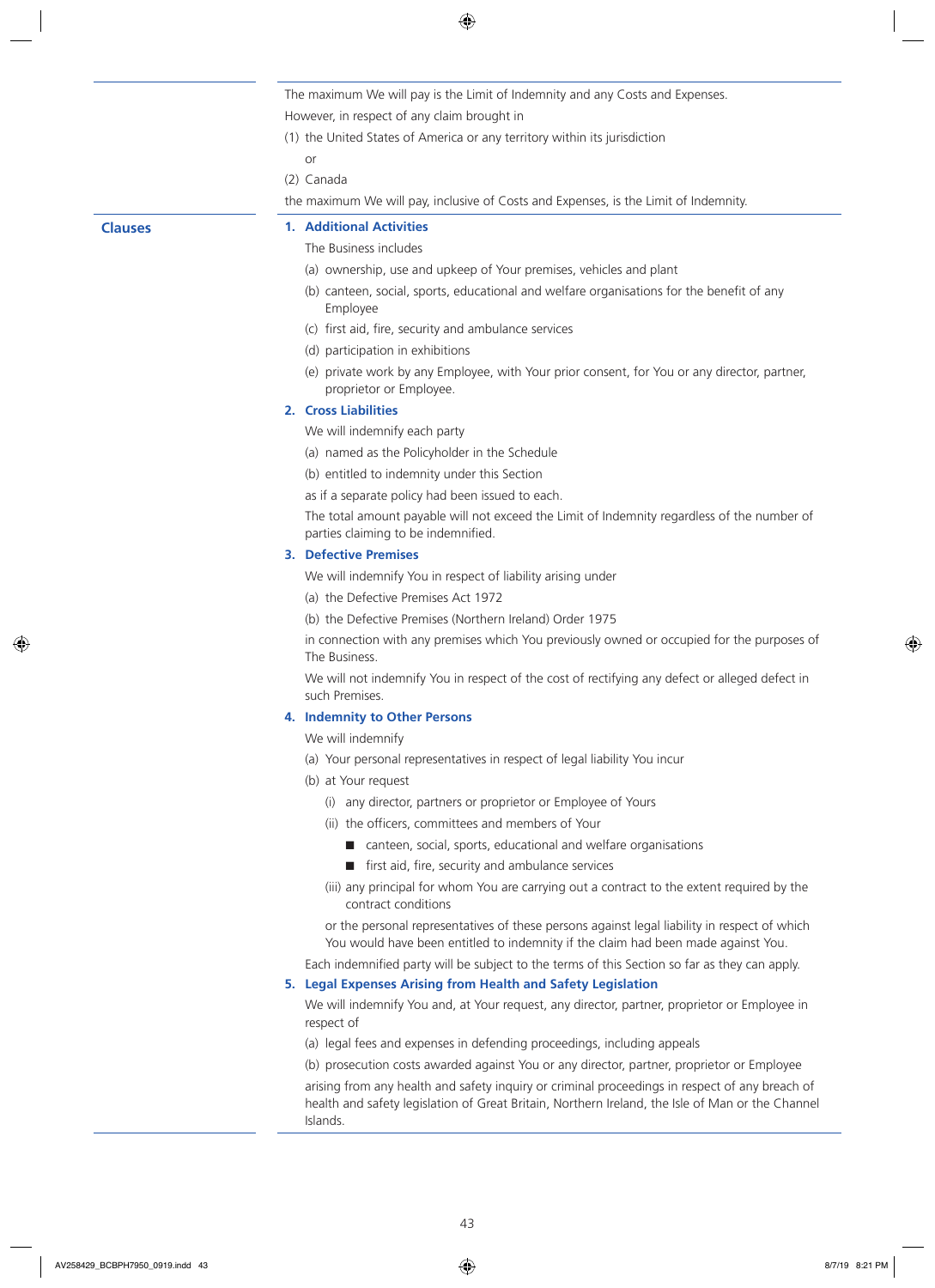We will not indemnify You

- (1) unless the proceedings relate to an actual or alleged act, omission or incident committed during the Period of Insurance within Great Britain, Northern Ireland, the Isle of Man or the Channel Islands in the course of The Business
- (2) in respect of
	- (a) proceedings as a result of any deliberate act or omission by the party claiming to be indemnified
	- (b) proceedings relating to the health and safety of any Employee
- (3) if indemnity is provided by another insurance policy.

#### **6. Liability for Hired or Rented Premises**

We will indemnify You in respect of Your legal liability as a result of accidental Damage to premises (including fixtures and fittings) within Great Britain, Northern Ireland, the Isle of Man or the Channel Islands which You hire, rent and occupy in connection with The Business.

We will not indemnify You in respect of

- (a) the first £250 of any claim caused other than by fire or explosion
- (b) liability imposed on You solely by reason of the terms of the hiring or renting agreement
- (c) legal liability as a result of Damage against which the hiring or renting agreement specifies that insurance is taken out by You or on Your behalf.

#### **7. Motor Contingent Liability**

We will indemnify You in respect of Your legal liability as a result of accidental

- (a) Bodily Injury
	- and/or
- (b) Damage to property

arising out of the Use

(i) in Great Britain, Northern Ireland, the Isle of Man or the Channel Islands

and

(ii) in connection with The Business

of any motor vehicle not belonging to or provided by You.

We will not indemnify You

- (1) in respect of Damage to the vehicle or goods carried in or on the vehicle
- (2) while the vehicle is being driven by
	- (a) You
	- (b) by a person who to Your knowledge or that of Your representatives does not hold a licence to drive the vehicle unless such person has held and is not disqualified from holding or obtaining such a licence
- (3) if indemnity is provided by another insurance policy.

### **8. Overseas Personal Liability**

We will indemnify

- (a) You
- (b) any director, partner or Employee

while temporarily outside Great Britain, Northern Ireland, the Isle of Man or the Channel Islands in connection with The Business in respect of legal liability as a result of accidental

- (i) Bodily Injury
	- and/or
- (ii) Damage to Property

incurred in a personal capacity.

We will also indemnify any accompanying spouse or children.

Where the Policyholder is an individual the indemnity will also apply within Great Britain, Northern Ireland, the Isle of Man or the Channel Islands.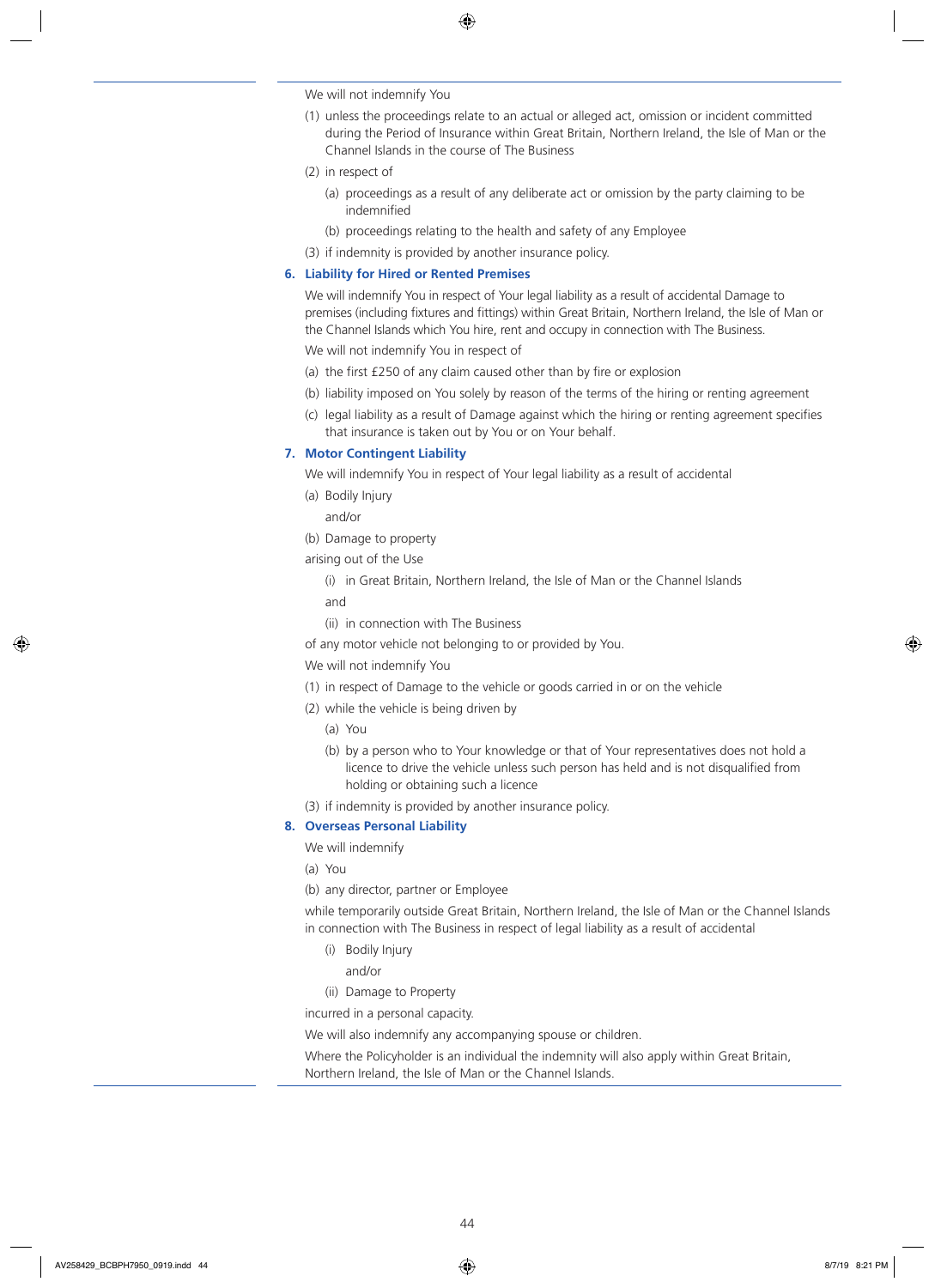We will not indemnify You

- (1) where liability arises from
	- (a) any agreement unless liability would have existed otherwise
	- (b) ownership or occupation of land or buildings
	- (c) the carrying on of any trade or profession
	- (d) ownership, possession or use of wild animals, firearms (other than sporting guns), mechanically propelled vehicles, aircraft or watercraft
- (2) if indemnity is provided by another insurance policy.

#### **9. Payment for Court Attendance**

We will compensate You if, at Our request, any director, partner or Employee is attending court as a witness in connection with a claim for which You are entitled to indemnity.

The maximum We will pay is

| (a) for each director or partner | £250 per day  |  |
|----------------------------------|---------------|--|
| (b) for each Employee            | £150 per day. |  |

#### **10. Personal Belongings**

We will indemnify You in respect of Your legal liability as a result of accidental Damage to vehicles or personal belongings which You do not own but which are in Your custody or control.

We will not indemnify You where this Property is

- (1) stored for a fee or other consideration
- (2) in Your custody or control for the purposes of being worked on.

#### **11. Legal Expenses arising from Corporate Manslaughter and Corporate Homicide Act 2007**

We will indemnify You in respect of

- (a) legal fees and expenses incurred with Our written consent for defending proceedings, including appeals
- (b) costs of prosecution awarded against You

which arise from criminal proceedings for any offence as defined in Section 1 of the Corporate Manslaughter and Corporate Homicide Act 2007.

We will not provide indemnity

- (1) unless the proceedings relate to an actual or alleged offence committed during the Period of Insurance within Great Britain, Northern Ireland, the Isle of Man or the Channel Islands and in connection with The Business.
- (2) in respect of proceedings which
	- (a) result from any deliberate act or omission by You.
	- (b) relate to any Employee.
- (3) in respect of any
	- (a) fines
	- (b) remedial or publicity orders or any steps required to be taken by such orders.
- (4) where indemnity is provided by another insurance policy.

### **12. Data Protection**

We will indemnify the insured in respect of

- (1) legal fees and defence costs
- (2) legal liability for Compensation to an individual, the subject of personal data the insured holds and who suffers material or non-material damage caused by inaccuracy of data, loss of the data, unauthorised destruction or disclosure of the data

arising from proceedings brought against the insured under Section 13 of the Data Protection Act 1998 or under Article 82 of the General Data Protection Regulation (Regulation (EU) 2016/679) or under any legislation implementing the General Data Protection Regulation or under any replacement legislation in respect of any of the foregoing.

The maximum We will pay for all claims happening during any one Period of Insurance is £1,000,000.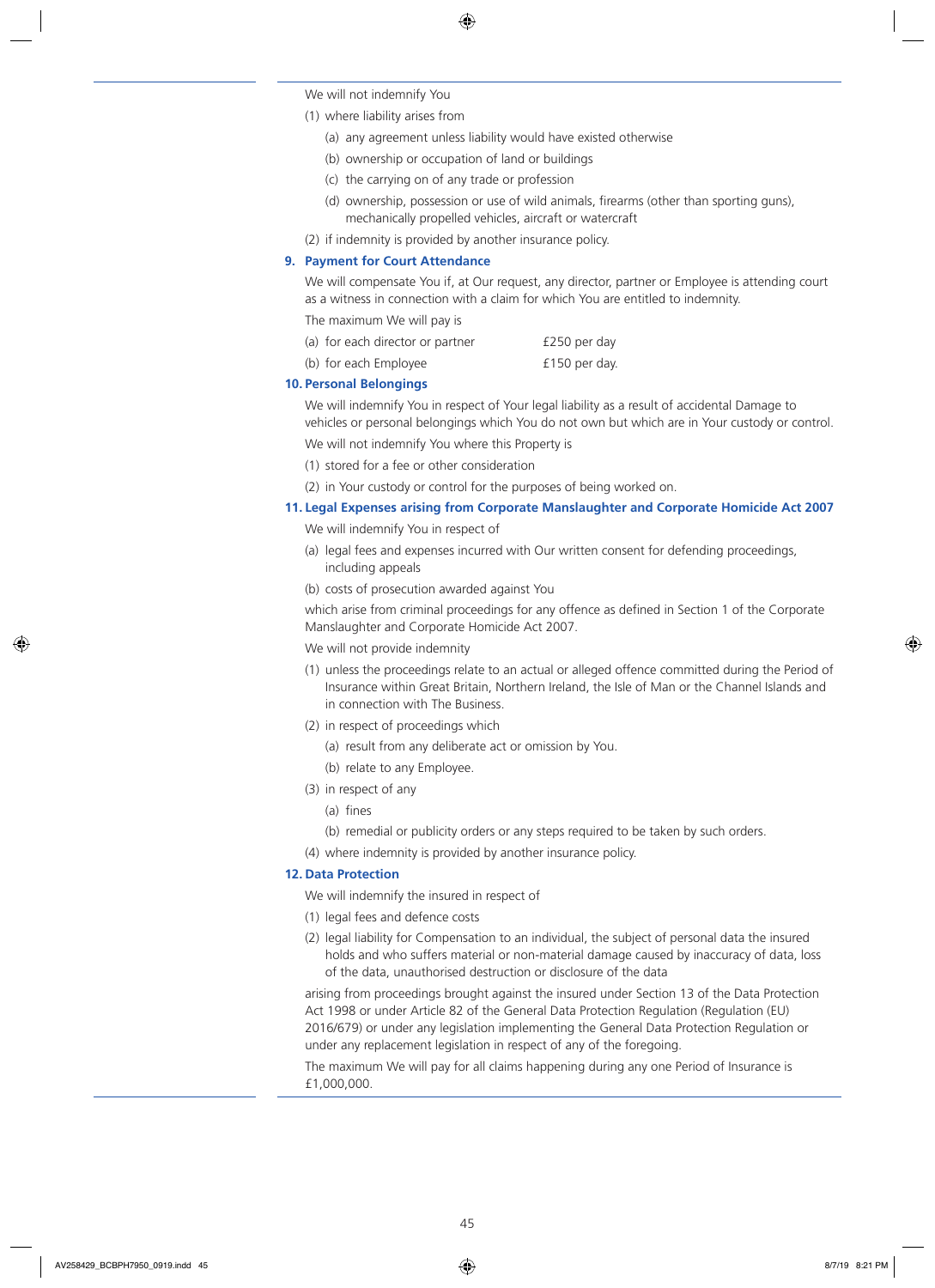We will not provide indemnity in respect of

- (1) (a) Personal Injury other than as provided by this clause
	- (b) Damage to Property
	- (c) fraud, dishonesty, insolvency, financial default, conspiracy, conversion, deceit, intimidation, inducement of breach of contract, injurious falsehood or breach of confidence
	- (d) libel, slander or defamation.
- (2) consequential losses.
- (3) liability as a result of You having authorised the destruction or disclosure of the data or which could reasonably have been expected to arise as a result of any other deliberate act or omission by You.
- (4) liability which arises solely by reason of the terms of any agreement or in respect of liquidated damages.
- (5) liability under any penalty clause or any fine or statutory payment.
- (6) legal costs or expenses or financial losses in respect of any order for rectification or erasure of data or requiring that data to be supplemented by any other statements.
- (7) proceedings relating to Compensation for any Employee if the Employers' Liability Section of this policy is not in force.

**Exclusions** (Also refer to the Policy Exclusions at the back of this policy booklet.)

- (1) We will not indemnify any person entitled to indemnity in respect of legal liability as a result of
	- (a) Personal Injury to an Employee, partner or proprietor.
	- (b) the ownership, possession or Use by You or on Your behalf or by any person entitled to indemnity under this Section of any
		- (i) aircraft, aerial device or hovercraft
		- (ii) watercraft exceeding 8 metres in length
		- (iii) motor vehicle or trailer
			- $\blacksquare$  in circumstances to which road traffic legislation applies
			- $\blacksquare$  where a more specific insurance is in force.
	- (c) Damage to Property

or

- (i) which You own or is loaned, leased, hired or rented to You
- (ii) which is held in trust or in the custody or control of
	- **n** You
	- any Employee
	- $\Box$  any other party who is carrying out work on Your behalf

other than in the circumstances described in Clause 6. Liability for Hired or Rented Premises or Clause 10. Personal Belongings.

- (d) Damage to or the cost incurred by anyone in repairing, removing, replacing, reapplying, rectifying or reinstating Products Supplied (other than Products Supplied under a separate contract)
- (e) advice, instruction, consultancy, design, formula, specification, inspection, certification or testing other than in connection with Products Supplied for which indemnity is provided under this Section
- (f) any Products Supplied which could affect
	- (i) the navigation, propulsion or safety of any aircraft or other aerial device
	- (ii) the safety or operation of nuclear installations
- (g) (i) pollution or contamination of buildings or other structures or of water or land or the atmosphere

and

(ii) Bodily Injury or Damage to Property directly or indirectly caused by such pollution or contamination

other than caused by a sudden, identifiable, unintended and unexpected incident which occurs in its entirety at a specific time and place during the Period of Insurance.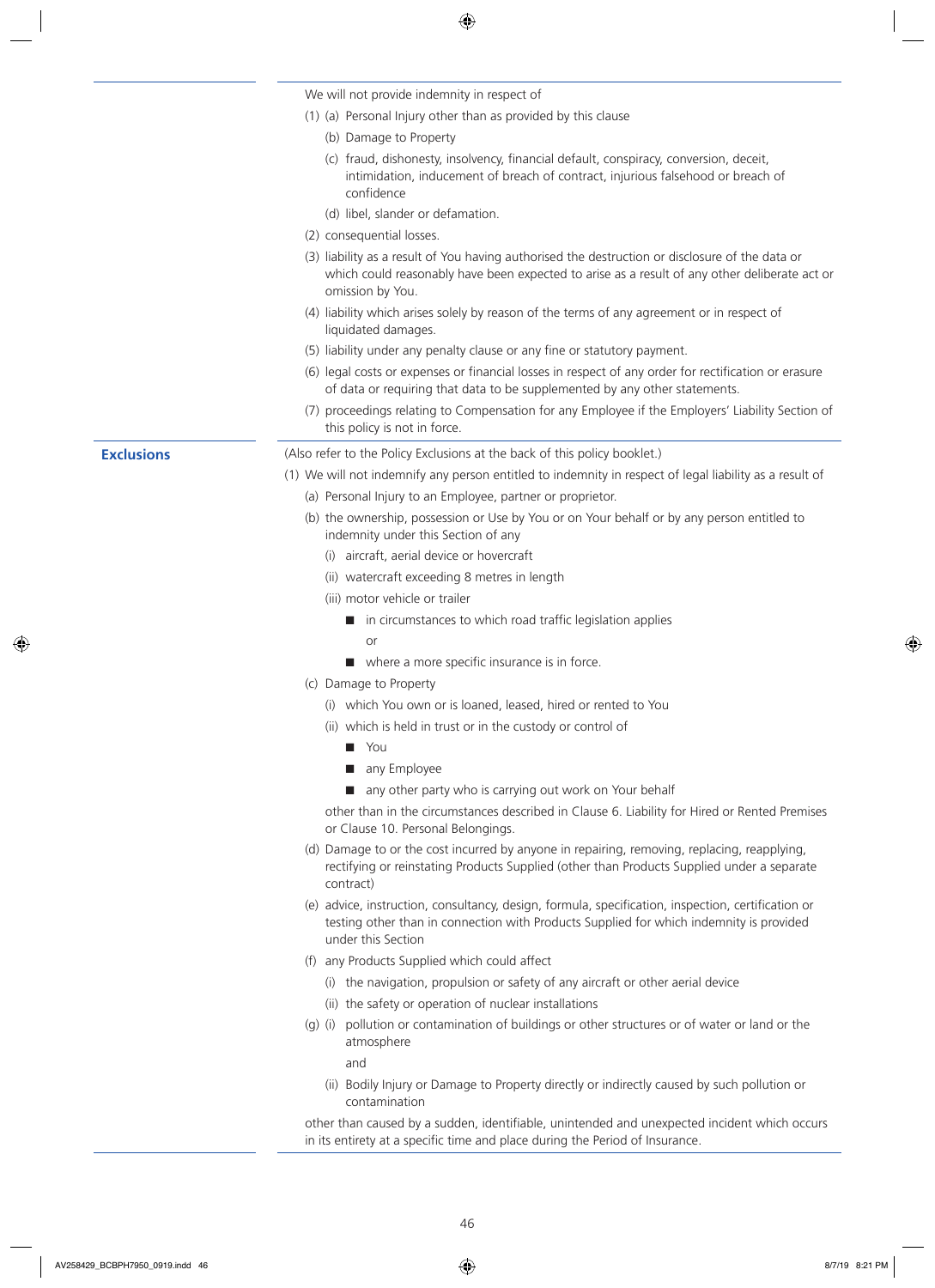All pollution or contamination which arises out of one incident will be deemed to have occurred at the time such incident takes place.

- (h) (i) work in or on and travel to, from or within
	- or
	- (i) Products Supplied to
	- any offshore
	- accommodation, exploration, drilling or production rig or platform
	- $\blacksquare$  support vessel.
- (2) We will not indemnify any person entitled to indemnity in respect of
	- (a) recalling or making refunds in respect of Products Supplied
	- (b) (i) liquidated damages
		- (ii) penalty clauses
		- (iii) fines
		- (iv) aggravated, punitive or exemplary damages or any additional damages resulting from the multiplication of compensatory damages or other non-compensatory damages.
	- (c) liability imposed on You solely by reason of the terms or any contract conditions or agreement in connection with Products Supplied
- (3) We will not provide indemnity in respect of
	- (a) exposure to
	- (b) inhalation of
	- (c) fears of the consequences of exposure to or the inhalation of
	- (d) the costs incurred by anyone in repairing, removing, replacing, recalling, rectifying, reinstating or managing (including those of any persons under statutory duty to manage) any property arising out of the presence of

Asbestos including any product containing Asbestos.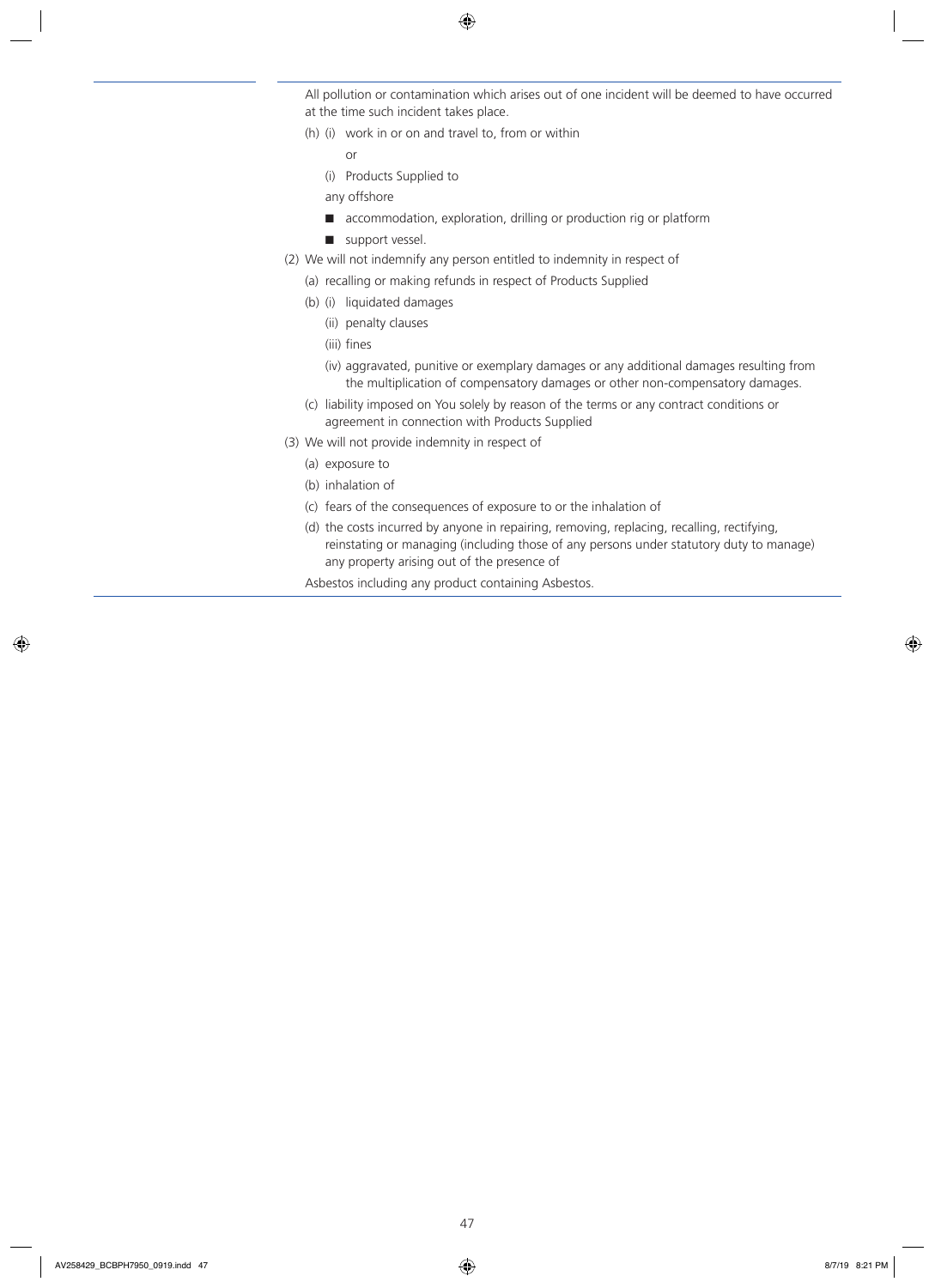# **Legal Liabilities – Commercial Legal Protection**

|                                           | As soon as You are aware of an incident, You should get legal advice from the legal helpline on<br>0345 300 1899 without delay. Please have Your policy number to hand.<br>If You think that You might need to claim, contact the helpline on 0345 300 1899 and request a claim<br>form. We can only proceed with Your claim once We have received details of the incident in writing. |  |  |  |
|-------------------------------------------|----------------------------------------------------------------------------------------------------------------------------------------------------------------------------------------------------------------------------------------------------------------------------------------------------------------------------------------------------------------------------------------|--|--|--|
|                                           | Our Claims handling is undertaken by DAS Legal Expenses Insurance Company Limited or such<br>other company as We notify You of from time to time.                                                                                                                                                                                                                                      |  |  |  |
| <b>Definitions</b>                        | (Also refer to the Policy Definitions at the front of this policy booklet.)                                                                                                                                                                                                                                                                                                            |  |  |  |
|                                           | The following definitions apply to this Section and shall keep the same meaning wherever they<br>appear in the section unless an alternative definition is stated to apply.                                                                                                                                                                                                            |  |  |  |
| <b>Appointed</b><br><b>Representative</b> | The lawyer, accountant or other suitably qualified person, who has been appointed by Us to act on<br>behalf of an Insured Person.                                                                                                                                                                                                                                                      |  |  |  |
| <b>Aspect Enquiry</b>                     | An examination by H.M. Revenue and Customs which considers one or more specific aspects of<br>Your self-assessment and/or corporation tax return.                                                                                                                                                                                                                                      |  |  |  |
| <b>Attendance Expenses</b>                | (1) The salary or wages of the Insured Person for the time they are off work                                                                                                                                                                                                                                                                                                           |  |  |  |
|                                           | (a) to attend any arbitration, court or tribunal hearing at Our request                                                                                                                                                                                                                                                                                                                |  |  |  |
|                                           | (b) as a defendant or while attending jury service.                                                                                                                                                                                                                                                                                                                                    |  |  |  |
|                                           | (2) We will pay for each half or whole day that the                                                                                                                                                                                                                                                                                                                                    |  |  |  |
|                                           | (a) court                                                                                                                                                                                                                                                                                                                                                                              |  |  |  |
|                                           | (b) tribunal                                                                                                                                                                                                                                                                                                                                                                           |  |  |  |
|                                           | (c) employer of the Insured Person                                                                                                                                                                                                                                                                                                                                                     |  |  |  |
|                                           | will not pay for.                                                                                                                                                                                                                                                                                                                                                                      |  |  |  |
|                                           | (3) The amount We will pay is based on the following<br>(a) the time the Insured Person is off work including the time it takes to travel to and from the                                                                                                                                                                                                                              |  |  |  |
|                                           | hearing. This will be calculated to the nearest half day assuming that a whole day is eight hours.<br>(b) if the Insured Person                                                                                                                                                                                                                                                        |  |  |  |
|                                           | (i) works full time, the salary or wages for each whole day equals 1/250th of the annual                                                                                                                                                                                                                                                                                               |  |  |  |
|                                           | salary or wages of the Insured Person.                                                                                                                                                                                                                                                                                                                                                 |  |  |  |
|                                           | (ii) works part-time, the salary or wages will be a proportion of the weekly salary or wages<br>of the Insured Person.                                                                                                                                                                                                                                                                 |  |  |  |
| <b>Costs and Expenses</b>                 | (1) All reasonable and necessary legal or accountancy costs charged by the Appointed<br>Representative and agreed by Us.                                                                                                                                                                                                                                                               |  |  |  |
|                                           | (2) Legal costs which an Insured Person has been ordered to pay by a court or other body which we<br>have agreed to authorise.                                                                                                                                                                                                                                                         |  |  |  |
| <b>Date of Occurrence</b>                 | (1) In all civil cases, when the cause of action accrued (other than Contingencies 4A, 4B or 4C - Tax).                                                                                                                                                                                                                                                                                |  |  |  |
|                                           | (2) In all criminal cases, when the Insured Person first broke or is alleged to have first broken the<br>criminal law in question.                                                                                                                                                                                                                                                     |  |  |  |
|                                           | (3) Full Enquiries, Aspect Enquiries or Intervention Enquiries, when H.M. Revenue and Customs first<br>notifies in writing the intention to make enquiries.                                                                                                                                                                                                                            |  |  |  |
|                                           | (4) Employers Compliance and Value Added Tax disputes, when H.M. Revenue and Customs sends<br>an assessment or written decision to You.                                                                                                                                                                                                                                                |  |  |  |
|                                           | (5) Licence or Registration Appeals, when You were first notified of the proposal by the relevant<br>licensing or regulatory authority to suspend, alter the terms of, refuse to renew or cancel Your<br>licence or British Standard Certificate of Registration.                                                                                                                      |  |  |  |
| <b>Full Enquiry</b>                       | An extensive examination by H.M. Revenue and Customs which considers all aspects of Your tax<br>affairs, excluding those enquiries which are limited to one or more specific aspects of Your self-<br>assessment and/or corporation tax return.                                                                                                                                        |  |  |  |
| <b>Insured Person</b>                     | $(1)$ You                                                                                                                                                                                                                                                                                                                                                                              |  |  |  |
|                                           | (2) any director of Yours, or partner, or proprietor of The Business                                                                                                                                                                                                                                                                                                                   |  |  |  |
|                                           | (3) any employee of Yours under a contract of employment with You                                                                                                                                                                                                                                                                                                                      |  |  |  |
|                                           | (4) any other person agreed with Us.                                                                                                                                                                                                                                                                                                                                                   |  |  |  |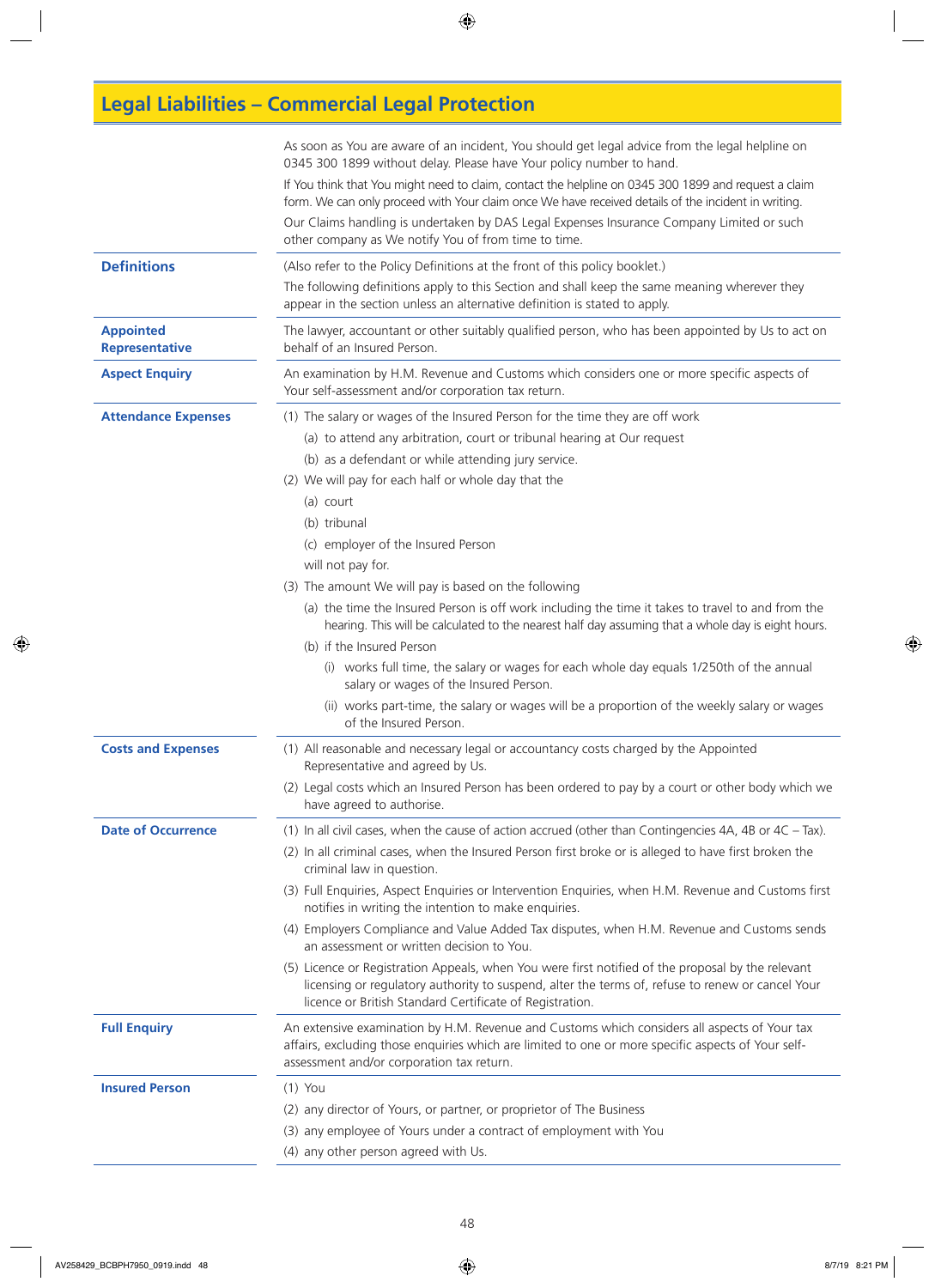| <b>Intervention Enquiry</b> | An examination by H.M. Revenue and Customs to measure the level of compliance in Your financial<br>accounting records to highlight areas where errors have or may occur.                                                                                     |  |  |  |
|-----------------------------|--------------------------------------------------------------------------------------------------------------------------------------------------------------------------------------------------------------------------------------------------------------|--|--|--|
| <b>Legal Proceedings</b>    | Legal proceedings for<br>(1) the pursuit or defence of a claim for damages                                                                                                                                                                                   |  |  |  |
|                             | (2) the defence of a criminal prosecution                                                                                                                                                                                                                    |  |  |  |
|                             | (3) appeal proceedings                                                                                                                                                                                                                                       |  |  |  |
|                             | (4) specific performance or injunction                                                                                                                                                                                                                       |  |  |  |
|                             | dealt with by negotiation or in a court of law, tribunal or arbitration or any other body which We                                                                                                                                                           |  |  |  |
|                             | have agreed to or authorised.                                                                                                                                                                                                                                |  |  |  |
| <b>Limit of Indemnity</b>   | The maximum amount stated in the Schedule which We will pay for Costs and Expenses in respect<br>of any or all claims arising out of one originating cause in connection with the business stated in<br>the Schedule.                                        |  |  |  |
| <b>Prospects of Success</b> | In respect of all civil cases, it is always more likely than not that an Insured Person will                                                                                                                                                                 |  |  |  |
|                             | (1) recover damages or obtain any other legal remedy which We have agreed to                                                                                                                                                                                 |  |  |  |
|                             | (2) make a successful defence                                                                                                                                                                                                                                |  |  |  |
|                             | (3) make a successful appeal or defence of an appeal.                                                                                                                                                                                                        |  |  |  |
|                             | Prospects of Success will be assessed by Us or an Appointed Representative on Our behalf.                                                                                                                                                                    |  |  |  |
| <b>Territorial Limits</b>   | For Contingencies 2 Legal Defence (other than Contingency 2E) and 3B Bodily Injury                                                                                                                                                                           |  |  |  |
|                             | The European Union, the Isle of Man, the Channel Islands, Albania, Andorra, Bosnia Herzegovina,<br>Croatia, Gibraltar, Iceland, Liechtenstein, Macedonia, Monaco, Montenegro, Norway, San Marino,<br>Serbia, Switzerland and Turkey (West of the Bosphorus). |  |  |  |
|                             | For all other Contingencies                                                                                                                                                                                                                                  |  |  |  |
|                             | Great Britain, Northern Ireland, the Isle of Man and the Channel Islands.                                                                                                                                                                                    |  |  |  |
| <b>Cover</b>                | We will indemnify You or an Insured Person where specified for any Costs and Expenses and<br>Attendance Expenses incurred in respect of Legal Proceedings following the occurrence of a<br>Contingency stated as applying in the Schedule provided that      |  |  |  |
|                             | (1) the Contingency occurs within the Territorial Limits and the Date of Occurrence is within the<br>Period of Insurance                                                                                                                                     |  |  |  |
|                             | (2) any Legal Proceedings take place within the Territorial Limits                                                                                                                                                                                           |  |  |  |
|                             | (3) Prospects of Success exist for the duration of the claim                                                                                                                                                                                                 |  |  |  |
|                             | (4) in respect of any appeal or defence of an appeal, it has been reported to Us at least 10 working<br>days prior to the deadline for any appeal                                                                                                            |  |  |  |
|                             | (5) the maximum We will pay is the Limit of Indemnity                                                                                                                                                                                                        |  |  |  |
|                             | (6) You must report an incident to Us as soon as possible and in any event no later than 180 days<br>after the date the Insured Person knew or should have known about the incident.                                                                         |  |  |  |
| <b>Contingencies</b>        | <b>1A Employment Disputes</b>                                                                                                                                                                                                                                |  |  |  |
|                             | We will defend You                                                                                                                                                                                                                                           |  |  |  |
|                             | (1) prior to the issue of Legal Proceedings following the dismissal of an Insured Person<br>(2) in the resolution of unfair dismissal disputes under the ACAS Arbitration Scheme                                                                             |  |  |  |
|                             | (3) in Legal Proceedings in respect of any dispute with                                                                                                                                                                                                      |  |  |  |
|                             | (a) an Insured Person                                                                                                                                                                                                                                        |  |  |  |
|                             | (b) a former Insured Person                                                                                                                                                                                                                                  |  |  |  |
|                             | (c) a trade union acting on behalf of an Insured Person or a former Insured Person                                                                                                                                                                           |  |  |  |
|                             | which arises out of, or relates to, a contract of employment with You                                                                                                                                                                                        |  |  |  |
|                             | (4) in Legal Proceedings in respect of any dispute with                                                                                                                                                                                                      |  |  |  |
|                             | (a) an Insured Person                                                                                                                                                                                                                                        |  |  |  |
|                             | (b) a former Insured Person                                                                                                                                                                                                                                  |  |  |  |
|                             | (c) a prospective Insured Person                                                                                                                                                                                                                             |  |  |  |
|                             | arising from an alleged breach of their statutory rights under employment legislation.                                                                                                                                                                       |  |  |  |
|                             | We will not provide indemnity for any claim in respect of damages for personal injury or loss of or<br>physical damage to material property.                                                                                                                 |  |  |  |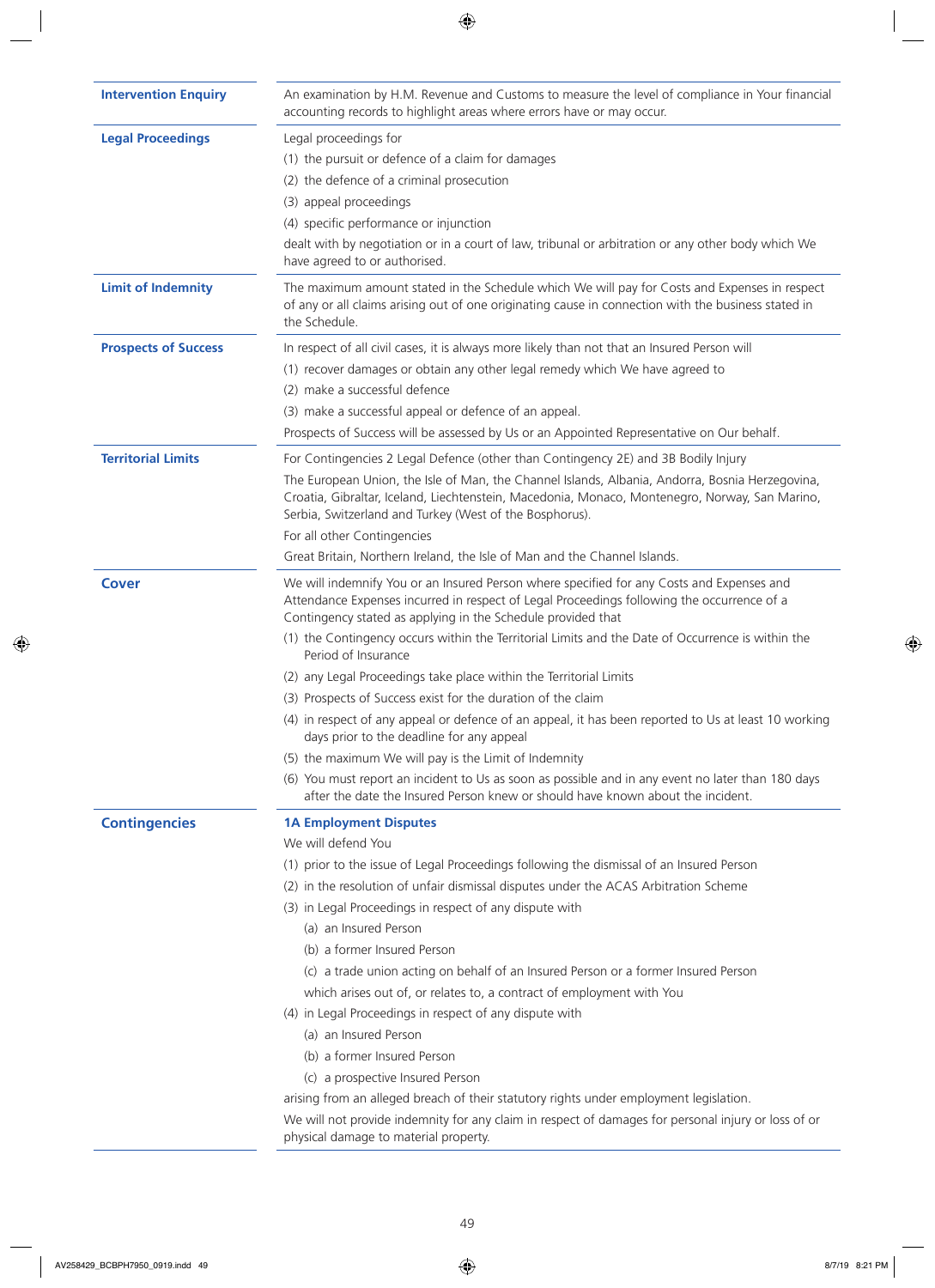#### **1B Compensation Awards**

We will pay

- (1) any basic and compensatory award
- (2) an order for compensation following a breach of Your statutory duties under employment legislation

which You are ordered to pay by a tribunal or through the ACAS Arbitration Scheme, under a judgement made after full argument and approved by Us in writing in respect of a claim We have accepted under Contingency 1A Employment Disputes.

The maximum amount We will pay in respect of compensation awards in any one Period of Insurance is £1,000,000.

We will not provide indemnity in respect of

- (1) non payment of money due under the relevant contract of employment or related statutory provision
- (2) any compensation award related to
	- (a) trade union activities, trade union membership or non-membership
	- (b) health & safety related dismissals brought under Section 44 of the Employment Rights Act 1996 (as amended)
	- (c) statutory rights in relation to trustees of occupational pension schemes
	- (d) statutory rights in relation to Sunday shop and betting work
- (3) any award ordered as a result of a breach of National Minimum Wage laws
- (4) any compensation award or increase in compensation award ordered by the tribunal for failure to comply with a recommendation it has made including non-compliance with a reinstatement order or re-engagement order.

#### **Conditions to Contingency 1B**

If in relation to any claim You have failed to fulfil any of the following conditions You will lose Your right to indemnity or payment for that claim.

#### **1. Performance and/or conduct**

In cases relating to performance and/or conduct of an Insured Person, or former Insured Person You must, throughout the dispute, have either

(a) followed the ACAS Code of Disciplinary Practice and Procedures in Employment as prepared by the Advisory Conciliation and Arbitration Service

or

(b) followed equivalent codes of practice issued by the Labour Relations Agency in Northern Ireland

or

(c) sought and followed the advice from Our 24 hour legal helpline (0345 300 1899).

#### **2. Unlawful Discrimination**

In respect of an order of compensation following a breach of Your statutory duties under discrimination legislation You must have at all times sought and followed the advice of Our 24 hour legal helpline since the date You knew or should have known about the employment dispute.

#### **3. Redundancy**

In respect of any compensation award for

- (a) redundancy
- (b) alleged redundancy
- (c) unfair selection for redundancy.

You must have sought and followed the advice of Our 24 hour legal helpline (0345 300 1899) prior to serving notice of dismissal.

#### **1C Service Occupancy**

We will negotiate for Your legal rights against an Insured Person or former Insured Person to recover possession of premises owned by You, or for which You are responsible.

We will not indemnify You in respect of any claim relating to defending Your legal rights other than defending a counter claim.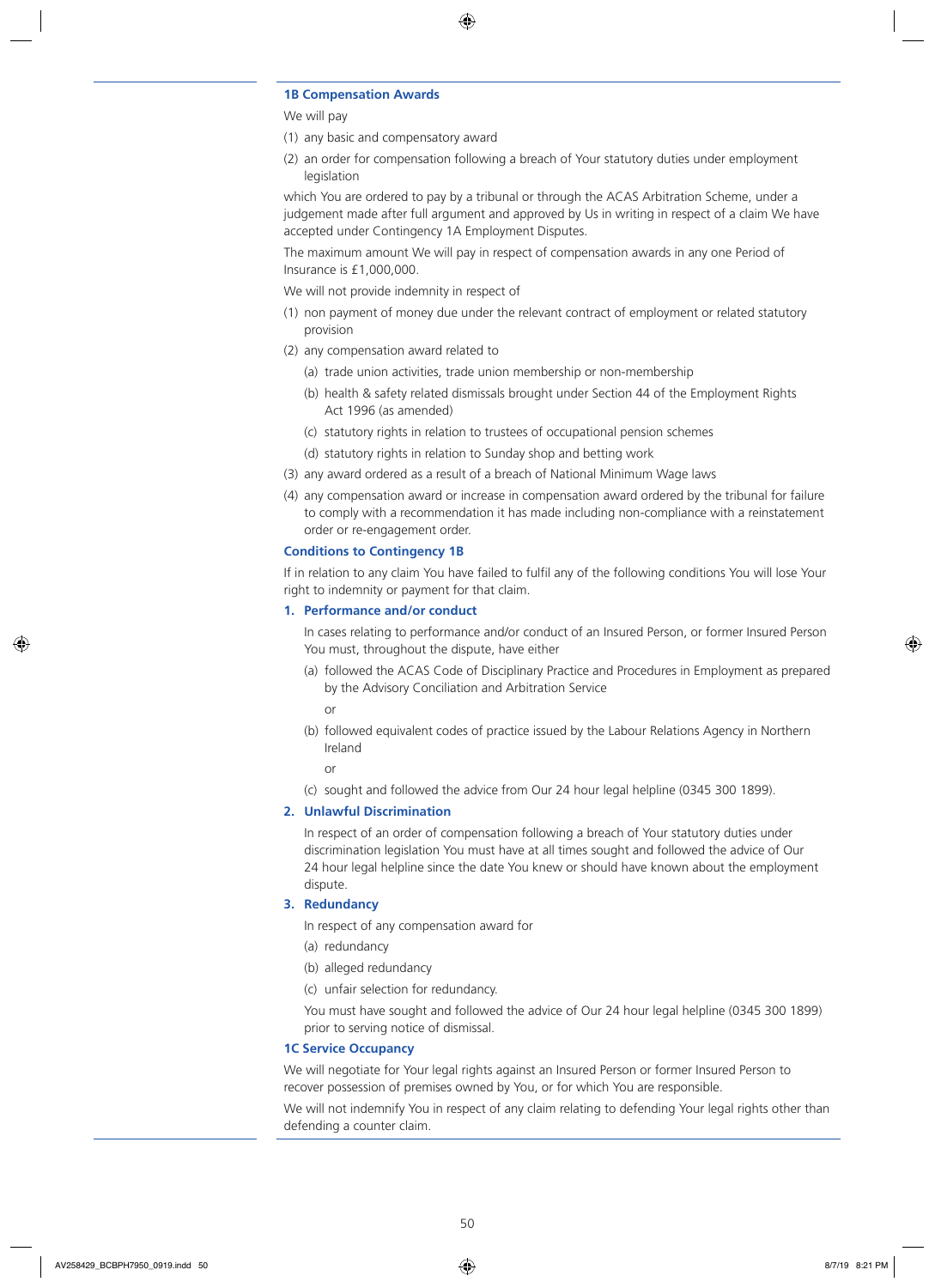#### **2 Legal Defence**

#### **2A Criminal Prosecution**

We will defend an Insured Person

- (1) prior to the issue of Legal Proceedings when dealing with the
	- (a) Police
	- (b) Health and Safety Executive and/or Local Authority Health and Safety Enforcement Officer
	- where it is alleged the Insured Person has or may have committed a criminal offence
- (2) following an event which leads to the Insured Person being prosecuted in a court of criminal jurisdiction.

We will not provide indemnity in respect of any claim which leads to the Insured Person being prosecuted for infringement of road traffic laws or regulations in connection with the ownership, driving or Use of a motor vehicle.

#### **2B Data Protection**

We will

- (1) (a) defend the legal rights of an Insured Person following civil action taken against the Insured Person for compensation
	- (b) also pay any compensation award made against the Insured Person

under Section 13 of the Data Protection Act 1998 or under Article 82 of the General Data Protection Regulation (Regulation (EU) 2016/679) or under any legislation implementing the General Data Protection Regulation or under any replacement legislation in respect of any of the foregoing,

provided that You are registered with the Information Commissioner at the time of the incident giving rise to the action.

(2) represent You in appealing against the refusal of the Information Commissioner to register Your application for registration.

#### **2C Wrongful Arrest**

We will defend Your legal rights following civil action taken against You for wrongful arrest in respect of an accusation of theft alleged to have been carried out during the Period of Insurance.

#### **2D Employee Civil Legal Defence**

At Your request We will defend the legal rights of an Insured Person (other than You) if

- (1) an event arising from their work as an Insured Person leads to civil action being taken against them under legislation for unlawful discrimination
- (2) civil action is being taken against them as a trustee of a pension fund set up for the benefit of Your Employees.

#### **2E Statutory Notice**

At Your request We will represent the Insured Person in appealing against the imposition or terms of Statutory Notice issued under legislation affecting Your Business.

#### **2F Jury Service**

We will pay the Attendance Expenses of an Insured Person for jury service.

Provided that

- (1) in respect of proceedings under the Health and Safety at Work Act 1974, the Territorial Limits shall be any place where the Act applies
- (2) at the time of the insured incident, You are registered with the Information Commissioner in respect of Contingency 2B (1).

#### **2G Disciplinary Hearings**

We will represent an Insured Person at a disciplinary hearing that they are required to attend by a regulatory authority or professional body as a result of a complaint being brought against them.

#### **3A Property Protection**

We will represent You in any Legal Proceedings for civil action relating to material property which is owned by You, or for which You are responsible, following

- (1) any event which causes or could cause physical damage or loss to such material property
- (2) any nuisance or trespass including the eviction of squatters or any person occupying premises owned by you for which you are responsible.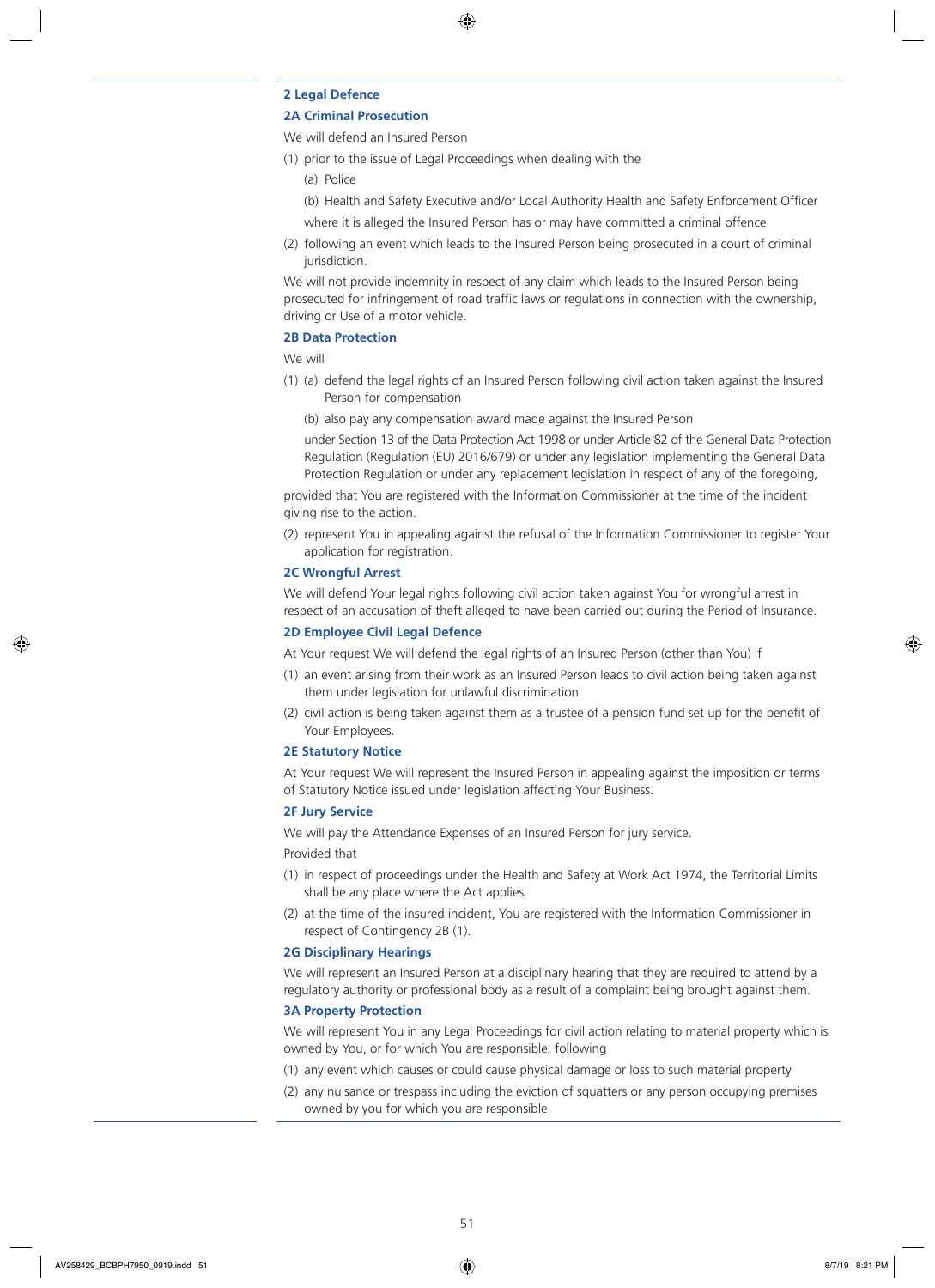We will not indemnify You in respect of any claim relating to

- (1) a contract entered into by You
- (2) tenancy disputes
- (3) goods
	- (a) in transit
	- (b) lent or hired out
	- (c) at premises You do not occupy unless for
		- (i) installation
			- or
		- (ii) use in work to be carried out by You
- (4) mining subsidence
- (5) a motor vehicle whilst being driven by an Insured Person

#### **3B Personal Injury**

We will pursue the legal rights of an Insured Person and their family members, if they are accompanying an Insured Person, following an event which causes the death of, or bodily injury to them.

We will not provide indemnity in respect of any claim relating to

- (1) any illness or bodily injury which develops gradually or is not caused by a specific or sudden accident
- (2) defending the legal rights of an Insured Person or their family members other than defending a counter claim
- (3) a motor vehicle whilst being driven by an Insured Person or a family member.

#### **4A Tax Protection**

We will represent You and negotiate on Your behalf in any appeal proceedings in respect of a Full Enquiry and/or Aspect Enquiry and/or Intervention Enquiry carried out by H.M. Revenue and Customs.

The maximum amount We will pay for Aspect Enquiries and/or Intervention Enquiries in respect of any one claim is £5,000.

#### **4B Employers' Compliance**

We will represent You in any appeal proceedings in respect of a dispute concerning Your compliance with

(1) Pay as You Earn

or

(2) Social Security Regulations

following a review by H.M. Revenue and Customs.

### **4C VAT Disputes**

We will represent You in any appeal proceedings following an assessment by H.M. Revenue and Customs in respect of value added tax due.

#### **Condition to Contingencies 4A, 4B and 4C**

If in relation to any claim You have failed to fulfil the following condition You will lose Your right to indemnity or payment for that claim.

#### **Reasonable Care**

You must have taken reasonable care to ensure that all returns are complete and correct and such returns are submitted within the statutory time limits allowed.

We will not provide indemnity

- (1) in respect of any claim caused by Your failure to register for Value Added Tax
- (2) in respect of any claim arising from any investigations or enquiries undertaken by H.M. Revenue and Customs Special Investigation Section or Special Compliance Office
- (3) in respect of any claim arising from any investigations or enquiry by H.M. Revenue and Customs into alleged dishonesty or alleged criminal offences
- (4) in respect of any claim arising from a tax avoidance scheme
- (5) for the first 10% of Costs and Expenses for Aspect Enquiries and/or Intervention Enquiries in respect of any one claim.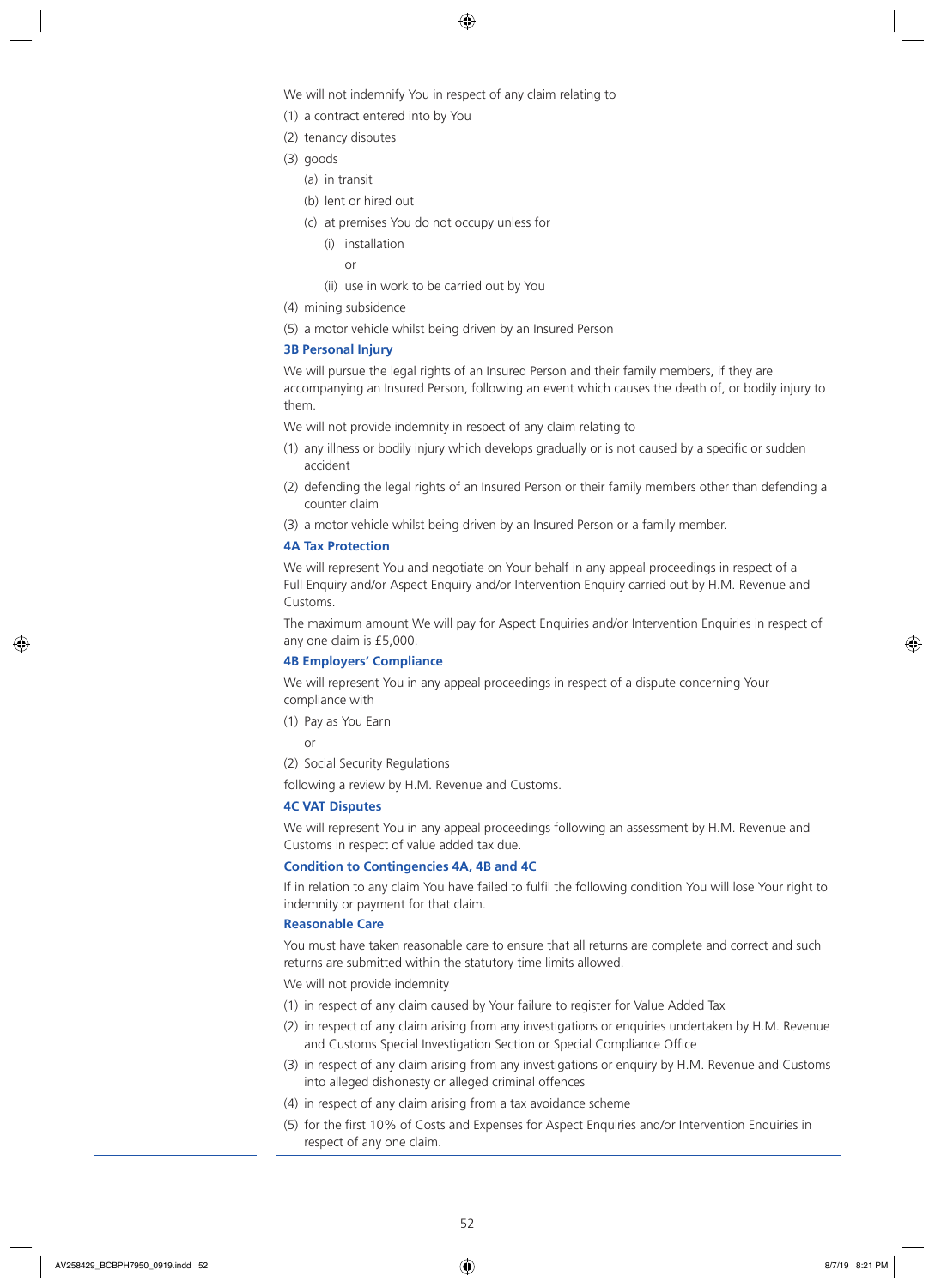#### **5 Contract Disputes**

We will represent You in any Legal Proceedings for civil action relating to a contractual dispute arising from that agreement or that alleged agreement which has been entered into by You or on Your behalf for the

- (1) sale
- (2) provision
- (3) purchase
- (4) hire
- of goods or services provided that
	- (a) the amount in dispute exceeds £250
	- (b) if the amount in dispute is payable by instalments, the instalments due and payable at the time of making the claim exceed £250
	- (c) if the dispute relates to money owed to You, a claim must be made within 90 days of the money becoming due and payable.

We will not provide indemnity in respect of

- (1) any claim relating to
	- (a) the cover, claims process or settlement payable under an insurance policy other than claims for indemnity under this section
	- (b) a lease, licence or tenancy of land or buildings other than a dispute with a professional adviser in connection with the drafting of a lease, licence or tenancy agreement
	- (c) a loan, mortgage, pension or any other financial product
	- (d) a motor vehicle owned by, hired or leased to You other than agreements relating to the sale of motor vehicles where You are engaged in the business of selling motor vehicles
- (2) a dispute with an Insured Person or former Insured Person which arises out of or relates to a contract of employment with You
- (3) a dispute relating to computer hardware, software, systems or services which have been specifically tailored
- (4) a dispute arising from the breach or alleged breach of professional duty by an Insured Person or former Insured Person
- (5) the recovery of money and interest due from another party other than disputes where the other party intimates that a defence exists.

#### **6 Tenancy Disputes**

We will represent You in any Legal Proceedings for civil action relating to a tenancy dispute between You and Your landlord arising from premises leased or rented to You.

We will not provide indemnity in respect of any dispute arising from or relating to rent, service charges or renewal of the tenancy agreement.

#### **7 Statutory Licence Protection**

We will represent You in appealing to the relevant statutory or regulatory authority, court, or tribunal following an event which results in the relevant licensing or regulatory authority suspending, or altering the terms of, or refusing to renew, or cancelling Your licence or statutory registration or British Standard Certificate of Registration.

We will not provide indemnity in respect of

- (1) An original application or application for renewal of a statutory licence or British Standard Certificate of Registration.
- (2) Any licence appeal relating to the ownership, driving or use of a motor vehicle.

#### **8 Debt Recovery**

We will represent You in any Legal Proceedings for civil action including the enforcement of judgement to recover money and interest due from the sale or provision of goods or services provided that

- (1) the amount in dispute exceeds £250
- (2) You have exhausted all reasonable credit control and accounting procedures
- (3) We have the right to select the method of enforcement or to forego enforcing judgement if We are not satisfied that there are, or will be, sufficient assets available to satisfy judgement
- (4) You supply the correct and current name and address of the debtor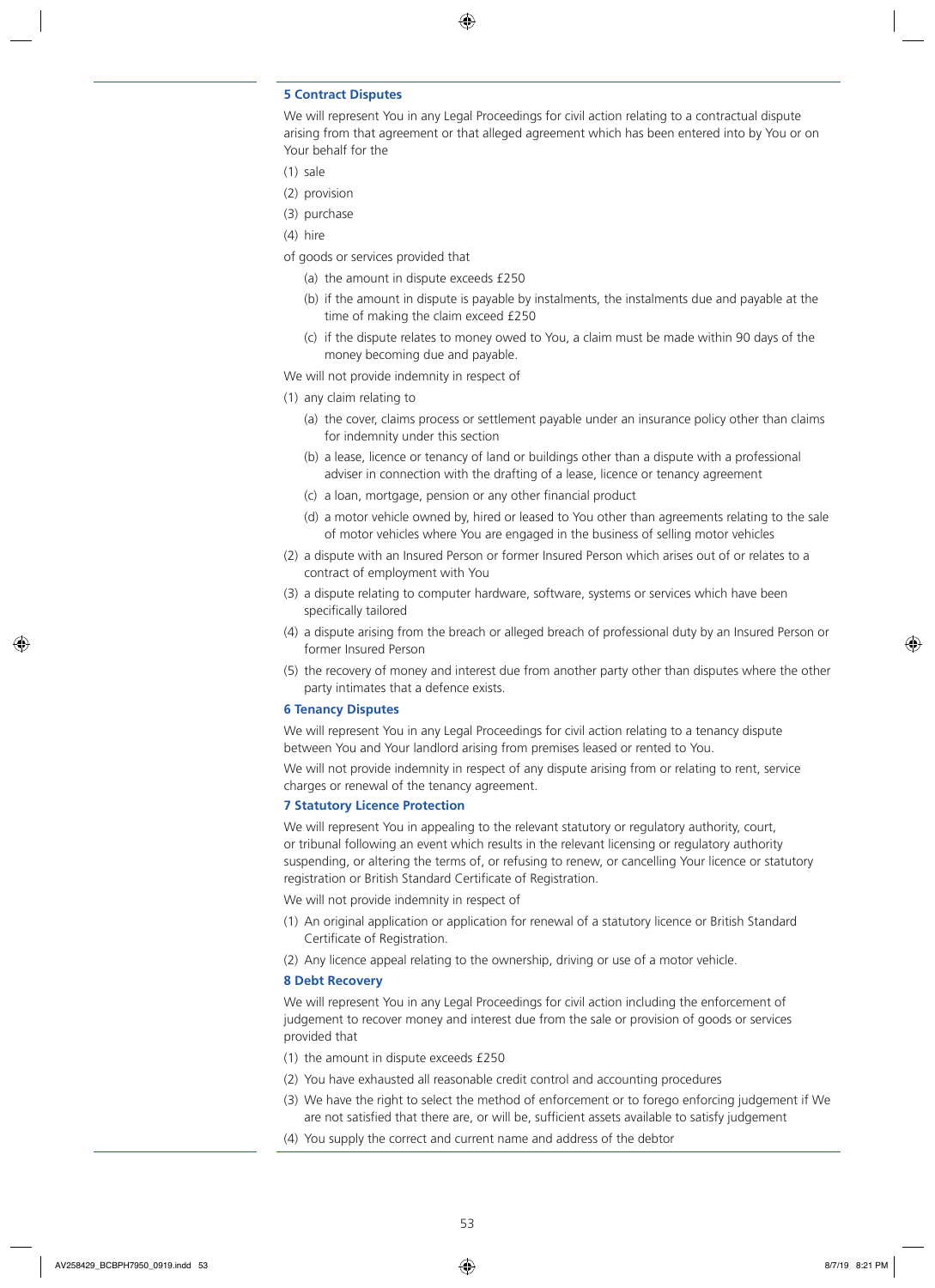- (5) a claim for debt recovery under this Contingency is made within 90 days of the money becoming due and payable. We will not provide indemnity in respect of (1) any claim relating to (a) the cover, claims process or settlement payable under an insurance policy (b) a lease, licence or tenancy of land or buildings (c) a loan, mortgage, pension or any other financial product (2) a dispute with an Insured Person or former Insured Person which arises out of, or relates to, a contract of employment with You (3) a dispute relating to computer hardware, software, systems or services which have been specifically tailored (4) the recovery of money and interest due from another party where the other party intimates that a defence exists. **Exclusions – Applying to all Contingencies** (Also refer to the Policy Exclusions at the back of this policy booklet.) The following Exclusions apply to this Section. We will not provide indemnity in respect of any claim (1) if an Insured Person does not keep to the terms, exclusions and conditions of this Section. The cover will also not apply if an Insured Person can claim under another policy (2) if any Costs and Expenses are incurred prior to Our written acceptance of a claim (3) for any legal action an Insured Person takes which We have not agreed to or where the Insured Person does anything to hinder Us or the Appointed Representative (4) for any fines, penalties, compensation or damages which an Insured Person is ordered to pay by a court or other authority other than compensation awards covered under Contingency 1B (Compensation Awards) and Contingency 2 (Legal Defence) (5) relating to (a) patents (b) copyrights (c) trademarks (d) merchandise marks (e) registered designs (f) intellectual property (g) secrecy and confidentiality agreements (6) relating to franchise or agency rights where You have the legal capacity to alter the legal relations of another (7) deliberately or intentionally caused by an Insured Person (8) in respect of a dispute with Us not catered for in Section Conditions 6 and 7 (9) for a judicial review (10) relating to any non-contracting party's rights to enforce all or any part of this Section. The Contracts (Rights of Third Parties) Act 1999 does not apply to this policy (11) notified under this Section when, either at the start of or during the course of the claim You (a) are bankrupt (b) have filed a bankruptcy petition or winding-up petition (c) have made an arrangement with creditors (d) have entered into a deed or arrangement
	- (e) are in liquidation
	- (f) are or part of or all of Your affairs or property are in the care or control of a receiver or administrator.

(Also refer to the Policy Conditions at the back of this policy booklet.)

The following Conditions apply to this Section.

**1. Claims – your duty**

**Conditions – Applying to all Contingencies**

> You must report an incident to Us as soon as possible and in any event no later than 180 days after the date the Insured Person knew or should have known about the incident.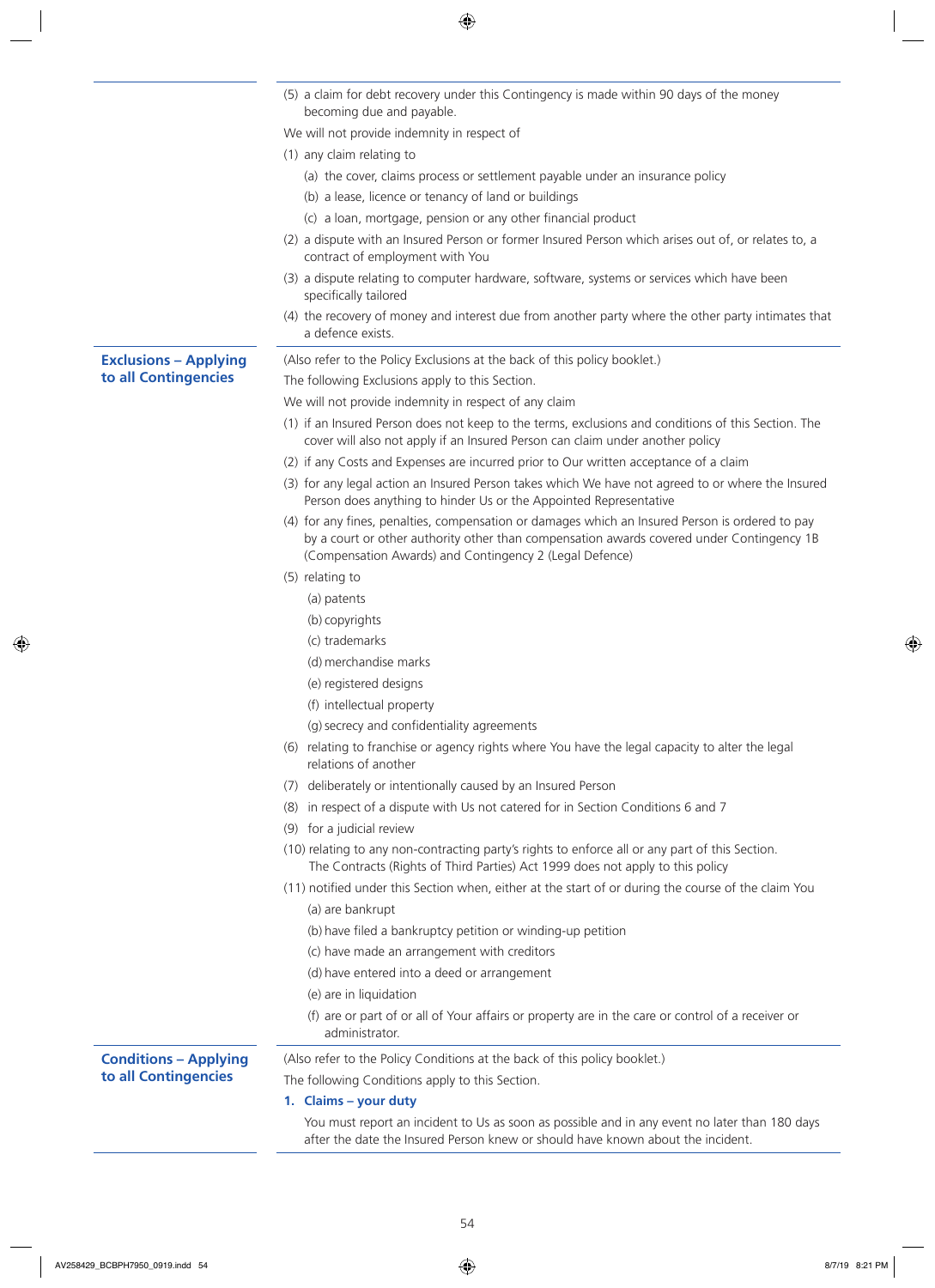#### **2. Claims – legal representation**

- (a) On acceptance of a claim, if appropriate, We will appoint an Appointed Representative.
- (b) If it is necessary to start court proceedings or there is a conflict of interest, an Insured Person is free to nominate an Appointed Representative by sending to Us the name and address of the suitably qualified person.
- (c) If We do not agree to the Insured Person's choice of Appointed Representative under condition 2(b) above, an Insured Person may choose another suitably qualified person.
- (d) If there is still a disagreement with regard to the Appointed Representative, We will ask the president of a relevant national law society to choose a suitably qualified person to represent an Insured Person. We and the Insured Person must accept such choice.
- (e) In all other circumstances We will be free to choose an Appointed Representative.
- (f) An Appointed Representative will be appointed by Us and represent an Insured Person according to Our standard terms of appointment.

### **3. Claims – Our rights and Your obligations**

- (a) We will have direct access to the Appointed Representative who will, upon request, provide Us with any information or opinion on Your claim.
- (b) An insured person must co-operate fully with Us and the Appointed Representative and must keep Us up to date with the progress of the claim.
- (c) At Our request an Insured Person must give the Appointed Representative any instructions that We require.
- (d) An Insured Person must notify Us immediately if anyone offers to settle a claim or makes a payment into court.
- (e) If an Insured Person does not accept the recommendation of the Appointed Representative to accept a reasonable offer or payment into court to settle a claim, We may refuse to pay further Costs and Expenses.
- (f) No agreement to settle on the basis of both parties paying their own costs is to be made without Our prior approval.

#### **4. Discontinuance of a claim**

If an Insured Person

- (a) settles a claim or withdraws a claim without Our prior agreement
- (b) does not give suitable instructions to the Appointed Representative
- (c) dismisses an Appointed Representative without Our prior consent

the cover We provide will end immediately and We will be entitled to reclaim from the Insured Person any Costs and Expenses We have incurred.

#### **5. Recoveries**

An Insured Person must take every available step to recover Costs and Expenses that We have to pay and must pay Us any Costs and Expenses that are recovered.

#### **6. Disputes**

If any difference arises between Us and an Insured Person in respect of the acceptance, refusal, control or handling of any claim under this Section, You can take the steps outlined in Our Complaints Procedure.

#### **7. Arbitration**

You have the right to refer any difference that arises between Us and an Insured Person in respect of the acceptance, refusal, control or handling of any claim under this Section to arbitration, which will be decided by counsel chosen jointly by Us and an Insured Person.

If there is a disagreement with regard to the choice of counsel, We will ask the president of a relevant national law society to choose a suitably qualified person.

The arbiter's decision shall be final and binding on both parties.

All costs for resolving the difference will be met by the party whom the decision is made against.

#### **8. Acts of Parliament**

All references to Acts of Parliament within this Section wording shall include equivalent legislation in Scotland, Northern Ireland, the Isle of Man or the Channel Islands as the case may be.

**Endorsements and Conditions**

(Also refer to the Policy Conditions at the back of this policy booklet.)

The following Endorsements and Conditions apply to this Section.

If in relation to any claim You have failed to fulfil any of the following Conditions, You will lose Your right to indemnity or payment for the claim.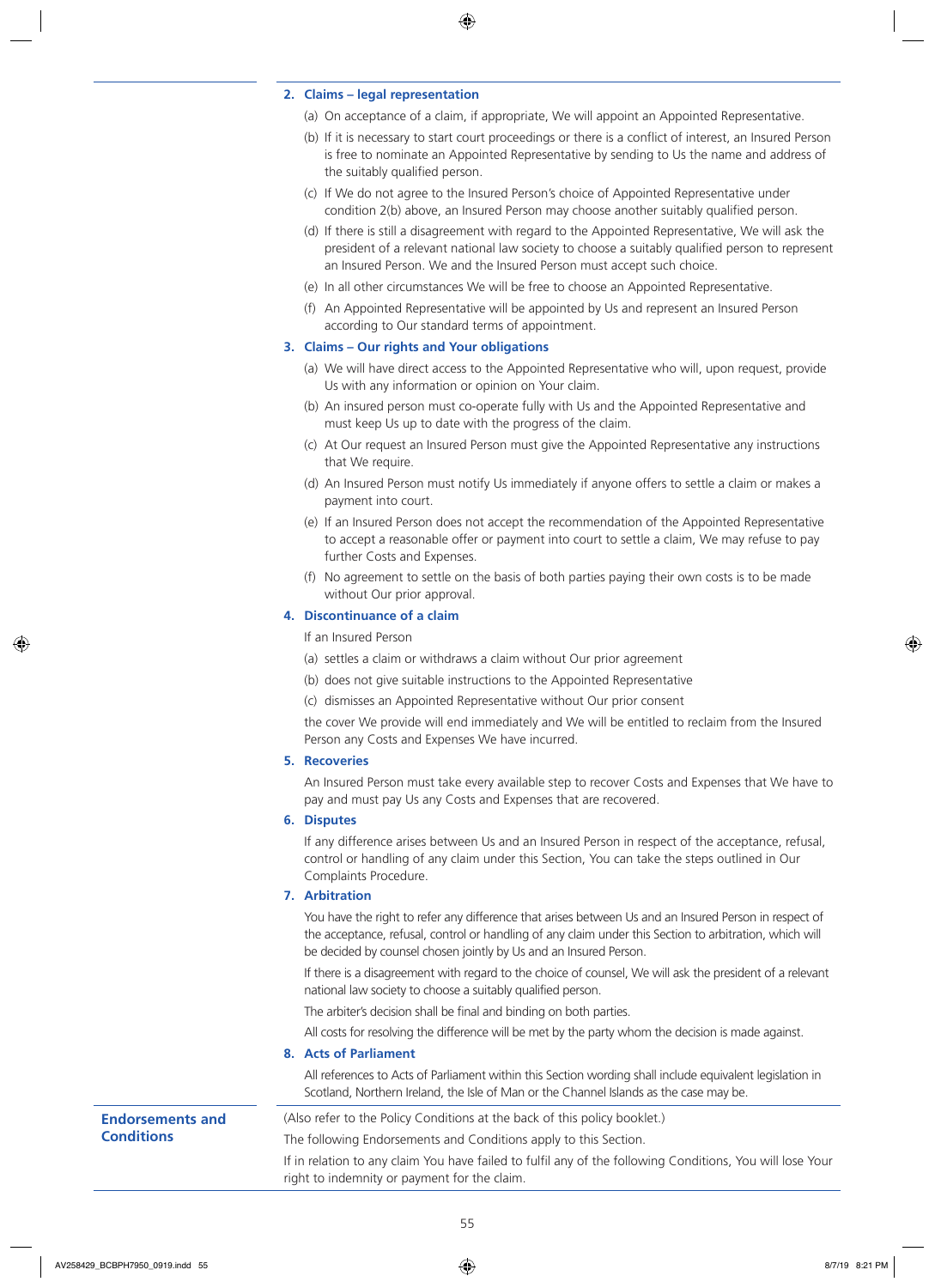## **Employee Benefits – Personal Accident**

| <b>Definitions</b>              | (Also refer to the Policy Definitions at the front of this policy booklet.)                                                                                                                                                                                                    |                                                                                                                                                                                                   |  |  |  |
|---------------------------------|--------------------------------------------------------------------------------------------------------------------------------------------------------------------------------------------------------------------------------------------------------------------------------|---------------------------------------------------------------------------------------------------------------------------------------------------------------------------------------------------|--|--|--|
|                                 | The following definitions apply to this Section and shall keep the same meaning wherever they<br>appear in the Section.                                                                                                                                                        |                                                                                                                                                                                                   |  |  |  |
| <b>Accidental Bodily Injury</b> | (1) injury caused by accidental and/or violent means                                                                                                                                                                                                                           |                                                                                                                                                                                                   |  |  |  |
|                                 | (2) exposure                                                                                                                                                                                                                                                                   |                                                                                                                                                                                                   |  |  |  |
|                                 | occurring within 24 months from the date of the accident by which such injury is caused.                                                                                                                                                                                       |                                                                                                                                                                                                   |  |  |  |
| <b>Insured Person</b>           | $(1)$ You                                                                                                                                                                                                                                                                      |                                                                                                                                                                                                   |  |  |  |
|                                 |                                                                                                                                                                                                                                                                                | (2) any director of Yours, or partner, or proprietor of The Business                                                                                                                              |  |  |  |
|                                 |                                                                                                                                                                                                                                                                                | (3) any Employee of Yours under a contract of employment with You                                                                                                                                 |  |  |  |
|                                 | aged 75 or under.                                                                                                                                                                                                                                                              |                                                                                                                                                                                                   |  |  |  |
| <b>Loss of Limb</b>             | (1) severance at or above the wrist or ankle                                                                                                                                                                                                                                   |                                                                                                                                                                                                   |  |  |  |
|                                 | or                                                                                                                                                                                                                                                                             |                                                                                                                                                                                                   |  |  |  |
|                                 |                                                                                                                                                                                                                                                                                | (2) the total and permanent loss of use of a hand, arm, foot or leg.                                                                                                                              |  |  |  |
| <b>Cover</b>                    | We will pay Compensation to You or Your personal representatives for Accidental Bodily Injury to<br>an Insured Person occurring during the Period of Insurance which, solely, directly and independently<br>of any other cause, results in any of the following Contingencies. |                                                                                                                                                                                                   |  |  |  |
| <b>Contingencies</b>            | $(1)$ death                                                                                                                                                                                                                                                                    |                                                                                                                                                                                                   |  |  |  |
|                                 | (2) total and permanent loss of sight in one or both eyes                                                                                                                                                                                                                      |                                                                                                                                                                                                   |  |  |  |
|                                 | (3) total and permanent loss of hearing in one or both ears                                                                                                                                                                                                                    |                                                                                                                                                                                                   |  |  |  |
|                                 | (4) total and permanent loss of speech                                                                                                                                                                                                                                         |                                                                                                                                                                                                   |  |  |  |
|                                 | (5) loss of one or more limbs                                                                                                                                                                                                                                                  |                                                                                                                                                                                                   |  |  |  |
|                                 | (6) any other total and permanent disablement which lasts without interruption for more than<br>12 months from the date of the accident and prevents the Insured Person from pursuing any<br>occupation                                                                        |                                                                                                                                                                                                   |  |  |  |
|                                 | (7) temporary total disablement which prevents the Insured Person from pursuing their normal<br>occupation                                                                                                                                                                     |                                                                                                                                                                                                   |  |  |  |
|                                 | (8) temporary partial disablement which prevents the Insured Person from pursuing a substantial<br>part of their normal occupation.                                                                                                                                            |                                                                                                                                                                                                   |  |  |  |
|                                 | We will not provide indemnity in respect of any claim relating to any non-contracting parties right<br>to enforce all or any part of this Section. The Contracts (Rights of Third Parties) Act 1999 does not<br>apply to this Section.                                         |                                                                                                                                                                                                   |  |  |  |
| <b>Compensation</b>             |                                                                                                                                                                                                                                                                                | The amount of compensation payable to You for any Insured Person shall be the amount shown<br>below multiplied by the number of units stated in the Schedule for that category of Insured Person. |  |  |  |
|                                 | Contingency Number                                                                                                                                                                                                                                                             | Compensation per unit                                                                                                                                                                             |  |  |  |
|                                 | (1)                                                                                                                                                                                                                                                                            | £5,000                                                                                                                                                                                            |  |  |  |
|                                 | (2)                                                                                                                                                                                                                                                                            | £5,000                                                                                                                                                                                            |  |  |  |
|                                 | (3)                                                                                                                                                                                                                                                                            | £5,000                                                                                                                                                                                            |  |  |  |
|                                 | (4)                                                                                                                                                                                                                                                                            | £5,000                                                                                                                                                                                            |  |  |  |
|                                 | (5)                                                                                                                                                                                                                                                                            | £5,000                                                                                                                                                                                            |  |  |  |
|                                 | (6)                                                                                                                                                                                                                                                                            | £5,000                                                                                                                                                                                            |  |  |  |
|                                 | (7)                                                                                                                                                                                                                                                                            | £50 per week                                                                                                                                                                                      |  |  |  |
|                                 | (8)                                                                                                                                                                                                                                                                            | £25 per week                                                                                                                                                                                      |  |  |  |
|                                 | The maximum number of units per Insured Person is 10.                                                                                                                                                                                                                          |                                                                                                                                                                                                   |  |  |  |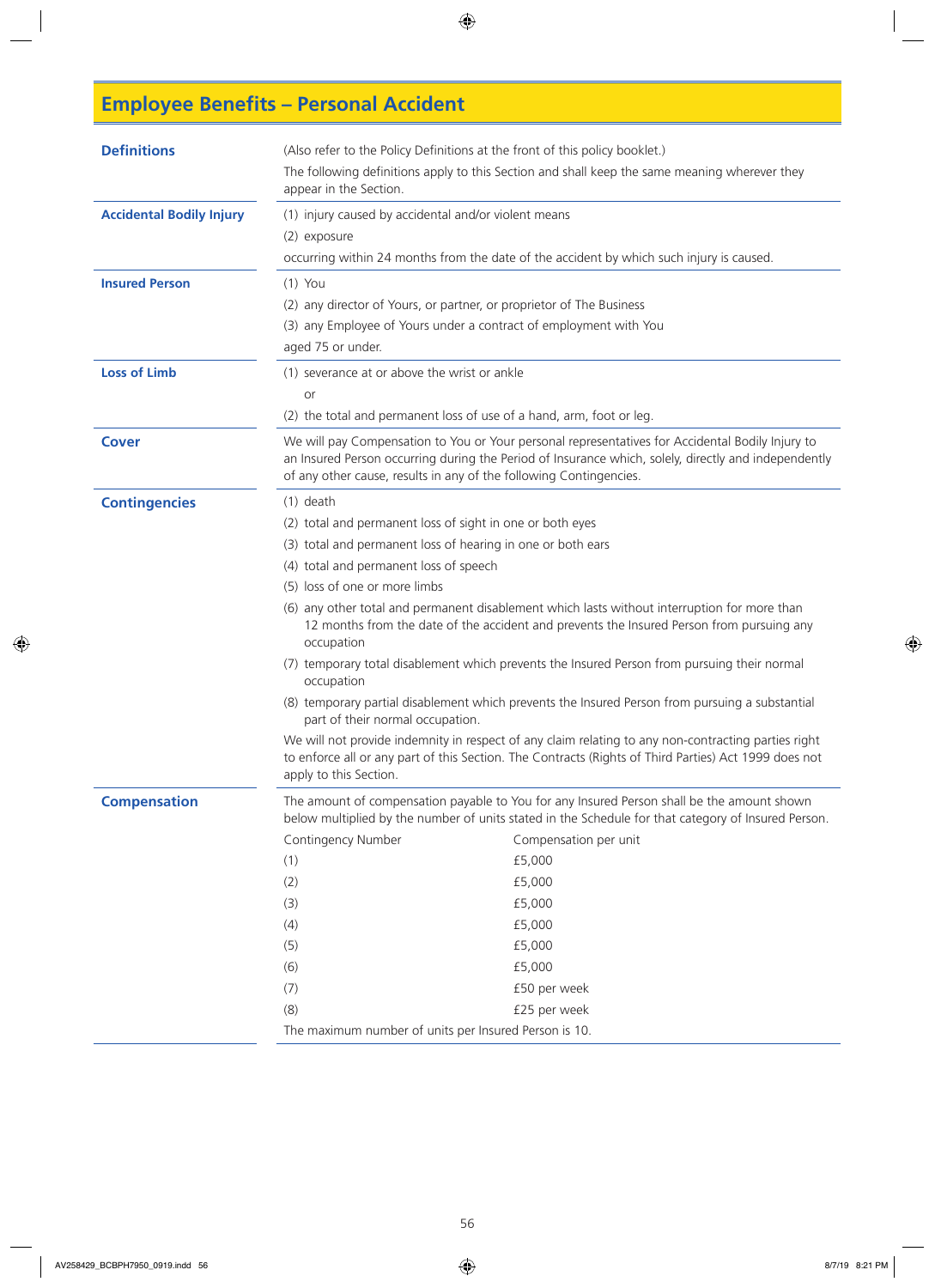**Exclusions** We will not pay Compensation for Accidental Bodily Injury directly or indirectly caused by

- (1) (a) the Insured Person suffering from any disability due to a gradually operating cause
	- (b) suicide or attempted suicide
	- (c) deliberate exposure to danger (except in an attempt to save human life)
	- (d) the Insured Person's own criminal act
	- (e) the Insured Person being in a state of insanity
	- (f) flying or other aerial activities (except while travelling as a passenger by a recognised airline)
	- (g) pregnancy or childbirth
- (2) an Insured Person practising for or taking part in
	- (a) mountaineering or rock climbing requiring use of ropes or guides
	- (b) pot-holing
	- (c) winter sports
	- (d) any kind of racing (except foot races)
	- (e) speed or time trials
	- (f) naval military or air force service or operations
- (3) the effects of alcohol or drugs (other than drugs prescribed by a doctor)
- (4) any treatment for drug addiction.

#### **Clauses 1. Amounts Payable**

#### We will pay

- (a) the Compensation stated in the Schedule with weekly benefit being paid at four weekly intervals
- (b) Compensation under Contingencies (7) and/or (8) for a maximum of 2 years from the date that the disablement started

but where We pay Compensation under any of Contingencies (1) to (6),

(c) any weekly benefit being paid for the same injury will stop

(d) this insurance will end for the Insured Person.

We shall not be liable for any amount in excess of the maximum accumulation limit of £1,000,000 in respect of any one accident. If the aggregate amount of all units of Compensation payable exceeds the maximum accumulation limit, the Compensation payable to each Insured Person shall be proportionately reduced until the total of all Compensation payable does not exceed the maximum accumulation limit.

#### **2. Disappearance**

If an Insured Person has been missing for a period of 180 consecutive days and

there is sufficient evidence to support the conclusion that death has been caused by Accidental Bodily Injury, that person will be presumed to have died.

However, You will repay any Compensation if the Insured Person is found alive.

#### **3. Medical Evidence**

(a) We may, at Our expense, arrange for an Insured Person to undergo

- (i) a medical examination
	- or
- (ii) a post mortem examination
- (b) You or Your legal representative will supply to Us, at Your expense, any
	- (i) certificate
	- (ii) information
	- (iii) evidence
	- in the format We require.

### **4. Medical Expenses**

When We pay Compensation under Contingencies (7) or (8), We will also pay up to 15% of this amount in respect of medical expenses incurred.

#### **Endorsements and Conditions Precedent** This Section is subject to any Endorsements or Conditions Precedent stated in the Schedule as applying.

57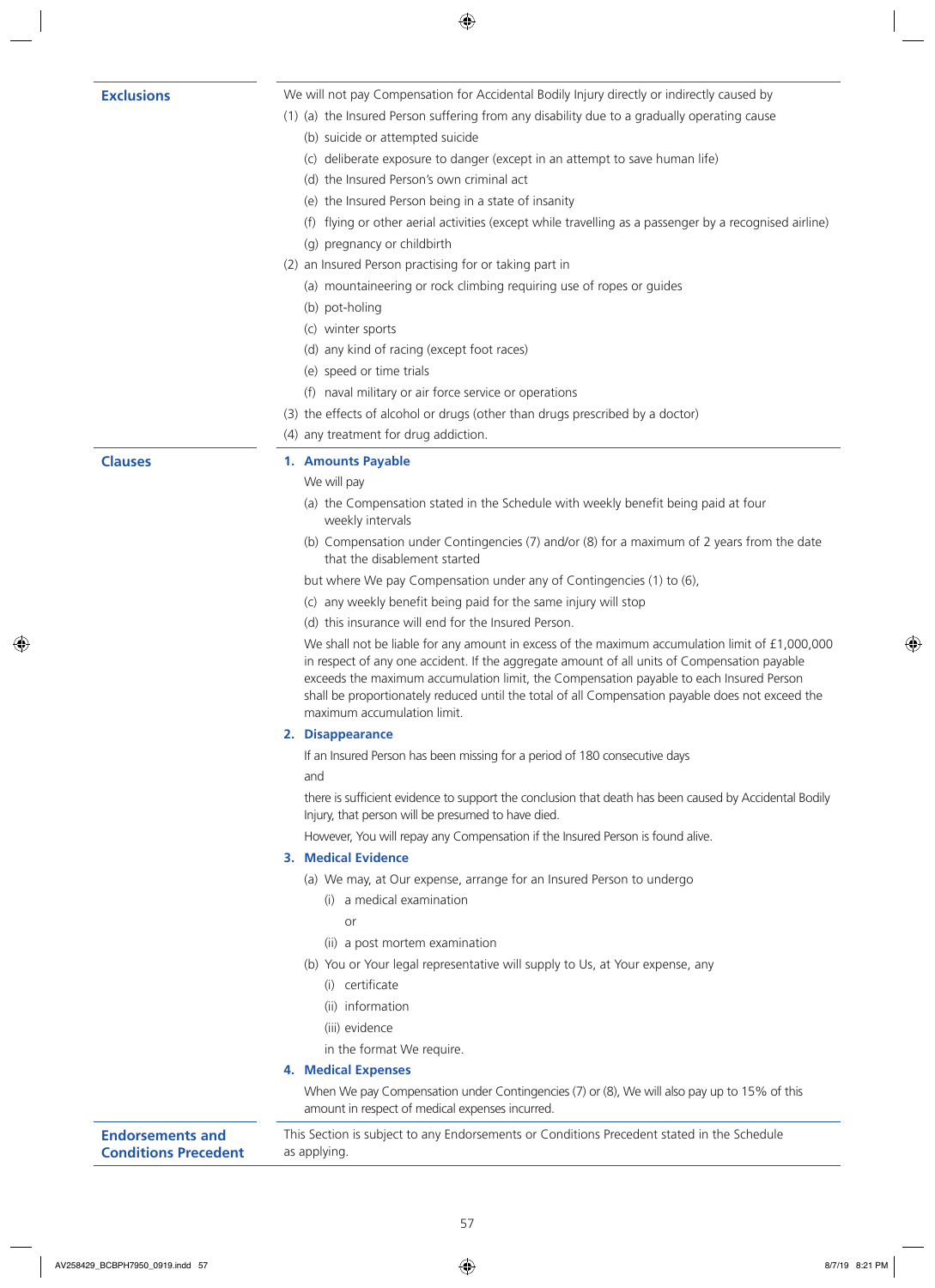### **Policy Exclusions**

We will not indemnify You or any person entitled to indemnity in respect of

- (1) any consequence whatsoever resulting directly or indirectly from or in connection with any of the following, regardless of any other contributory cause or event
	- (a) war invasion, act of a foreign enemy, hostilities or a warlike operation or operations (whether war be declared or not), civil war, rebellion, revolution, insurrection, civil commotion assuming the proportions of or amounting to an uprising, military or usurped power
	- (b) nationalisation, confiscation, requisition, seizure or destruction by the Government or any public authority
	- (c) any action taken in controlling, preventing, suppressing, or in any way relating to (a) and/or (b) above.

#### However,

- (1) exclusions (1) (a) (b) and (c) do not apply to the Employers' Liability Section or to the Terrorism Section, when insured by this policy
- (2) exclusion (1) (b) does not apply to the Public and Products Liability Section or to the Personal Accident Section, when insured by this policy.
- (2) death or disablement, loss or destruction of or damage to any property, any loss or expense whatsoever, any consequential loss or any legal liability
	- (a) directly or indirectly caused by or contributed to by or arising from
		- (i) ionising radiations or contamination by radioactivity from any nuclear fuel or from any nuclear waste or from the combustion of nuclear fuel
		- (ii) the radioactive, toxic, explosive or other hazardous or contaminating properties of any nuclear installation, reactor or other nuclear assembly or nuclear component thereof.
	- (b) directly or indirectly caused by or contributed to by or arising from the use of or threatened use of any weapon
		- (i) dispersing radioactive material and/or ionising radiation
			- or
		- (ii) using atomic or nuclear fission and/or fusion or other like reaction.

#### However,

- (1) exclusion (2) (b) does not apply to the following Sections
	- (a) Employers' Liability
	- (b) Public and Products Liability
	- (c) Personal Accident
	- when insured by this policy.
- (2) in relation to the Employers' Liability Section, exclusion (2) (a) above only applies when You under a contract or agreement have undertaken to
	- (a) indemnify another party
	- (b) assume the liability of another party.
- (3) exclusions (2) (a) and (b) do not apply to the Terrorism Section when insured by this policy.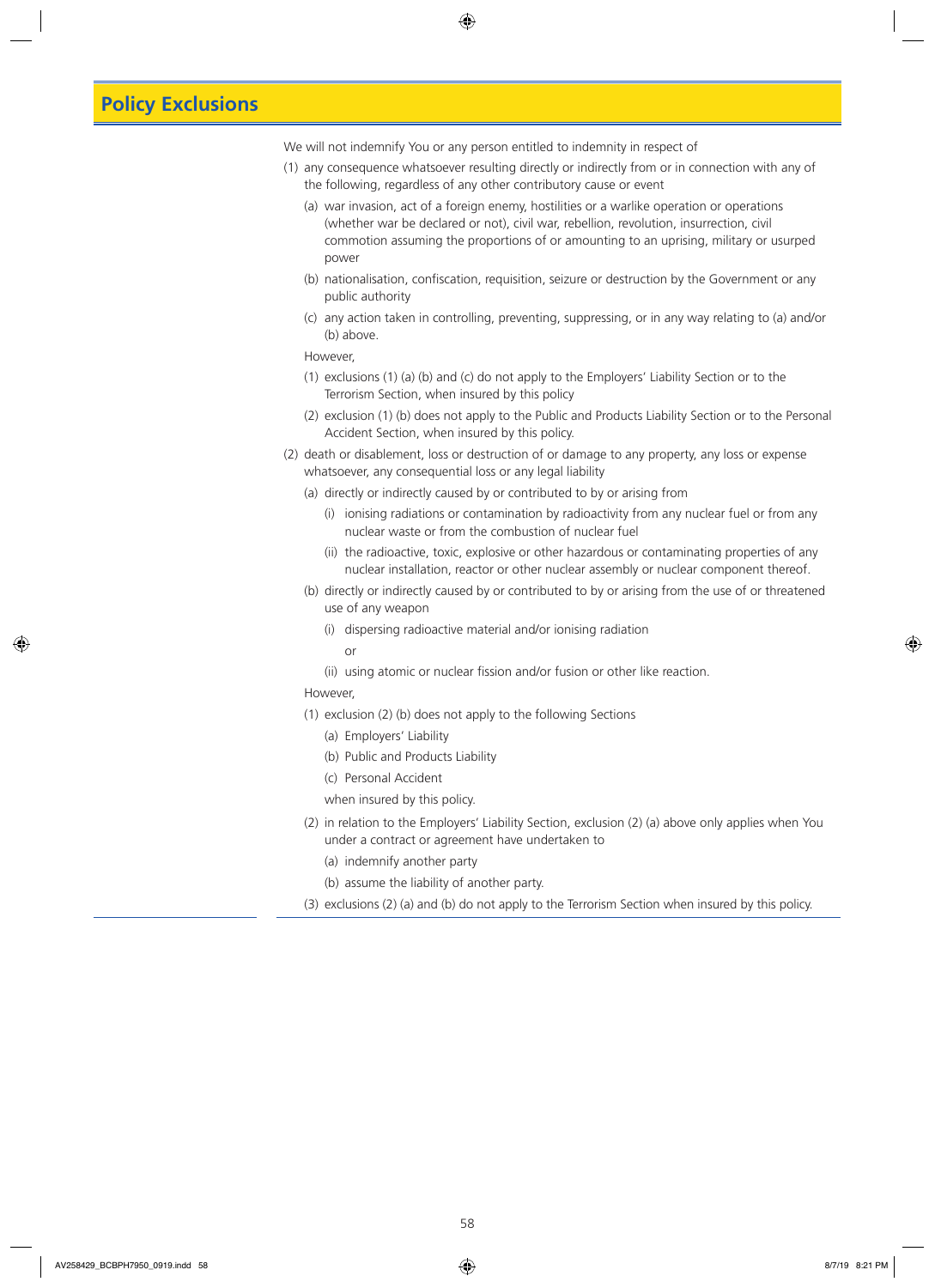- (3) any consequence whatsoever resulting directly or indirectly from or in connection with any of the following, regardless of any other contributory cause or event
	- (a) Terrorism
	- (b) civil commotion in Northern Ireland but this shall only apply to the Property Damage and Business Interruption Sections when insured by this policy
	- (c) any action taken in controlling, preventing, suppressing or in any way relating to (a) and/or (b) above

except as stated in **Special Provisions – Terrorism** below.

Terrorism is defined as any act or acts including, but not limited to

(i) the use or threat of force and/or violence

and/or

(ii) harm or damage to life or to property (or the threat of such harm or damage) including, but not limited to, harm or damage by nuclear and/or chemical and/or biological and/or radiological means

caused or occasioned by any person(s) or group(s) of persons, or so claimed, in whole or in part, for political, religious, ideological or similar purposes.

In any action, suit or other proceedings where We allege that any consequence whatsoever resulting directly or indirectly from or in connection with (3)(a) and (3)(c) regardless of any other contributory cause or event is not covered by this policy (or is covered only up to a specified limit of liability) You will have to prove that any such consequence is covered (or is covered beyond that limit of liability).

#### **Special Provisions – Terrorism**

Subject otherwise to the terms, conditions and exclusions of the policy

- (a) Exclusions  $(3)(a)$  and  $(3)(c)$  do not apply to the
	- (i) Employers Liability Section but the Limit of Indemnity for the purposes of Special Provision (a) – Terrorism is limited to £5,000,000 including costs and expenses in any one Period of Insurance
	- (ii) Public and Products Liability Section but the Limit of Indemnity for the purposes of Special Provision (a) – Terrorism is limited to £2,000,000 or any other amount specified in the Schedule for Public and Products Liability whichever is the lower in any one Period of Insurance.
- (b) When the following Section is insured by this Policy

Personal Accident

Business Travel

### Sickness

exclusions (3)(a) and (3)(c) do not apply to this Section provided that for the purposes of Special Provision (b) – Terrorism the total amount payable in respect of all losses arising out of any one occurrence shall not exceed the lesser of

(i) any limits amounts payable or maximum accumulation stated in the Schedule

or

(ii) £1,000,000

In the event of a claim exceeding the total amount payable under Special Provision (b) – Terrorism Our liability in respect of each Insured Person claimed for shall be proportionately reduced until the total does not exceed such total amount payable.

- (c) Exclusions (3)(a) and (3)(c) do not apply to the Terrorism Section, when insured by this policy.
- (4) Loss, destruction or damage directly caused by pressure waves from aircraft or other aerial devices.

However, exclusion (4) does not apply to the Terrorism Section, when insured by this policy.

- (5) (a) money
	- (b) securities or bonds
	- (c) jewellery or precious stones
	- (d) precious metals or bullion
	- (e) furs or curios
	- (f) rare books or works of art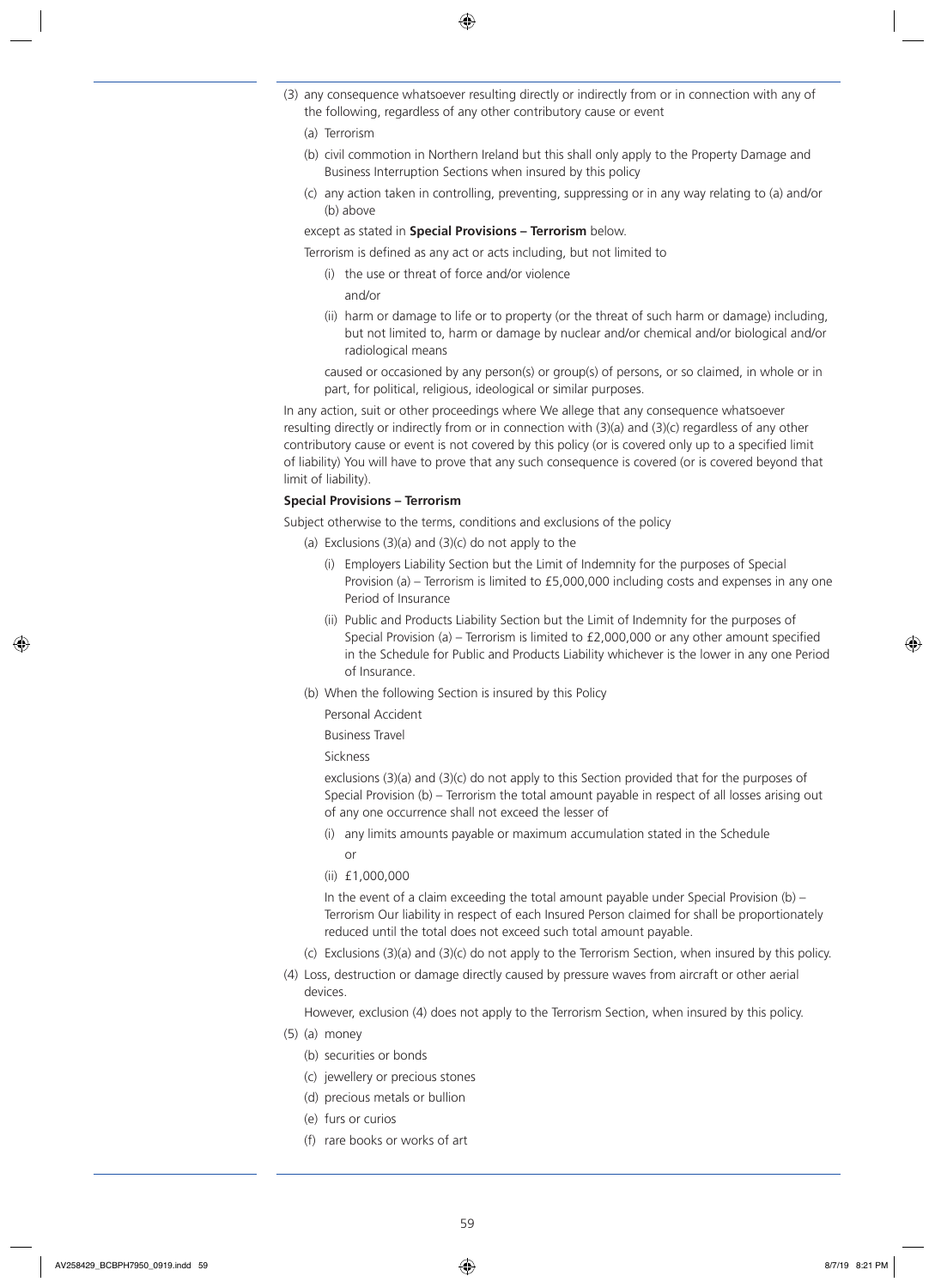- (g) goods held in trust or on commission
- (h) documents or manuscripts
- (i) business books or computer system records
- (j) explosives
- (k) property in transit

unless specifically mentioned.

However, exclusions (5)(a) to (k) do not apply to the Terrorism Section, when insured by this policy.

- (6) any claim which arises directly or indirectly from or consists of the failure or inability of any
	- (a) electronic circuit, microchip, integrated circuit, microprocessor, embedded system, hardware, software, firmware, program, computer, data processing equipment, telecommunication equipment or systems, or any similar device
	- (b) media or systems used in connection with anything referred to in (a) above

whether Your property or not, at any time to achieve any or all of the purposes and consequential effects intended by the use of any number, symbol or word to denote a date and this includes without any limitation the failure or inability to recognise, capture, save, retain or restore and/or correctly to manipulate, interpret, transmit, return, calculate or process any date, data, information, command, logic or instruction as a result of

- (i) recognising, using or adopting any date, day of the week or period of time, otherwise than as, or other than, the true or correct date, day of the week or period of time
- (ii) the operation of any command or logic which has been programmed or incorporated into anything referred to in (a) and (b) above.

However, We shall not exclude any claim for subsequent loss or destruction of or damage to any property or consequential loss which itself results from a Defined Contingency arising under any of the following Sections, but only to the extent that such claim would otherwise be insured under that Section

- (1) Property Damage
- (2) Money and Assault
- (3) Computer
- (4) Business Interruption

Exclusions (6)(a) and (b) do not apply to the Employers' Liability Section, Personal Accident Section or Terrorism Section, when insured by this policy.

#### **Definition**

The following definition only applies to this exclusion

#### 'Defined Contingency'

fire, lightning, explosion, aircraft and other aerial devices or articles dropped from them, riot, civil commotion, strikers, locked out workers, persons taking part in labour disturbances, malicious persons other than thieves, earthquake, storm, flood, escape of water from any tank apparatus or pipe, impact by any road vehicle or animal, or theft.

- (7) any claim (other than in respect of Personal Injury as defined under the Public and Products Liability Section) arising directly or indirectly from, or in connection with, or consisting of
	- (a) Loss of Data.

However, We will not exclude any claim arising directly or indirectly from, or in connection with, or consisting of Loss of Data, which claim is not otherwise excluded and which results from a Malicious Contingency involving physical force and violence or a Specified Contingency where either is insured under any of the following Sections of the policy and only to the same extent that such claim is insured under that Section.

- (i) Property Damage
- (ii) Money and Assault
- (iii) Business Interruption

Exclusion (7)(a) does not apply to the Public and Products Liability Section.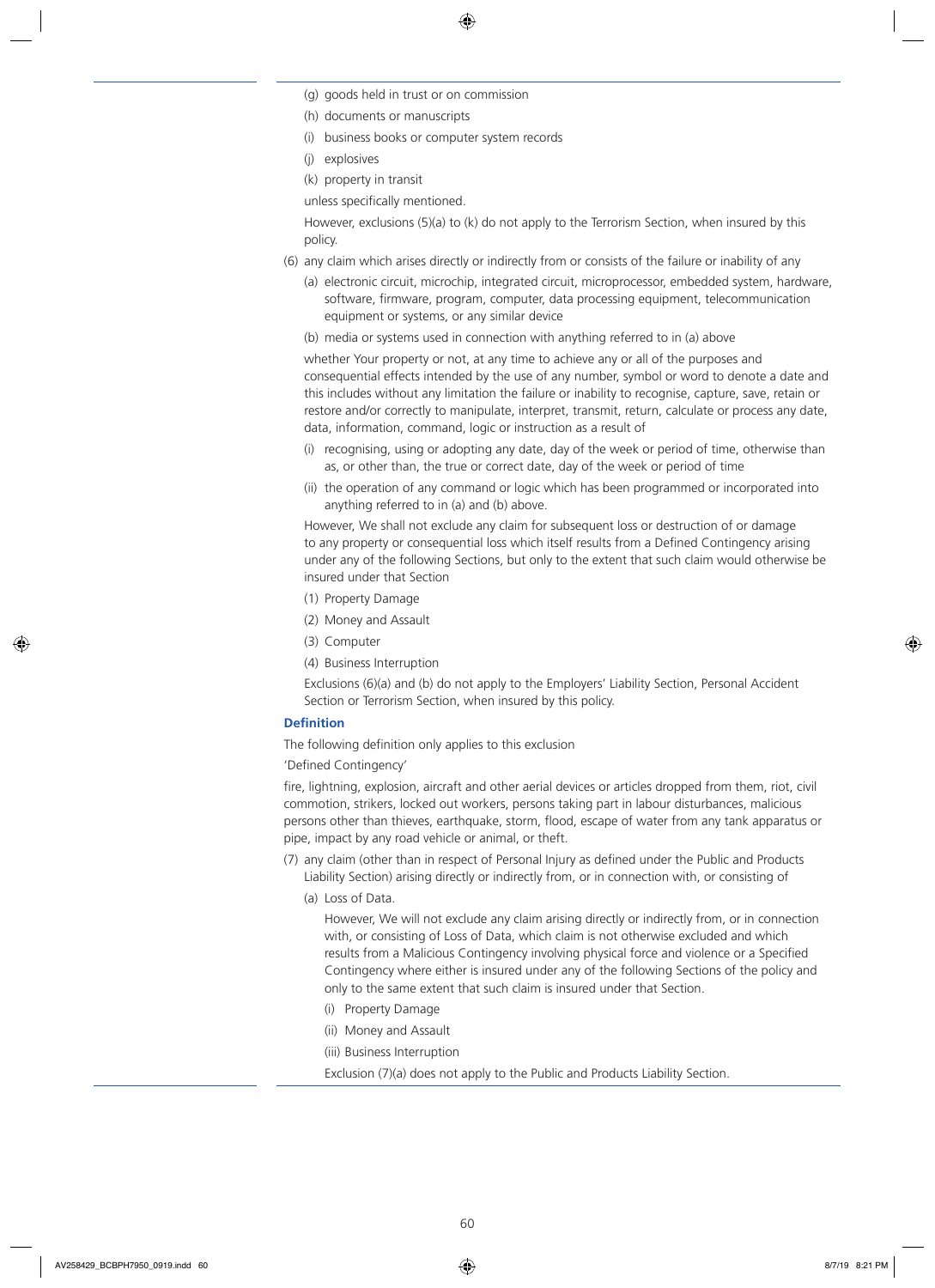(b) any loss, destruction or damage, Failure or Loss of Data resulting directly or indirectly from, or in connection with: Virus or Similar Mechanism, Denial of Service Attack, unauthorised access to or use of Computer and Electronic Equipment.

However, We will not exclude any claim in respect of any subsequent physical loss or destruction of or damage to property other than Computer and Electronic Equipment and Data Storage Materials, which is not otherwise excluded and which results from a Malicious Contingency involving physical force and violence or a Specified Contingency where either is insured under any of the following Sections of the policy and only to the same extent that such subsequent physical loss or destruction of or damage to property is insured under that Section.

- (i) Property Damage
- (ii) Money and Assault
- (iii) Business Interruption.

Exclusions (7) (a) and (b) do not apply to the following Sections, when insured by this policy.

- (1) Employee Dishonesty
- (2) Terrorism
- (3) Employers' Liability
- (4) Commercial Legal Protection
- (5) Personal Accident.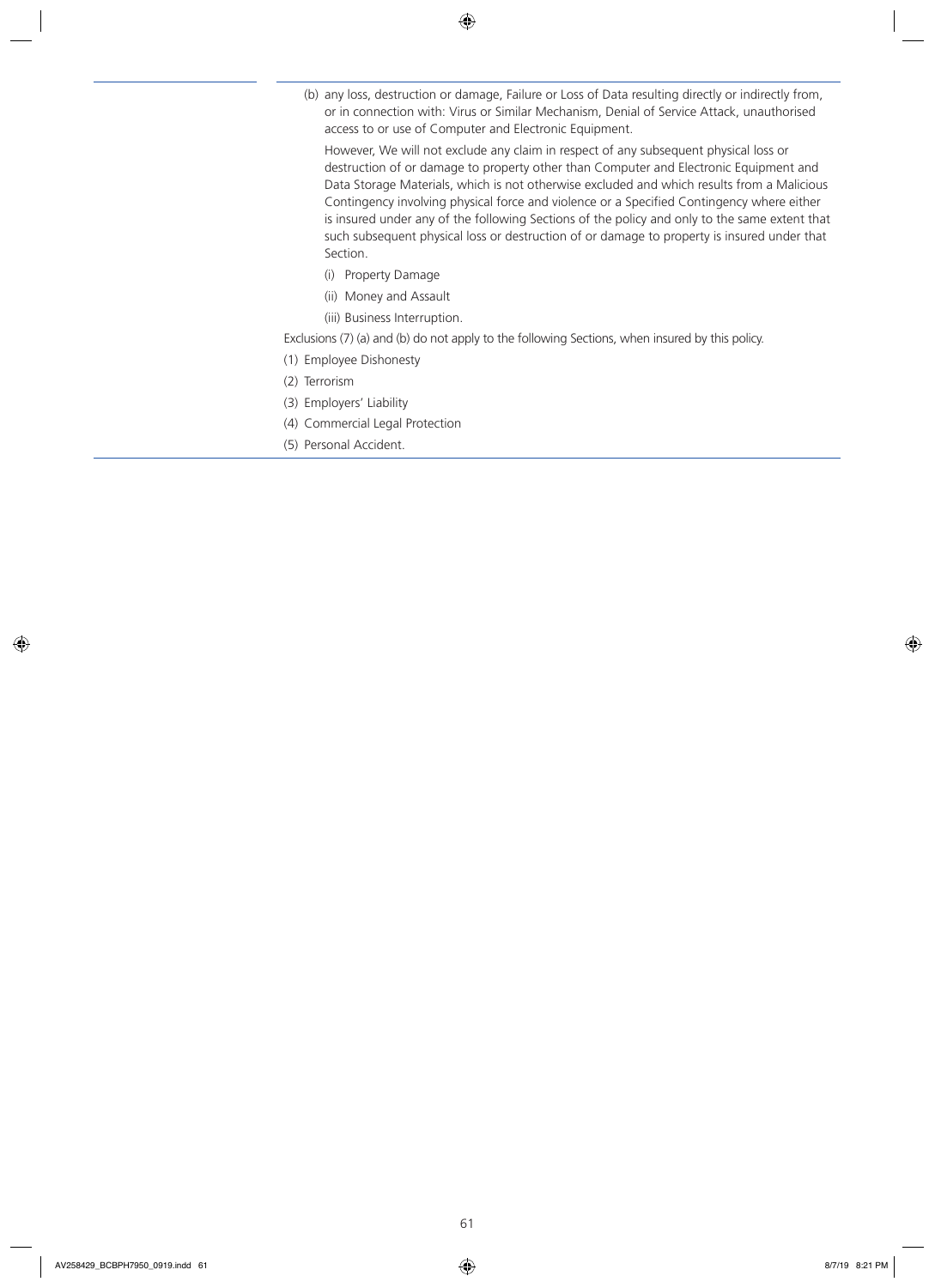|  |  |  | <b>Conditions Precedent</b> |
|--|--|--|-----------------------------|
|  |  |  |                             |

The following Conditions Precedent should be read in conjunction with other Conditions Precedent which may apply to a specific Section of the Policy.

#### **The following Conditions Precedent apply.**

**Cooking Equipment Definitions** 

The following definitions only apply to the Cooking Equipment Condition Precedent.

### **Cooking Equipment**

All cooking and frying equipment including Deep Frying Equipment.

#### **Deep Frying Equipment**

Equipment used for frying by immersing in fat or oil.

#### **Unattended**

Without a competent person remaining continuously near the Cooking Equipment, either in full view of it or positioned where they are able to take action to prevent, extinguish or control a fire starting from such equipment.

It is a Condition Precedent to our liability in respect of loss, destruction or damage, by or resulting from fire that

- 1. where Cooking Equipment is located within The Premises
	- (a) all Deep Frying Equipment must be fitted with a thermostat which prevents the temperature of fat or oil exceeding 205 degrees Centigrade (401 degrees Fahrenheit). Where a separate high temperature safety thermostat is fitted, this must be set to a temperature of no greater than 230 degrees Centigrade (450 degrees Fahrenheit)
	- (b) all extract hoods, canopies, canopy exhaust plenums, filters and grease traps must be thoroughly cleaned over their entire internal and external areas by the removal of all greasy and oily deposits and other waste materials at least every month
	- (c) the entire internal area of all flues and extract system ducting, including extraction motors and fans must be thoroughly cleaned by a competent person, with the removal of all greasy and oily deposits and other waste materials, at least every 6 months
	- (d) if the entire internal area of all flues and extract system ducting, including extraction motors and fans, have not been so cleaned within 6 months prior to the inception of this insurance or the addition of this condition, then they must be so cleaned within 30 days of the inception of this insurance or the addition of this condition, and at least every 6 months after that
	- (e) suitable fire extinguishers and/or blankets must be kept in the frying and cooking area and staff are fully trained how to use them
	- (f) no Cooking Equipment using fats, oils or coals must be left Unattended while the heat source is operating
	- (g) all Cooking Equipment including flues and extract system ducting, must be kept from contact with and not in close proximity to combustible material including any such material within or forming part of the building.

**Protections** It is a Condition Precedent to Our liability in respect of loss, destruction or damage caused by theft or attempted theft that whenever The Premises are

- 1. closed for business
	- or
- 2. left unattended

all security devices provided to protect The Premises are properly fitted and put into full operation. **The following Conditions Precedent apply only if stated in the Schedule.**

**Intruder Alarm System Definitions**

#### The following definitions only apply to the Intruder Alarm System Condition Precedent.

#### **Alarmed Premises**

The Premises or those parts of The Premises protected by the Intruder Alarm System.

#### **Intruder Alarm System**

The component parts detailed in the alarm specification including the means of communication used to transmit signals.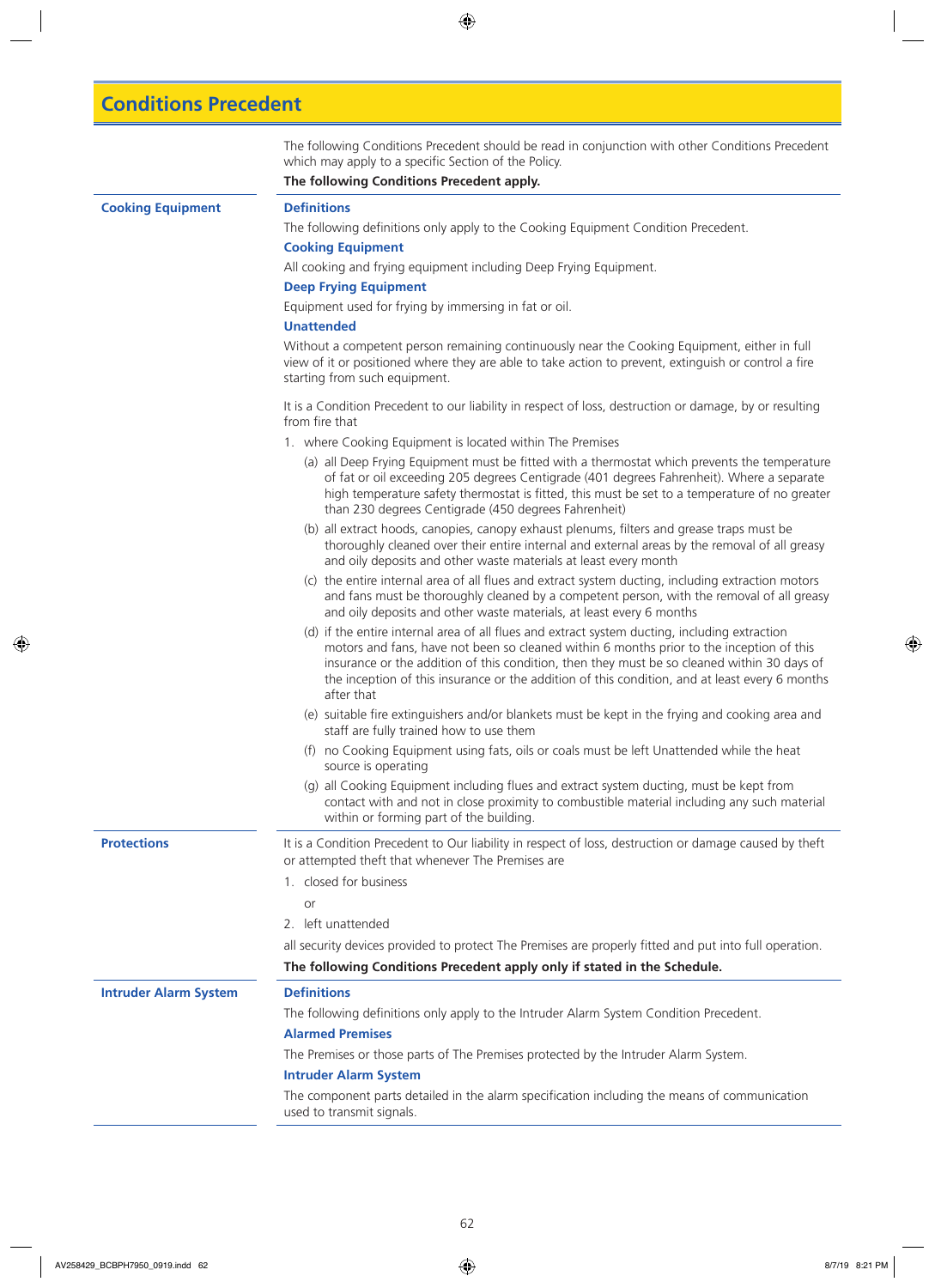#### **Keyholder**

You or any Responsible Person or keyholding company authorised by You

(1) to accept notification of faults or alarm signals relating to the Intruder Alarm System

(2) to attend, and allow access to The Premises

at least one of whom must be available at all times.

#### **Responsible Person**

You or any person authorised by You to be responsible for the security of The Premises.

It is a Condition Precedent to Our liability in respect of loss, destruction or damage caused by theft or attempted theft involving entry into or exit from The Premises by forcible and violent means that

- (1) whenever The Premises are closed for business or left unattended the Alarmed Premises are protected by the Intruder Alarm System
- (2) the Intruder Alarm System shall be maintained in full and efficient working order under a contract to provide both corrective and preventative maintenance with the installing company or such other company, as agreed with Us
- (3) no alteration to, or substitution of
	- (a) any part of the Intruder Alarm System
	- (b) the procedures agreed with Us for police or any other response to any activation of the Intruder Alarm System
	- (c) the maintenance contract
	- shall be made without Our written agreement
- (4) at least one Responsible Person must remain on the Alarmed Premises
	- (a) unless the Intruder Alarm System is fully set with the means of communication used to transmit signals in full operation
	- (b) if the police have withdrawn their response to alarm calls except where We agree otherwise
- (5) all keys to the Intruder Alarm System are removed from The Premises when The Premises are left unattended
- (6) You and each Keyholder
	- (a) keep secret the codes for the operation of the Intruder Alarm System and
	- (b) do not leave details of the codes on The Premises
- (7) You appoint at least two Keyholders and notify this in writing to the police and the alarm company who are contracted to maintain the alarm. You must also tell them of any change of Keyholders
- (8) when the Intruder Alarm System has been set, and notice is given that it has been activated or
	- the means of communication have been interrupted

a Keyholder must attend The Premises as soon as possible following such notice and a Responsible Person must remain there until the requirements of paragraph (4) have been complied with.

This must be done unless We have previously agreed in writing alternative procedures

- (9) if You receive notice
	- (a) that police response to alarm signals/calls from the Intruder Alarm System may be withdrawn or the level of response reduced or delayed
	- (b) from a local authority or magistrate imposing any requirements for abatement of a nuisance
	- (c) from the installing company or another company as agreed by Us that the Intruder Alarm System cannot be returned to, or maintained in, full working order

You must tell Us as soon as possible and in any event no later that 10.00am on Our next working day

and

comply with all alternative security measures We require.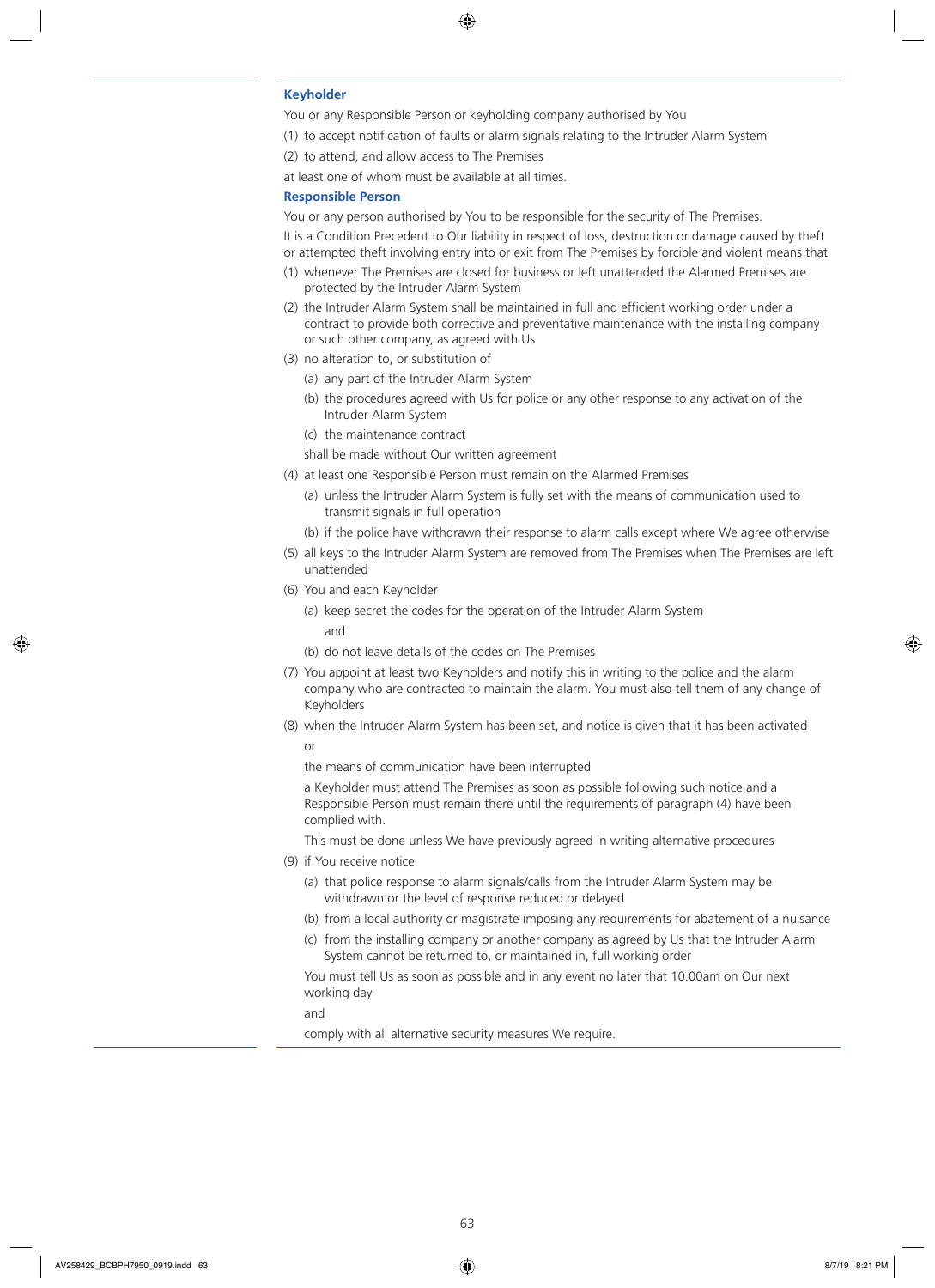| <b>Minimum Security</b>       | It is a Condition Precedent to Our liability in respect of loss, destruction or damage occurring more<br>than 30 days after the inception of the Policy that                                                               |
|-------------------------------|----------------------------------------------------------------------------------------------------------------------------------------------------------------------------------------------------------------------------|
|                               | (1) final exit doors must be secured as follows:                                                                                                                                                                           |
|                               | (a) timber doors – by mortice deadlocks having five or more levers or conforming to BS3621<br>with matching boxed striking plate                                                                                           |
|                               | (b) aluminium doors – by cylinder mortice lock operating a swinging lock bolt                                                                                                                                              |
|                               | (c) PVCu doors - by key operated multi-point locking devices having three or more locking<br>points                                                                                                                        |
|                               | (d) the first closing leaf of double leaf doors must be fitted internally with bolts top and bottom                                                                                                                        |
|                               | (2) all other external doors and internal doors leading to common areas or other premises, must be<br>secured:                                                                                                             |
|                               | (a) by the means set out in $(1)$ , or                                                                                                                                                                                     |
|                               | (b) by key operated security bolts fitted top and bottom                                                                                                                                                                   |
|                               | (3) all opening windows or roof lights accessible from the ground or via roofs, pipework or other<br>structures must be secured by key operated locking devices or screwed permanently shut                                |
|                               | (4) any security measures stipulated or agreed by Us in writing are implemented and in full and<br>effective working order.                                                                                                |
|                               | Any door or window officially designated a fire exit by the Fire Authority is excluded from these<br>requirements.                                                                                                         |
| <b>Visible Signs of Theft</b> | It is a Condition Precedent to Our liability in respect of loss, destruction or damage caused by theft<br>or attempted theft that visible signs of violent and forcible entry to or exit from The Premises are<br>evident. |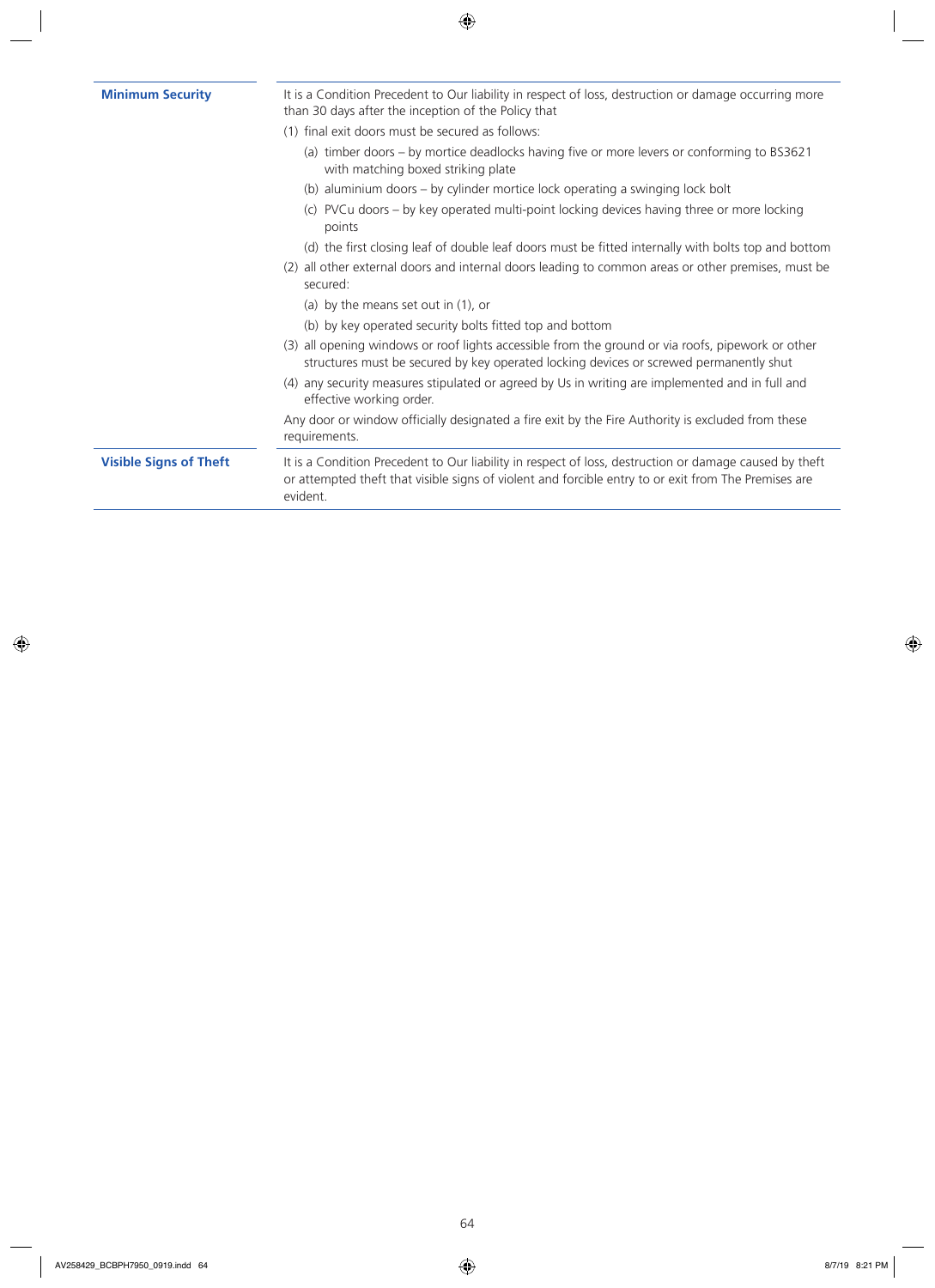## **Policy Conditions**

Each Section of the policy contains conditions. They must be read in conjunction with the following Policy Conditions.

| 1. Alteration of Risk  | The Policy is voidable where there has been any material alteration to the risk after the                                                                                                                                                                                              |
|------------------------|----------------------------------------------------------------------------------------------------------------------------------------------------------------------------------------------------------------------------------------------------------------------------------------|
|                        | commencement of this insurance                                                                                                                                                                                                                                                         |
|                        | (a) which increases the risk of loss, destruction, damage, accident or injury                                                                                                                                                                                                          |
|                        | or                                                                                                                                                                                                                                                                                     |
|                        | (b) where Your interest ceases except by will or operation of law                                                                                                                                                                                                                      |
|                        | unless We have accepted the alteration.                                                                                                                                                                                                                                                |
| 2. Arbitration         | If We accept liability but You disagree with the amount We offer to pay, the claim will be referred<br>to an arbitrator who will be jointly appointed in accordance with statutory provisions.                                                                                         |
|                        | An award made by the arbitrator will be a Condition Precedent to a right of legal action against Us.                                                                                                                                                                                   |
| 3. Average             | Where a Sum Insured is subject to average, if at the time of loss, destruction or damage, the Sum<br>Insured is less than the total value of the property, You will                                                                                                                    |
|                        | (a) be responsible for the difference                                                                                                                                                                                                                                                  |
|                        | (b) bear a proportionate share of the loss.                                                                                                                                                                                                                                            |
| <b>4. Cancellation</b> | (a) You may cancel this policy at any time after the date We have received the premium by<br>providing 30 days notice in writing to Us.                                                                                                                                                |
|                        | (b) If there is a default under Your Aviva credit agreement which finances this policy, We may<br>cancel this policy by providing notice in writing to You in accordance with the default<br>termination provisions set out in Your Aviva credit agreement.                            |
|                        | If Your policy is cancelled under (a) or (b) above and provided that there have been no:                                                                                                                                                                                               |
|                        | claim(s) made under the policy for which We have made a payment<br>(1)                                                                                                                                                                                                                 |
|                        | (ii) claim(s) made under the policy which are still under consideration                                                                                                                                                                                                                |
|                        | (iii) incident(s) which You are aware of and are likely to give rise to a claim which has already been<br>or is yet to be reported to Us                                                                                                                                               |
|                        | during the current Period of Insurance We may, at Our discretion, refund to You a proportionate<br>part of the premium paid for the unexpired period.                                                                                                                                  |
|                        | (c) Where there is no Aviva credit agreement to finance this policy, We will cancel this policy from<br>the inception date if the premium has not been paid and no return premium will be allowed.<br>Such cancellation will be confirmed in writing by Us to Your last known address. |
|                        | (d) We may also cancel this policy at any time by sending not less than 30 days notice in writing to<br>Your last known address.                                                                                                                                                       |
|                        | We will refund a proportionate part of the premium for the unexpired period provided that<br>there have been no:                                                                                                                                                                       |
|                        | claim(s) made under the policy for which We have made a payment<br>(1)                                                                                                                                                                                                                 |
|                        | (ii) claim(s) made under the policy which are still under consideration                                                                                                                                                                                                                |
|                        | (iii) incident(s) which You are aware of and are likely to give rise to a claim which has already<br>been or is yet to be reported to Us                                                                                                                                               |
|                        |                                                                                                                                                                                                                                                                                        |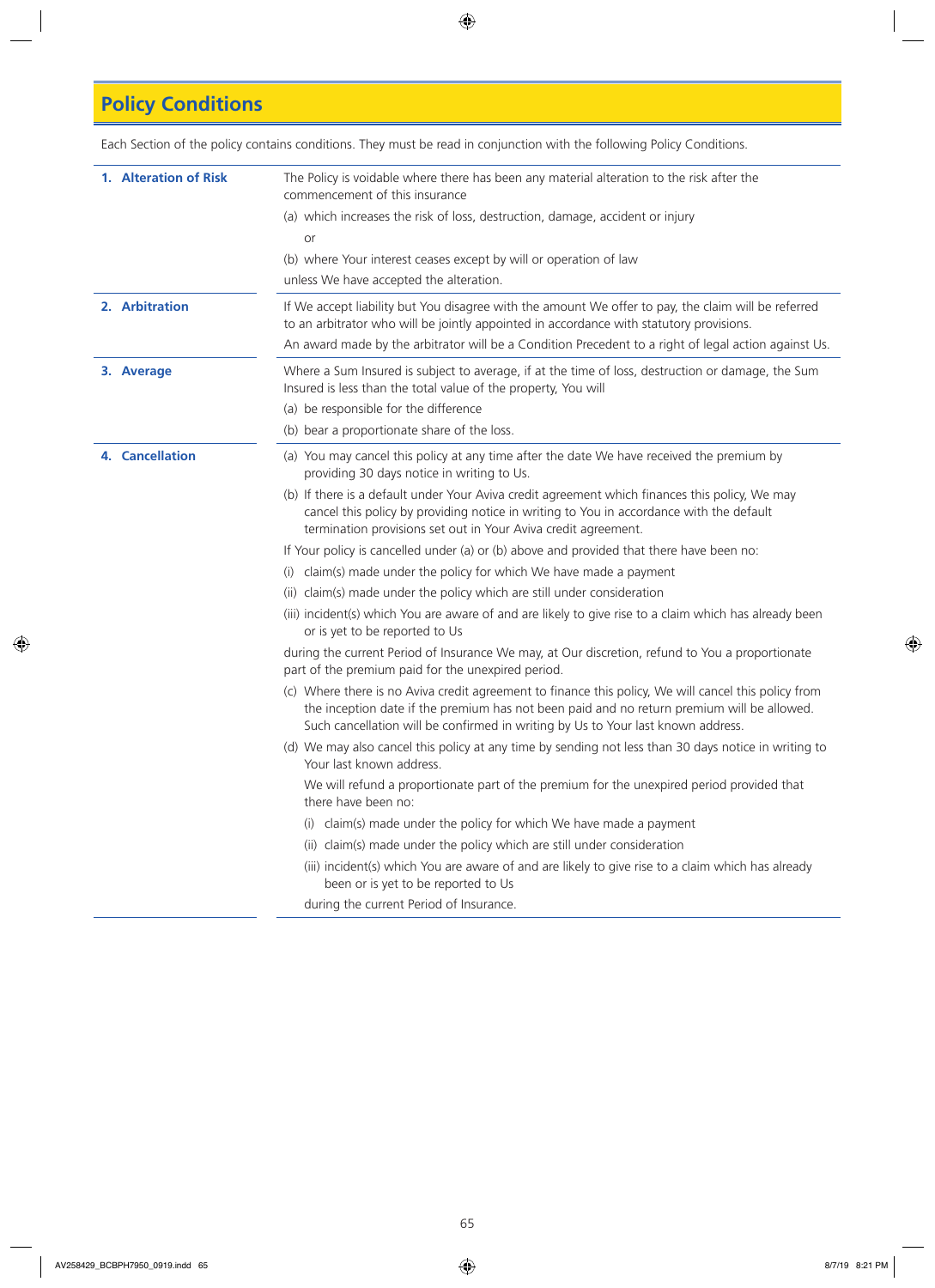**5. Claims Procedure** If in relation to any claim You have failed to fulfil any of the following conditions, You will lose Your right to indemnity or payment for that claim.

- You must
- (a) tell Us immediately of any event or occurrence which may result in a claim
- (b) notify the police immediately of loss, destruction or damage caused by malicious persons or thieves
- (c) at Your expense, provide Us with a written claim containing as much information as possible of the loss, liability, destruction, damage, accident or injury, including the amount of the claim within
	- (i) 30 days

or

- (ii) 7 days in the case of loss, destruction or damage caused by riot, civil commotion, strikers, locked out workers, persons taking part in labour disturbances or malicious persons
- of you becoming aware of the event or occurrence, or such further time that We may allow
- (d) provide Us with all information and help We require in respect of the claim
- (e) pass to Us unanswered, immediately, all communications from third parties in relation to any event which may result in a claim under this policy
- (f) not admit or repudiate liability, nor offer to settle, compromise, make payment which may result in a claim or pay any claim under this policy without Our written agreement
- (g) allow Us to take over and conduct in Your name the defence or settlement of any claim. You will also allow Us to prosecute at Our own expense and for Our own benefit, any claim for indemnity or compensation against any other person and You must give Us all information and assistance required.

#### **6. Contribution Applicable to Public and Products Liability Section and Employers' Liability Section**

(a) If the insurance provided by these Sections is also covered by another policy (or would but for the existence of these Sections), We will only indemnify You in respect of any excess beyond the amount which would be payable under such other insurance had these Sections not been effected

#### **Applicable to all other Sections insured by this policy**

- (b) Where any loss, destruction, damage or liability covered by the policy is also covered by another policy, (or would be but for the existence of this policy), We will only pay a rateable share of the loss
- (c) If the other insurance is subject to a condition of average and this policy is not, this policy will become subject to the same condition of average
- (d) If the Property Insured covered by the other insurance is subject to a provision excluding proportional payment in whole or in part, the payment We make will be limited to the proportion of loss, destruction or damage as the Sum Insured bears to the value of the property.

**7. Discharge of Liability** We may at any time pay

(a) the Limit of Indemnity

or

- (b) the Sum Insured
	- $\alpha$ r
- (c) a smaller amount for which a claim can be settled

after deduction of any sum already paid.

We will not make any further payment except for costs and expenses incurred prior to the payment of the claim.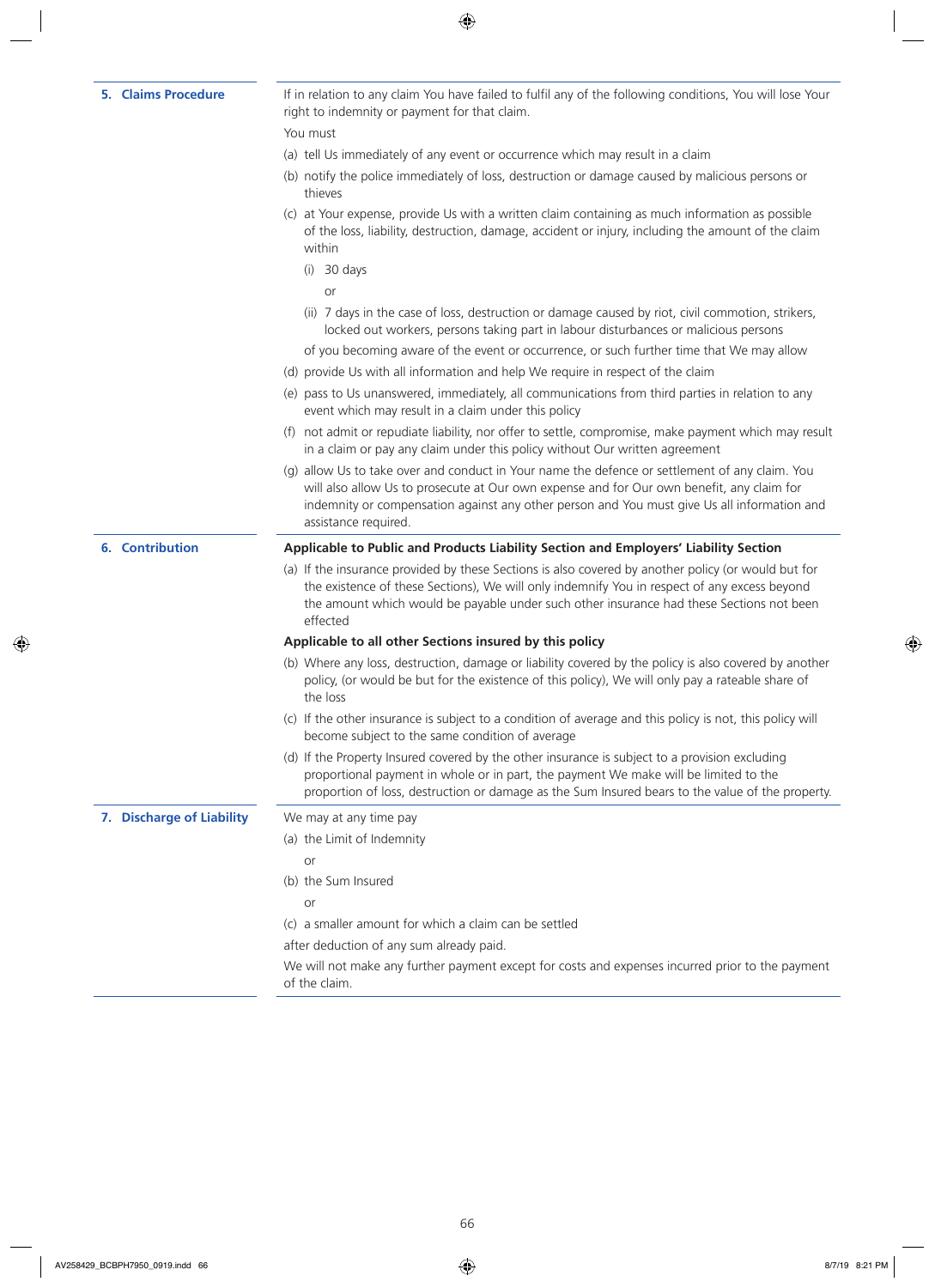| 8. Fraud                                                                    | If a claim made by You or anyone acting on Your behalf is fraudulent or fraudulently exaggerated or<br>supported by a false statement or fraudulent means or fraudulent evidence is provided to support<br>the claim, We may:                                                                                                    |
|-----------------------------------------------------------------------------|----------------------------------------------------------------------------------------------------------------------------------------------------------------------------------------------------------------------------------------------------------------------------------------------------------------------------------|
|                                                                             | (a) refuse to pay the claim,                                                                                                                                                                                                                                                                                                     |
|                                                                             | (b) recover from You any sums paid by Us to You in respect of the claim,                                                                                                                                                                                                                                                         |
|                                                                             | (c) by notice to You cancel the policy with effect from the date of the fraudulent act without any<br>return of premium.                                                                                                                                                                                                         |
|                                                                             | If We cancel the policy under (c) above, then We may refuse to provide cover after the time of the<br>fraudulent act. This will not affect any liability We may have in respect of the provision of cover<br>before the time of the fraudulent act.                                                                              |
|                                                                             | If this policy provides cover to any person other than You and a claim made by such person or<br>anyone acting on their behalf is fraudulent or fraudulently exaggerated or supported by a false<br>statement or fraudulent means or fraudulent evidence is provided to support the claim, We may:                               |
|                                                                             | (a) refuse to pay the claim,                                                                                                                                                                                                                                                                                                     |
|                                                                             | (b) recover any sums paid by Us in respect of the claim (from You or such person, depending on<br>who received the sums or who benefited from the cover provided),                                                                                                                                                               |
|                                                                             | (c) by notice to You and such person cancel the cover provided for such person with effect from<br>the date of the fraudulent act without any return of premium in respect of such cover.                                                                                                                                        |
|                                                                             | If We cancel a person's cover under (c) above, then We may refuse to provide cover after the time<br>of the fraudulent act. This will not affect any liability We may have under such cover occurring<br>before the time of the fraudulent act.                                                                                  |
| 9. Identification                                                           | The policy and Schedule will read as one contract.                                                                                                                                                                                                                                                                               |
|                                                                             | A particular word or phrase which is not defined will have its ordinary meaning.                                                                                                                                                                                                                                                 |
| <b>10. Index Linking</b>                                                    | (a) Renewal                                                                                                                                                                                                                                                                                                                      |
|                                                                             | Where it states in The Schedule that index linking applies Your Sums Insured will be adjusted at<br>Renewal in line with any increase in the level of such suitable recognised index or indices as We<br>select.                                                                                                                 |
|                                                                             | In the event of a reduction in the level of such index or indices We will retain Your existing<br>amounts insured unless You advise Us otherwise.                                                                                                                                                                                |
|                                                                             | In the event of a negative index We will retain Your existing amounts insured unless You advise<br>Us otherwise.                                                                                                                                                                                                                 |
|                                                                             | (b) Claims                                                                                                                                                                                                                                                                                                                       |
|                                                                             | These adjustments will continue during the                                                                                                                                                                                                                                                                                       |
|                                                                             | (i) Period of Insurance                                                                                                                                                                                                                                                                                                          |
|                                                                             | (ii) Period of repair, replacement or reinstatement.                                                                                                                                                                                                                                                                             |
| 11. Non Disclosure,<br><b>Misrepresentation or</b><br><b>Misdescription</b> | Before this policy was entered into                                                                                                                                                                                                                                                                                              |
|                                                                             | If You have breached Your duty to make a fair presentation of the risk to Us before this policy was<br>entered into, then:                                                                                                                                                                                                       |
|                                                                             | (a) where the breach was deliberate or reckless, We may avoid this policy and refuse all claims, and<br>keep all premiums paid;                                                                                                                                                                                                  |
|                                                                             | (b) where the breach was neither deliberate nor reckless, and but for the breach:                                                                                                                                                                                                                                                |
|                                                                             | (i) We would not have agreed to provide cover under this policy on any terms, We may avoid<br>this policy and refuse all claims, but will return any premiums paid                                                                                                                                                               |
|                                                                             | (ii) We would have agreed to provide cover under this policy but on different terms (other than<br>premium terms), We may require that this policy includes such different terms with effect<br>from its commencement, and/or                                                                                                    |
|                                                                             | (iii) We would have agreed to provide cover under this policy but would have charged a higher<br>premium, Our liability for any loss amount payable shall be limited to the proportion that<br>the premium We charged bears to the higher premium We would have charged, as outlined<br>in Schedule 1 to the Insurance Act 2015. |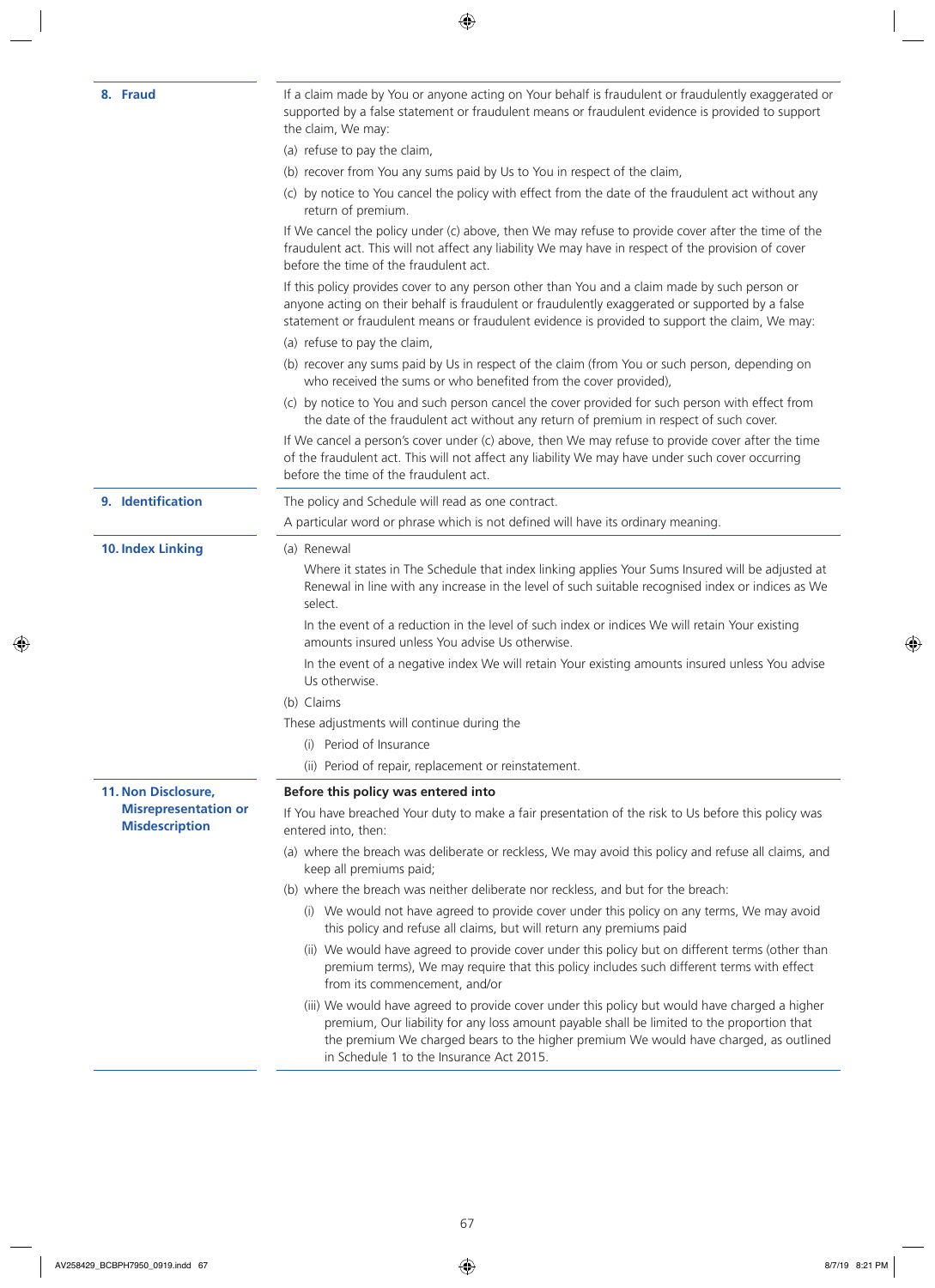|                                     | Before a variation was agreed                                                                                                                                                                                                                                                                                                                                   |
|-------------------------------------|-----------------------------------------------------------------------------------------------------------------------------------------------------------------------------------------------------------------------------------------------------------------------------------------------------------------------------------------------------------------|
|                                     | If You have breached Your duty to make a fair presentation of the risk to Us before any variation to<br>this policy was agreed, then:                                                                                                                                                                                                                           |
|                                     | (a) where the breach was deliberate or reckless, We may cancel this policy with effect from the<br>date of the variation, and keep all premiums paid;                                                                                                                                                                                                           |
|                                     | (b) where the breach was neither deliberate nor reckless, and but for the breach:                                                                                                                                                                                                                                                                               |
|                                     | (i) We would not have agreed to the variation on any terms, We may treat this policy as<br>though the variation was never made, but will return any additional premiums paid                                                                                                                                                                                    |
|                                     | (ii) We would have agreed to the variation but on different terms (other than premium terms),<br>We may require that the variation includes such different terms with effect from the date it<br>was made, and/or                                                                                                                                               |
|                                     | (iii) We would have agreed to the variation but would have increased the premium, or would<br>have increased it by more than We did, or would not have reduced it or would have<br>reduced it by less than We did, Our liability for any loss amount payable shall be limited on a<br>proportionate basis, as outlined in Schedule 1 to the Insurance Act 2015. |
|                                     | This condition operates in addition to any provisions relating to underinsurance in this policy.                                                                                                                                                                                                                                                                |
| 12. Our Rights                      | If loss, destruction or damage occurs which may lead to a claim We may                                                                                                                                                                                                                                                                                          |
|                                     | (a) enter or take possession of the building or premises                                                                                                                                                                                                                                                                                                        |
|                                     | (b) take possession of, or require to be delivered to Us, Property Insured which We will deal within<br>a reasonable manner                                                                                                                                                                                                                                     |
|                                     | without incurring liability or reducing Our rights.                                                                                                                                                                                                                                                                                                             |
|                                     | We will not provide indemnity for loss, destruction or damage if You or anyone acting on Your behalf                                                                                                                                                                                                                                                            |
|                                     | (i) do not comply with Our requirements                                                                                                                                                                                                                                                                                                                         |
|                                     | (ii) hinder or obstruct Us.                                                                                                                                                                                                                                                                                                                                     |
|                                     | You are not entitled to abandon property to Us.                                                                                                                                                                                                                                                                                                                 |
| 13. Reasonable<br><b>Precaution</b> | You will<br>(a) maintain The Premises, machinery, plant and equipment in a satisfactory state of repair<br>(b) take all reasonable precautions to prevent                                                                                                                                                                                                       |
|                                     | (i) loss, destruction or damage to Property Insured                                                                                                                                                                                                                                                                                                             |
|                                     | (ii) accident or injury to any person or loss, destruction or damage to their property                                                                                                                                                                                                                                                                          |
|                                     | (c) comply with all legal requirements and safety regulations and conduct The Business in a lawful<br>manner                                                                                                                                                                                                                                                    |
|                                     | (d) keep books with a complete record of purchases and sales.                                                                                                                                                                                                                                                                                                   |
| <b>14. Reinstatement</b>            | When We decide, or are required to reinstate or replace any property You will, at Your expense<br>provide                                                                                                                                                                                                                                                       |
|                                     | (a) plans                                                                                                                                                                                                                                                                                                                                                       |
|                                     | (b) documents                                                                                                                                                                                                                                                                                                                                                   |
|                                     | (c) books                                                                                                                                                                                                                                                                                                                                                       |
|                                     | (d) information                                                                                                                                                                                                                                                                                                                                                 |
|                                     | which We require                                                                                                                                                                                                                                                                                                                                                |
|                                     | We will not be obliged to reinstate property exactly but only in a satisfactory manner as<br>circumstances allow.                                                                                                                                                                                                                                               |
|                                     | The maximum amount We will pay in respect of one item is the Sum Insured.                                                                                                                                                                                                                                                                                       |
| <b>15. Subrogation</b>              | Anyone making a claim under this policy must, at Our request and expense, do everything We<br>reasonably require to                                                                                                                                                                                                                                             |
|                                     | (a) enforce a right or remedy                                                                                                                                                                                                                                                                                                                                   |
|                                     | or                                                                                                                                                                                                                                                                                                                                                              |
|                                     | (b) obtain relief or indemnity                                                                                                                                                                                                                                                                                                                                  |
|                                     | from other parties to which We will become entitled or subrogated because of payment for or<br>making good loss, destruction, damage, accident or injury.                                                                                                                                                                                                       |
|                                     | We may require You to carry out such actions before or after We make any admission of or<br>payment of a claim.                                                                                                                                                                                                                                                 |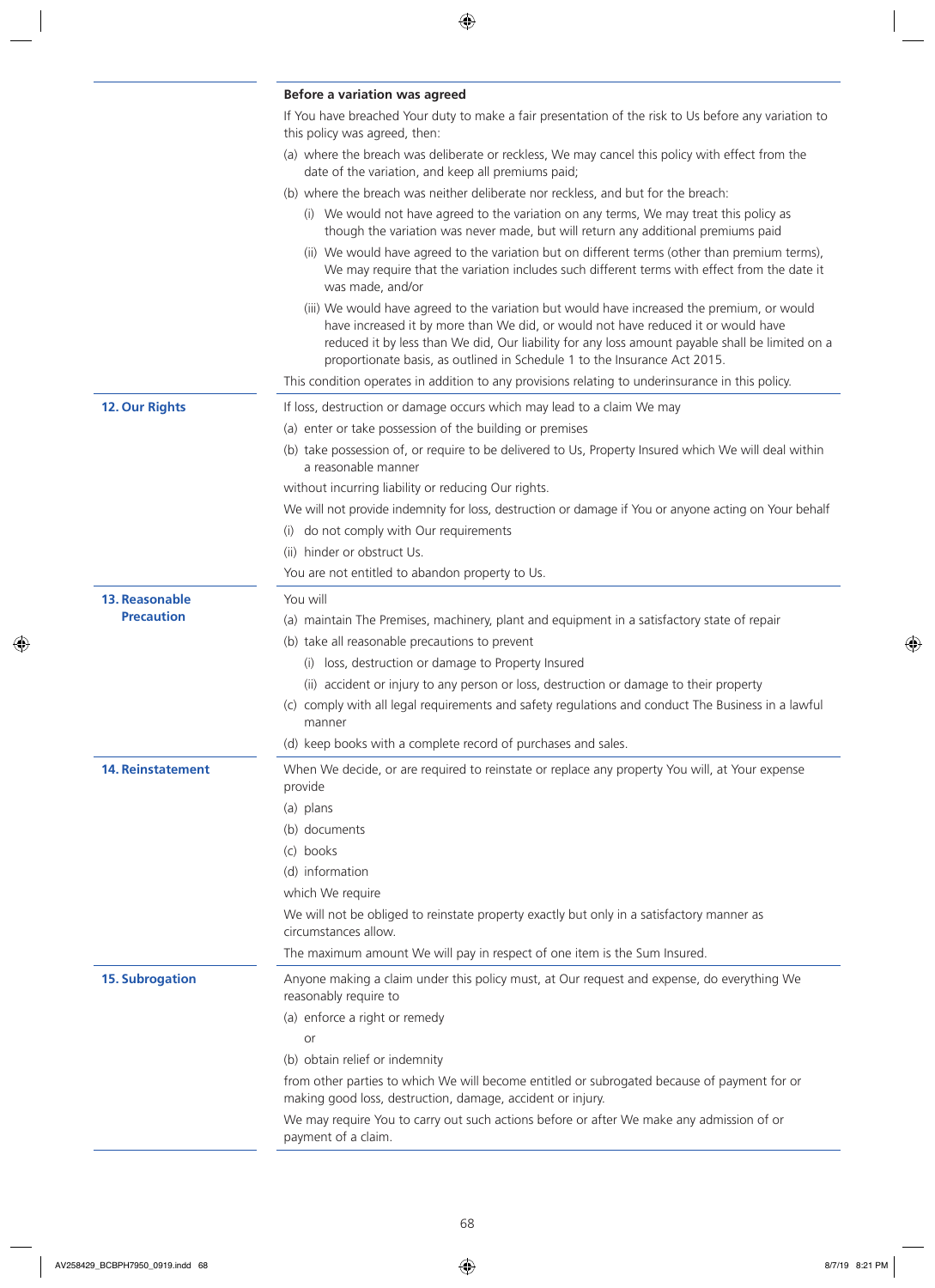**16. Subjectivity** The policy, the application form, statement of fact and/or declaration made by You, and the Schedule, should be read together and form the Contract of Insurance between You and Us.

- (a) We will clearly state in the Schedule if the Cover provided by the policy is subject to You:
	- (i) providing Us with any additional information requested by the required date(s),
	- (ii) completing any actions agreed between You and Us by the required date(s),
	- (iii) allowing Us to complete any actions agreed between You and Us.

(b) If required by Us, You must allow us access to The Premises and/or The Business to carry out survey(s), within 60 days of the inception or renewal date, unless We agree otherwise in writing. Upon completion of these requirements (or if they are not completed by the required dates), We may, at our option:

- (i) modify Your premium,
- (ii) issue a mid-term amendment to Your policy or Section terms and conditions,
- (iii) require You to make alterations to the Premises insured by the required date(s),
- (iv) exercise Our right to cancel Your policy,
- (v) leave the policy or Section terms and conditions, and Your premium, unaltered.

We will contact You with Our decision and where applicable, specify the date(s) by which any action(s) agreed need to be completed by You and/or any decision by Us will take effect.

Our requirements and decisions will take effect from the date(s) specified unless and until We agree otherwise in writing. If You disagree with Our requirements and/or decisions, We will consider Your comments and where We consider appropriate, will continue to negotiate with You to resolve the matter to Your and Our satisfaction.

In the event that the matter cannot be resolved:

- (i) You have the right to cancel this policy from a date agreed by You and Us and, providing no claims have been made, We will refund a proportionate part of the premium paid for the unexpired period of cover.
- (ii) We may, at Our option, exercise Our right under Policy Condition **4. Cancellation**.

Except where stated all other policy and Section terms and conditions will continue to apply.

The above conditions do not affect Our right to void the policy if We discover information material to Our acceptance of the risk. Please refer to the **IMPORTANT** note within The Contract of Insurance page of Your policy booklet.